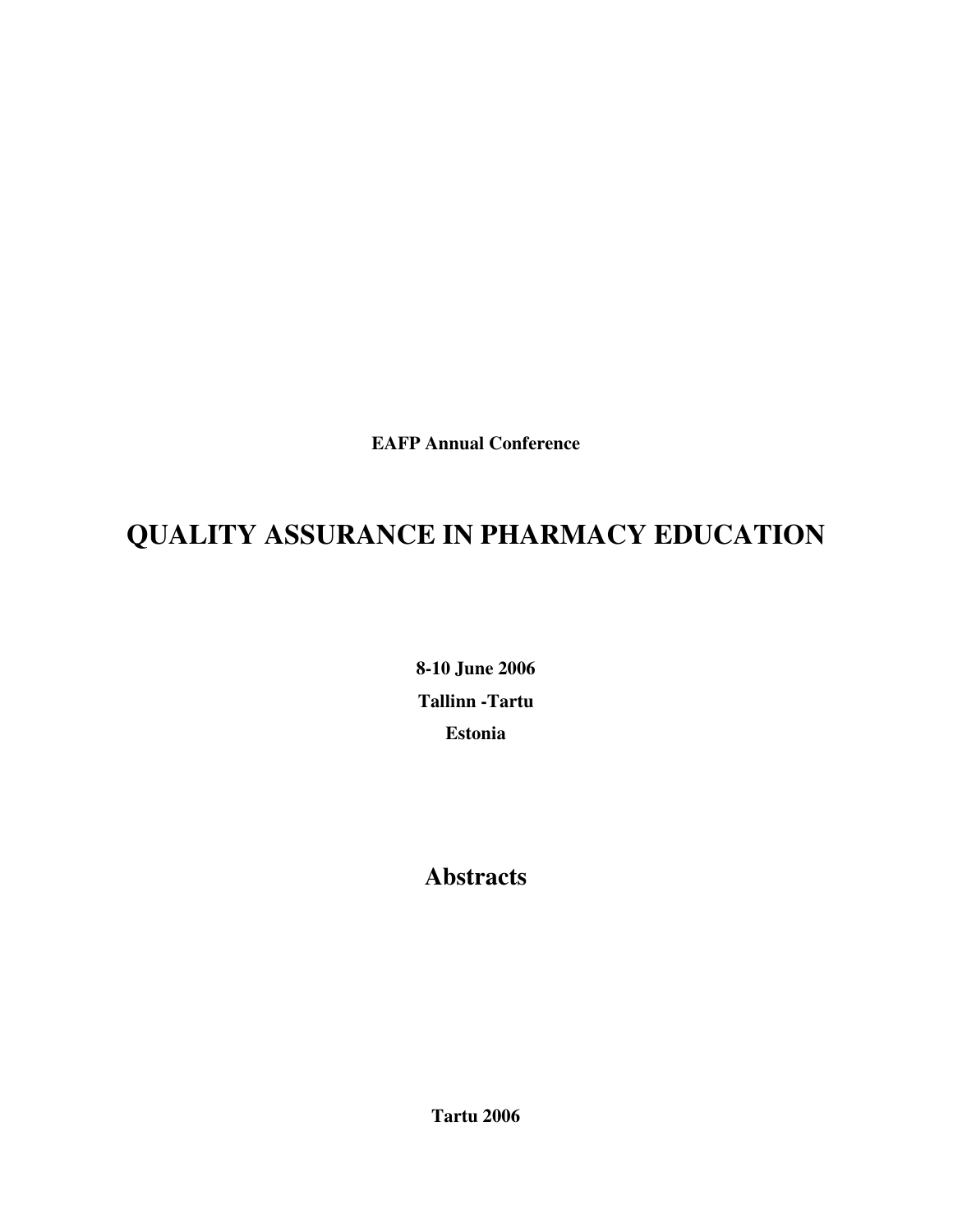# **CONTENTS**

# **ORAL PRESENTATIONS**

| C. Rossi. Quality assurance and evaluation of pharmacy curricula and                 |    |
|--------------------------------------------------------------------------------------|----|
| schools in Italy: an overview                                                        | 6  |
| I. Csóka and T.L. Paál. Harmonization bertween accreditation and institutional       |    |
| quality improvement at University of Szeged, Hungary                                 | 8  |
| M.D. Saurez Ortega. Quality assessment in pharmacy schools in Spain                  | 10 |
| B.S. Paulsen, M. Sollihagen Hauge and K.M. Ulshagen. Quality assurance and           |    |
| accreditation of pharmaceutical education in Norway                                  | 12 |
| H. Stark. Accreditation - Quality Insurance for German Schools of Pharmacy?          | 14 |
| T. Tiirats. Evaluation of veterinary training in the EU                              | 16 |
| A.T. Florence. UK Experiences of cccreditation by the Royal Pharmaceutical Society   |    |
| of Great Britain: the way ahead                                                      | 19 |
| I. Silva. PGEU Perspectives                                                          | 22 |
| R. Süverkrüp. Does pharmacy education need an independent system of accreditation?   |    |
| <b>Position of EAFP</b>                                                              | 22 |
| I. Silva. PGEU involvement in the legislative process leading to the                 |    |
| European directive on recognition of professional qualifications                     | 24 |
| B. del Castillo. Legal aspects of education and mutual recognition of qualifications | 24 |
| J. Hirvonen, M. Airaksinen and N. Katajavuori. Managing the quality of               |    |
| pharmacy education in the University of Helsinki                                     | 25 |
| K.A. Wilson, C.A. Langley, J.K. Jesson and K. Hatfield. A career in pharmacy:        |    |
| a new approach to measuring the motivations of pharmacy students                     | 27 |
| M. ten Brink, P. Marques and O. Chirita. Students' overview on pharmacy education    |    |
| in Europe                                                                            | 29 |
| U. Filippi. Pharmacist education. A partnership between university and industry      | 31 |
| A.T. Florence. Enhancing the quality of pharmaceutical education:                    |    |
| bridging the science practice divide                                                 | 32 |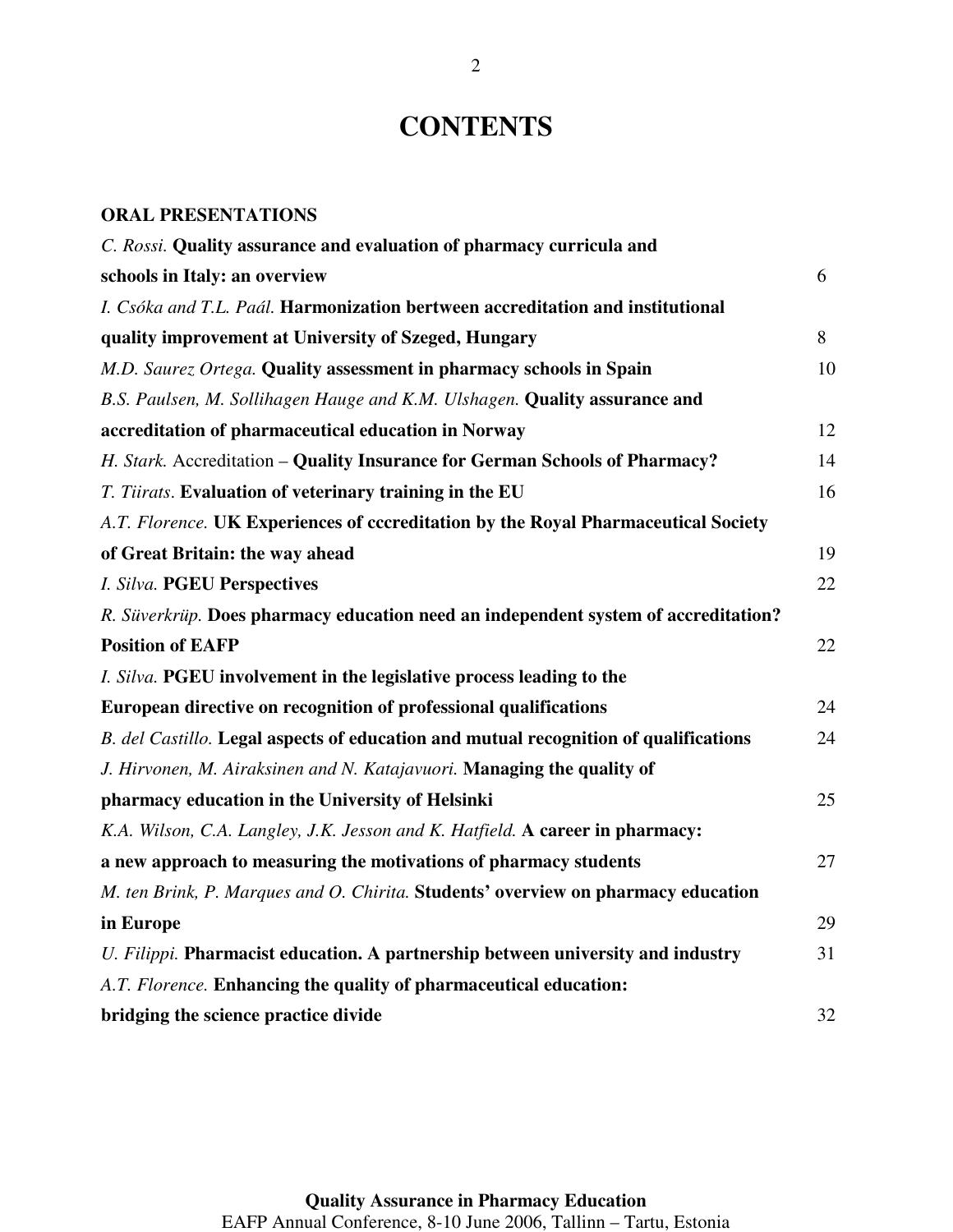# **POSTER PRESENTATIONS**

| L. M. Azzopardi, A. Serracino-Inglott and M. Zarb-Adami. Quality assurance and              |    |
|---------------------------------------------------------------------------------------------|----|
| experimential learning                                                                      | 37 |
| V. Briedis, J. Bernatonienė, R. Radžiūnas and M. Sapragonienė. Pharmaceutical               |    |
| practice in pharmacy education: Experience and problems in quality assurance                | 38 |
| A. Carollo, M.J. Romano, V. Zampardi, S. Bavetta, R.Di Stefano, A. Provenzani, P. Polidori, |    |
| M.G. Sidoti and F. Venuti. Professional practice as a quality tool for the                  |    |
| achievement of a pharmacy degree                                                            | 40 |
| M. Csöllei, K. Vašut and J. Šaloun. Improving the quality of training by way of             |    |
| extramural practice in the Faculty Pharmacy of the Pharmaceutical Faculty                   |    |
| of the UVPS in Brno                                                                         | 41 |
| B. Fjalland, T.N. Johansen, A. Dimovski, L. Suturkova and S. Nordlund. Quality              |    |
| development of pharmaceutical curriculum globally – the Macedonian example                  | 42 |
| M. Gašperlin and V. Kmetec. Quality assurance of pharmacy education in Slovenia             |    |
| a profession qualification aspect                                                           | 45 |
| T. Hinrikus, A. Raal and H. Tankler. The text-books as a basis of pharmacy education        |    |
| at the University of Tartu during earlier period                                            | 47 |
| T. Hinrikus, P. Veski and A. Raal. Quality Assurance of the Estonian higher education       | 49 |
| R. Jachowicz, J. Szymura-Oleksiak and A. Mendyk. E-learning method as a tool                |    |
| to improve the quality of pharmacy education                                                | 52 |
| K. Komosinska-Vassev and K. Olczyk. External and internal procedures in the                 |    |
| evaluation of quality assurance in pharmacy education                                       | 54 |
| C.A. Langley, K.A. Wilson, J.K. Jesson and K. Hatfield. Multidistsiplinary learning         |    |
| in the UK MPharm degree                                                                     | 56 |
| C.A. Langley, K.A. Wilson, J.K. Jesson and K. Hatfield. Undergraduate commitment            |    |
| to pharmacy as a subject of study and as a career                                           | 57 |
| T. Loftsson. The pharmaceutical education in Iceland                                        | 58 |
| F. Loghin and M. Bojita. Quality assurance of pharmacy education in Romania                 | 61 |
| R. Lozano, I. Iglesias and B. del Castillo. Stages in community pharmacies:                 |    |
| the student's evaluation                                                                    | 62 |
| C. Mircioiu. Strategic research agenda (SRA), Innovative Medicines Initiative" (IMI)        |    |
| for education and training $(E&T)$                                                          | 64 |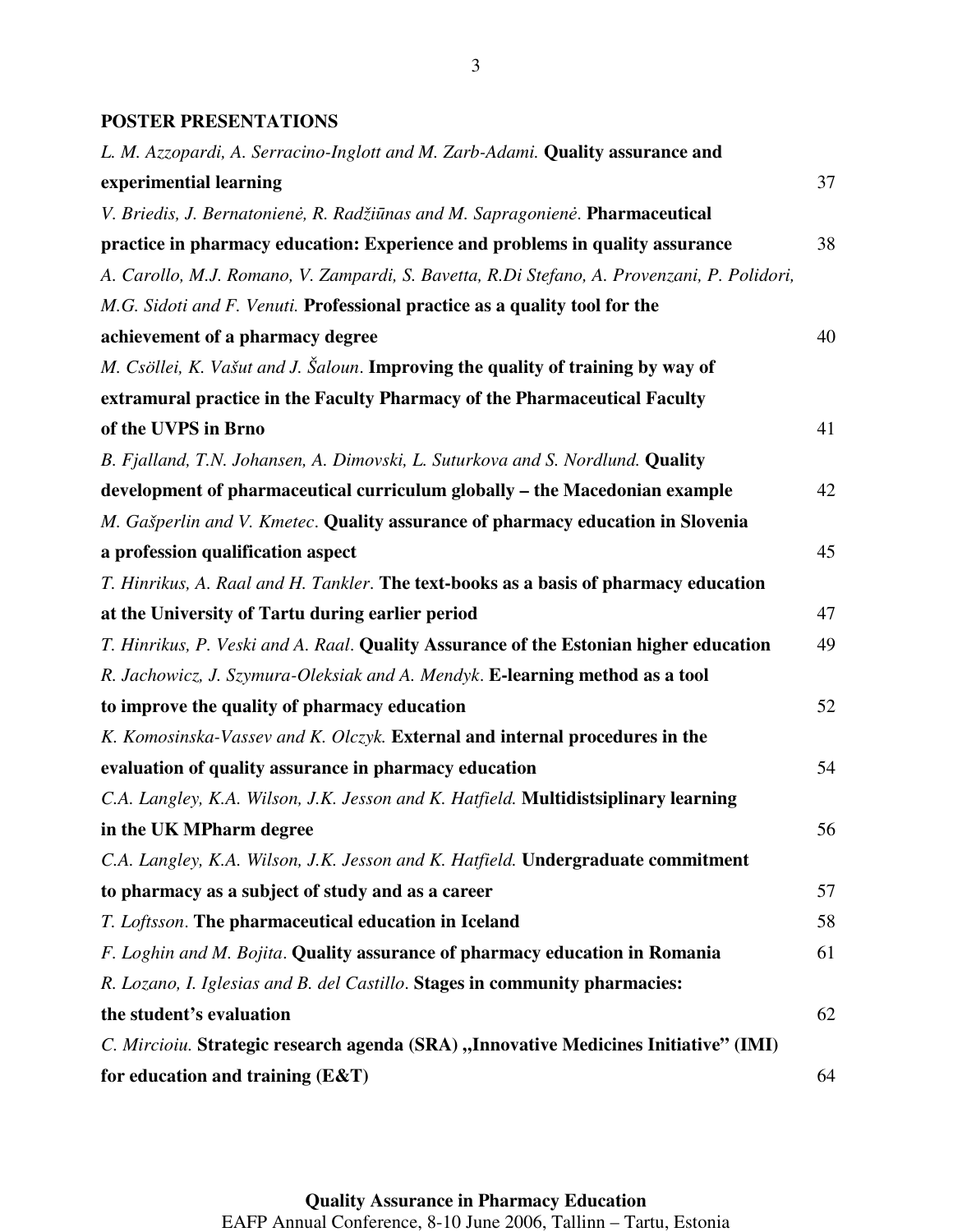| R. Muceniece and U. Vikmanis. Overview of the study program accreditation                |    |
|------------------------------------------------------------------------------------------|----|
| in Latvia on the basis of the pharmacy study program experience                          | 66 |
| L. Novotny, A. Al-Khars and T. Al-Nakib. Modern pharmacy education in Kuwait             | 68 |
| M. Polášek, M. Lázníček, J. Dušek and A. Hrabálek. Regular rating of educational         |    |
| process by students as an integral part of the quality assurance in pharmacy education   | 72 |
| F. Ramos, J. Fausto Ferreira, T. Saraiva, I. Silva, P. Pedroso and J.A. Aranda da Silva. |    |
| <b>Accreditation of Portugenese pharmacy degrees</b>                                     | 74 |
| M. Sapragonienė, V. Briedis, P. Vainauskas and A. Savickas. Structure of pharmacy        |    |
| studies at the Faculty of Pharmacy, Kaunas University of Medicine                        | 75 |
| A. Serracino-Inglott, L. M. Azzopardi and M. Zarb-Adami. Quality assurance and           |    |
| assessment methods in pharmacy education                                                 | 76 |
| D. Volmer, J. Lilja and D. Hamilton. Suggestions for change in the social pharmacy       |    |
| syllabus at the Institute of Pharmacy, University of Tartu, Estonia                      | 78 |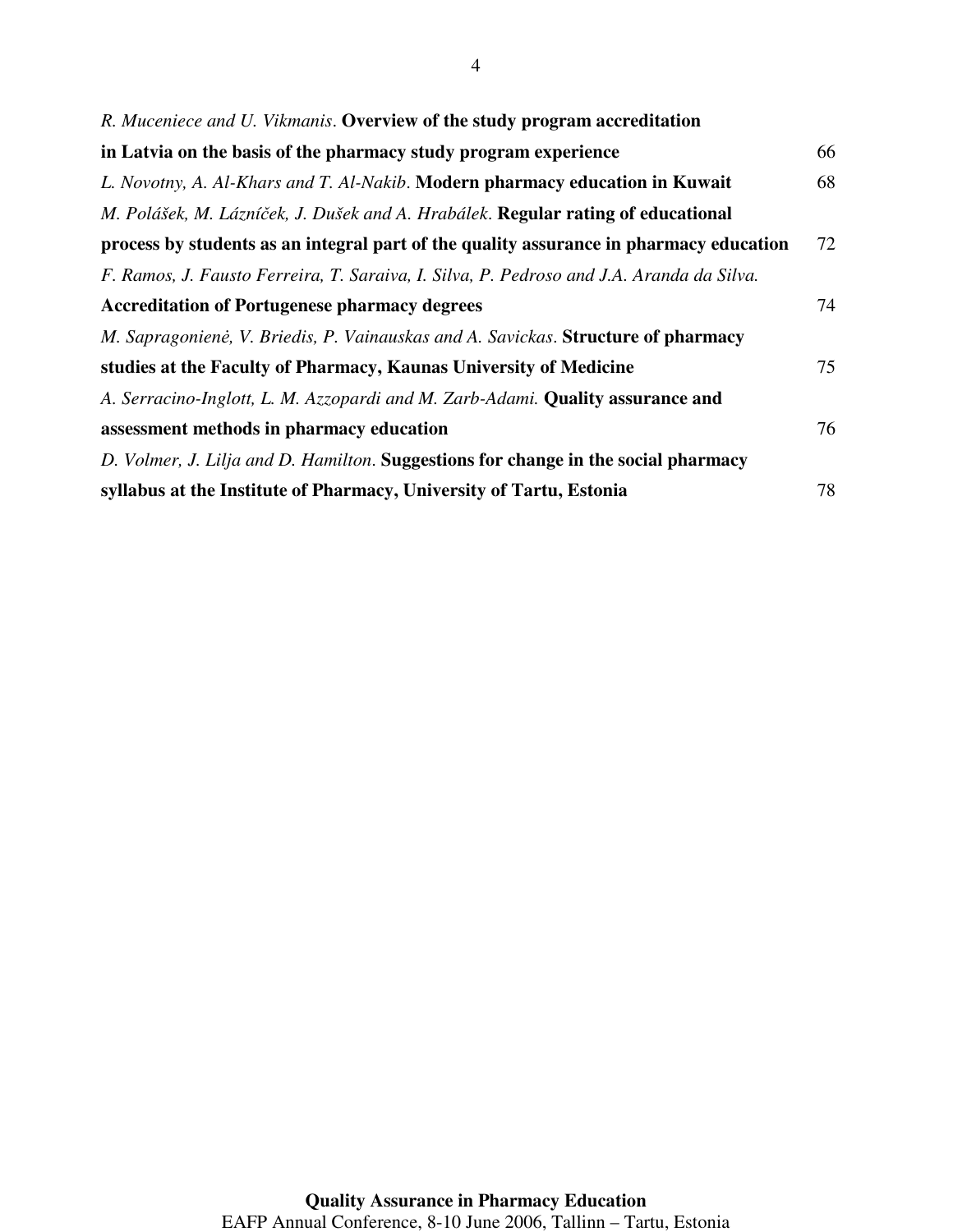**ORAL PRESENTATIONS**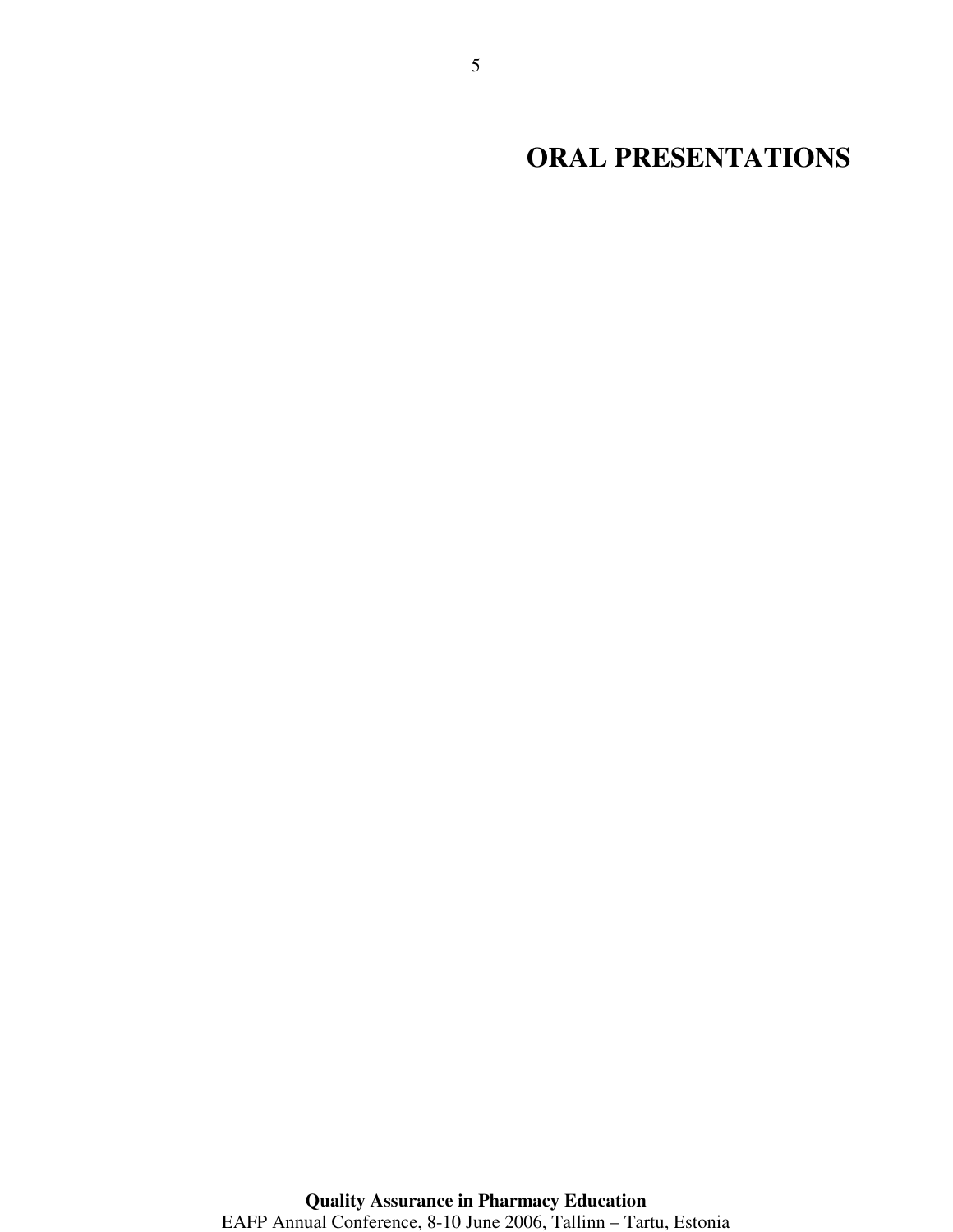# **QUALITY ASSURANCE AND EVALUATION OF PHARMACY CURRICULA AND SCHOOLS IN ITALY: AN OVERVIEW**

### **Carlo Rossi**

Dipartimento di Chimica e Tecnologia del Farmaco, via del Liceo 1, Università degli Studi di Perugia, 06123 Perugia, Italy

The harmonization of academic degree and quality assurance standards throughout Europe, that started with the Bologna declaration in 1999, represent the main objective of the Bologna Process. This aimed to create more comparable, compatible and coherent systems of higher education throughout Europe named "European Higher Education Area".

One year before the Bologna declaration, Education Ministers of France, Germany, Italy and United Kingdome signed the Sorbonne declaration in Paris 1998, committing themselves to "harmonizing the architecture of the European Higher Education system" giving the basis for the Bologna declaration. It is for this reason that the Bologna process is often named La Sorbonne/Bologna process.

The Bologna declaration was originally signed by Ministers of Education from 29 European countries. This was opened up to other countries, and further governmental meetings have been held in Prague (2001), Berlin (2003) and Bergen (2005). The next meeting will take place in London in Autumn 2007.

The European process, thanks to the extraordinary achievements of the last few years, has become an increasingly concrete and relevant reality for the Union and its citizens. Enlargement prospects together with deepening relations with other European countries, provide even wider dimensions to that reality. This is a fundamental step for Europe, in particular it will be amendatory in building upon and strengthening its intellectual, cultural, social and scientific and technological dimensions. Central to the Bologna reforms are the three intermediate priorities emphasized by the Ministers responsible for Higher Education at the Berlin Conference on 18-19 September 2003, namely the introduction of study programs based on three main cycles, more effective recognition of degrees and periods of study, and the promotion of effective quality assurance systems. Implementation of these policy objectives is crucial. From this standpoint, the present Eurydice report represents an essential contribution to the mid-term stocktaking of the Bologna process, which the Ministers also called for in Berlin [1].

Concerning study programs based on three main cycles, Italy did actually fit the framework since 2001 where the lowest degree is the "Laurea", that can be achieved after 3 years of studies, followed by 2 more years of "specialization" (Laurea Magistrale). Only those who have obtained the latter are considered "full" graduates and are eligible for a doctorate. Some exceptions to this rule are represented by courses in Medicine (6 years), **Pharmacy (5 years)**, Veterinary (5 years) Architecture (5 years) and from the coming year Law (5 years). The postgraduate courses last 3 or 4 years that furnished an additional academic title (Doctorate). In addition the Italian system includes also Masters that are divided in "First Level Masters", that can be achieved by those who hold at least the first level "Laurea" degree, and in "Second Level Masters", that requires a "Laurea Magistrale".

Moreover, the great majority of the Italian Pharmacy Schools joined the ECTS program that consists in defining subjects in terms of contents, number of hours dedicated to theoretical and practical parts, name of Teachers, tutoring, number of credits and whatever is needed for their full characterization.

The promotion of effective quality assurance systems is probably the objective of the Bologna process that progressed more slowly during these years in the European Countries included Italy. The Italian Universities made the first at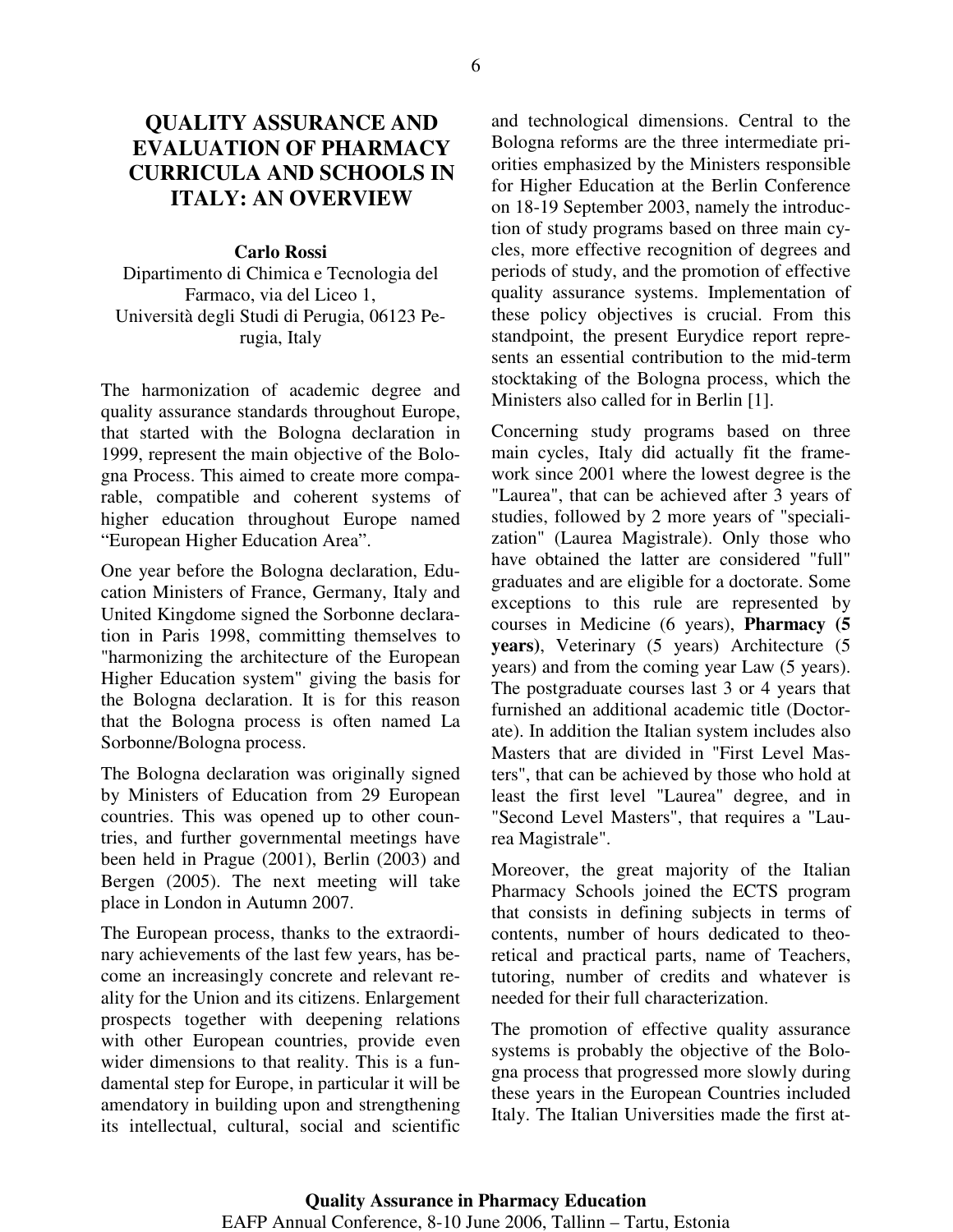tempt in 2001 by mean of a project named CampusOne [2].

CampusOne was managed by the CRUI (Conference of the Italian University Rectors), Foundation in close cooperation with CNEL, Confindustria (the Confederation of Industry), MIUR (the Ministry of Education), the regions, trade-union organisations and Unioncamere (the Association of Chambers of Commerce).

CampusOne is a three-year experimental project (the academic years 2001-2003) specifically addressed to degree courses in order to sustain and disseminate technological educational and innovation. It follows up and implements general reform of university teaching.

CampusOne is financed by the Presidency of the Council of Ministers with the funds from UMTS licences. The objective is to promote and implement the principles of the reform by involving all the universities and in particular those in the South of Italy.

The main objectives of CampusOne regard:

- Didactic management, as a set of functions and services, which working alongside the university's own resources, facilitate relations with students, the verification of the effectiveness of the teaching, and dialogue with bodies outside the university and within the labor market.

- Quality evaluation, based on a control methodology analyzing and evaluating the quality of the teaching of the curriculum courses, adopts the standpoint of attributing credits to the various study curricula.

- Establishing links between academic studies and the professions through internships, language and IT courses, as well as through regular on-going relations with businesses, economic agents and local authorities in order to bring the university into closer contact with society, the requirements of the labor market and corporate culture.

- Communication, using activities and instruments suitable for doing justice to the new physiognomy of the University, as also its objectives and results, in order to encourage a constant dialogue with students designed to keep them well-informed and to guide their academic development and cultural growth throughout all the entire course of studies.

The meaning of quality evaluation. CampusOne avails itself of a methodology inspired (with due modifications) by the quality evaluation models of service companies (ISO 9000), which has been developed in cooperation with professional quality control sector associations.

The evaluation contributes towards the definition of goals, operational arrangements and the results of the system and at the same time facilitates the control over factors of success or unsuccess, but always in relation to changes in the external world.

CampusOne was adopted by 70 Italian University and involves about 270 undergraduate courses, 9.000 faculty members and 50.000 students.

Most of the undergraduate courses adherent to CampusOne, named Campus-Like, are in the fields of engineering sciences, agronomy, and pharmaceutical science and technology.

Universities of Salerno and Camerino included their Faculty of Pharmacy, with all the different undergraduate courses, in the aforementioned project. The Pharmacy School of Florence is actually under evaluation. Pharmacy Faculties of some other Universities, such as Perugia, Catania, Siena and Trieste, began this experimental project with just one undergraduate course.

Interesting is to report the outcome of the evaluation of CampusOne in order to have a feedback in the improvement of the quality of Pharmacy curricula. The Pharmacy School of the University of Salerno experienced a substantial positive rate for the organization and quality of its courses. From the analysis of the first two years of the pharmacy curricula it stands out the need for a larger amount of basic knowledge and at the same time the necessity of more practical activity coupled to the theo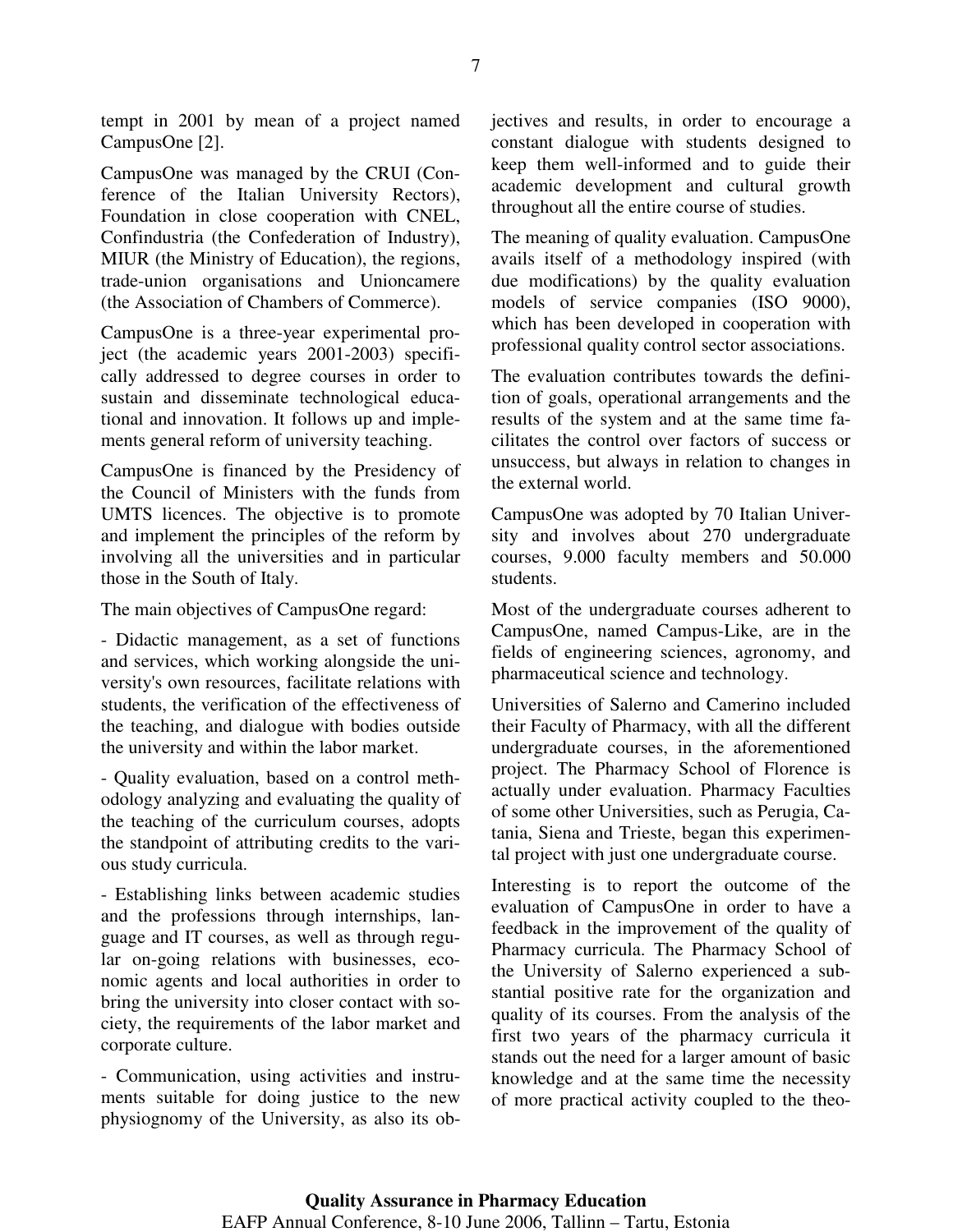retical teaching and a better coordination between the different subjects.

With the experience maturated during the three years of CampusOne, a Committee for quality assurance of the University of Perugia (Comitato Qualità dell' Ateneo di Perugia) was instituted in April 14th 2003.

The University of Perugia is the first Italian University that successfully started the certification UNI EN ISO 9001:2000.

At the same time the "Nucleo di Progettazione Universitaria" was validated, from the Council of Umbria State (May 30th 2005), as a structure to deliver higher and continuous education according to the European Community guidelines.

A first step in the promotion of quality assurance systems in pharmacy curricula and schools in Italy has been hence performed. However much more should be done in this field since the majority of the Italian Pharmacy Schools so far did not submit them self to the evaluation program.

# **References**

[1] Focus on the Structure of Higher Education in Europe 2004/2005. National Trends in the Bologna Process. Eurydice, 2005 (http://www.eurydice.org).

[2] http://www.campusone.it.

[3] Decreto Rettorale n.º 816, University of Perugia.

# **HARMONIZATION BETWEEN ACCREDITATION AND INSTITUTIONAL QUALITY IMPROVEMENT AT UNIVERSITY OF SZEGED, HUNGARY**

### **Ildikó Csóka and Tamás L. Paál**

Department of Drug Regulatory Affairs, Faculty of Pharmacy, University of Szeged 6720, Szeged, Eötvös str. 6, Hungary

### **Introduction**

National responsibility for quality policy lies with the Ministry of Education, for accreditation with the Hungarian Accreditation Comittee (HAC), while quality assurance at the institutional level is the responsibility of the Higher Education Institutes (HEIs).

### **Accreditation process in Hungary**

The Hungarian Accreditation Committee operates since 1992 and was established by Hungary's first Higher Education Act in 1993. The HAC is responsible for evaluating and accrediting the quality of teaching and research at higher education institutions in Hungary. The HAC accredits both programs and institutions.

Accreditation of institutions, faculties, and programs, both new and operating, are compulsory in Hungary. New institutions, faculties and programs must be accredited as a prerequisite of the licence of operation; while operating organizations are accredited in an 8 year cycle within the framework of institutional accreditation. Programme accreditation starts with an application.

HAC employs the internationally well-known method, comprising the following steps:

- self-evaluation
- peer-review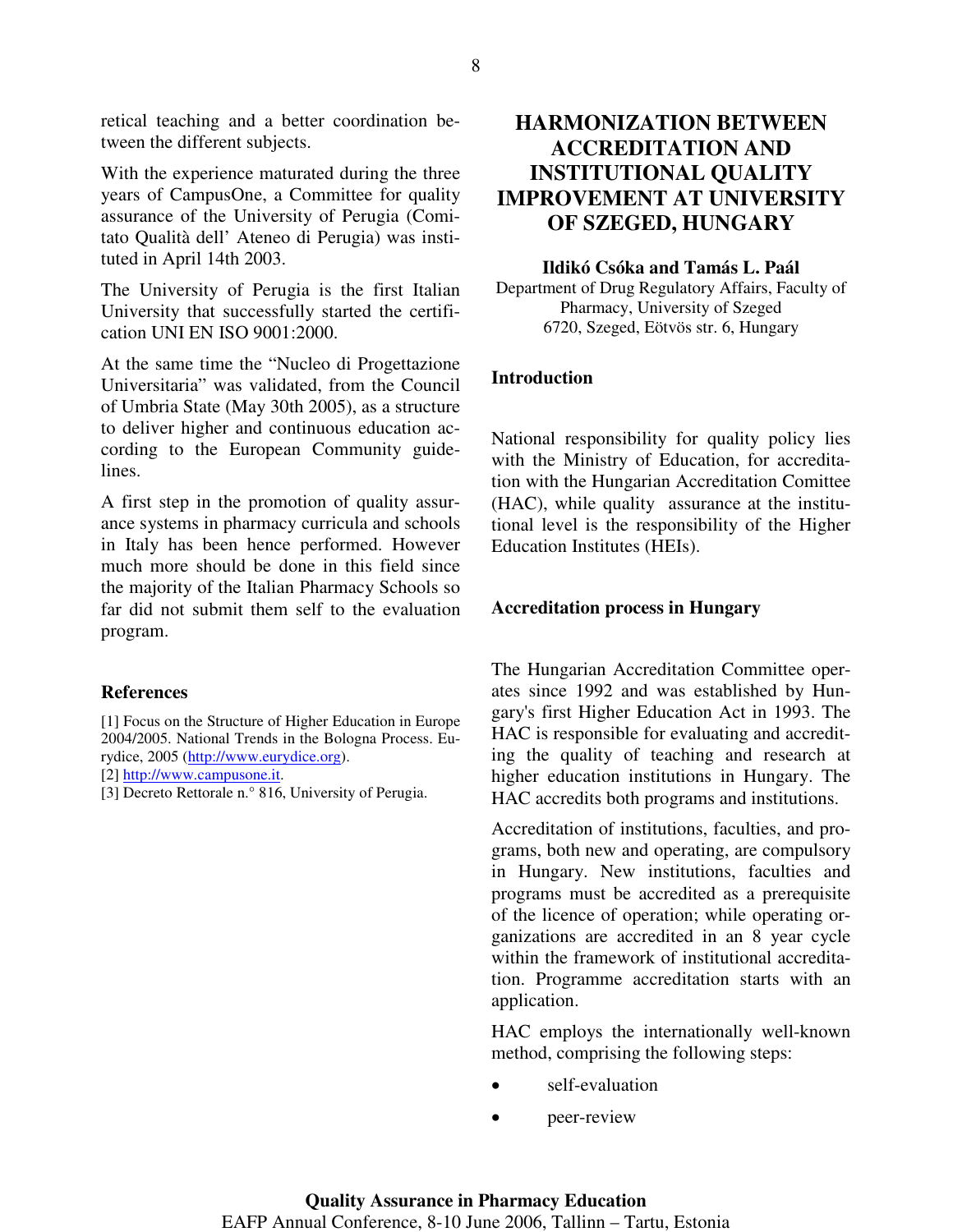- expert report
- accreditation decision

The first cycle was completed in 2000. As a part of a recent initiative, a parallel accreditation started in 2004; it means the evaluation of the same programs running in the country at the same time [1].

# **Institutional Quality Assurance (QA)**

Institutions had to implement their internal QA systems by the end of 2001. HEIs are free to choose the type and way of implementation of their QA systems. A yearly quality report is sent to HAC containing information on each and every degree program taught at the given institution [2].

# **Quality issues at University of Szeged**

The Quality Statutes of University of Szeged was established in 2002 and also the institutional committee representing the 11 faculties was formed at the same time. Harmonization among the different faculties with very high diversities in their programs has been a challenging task. Parallel with institutional activities, also Quality Assurance committees were established at faculty levels as well.

A successful application to the "Human Resources Development Operational Programme" (European Social Fund and the European Regional Development Fund) can be counted as a milestone in the QA activities of University of Szeged, Hungary (2004-2006) [3].

As national accreditation – as external quality evaluation – has a strong input focus; an output oriented point of view is priorized within the frame of this project.

# **Quality of Pharmacy program at University of Szeged**

Faculty of Pharmacy at University of Szeged successfully went through the "parallel accreditation process of pharmacy degree" of HAC in 2005.

As a result of this accreditation process, evaluated by both national and international experts, and by meeting the criteria of HAC in this respect, the "Place of Excellence" title was awarded to our Faculty this year for a 5 year period till 2011.

Handling quality assurance issues is a "built in" skill for a pharmacist, originating from our highly regulated profession; therefore our faculty actively participates in the institutional quality improvement activities and has its own QA committee since 2002. However, the activities till now – as well as at institutional level – were restricted mainly to the annual quality reports and to meet the actual accreditation requirements.

The following present activities can be mentioned:

- identification of the basic operating processes and activities running;
- change to output oriented, so called performance evaluation viewpoint e.g. students evaluate the courses, teachers and exams; strengthening Alumni relations etc.
- documentation operational processes in an internationally well-known form of Standard Operating Procedures (SOPs) has been started.

# **Summary**

Input elements dominate the accreditation requirements standards of the HAC, and not the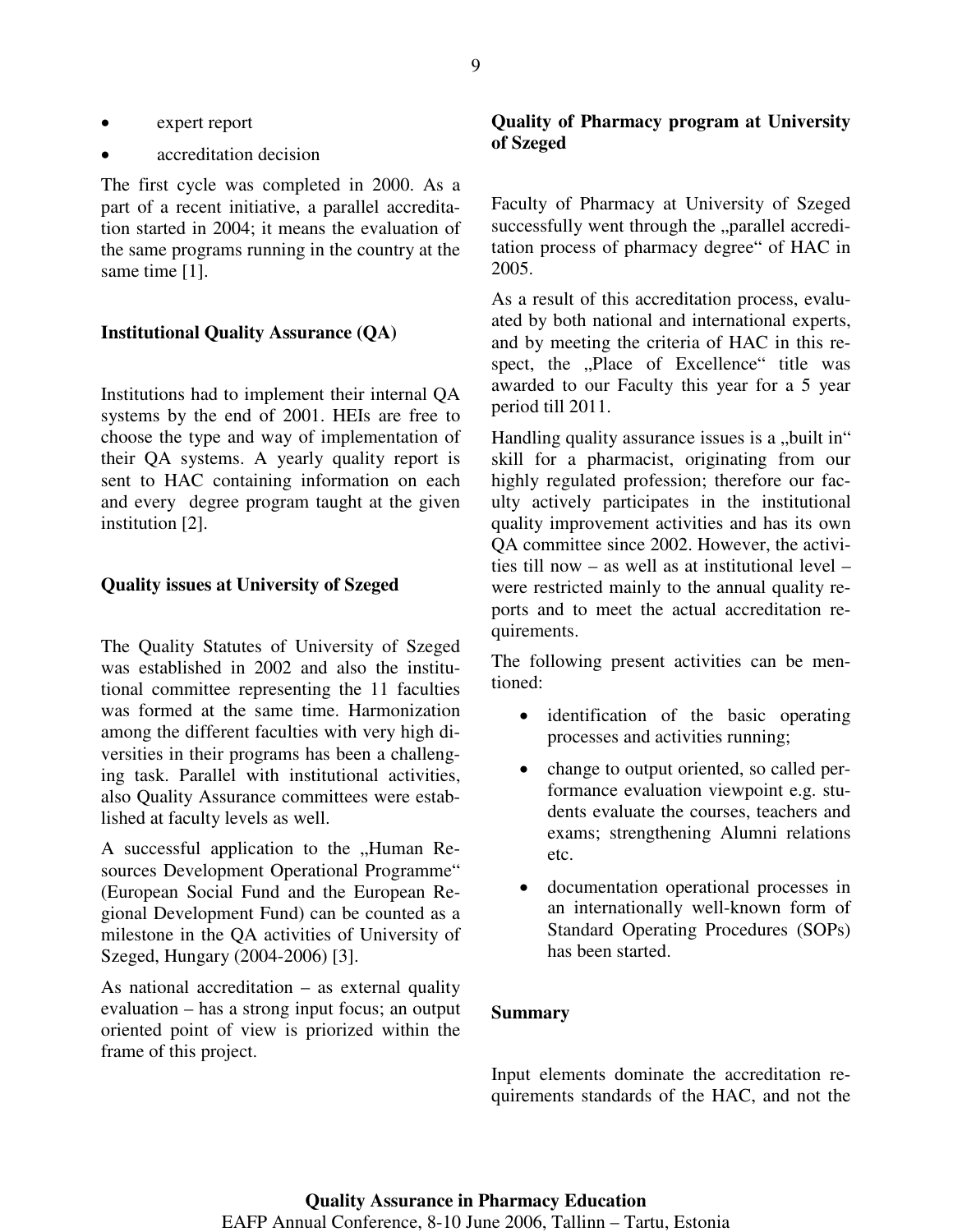teaching or research processes are assessed. Internal QA systems should:

- identify key output elements
- find performance indicators
- determine profession specific basic processes and indicators
- document SOPs
- evaluate regularly and give feedback
- handle and harmonize data for generating information to accreditation.

### **References**

[1] T. Szanto Self-analysis Document by Hungarian Accreditation Committee (HAC), ENQA Quality Convergence Study – SAD of Hungary, www.mab.hu/english/a\_publications.html

[2] Higher Education Act, (2005. évi CXXXIX. Törvény a felsőoktatásról) [3] HEFOP-3.3.1-P-2004-06-0054/1.0

# **QUALITY ASSESSMENT IN PHARMACY SCHOOLS IN SPAIN**

#### **Maria Dolores Suarez Ortega**

Faculty Pharmacy, University of Granada, Campus de Cartuja. 18071 Granada, Spain

"**Quality in Higher Education** is a description of the effectiveness of everything that is done to **ensure that diligent students can derive maximum benefit** from the educational opportunities available to them **and also fulfill the requirements for the award** for which they are working". (ENQA. Standards and Guidelines for Quality Assurance in the European Higher Education Area).

The implantation of mechanisms of quality guarantee in the Spanish System of Higher Education begins with the announcement of the National Plan of Quality Assessment of Universities, in December 1995. This Plan was elaborated with the mission of providing universities, educational administrations and citizens in general with instruments and methods to preserve and, as it indicates in its preamble, to promote an "unavoidable vocation of academic and scientific excellence that leads them to a constant improvement of the quality of its services ".

This First Plan was a consequence, and a continuation, of other two previous experimental programs designed to promote politics of Quality realized in 1992 and 1995. These programs were managed by the Council of Universities, since the full recognition of the autonomy of universities in order to comply "the yield of the institution in relation to resources that the society puts to its disposition". In this respect, the First Plan represented the initial impulse to insert a culture of integral quality into the university education and allowing the creation of Quality Units in universities and some Organisms of Evaluation in the Autonomous Communities, often under the figure of consortia as a precedent of the current agencies.

In 2001 the Second Plan of University Quality was established with a life of six years and the purpose to continue fomenting the implantation of quality systems for constant improvement, to continue promoting the participation of Autonomous Communities in order to create a Network of Quality Agencies, to implant systems of information and to establish systems of accreditation. The Organic Law of Universities, December 2001, reinforced the idea that the quality is an essential aim of the university politics. These aims were later fulfilled with the creation of a National Agency for Quality Assessment and Accreditation (ANECA), the institution that represents Spain at ENQA, whose activities are related to the maintenance and guarantee of the quality of universities.

Anyone in direct contact with the universities today will know that they are currently engaged in coming to terms with the need to adapt, in the not very far future, to a new model of studies and teaching which will constitute a verita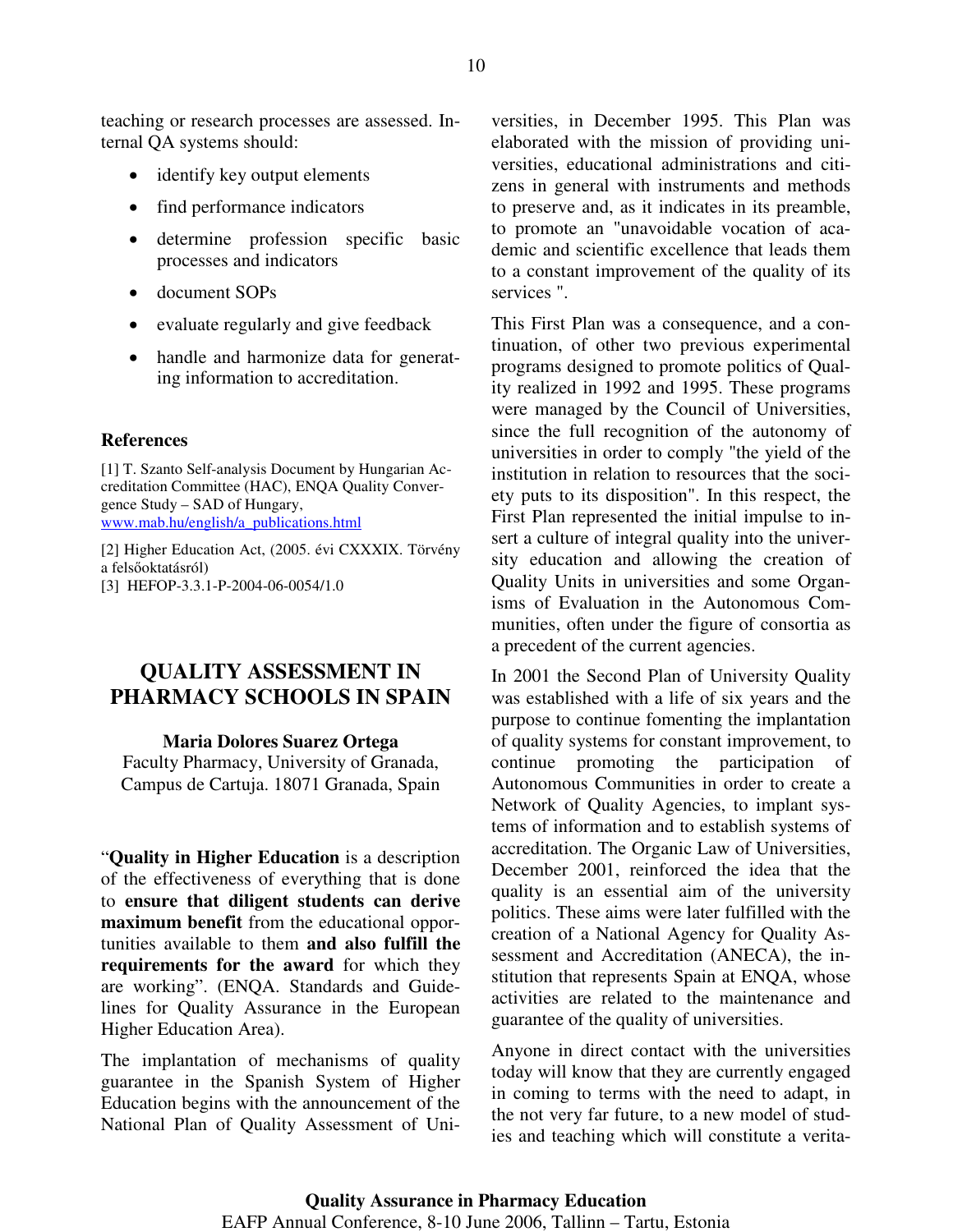ble revolution in the concept of the university as it has existed for more than two hundred years.

The Institutional Assessment Programme has the purpose to facilitate evaluation process to improve of the quality of educations programmes intended to obtain university degrees of official character. It is a process of diagnosis of the fortresses and weaknesses, enlightening as final product a Plan of Improvements

The process is carried out in three phases:

- Self-assessment: The evaluated unit, through the Committee of Self-assessment, describes and values its situation with regard to the established criteria, initially identifying those offers of improvement from which the plans of performance starting once the whole process concluded will be elaborated. The result is the "Self-assessment Report"

- External assessment: A group of external assessors to the unit evaluated, named by the ANECA, and under their own directives and supervision analyzes the Self-assessment Report through a documentary study including a visit to the evaluated unit. Later it emits his recommendations and proposes improvements. The result of this phase is the "Report of External Evaluation ".

- Final assessment: The principal results of the process of evaluation are gathered. In this phase the plan of improvements of the unit goes to as end, in which the actions of improvement detected in the phase of self-assessment are related, and the tasks to realize for the attainment of these are decided, as well as the persons in charge, the implied resources and the period for its implantation. Similarly, the indicators of follow-up of detected actions as well as the benefits expected are identified.

Up to now not all the Pharmacy Schools in Spain have been assessed and two are now in the process. I will write only a general outline of the assessment in these Schools:

The goals and aims of the curricula are clearly established. The aims are in general directives of their own study curriculum leading to obtaining the official degree in Pharmacy. The curricula were elaborated according to the guidelines of the European Union with regard to the knowledge that future pharmacists must acquire. Due to the curriculum coincidence with the European Guidelines, the graduate has his Degree automatically authorized to be employed at any country of the European Union.

The formation that pharmacists acquire includes knowledge allowing them to accede both to diverse pharmaceutical specializations and to the different roles like teaching, researching, industry and in the administration.

The Study plan is constructed in two cycles, with differences among Schools in relation to their extension (3 plus 2 or 2.5 plus 2.5). The goal of the study plans is to train the students in theoretical and practical aspects.

In relation to the program matters, overlapping and recurrence in the programs of different departments may exist.

The students complain about an excess in school load and the lack of time that prevent them from realizing review works that could allow them a better learning. In general, among students there is a widespread opinion about the overloading of the study plan and an imbalance among the load of theoretical and practical credits.

The offer of elective matters has been realized on the basis of the knowledge, experience and material possibilities of professors of Departments implicated in the Degree. The students often choose the elective matters more for their accessibility that for their interest.

Majority of the registered student requested the School as their first option and so it is vocational, however their previous training is often deficient. The only way for students to be accepted in a Degree in Public Universities in Spain is their marks in the access to University. Schools are not able to choose their students.

The students register for an excessive number of credits although they are aware that for a bet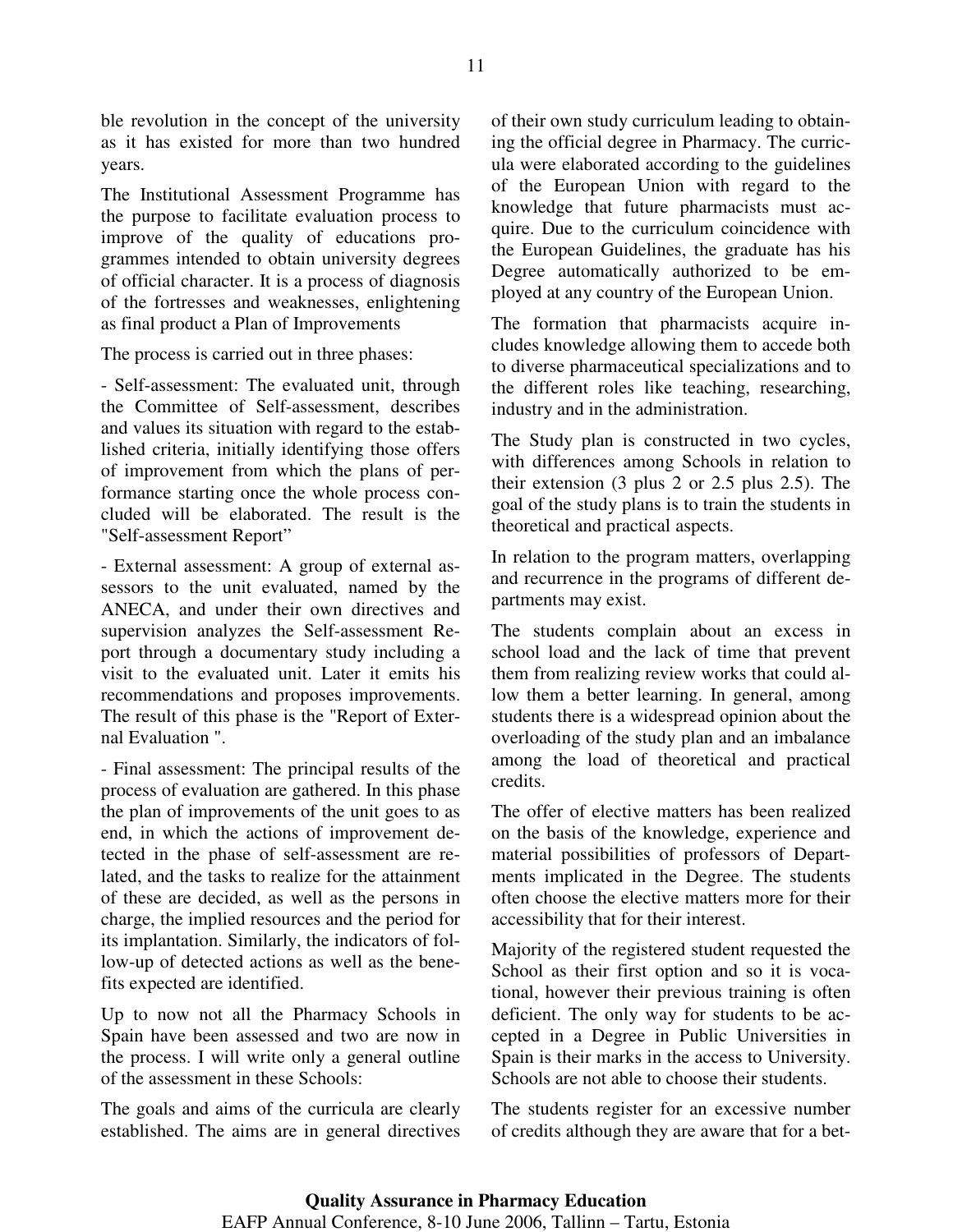ter learning a minor number of credits would be preferable. This is one of the reasons why the number of passes appearing in statistics diminishes being this fact visualized as school failure.

The students know from the beginning of the academic term, the planning for examinations, for theoretical classes and, in some Schools, for practical classes also.

The criteria for passing the examinations are known by the student since the beginning of academic term.

The students do not regularly use the tutorial classes and they only attend them in the proximities of the examinations.

The professors make use of different didactic resources where blackboard or transparencies coexist with multimedia.

The professors at a very high percentage are active in research with an important number of financed projects and the students have a good concept of their professors with a good relationship with them.

There is an important effort to establish international relations with an important number of ERASMUS students from Spain going to other European countries and vice versa.

With respect to the equipment resources there are differences among Schools but although standards are generally good it is never enough and they need to be improved**.** 

The assessed Schools acknowledge assessment as positive as it allows the recognition of their strengths and weakness. Assessment helps University to establish specific programs to strengthen the assessed Schools in the aim of performing the proposed in the final report.

# **QALITY ASSURANCE AND ACCREDITATION OF PHARMACEUTICAL EDUCATION IN NORWAY**

# **Berit Smestad Paulsen, Mette Sollihagen Hauge and Karen Marie Ulshagen**

School of Pharmacy, University of Oslo, P.O.Box 1168, Blindern, NO-0316 Oslo, Norway

## **Introduction**

In Norway there is a general system for the accreditation and evaluation of higher education. An independent national agency (NOKUT) is responsible for assessing the quality of programmes and institutions [1]. The agency has accreditation powers for all higher education in Norway and no specific system exists for accreditation of pharmaceutical education. To ensure that the education given at the University of Oslo fulfils the specific pharmaceutical requirements, our curriculum is based on the specifications given for pharmacists in article 44 of the EU directive on the recognition of professional qualifications (2005/36/EC) [2] and are in accordance with the condition of qualification for a Qualified Person as laid out in article 49 of directive 2001/83/EC [3]. To be able to practice as a pharmacist an authorisation is required. The conditions and quality assurance for pharmaceutical practice are laid down in Helsepersonelloven (the Health Personell Act) [4] and Apotekloven (the Pharmacy Act) [5].

# **The Norwegian Agency for Quality Assurance in Education (NOKUT).**

NOKUT is an independent governmental agency whose purpose is to control and develop the quality of Norwegian higher education institutions through the evaluation, accreditation and recognition of quality assurance systems,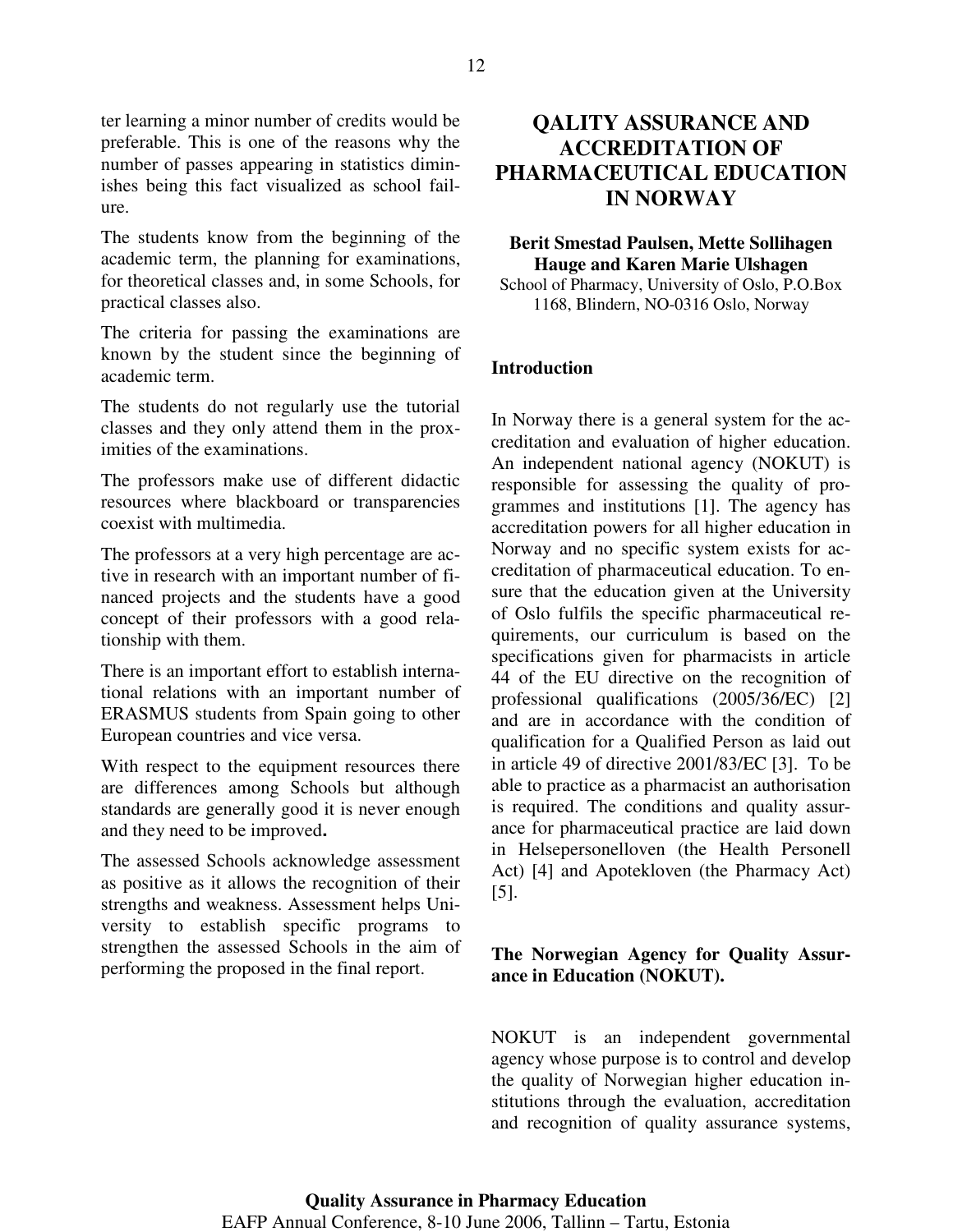institutions and education programmes. It was established by the Storting (Norwegian Parliament) in 2002 and became operative 1 January 2003. As NOKUT is an independent body the Ministry cannot issue injunctions outside the lawful mandate or specified regulations. Nor can the Ministry rescind NOKUT's decisions or give permission to establish education programmes which have not been given accreditation or recognition. NOKUT also has the authority to withdraw previously granted accreditation or recognition if the conditions are no longer fulfilled. It is the institutions which, pursuant to law, assume the responsibility for the quality of their own educational provision. The role of NOKUT is to check the quality of Norwegian higher education provision and to inform the general public about this work, and also to bolster the institutions in their own efforts in quality development.

*The most important tasks of NOKUT are as follows:* 

- Evaluation of the quality system set up by the institutions
- Accreditation of institutions such as state university colleges, specialized university colleges and universities. Accreditations are based on standards decided by the ministry of education
- Revision of earlier accreditations
- *The accreditation is based on the following parameters:*
- Course curriculum
- Quality and stability of the academic personnel
- Infrastructure suited to type of education
- International collaboration
- Internal quality assurance system regarding the curriculum

# **The quality assurance system of the education at the University of Oslo**

The University of Oslo has adapted a quality assurance system that is closely linked to the system used by NOKUT.

The following elements are vital in the quality assurance system used:

- High quality of the course programme and each subject in the curriculum
- External control by having examiners from other institutions
- Yearly analysis, evaluation and reporting on the quality of the education and the quality assurance process

This system is mandatory by all faculties and departments within each faculty of the university.

### **Authorisation as a pharmacist**

In accordance with the Health Personnel Act of 1999 the Norwegian Registration Authority for Health Personnel will issue a certification that a person is authorised to work as a pharmacist based on a certificate from a Norwegian university or college. This office will therefore not act as control institution with regard to the education received by those candidates who are educated in Norway.

The issued authorisation is a regulatory tool which is intended to protect the safety of patients. An authorisation is also intended to ensure that pharmacists possess the required qualifications to practise their profession. The authorisation involves an independent and personal responsibility to carry out one's work tasks in a proper fashion, which would imply that all authorised personnel meet requirements of a high professional and ethical standard. This would also imply a responsibility to uphold professional qualifications, and to abstain from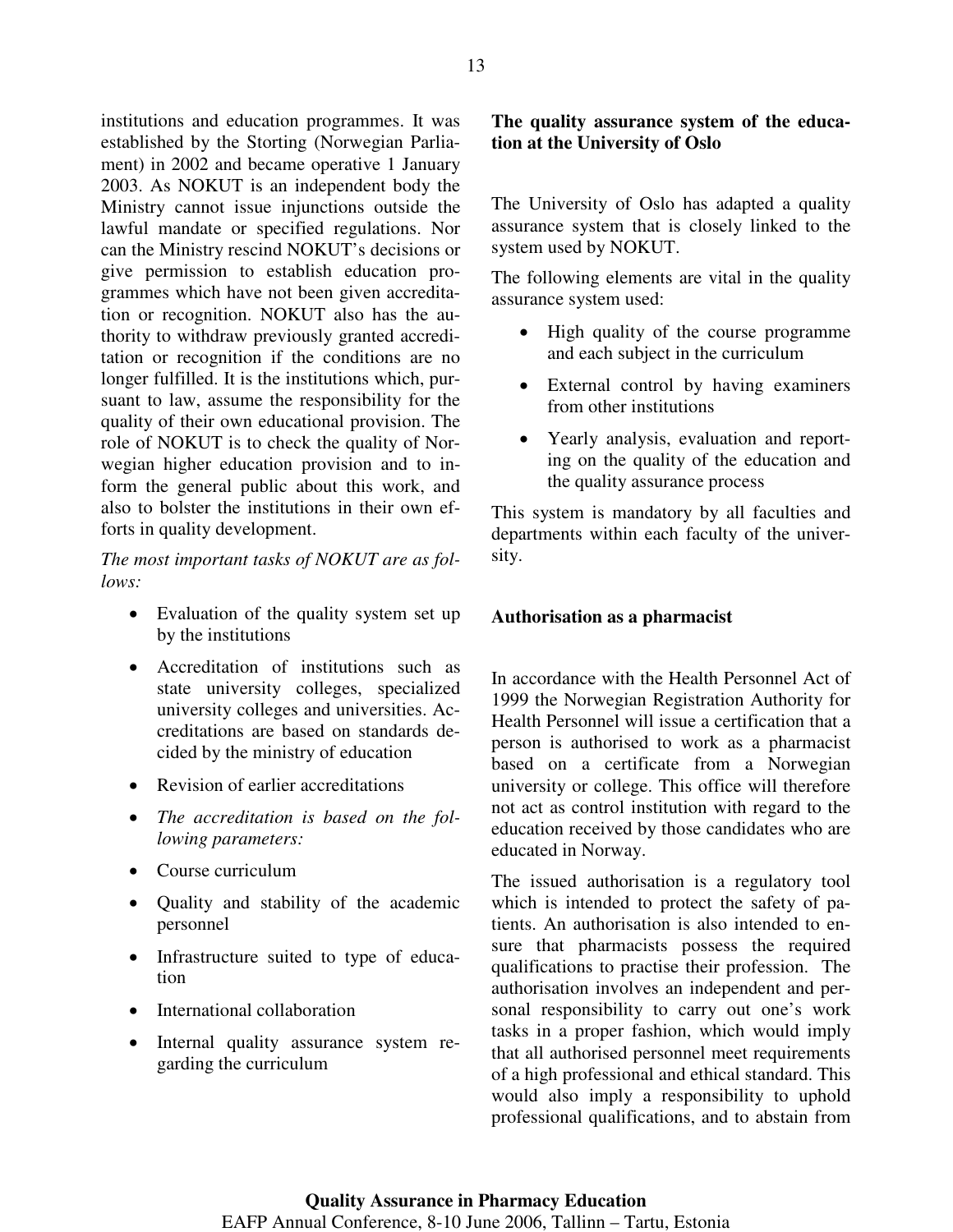rendering health care in areas in which one does not possess the required competence.

The following requirements are laid down in the Pharmacy Act of 2 June 2002:

"*The pharmacy should have professional personnel which in number and competence is adequate to ensure high quality and safety of storage, manufacturing, handling and dispensing of drugs in the pharmacy. The pharmacy concessionaire should contribute to the provision of necessary postgraduate and continuing education".*

Inspectors from the Norwegian Medicines Agency supervise pharmacies in their role as points of specialized trade. Among other things the inspectors will review the working procedures of the pharmacy and whether the pharmacy has sufficient and competent personnel to handle the pharmacy related professional tasks in a proper fashion. The supervision of pharmacists in their role as health personnel has been delegated to the Norwegian Board of Health. This institution does not perform regular supervisory inspections, but will follow up specific inquiries.

#### **Continuing education**

Norwegian legislation clearly expresses requirements that employees working in medicinal product manufacturing should undergo basic and continuing education, which in particular should include the theoretical and practical application of concepts such as quality assurance and Good Manufacturing Practice, as well as specific requirements for training when applicable to the areas of manufacturing in which the employee is involved. This education should be documented and verified. This is the only area in which there is a requirement to document to the authorities the updated pharmaceutical competence of the employees.

#### **References**

[1] Lov om universiteter og høyskoler LOV-2005-04-01- 15, §2.

[2] Directive 2005/36/EC of the European Parliament and of the Council of 7 September 2005 on the recognition of professional qualifications.

[3] Directive 2001/83/EC of the European Parliament and of the Council of 6 November 2001 on the Community code relating to medicinal products for human use.

[4] Lov om helsepersonell m.v. (helsepersonelloven) LOV-1999-07-02-64

[5] Lov om apotek (apotekloven) LOV-2000-06-02-39.

# **ACCREDITATION – QUALITY INSURANCE FOR GERMAN SCHOOLS OF PHARMACY?**

### **Holger Stark**

Johann Wolfgang Goethe-Universität, Institut für Pharmazeutische Chemie, Biozentrum, Max-von-Laue-Str. 9, 60439 Frankfurt, Germany

### **Introduction**

The introduction of Bachelor´s, Master´s and Ph.D.´s programmes by Germany´s universities within the scope of European and national policies and statutory guidelines has put tremendous pressure on formal and qualitative requirements. These new tasks are put on study programs in almost all fields of higher education. Until now in Germany the field of pharmacy is excluded from this accreditation procedure like other fields, e.g. medicine and dentistry, because the regulation by national laws distracts these health fields from specific university regulations und puts national standards in education.

#### **Germany**

Therefore, Germany has almost no experience in the accreditation procedure on regular phar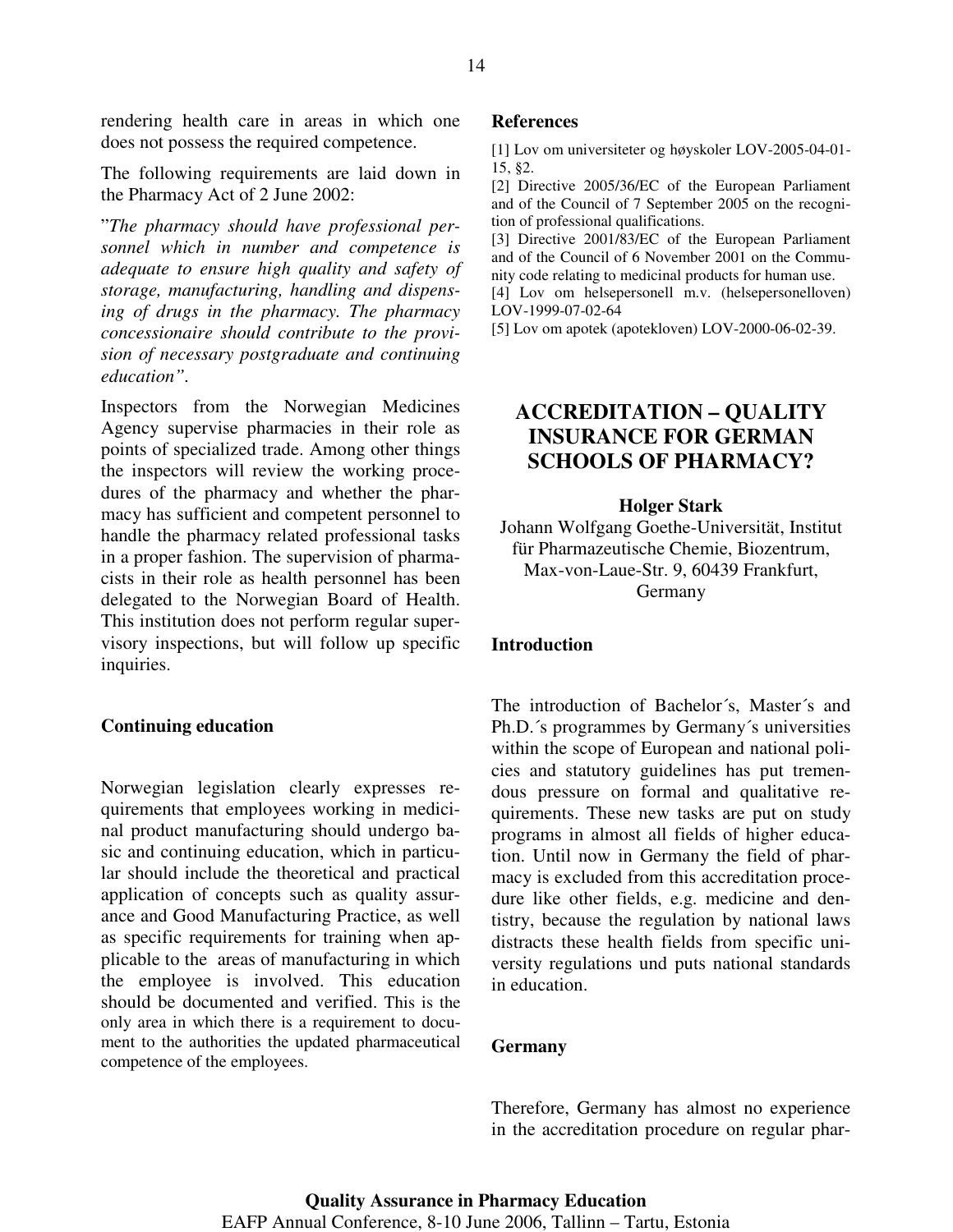maceutical education. Nevertheless numerous programmes have been accredited in related fields like biotechnology, pharmaceutical / medicinal chemistry, computational sciences, microbiology, bioinformatics, biochemistry, biology, chemistry etc. In a small number of these programmes pharmaceutical faculties have been involved.

### **ASIIN**

Numerous organisations have been established which follow the national and international rules on accreditation. The ASIIN (Accreditation Agency for Study Programs in Engineering, Informatics, Natural Sciences and Mathematics) is one of the German leading agencies on the aforementioned topics [1]. As member of the Commission for Accreditation in natural sciences (AK II) the author has followed many application procedures as well as the set-up of standards and guidelines. For each application it is a huge work to face the general requirements on modularization, credit point system, practicals, additional curricular requirements, soft skills, admission requirements, transitions etc. In addition to the time needed and the formal paper work one has to consider that this procedure is consuming financial resources and have to be repeated within a period of 5-6 years for re-evaluation.

Beside the input on work and money one has to focus on the outcome of the accreditation procedure and its goals.

### **Procedure**

The whole steps of accreditation procedure are in short: 1) Inquiry, 2) Examination of application and existing standards, 3) Formal application, 4) Audit Team with representatives from university, applied science university, industry, and students performs local inspection, 5) Report of Audit Team, 6) Processing by Technical Committee of experts, and 7) Decision by Accreditation Commission. This procedure normally takes about 3-4 months.

### **Output**

It is of great importance that especially with interdisciplinary study program like the ones in which Pharmacy Schools are involved experts in different fields are involved in the evaluation and the different steps of the decisions. Based on the experience received one has to state that accreditation has improved quality of education and put it to general standards within different institutions of higher education. This system ensures that graduates of accredited study programs receive qualifications that enable them to be successful in their chosen profession. Since the universities create their own curriculae for their study programs the problems of national and international guidelines have been occurred. Due to the lack thereof the ASIIN has created in many fields high level standards for education. In the different fields of health education the high quality, ongoing improvement, actual demands and constant innovation in education seems to raise the main problems. Although specialization is needed in different areas it is also important to have a broad education in all pharmaceutical disciplines for the pharmacist.

In this respect, accreditation offers chances and dangers for pharmaceutical education which have to be faced within the coming months or years. It strongly depends on the way the pharmaceutical faculties will follow or neglect these chances to be prepared for the scopes in future.

#### **References**

### [1] www.assin.de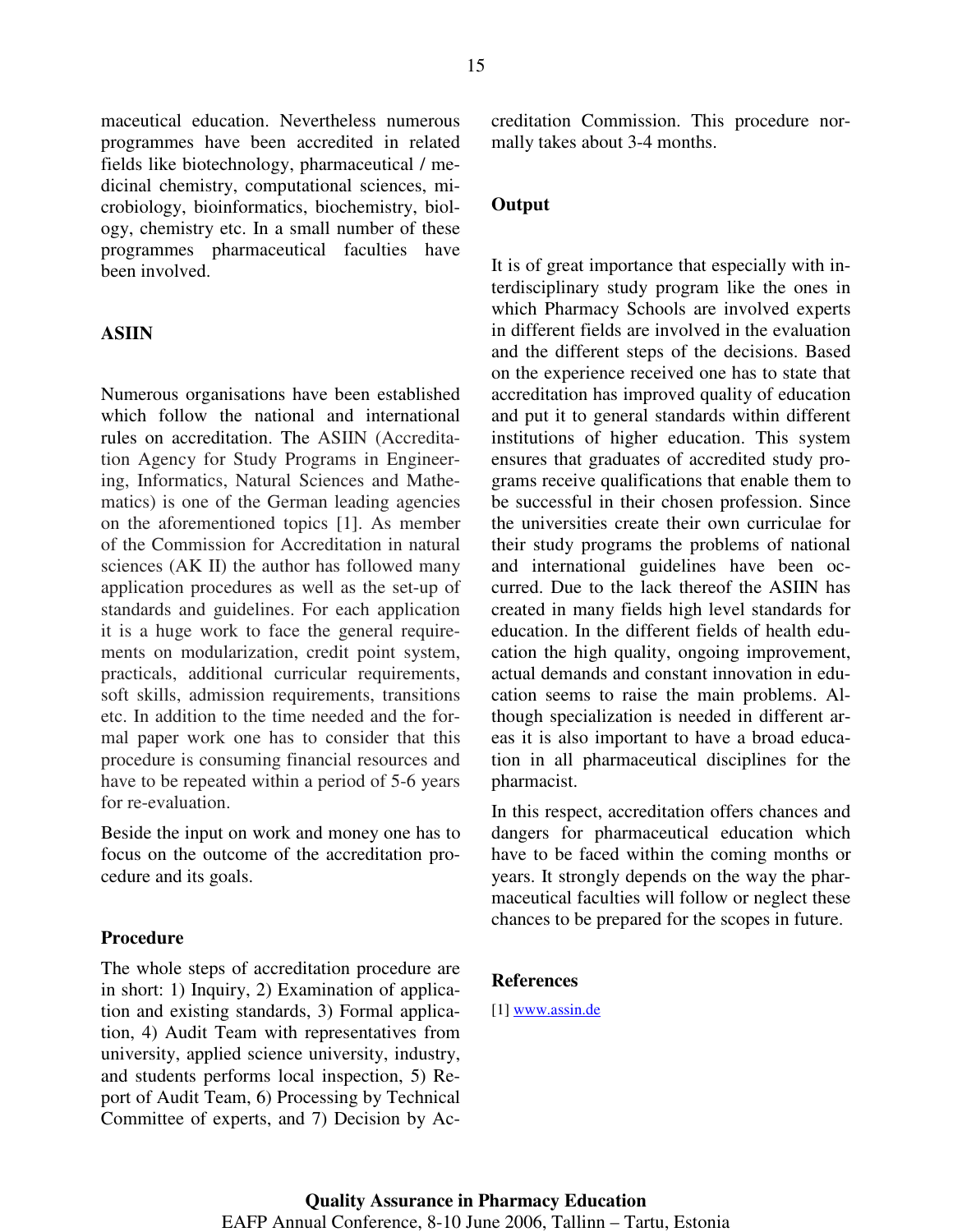# **EVALUATION OF VETERINARY TRAINING IN THE EU**

### **Toomas Tiirats**

Institute of Veterinary Medicine and Animal Sciences, Estonian University of Life Sciences 62 St Kreutzwaldi, Tartu, Estonia

The principle of free movement of persons and services between Member States is fundamental in the European Community. Evidence of formal qualifications shall be issued by a competent authority of the Member State. For the health professions (doctors, dentists, veterinary surgeons etc) for which a specific license or certificate is usually required to get permission to practice, also the minimum conditions of the formal education are specified in EU Directives. The legislation governing basic veterinary training (Directives 1978/1026, 1978/1027 and 2005/36/EEC) lays down the minimum compulsory requirements for all EU Member States. Directive (1978/1028/EEC) established the Advisory Committee on Veterinary Training (ACVT). The ACVT suggested that the best way to ensure a comparably high standard of veterinary training throughout the EU was to establish a permanent, Europe-wide system of evaluation of veterinary schools. From 1986 to 1989, the system was developed as a pilot study, designed to review and refine the scheme, and was conducted in one veterinary school in each Member State.

The responsibility for administrating the programme was assigned to the European Association of Establishments for Veterinary Education (EAEVE) in 1994. Within the frames of EAEVE a specific Evaluation Unit was established, holding the responsibility to run and administer the evaluation system.

The principles of the method of evaluation of veterinary training institutions were adopted by the ACVT on 12 March 1999, and summarized in a Standard Operation Procedures booklet. By the year 2000, the European Commission disbanded the ACVT. EAEVE continued to hold the mandate given by the EEC to run the evaluation system build, together with the Federation of Veterinarians of Europe (FVE), a common education committee (Joint Education Committee, JEC) that took over the role of ACVT as the reviewing instance of the evaluation reports yielded by the evaluation teams. Evaluation of EU veterinary schools is carried out in conjunction with the European Commission.

This evaluation system focuses solely on undergraduate veterinary training, seeking to ensure that such training is of a comparably high standard throughout the European Union.

Within the EAEVE, the evaluation system is managed by the Education Committee, assisted by a programme co-ordinator and a *rapporteur.*  Evaluations are carried out at 7-10 year intervals, which will entail 8 to 11 visits per year to veterinary institutions in Europe.

Where an institution is being visited for the first time, it has been a good practice to have a preliminary visit to be made by the programme coordinator during the year prior to the scheduled site visit. The approved schedule, once agreed upon more than one year prior to the visit, cannot be changed, except in the event of *force majeur.* Institutions must choose one of the two approved official languages for the visits: English or French.

**The membership of the visiting groups** of experts is based on a number of criteria. There is a list of experts who have agreed to be involved in this task. The experts' personal files contain various items of information, in particular, their area of expertise and knowledge of European languages. Each group of experts selects a practising veterinary surgeon from a list drawn up by the FVE to take part in the visits. A group of experts must comprise five persons, one for each of the three sectors defined in Annex I of Directive 1978/1027/EEC (basic science subjects, animal production and food hygiene) and two for the clinical subjects (one teacher and one practising veterinarian). One member who has taken part in at least one visit acts as chair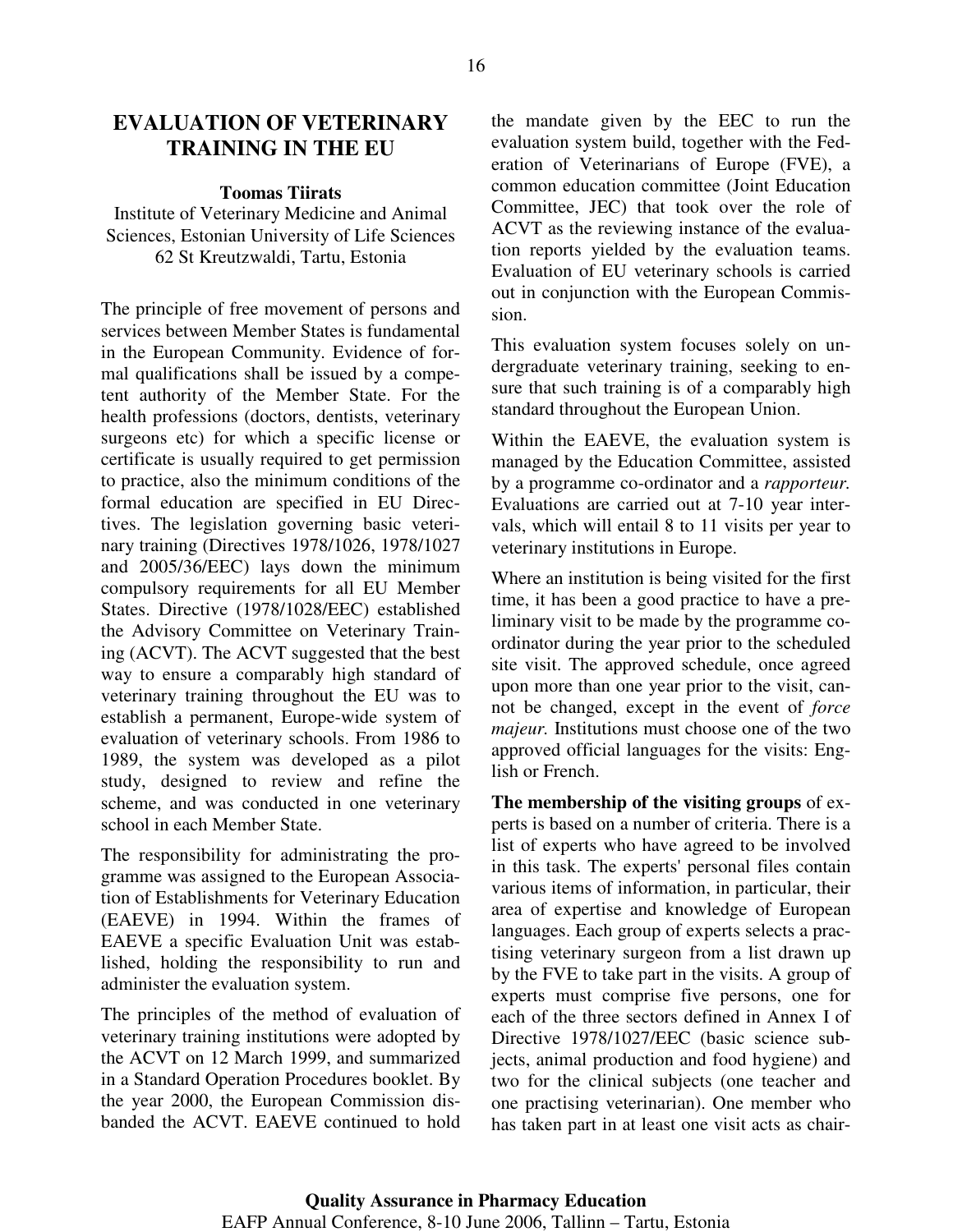person. At least one other member of the group must also have participated in a previous visit. The chairperson is responsible for preparing the experts' report. The group must be accompanied by a *rapporteur,* whose task is to assist in the preparation of the report. Often, the programme co-ordinator also participates. In consultation with the EAEVE, the institution appoints a liaison officer who is well acquainted with that institution, but independent of it.

The travel and accommodation expenses of the visiting team (experts, secretariat and liaison officer) and the cost of translating the evaluation report into English or French, where necessary, are borne by the institution visited. The institution also contributes to the administrative costs of the visit.

Different guides exist for the administrative officials of the institutions to be visited, for visiting experts and for the liaison officers in order to facilitate preparatory work for the visits and the task of the visiting experts.

**The self-evaluation report** is an essential part of the evaluation method used. It provides basic data for the group of experts. It describes the aims, structures, system of organisation, methods, resources, mode of operation and results of the institution concerned.

The self-evaluation report must contain, in standardised form, full but concise quantitative and qualitative data to allow the quality of the training to be evaluated. In drawing up the report, the institution must answer all the questions contained in the document "Information to be provided in the self-evaluation report" divided between the following 13 chapters: objectives, organisation, finances, curriculum, teaching – quality and evaluation, facilities and equipment, animals and teaching material of animal origin, library and learning resources, admission and enrolment, academic and support staff, continuing education, postgraduate education, research. Each chapter or sub-chapter should set out factual information, comments, and suggestions for improvement.

The administration concerned with report preparation may consult the chairperson of the group of experts or the evaluation system coordinator if in doubt about how to answer certain questions. The experts must receive the self-evaluation report in the chosen language (English or French) not later than two months prior to the start of the visit.

The aim of **the visit** is to verify and, where appropriate, complete the information provided in the self-evaluation report and to give views on the level of undergraduate training and on the extent to which the minimum standards set by EU legislation are respected. It also aims at making practical suggestions for improving training.

At the end of the visit, the chairperson of the group of experts submits the main comments and conclusions of the visiting team orally to the head of the institution, to his/her collaborators and, where appropriate, to the rector of the university responsible. Duration of the visit of experts is one week.

**The report of the group of experts** should be prepared along the same lines as the selfevaluation report. Each chapter should comprise a descriptive section under the heading "Findings" (based on the selfevaluation report and on the findings made during the visit) and one analytical section in the form of "Comments". It should be completed, where appropriate, by a section entitled "Suggestions".

The draft report prepared by the experts should be sent, as soon as possible after the visit, to the head of the institution visited for correction of material errors, and to the members of the EAEVE's Education Committee for comments. The EAEVE's Education Committee is enlarged to include, in addition to its constituent members, representatives of the ACVT, the FVE, and the Commission.

Once the relevant changes have been incorporated, the new version of the report should indicate the extent to which the institution complies with guidelines, requirements and main indica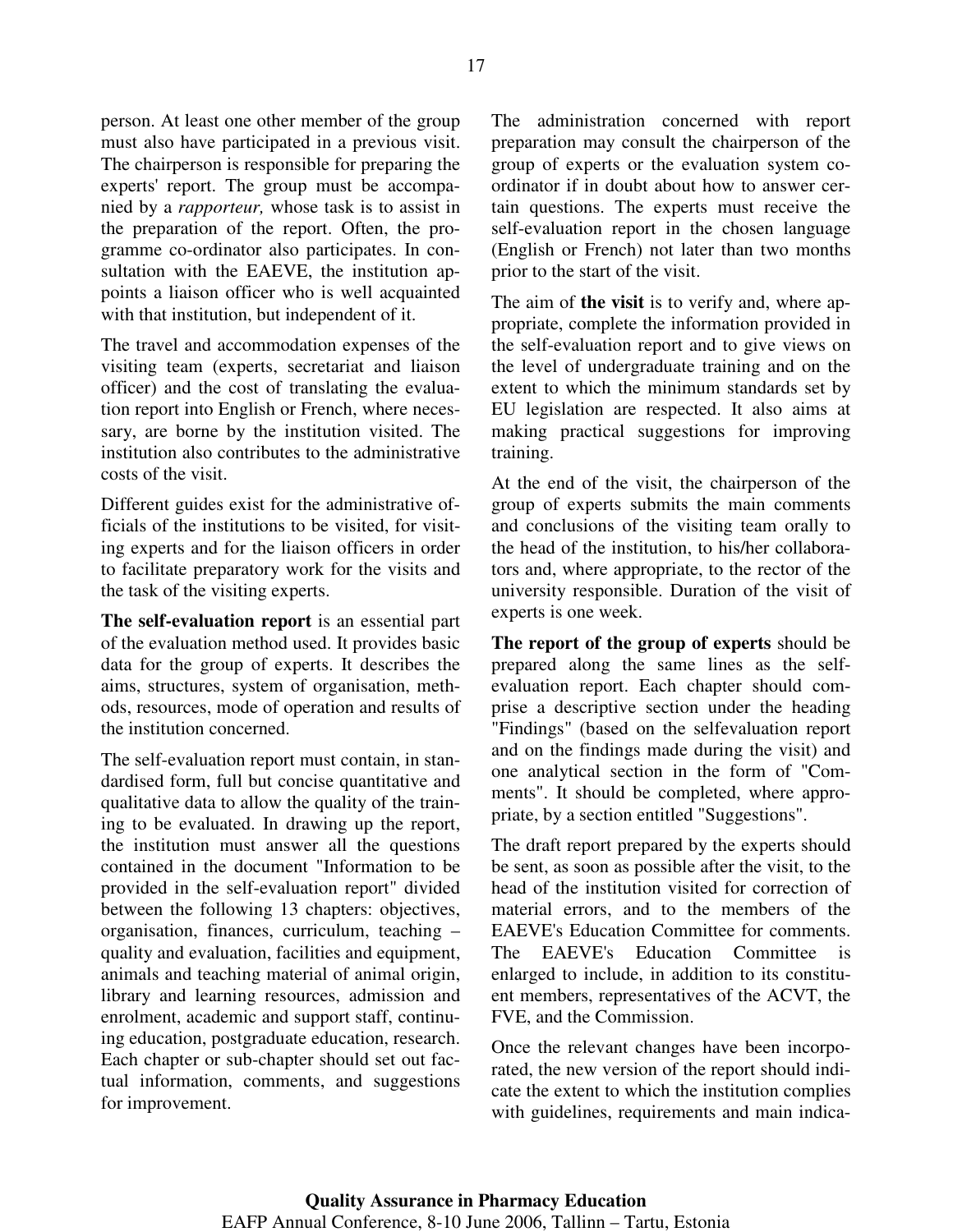tors of Annex I, divided into **category I and II suggestions**:

• *Suggestions which, if not implemented, mean that the establishment does not reach the minimum level specified in the EU veterinary training directives (Directive 78/1027/EC and its appendix) as interpreted in the 'Guidelines, requirements and main indicators' (contained within document XV/E/8488/2/98) (category I).*

• *Suggestions the implementation of which does not affect the conformity of the teaching at the University with EU veterinary training directives as interpreted in the 'Guidelines, requirements and main indicators',* i.e*.* suggestions for changes which the team of experts consider would improve the training, even though they relate to weaknesses that do not effect conformity of the training to the above directive.

Dissemination of the reports is limited. Only the administration of the institution visited and the competent/responsible authority may disseminate the report as they wish. The reports may be disseminated with or without the comments of the institution and/or the competent authority.

For veterinary teaching establishments whose reports reveal one or more category I deficiencies, and in the absence of any initiative by the establishment itself, two to three years after the final report has been sent to the institutions concerned, the Education Committee secretariat asks them (the institutions and the competent authority, i.e. Ministry of Education) to provide information on the follow-up action taken to remedy the deficiencies in question.

On the other hand, at any time within two to three years after dispatch of the final report, an establishment that considers that it has rectified its category deficiencies is free to inform the Chairman of the Education Committee accordingly, without waiting for an enquiry from the secretariat.

The Education Committee will decide whether a follow-up visit to verify the situation is necessary, at the expense of the establishment, and if so, by whom. If the result is favourable, the establishment will then be included in the list of establishments visited that are free of category I deficiencies. If the result is unfavourable, it is for the Commission to decide upon the appropriate measures to be taken. The Commission will be informed as well if, in the case of an EU establishment, no action has been taken to rectify category I deficiencies.

If the Education Committee decides that one or more category I deficiencies exist, and the establishment considers that gross injustice has been done, it has the right to **appeal** against the category I classification. The appeal should be made in writing within 8 weeks of the receipt of the final report from the Chairman of the Education Committee.

The lack of legal means of maintaining control over those Member States not conforming to the minimum requirements can be considered a weakness of the system.

On the other hand, the fact of being listed among the approved schools proves the credibility of the educational institution and contributes to further improvement of veterinary training. In case an evaluation reveals serious deficiencies, a higher level of funding can be applied for. Over the years,

methods of evaluation have been revised and improved, whereas additional quality criteria have been applied. High awareness of the importance of quality assurance in education, business, laboratory services and other spheres of activity is obvious nowadays. Further improvement in the evaluation system of veterinary training is towards quality assurance, which is a logical prerequisite for accreditation.

## **References**

[1] Evaluation of Veterinary Training in Europe: Standard Operating Procedures, 2002, Adopted by the Advisory Committee on Veterinary Training (ACVT) on 21/02/00, and revised at the request of the Commission on 17/05/00 and also by the ACVT on 16/06/00 and materials, documents and other relevant information available on the FVE (http://www.fve.org) and EAEVE (http://www.eaeve.org) websites.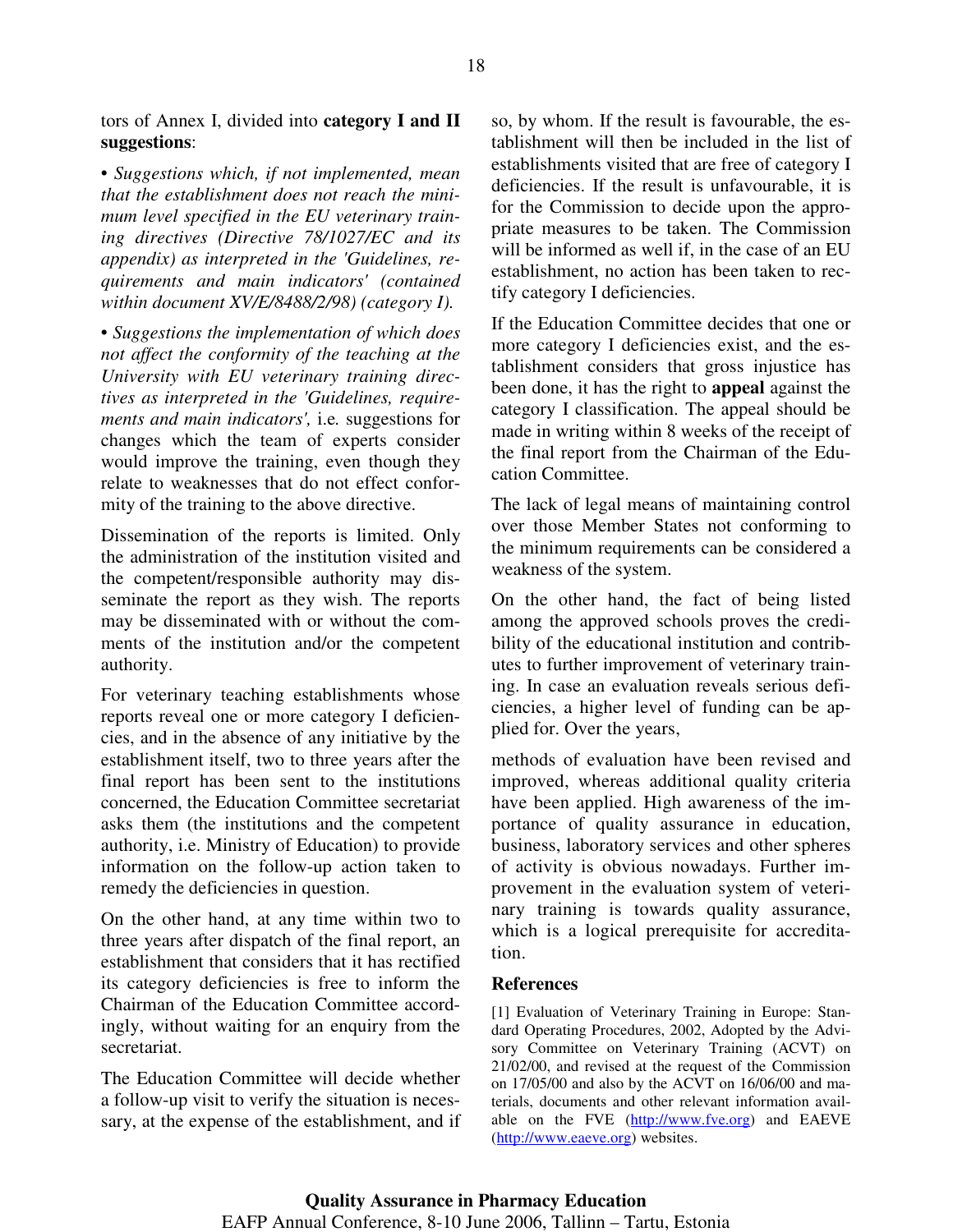# **UK EXPERIENCES OF ACCREDITATION BY THE ROYAL PHARMACEUTICAL SOCIETY OF GREAT BRITAIN: THE WAY AHEAD**

### **Alexander T. Florence**

The School of Pharmacy, University of London, London WC1N 1AX. Newlands, North Esk Road, Edzell, Angus DD9 7TW, UK

### **Introduction**

It is right that there is oversight of the educational programmes of Schools of Pharmacy<sup>1</sup> by some body which has developed the expertise and skills to carry out the process of quality control. The key issues are a) by what criteria does the accrediting authority approve or disapprove of educational programmes; and as important b) has the body the appropriate skills and credibility to carry the process out in a meaningful way? In the United Kingdom, accreditation of the undergraduate pharmacy degree programme – a four year programme leading to the degree of MPharm - is carried under the authority of the Council of The Royal Pharmaceutical Society of Great Britain (RSPGB). An accreditation team representing academia, hospital, community and industrial pharmacy is appointed to visit individual Schools of Pharmacy in five year cycles.

The following are personal thoughts (see also [1]) derived from experience as Dean of The School of Pharmacy of the University of London from 1989-2006 and as an occasional member of the RPSGB accreditation team and former member of the Education Committee of the Society<sup>2</sup>.

### **Aspects of the process**

Accreditation is not a mechanical process: it requires insight into the educational process, the funding mechanisms and the constraints under which higher education operates. It also requires empathy with the academics in their increasingly difficult task of pursuing teaching, research and administration at a time of growing class sizes. It also demands trust in academics as professionals in their own right. A key question which can be posed is "who accredits the accreditors?" and "what authority and standing do they as individuals have?"

My experience of the process has not always been satisfactory, but improvements have been made in recent years to the protocols and procedures. At first visits were constrained to one day, so that the visiting team had little opportunity to visit the School in a comprehensive way. The accreditation now takes place over two days. The accreditation documents of the Society now inform the Schools and faculties of the precise requirements and procedures. Documentation has to be provided to the Society six weeks in advance of the visit. If further documentation is required the School is notified before the actual visit. Although information is sought on postgraduate activities, the accreditation refers only to the undergraduate programme of the institution. This contrasts with the stated desire that teaching and research go hand in hand and that schools are required to have active research programmes. Research in the UK is, of course, evaluated by the roughly quinquennial Research Assessment Exercise (RAE), but this exercise is divorced from the teaching mission of institutions. Information on the ethos of the School, which includes commitment to research and to professionally

 $\overline{a}$ 

 $<sup>1</sup>$  In this paper, the term "school of pharmacy" is used as</sup> the standard UK nomenclature for faculty of pharmacy. Schools of Pharmacy in the UK are often part of Faculties of Science or Faculties of Medicine.

<sup>&</sup>lt;sup>2</sup> The "Society" is The Royal Pharmaceutical Society of Great Britain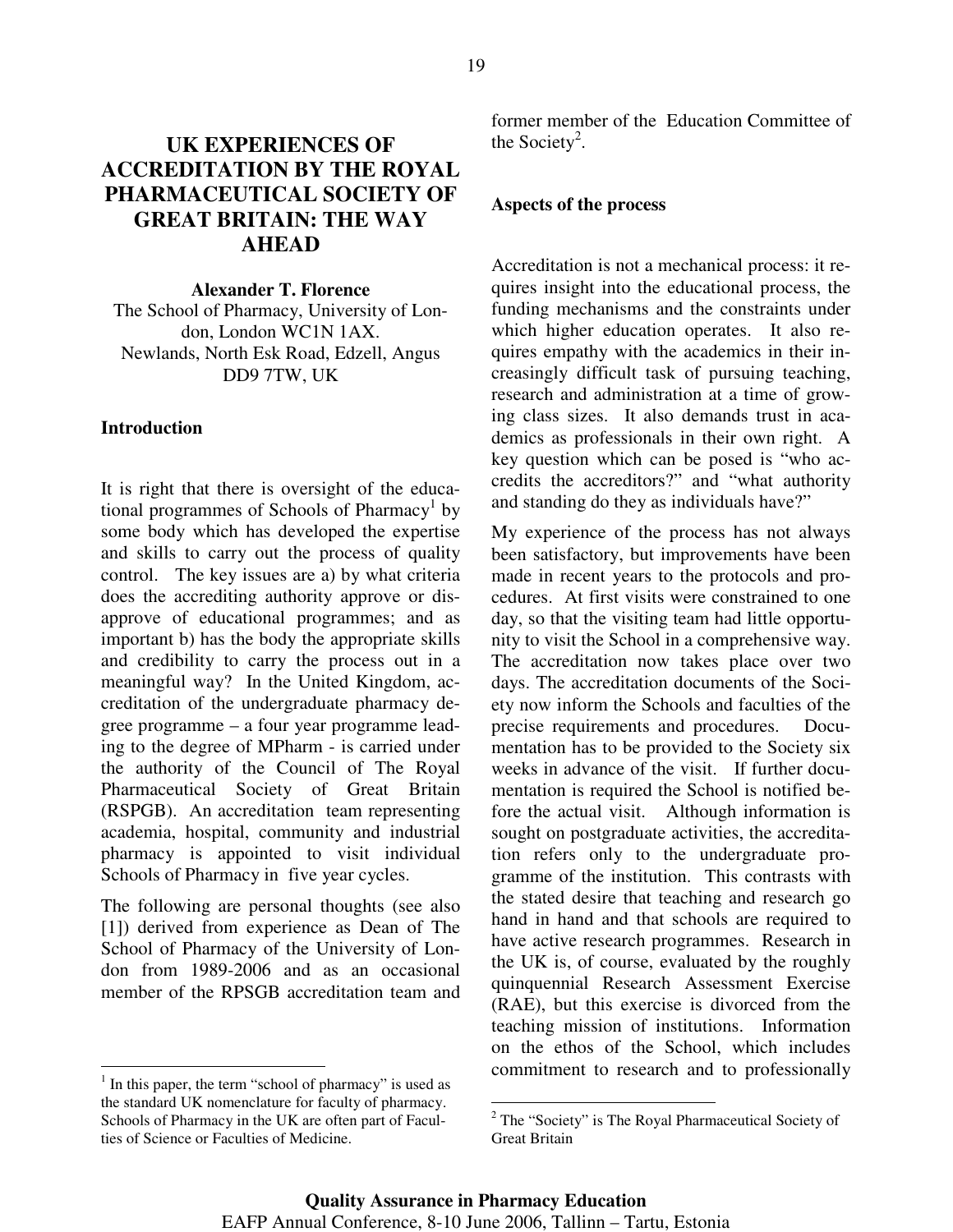vital post-graduate teaching of Masters programmes is a vital part of the assessment of a School of Pharmacy. This is important at a time when new schools of pharmacy are opening in the UK, some with little pedigree of research.

There is considerable discrepancy between the revenues of individual schools of pharmacy in the UK, so the question arises "is like is being compared with like?" The contextual basis of the accreditation process is therefore one that needs attention. While each School is accredited, what are the criteria for comparisons: are these subjective, flexible or objective. There is, of course, no universal format for a School of Pharmacy, no ideal staff-student ratios, optimum income for teaching and research, numbers of qualified pharmacists on the staff, external links, postgraduate programmes, but there are notions of quality. Quality by definition cannot be assessed by numerical devices: quality in itself is not an absolute but experiences and unbiased individuals can form a view. The measurement of quality in higher education is discussed in several chapters of the book edited by Diana Green [3] Not all schools should be the same: this is a problem for the accreditation process. What are the boundaries of acceptability? Experiments in education – such as the new schools of pharmacy are in effect conducting - can be problematic, but so too is stagnation. The dilemma, if one believes in diversity, is how to adopt uniform criteria to non-uniform institutions. It is my view that accreditation is presently carried out against a background of minimal research into the factors that make for a good pharmacy undergraduate programme.

### **The RSPGB documentation<sup>i</sup>**

The Society seeks information and statistics on

• the organisational arrangements in the school

- resources, both financial and human resources
- equipment and support services
- premises
- **students**
- the degree course
- postgraduate studies, research and external links

All of these are uncontroversial and essential for the evaluation of a school. It is perhaps the consistency of the interpretation of the facts that concerns many. There are many organisational differences within schools of pharmacy in the UK. Only one school, for example, namely The School of Pharmacy, University of London is an independent institution within a federal university. Some are "schools" within other faculties, with considerable degrees of autonomy; others are parts of faculties of life sciences where the boundaries between pharmacy and the other sciences are less clear. Some run several undergraduate degree programmes (eg in pharmaceutical sciences, cosmetic science) as well as pharmacy) or have varying degrees of service teaching. Hence the Society's requirement to have spelled out the organisational requirements of the school, and the authority that the Head of the School has in relation to finance and decision-making. The budget holder has the power. Without this facility, the head has limited authority. The fact that so many arrangements exist in the UK indicates that the Society has had only limited success in ensuring some form of uniform strength to schools.

Funding varies considerable, partly as a result of the RAE outcomes where the score determines funding for research. Some schools have no Funding Council money for their research. Research income (which amounted to some £5m per year in the School of Pharmacy, London, means that more staff can be employed and hence the resource available to students in an established research –based school is superior to that in a new or mature school whose re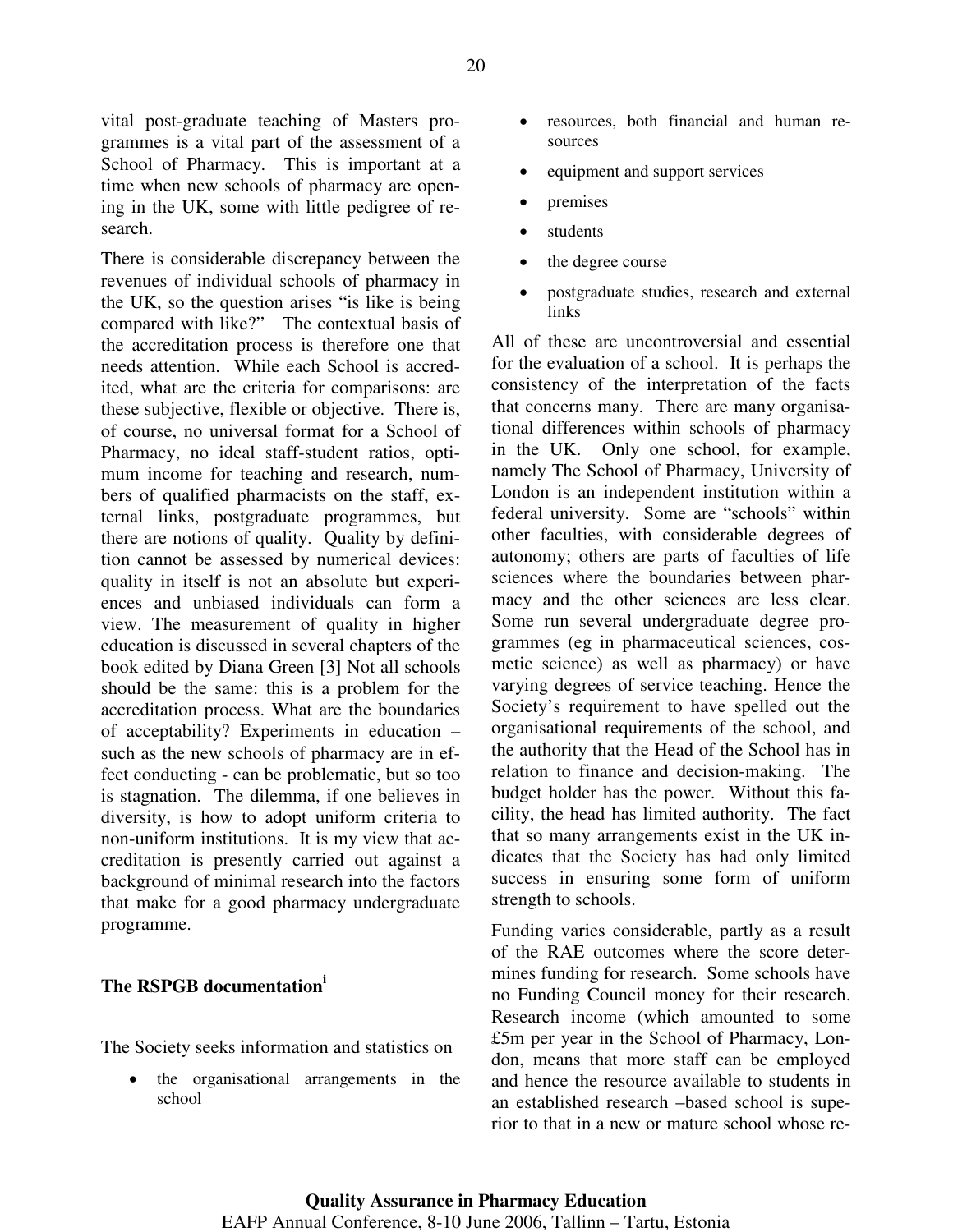search profile has not reached international proportions. There is, however, little research on the nature of the graduates from schools with these different characteristics. If the ultimate aim is to ensure quality, the relationship between the research profile of a school and the quality of undergraduates in various branches of the profession must be assessed. Regardless, research is vital in academia if the discipline is to be maintained as deserving place in higher education.

### **The degree course**

No one has argued for uniformity in the UK. The Society produces an "indicative" syllabus (scheme I) which allows considerable scope for variation. It could be argued that the best arbiters of the syllabus content are the academics who have long experience of teaching and researching. The increasing numbers of nonpharmacist academics, can mean that the direction is unclear. The greatest challenge is the future: what degree course now prepares best for the unknown medication and interventions of 30 years hence? I feel that the accreditation process should deal more with this interesting and challenging issue than some of the more obvious counting of computers and the like.

# **Scheme I: The areas of the RPSGB indicative syllabus [2]**

- The Patient
- Medicines: drug action
- Medicines: the drug substance
- Medicines: the medicinal product
- Health care systems and the role of professionals
- The wider context

These will be discussed in greater detail in the presentation. The fact that the patient is placed first is an indication of the desire to ensure that courses are patient-focussed rather than product focussed. This must not be interpreted as indicating that the product is of secondary importance to the pharmacist: indeed the pharmacist is the sole repository of such information in the health care setting.

### **Personal experiences**

Negative experiences include

a) poor chairmanship of the accreditation team: lack of grace

b) poor quality of de-briefing sessions: failure to praise schools for their innovation or commitment

c) poor choice of team members: some with little grasp of the realities of higher education

d) inability always to see the undergraduate programme in the context of a vibrant school involved in other activities

e) pointing out trivial problems – the "dust on shelves syndrome"

### **Conclusion**

More research is needed into the factors that create an excellent graduate to make the accreditation process less subjective.

### **References**

- [1] A.T. Florence. Accreditation and Quality Assurance: An Alternative view. *Pharmacy Education,* 2002.
- [2] Accreditation of Pharmacy Degree Courses, Royal Pharmaceutical Society of Great Britain, London, 2005.
- [3] What is Quality in Higher Education? Ed. D. Green. The Society for Research into Higher Education and Open University Press, 1994.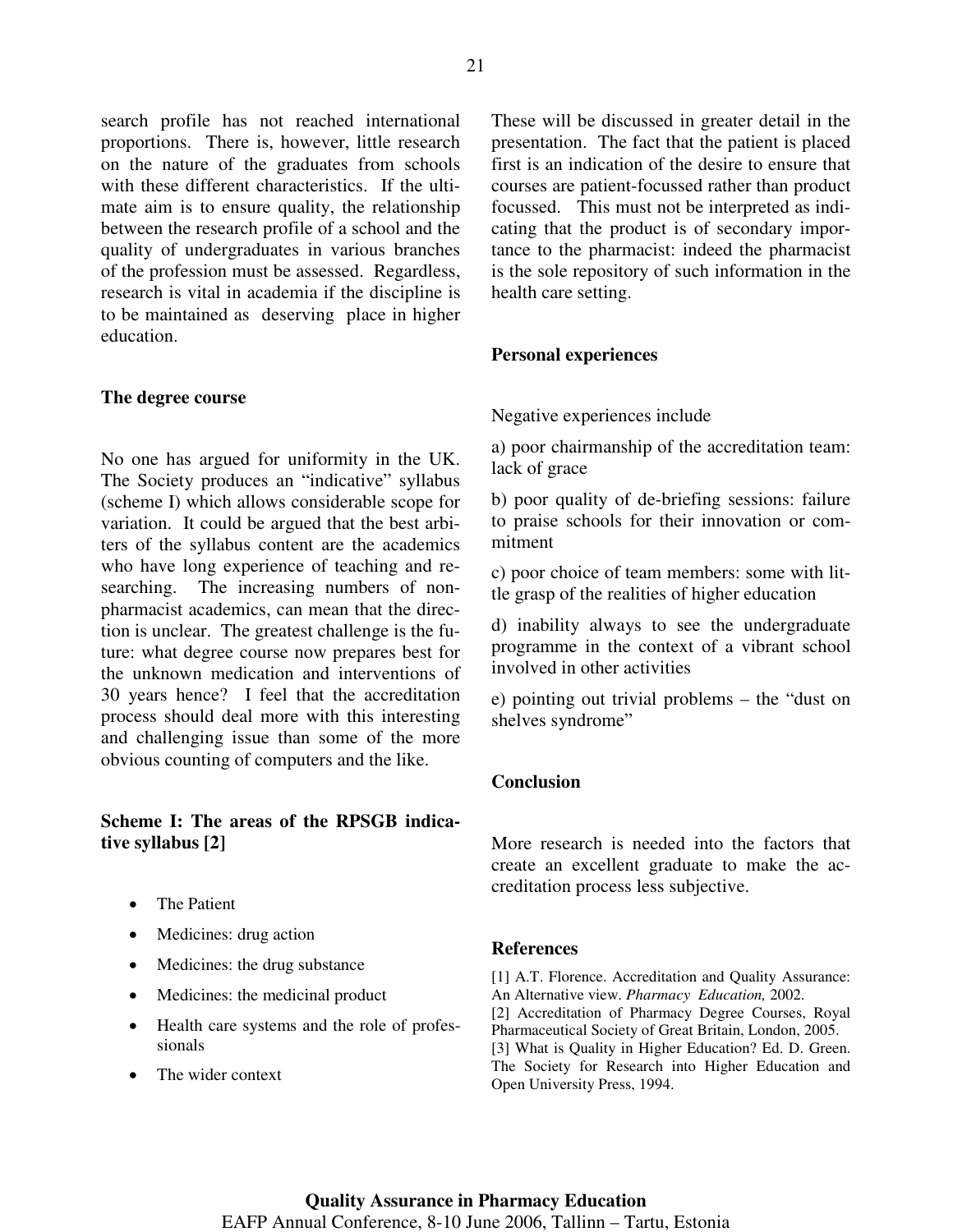# **PGEU PERSPECTIVES**

**Ivana Silva**  PGEU, Rue de Luxembourg 19-21, B-1000 Brussels, Belgium

The Pharmaceutical Group of the European Union (PGEU) represents the community pharmacists of 29 European Countries. The Members of the PGEU are the professional bodies and pharmacists' associations in EU Members States, EU candidate countries and EEA Member States.

PGEU objective is to promote the role of the pharmacists as key players in healthcare systems throughout Europe and to ensure that the views of the pharmacy profession are taken into account in the EU decision making process. To achieve this PGEU provides to its members an ideal platform to facilitate exchange of information, collecting and disseminating best practices. In addition it also encourages its members to further develop new projects aiming at anticipating and responding to society's needs, in the brooder context of Public Health.

To support Pharmacists' contribution to Public Health we consider that there is a need to reinforce education, training and continuing professional development of pharmacists in what concerns their core expertise is medicines and all that concerns their efficacy, quality and safety as well as their accessibility and rational use by populations. In addition there is a need for building new competences and skills to lead positive change for a wider contribution to Public Health, such as the 5 competences for the 21st century healthcare team proposed in the WHO Report "Preparing a health care workforce for the 21st century: The challenge of Chronic Conditions".

PGEU has no formal position about accreditation systems of the pharmacy degree. Many of its members have accreditation systems currently implemented. Some are lead by the State, others by the Professional Associations/ Regulatory Bodies, as is the case of the Royal Pharmaceutical Society of Great Britain and the Portuguese Pharmaceutical Society.

Nevertheless, PGEU advocates for enabling quality in Pharmacy. Different approaches can be proposed, such as a top-down approach, a process approach or a bottom-up approach. From our experience, the bottom-up approach is the one that most effectively involves the ones responsible for implementing change. This poses the question that, in the case of an accreditation system, should it be National or European? Does subsidiarity applies at this level? Is it really needed to create new supranational structures?

We would like to contribute to this topic by raising some more points that, in our opinion, could bring interesting aspects to the discussion.

# **DOES PHARMACY EDUCATION NEED AN INDEPENDENT SYSTEM OF ACCREDITATION ?**

### **POSITION OF EAFP**

### **Richard Süverkrüp**

EAFP; University of Bonn, Gerhard Domagk Str. 3, 53121 Bonn, Germany

In the context of the Bologna process the academic landscape in Europe - with its diversity of local and national traditions - is changing. While these particularities are not likely to disappear completely, the need for greater transparency and comparison of curricula with respect to content, methods and outcomes is perceived by students, faculty, future employers of graduates, as well as by university administrations and governments.

Accreditation by external institutions is a generally applicable instrument for industrial quality assurance. Most pharmacists are aware of its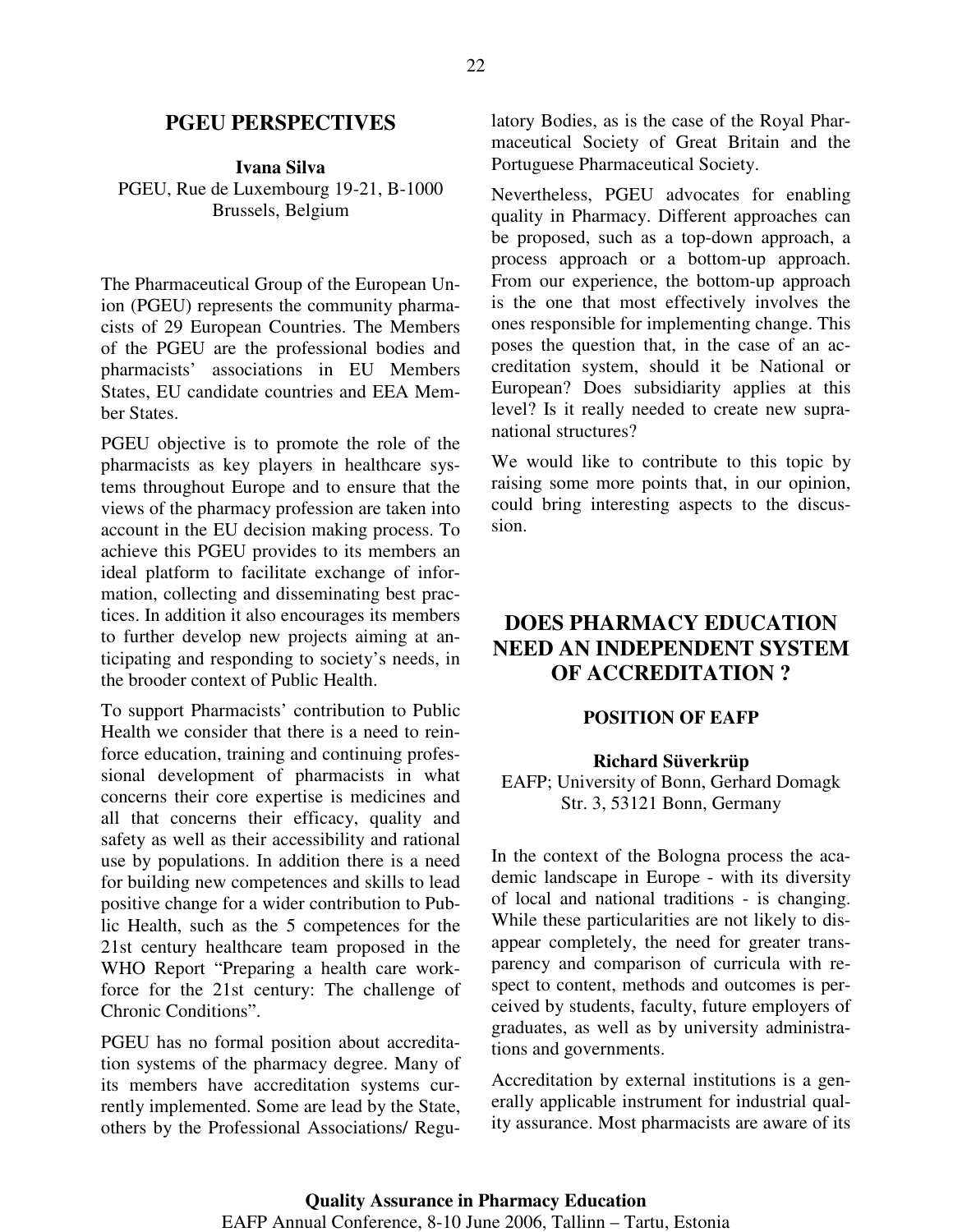procedures and significance in the field of health products. It is, however, relatively new to academic institutions. Autonomy and independence of external control has been the hallmark of the European university tradition, which has been defended tenaciously against any intrusion by state authorities.

Outstanding researchers and academic teachers have always attracted the best and the brightest students, but the transition of universities from establishments for the education of small numbers of prospective leaders to institutions of mass education on an international scale necessitates a revision of traditional approaches. Higher education is no longer a privilege of the elite in a democratic society it is a fundamental right of young citizens who are entitled to equal chances. On the other hand, there is a tendency to convert certain sectors of education into marketable commodities. Thus the success of modern societies depends significantly upon the degree to which they can mobilize available intellectual resources, and the functioning of such complex national and supranational institutions requires well-educated and competent leaders and staff.

In an industrial context, the quality of outcomes is based upon standards, and to a certain degree this may also be true for pharmacy education. There is probably a core of skills and knowledge which all competent pharmacists must have mastered upon graduation, irrespective of differences in national educational systems. In the future European Area of Higher Education, the structural diversity of curricula may diminish, but the career prospects of pharmacy graduates in different countries, and with them the professional competences required in the labour markets, still will depend upon national infrastructures and traditions, particularly with respect to positions in the pharmaceutical industry.

The common core of pharmacy education is given in the council directive 85/432/EEC, where five areas of adequate knowledge are defined and fourteen mandatory subjects of training are listed. This document reflects the state of development of both the science and practice of pharmacy and of educational theory and practice in 1985. It is no longer up to date. Since its publication, both the methods and the content of contemporary pharmacy curricula have changed significantly. The teachercentered mode of education has largely been replaced by a student-centered attitude including problem-solving skills and the motivation for self-directed life-long learning. The focus on drug products has been enlarged with a patient-oriented perspective.

The European Association for Quality Assurance in Higher Education (ENQA) is the institution coordinating the efforts of national and regional accreditation agencies. Albeit its activities are not directed to specific subjects. For the accreditation of pharmacy curricula we need standards, which are closer to the educational, structural, scientific and professional issues involved. From students' point of view as well as that of employers and administrators, accreditation is a necessity, but the procedures are still under development. It is in the best interest of academic staff to cooperate and to assure that the results are sufficiently flexible.

Besides differences in national traditions and labour markets, language is a major problem as everyone involved in international student exchange is aware. It is noteworthy that the ENQA and the UK Quality Assurance Agency for Higher Education (QAA) organize a workshop on the Language of European Quality Assurance at the end of June 2006, at which the concepts underlying English terms related to quality are to be defined in different European languages. The same will be necessary for the contents of pharmacy curricula. The EAFP has begun work address this problem.

Education differs in many aspects from the production of standardized parts and the assembly of functional systems. It is similar to the relationship between commercial enterprises, owners and shareholders. There is a mutual responsibility between educational institutions, their stakeholders and supporters: the former make resources available, which are commen-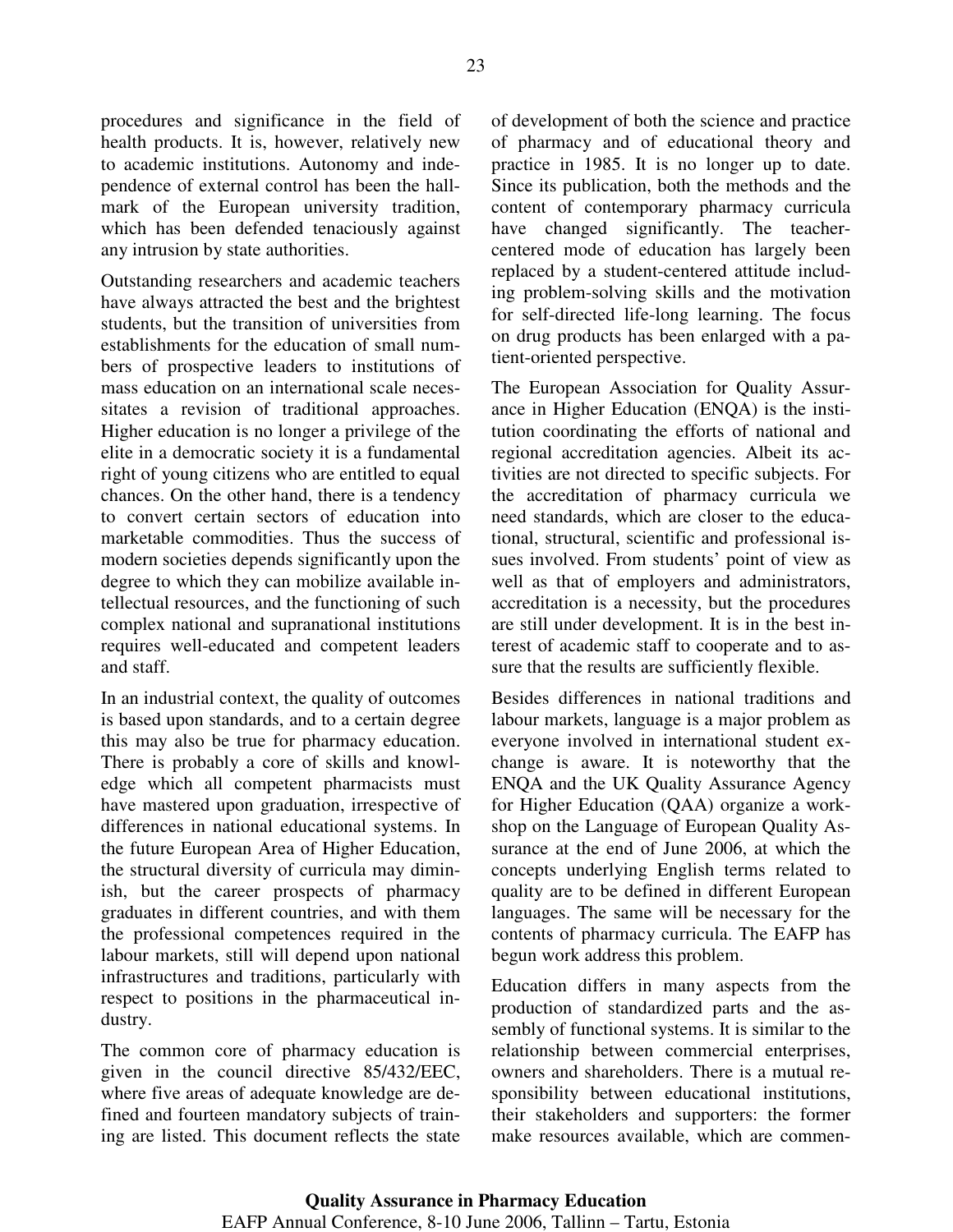surate with institutional objectives and obligations, while the latter use them efficiently under a long-term perspective. The elaboration of structural requirements for accreditable institutions will be a long and painful process. Positions concerning the number and qualifications of full time staff and faculty, professional development of staff members, facilities, equipment and information technology, and the relationship between practical instruction in the laboratory and on the ward and during theoretical sessions are diverse and almost irreconcilable. In the long run, margins of acceptability have to be established.

There can be no doubt that many pharmacy curricula, if not all, will be accredited by national agencies in the near future. For this purpose quality standards have to be developed and discussed by stakeholders at an international level. For the faculties of pharmacy, the discussion begins right here.

# **PGEU INVOLVEMENT IN THE LEGISLATIVE PROCESS LEADING TO THE EUROPEAN DIRECTIVE ON RECOGNITION OF PROFESSIONAL QUALIFICATIONS**

### **Ivana Silva**

PGEU, Rue de Luxembourg 19-21, B-1000 Brussels, Belgium

PGEU was actively involved in the legislative process of the new Directive on Recognition of Professional Qualifications.

In this presentation I will give an overview of PGEU activity within this dossier, highlighting the following aspects:

What is still the same and what has been changed?

Implementation at national level – on going clarification.

Future discussion topics: mobility and health professionals crossing borders; competencies; minimum curricula; continuing professional development; specialisations.

# **LEGAL ASPECTS OF EDUCATION AND MUTUAL RECOGNITION OF QUALIFICATIONS**

### **Benito del Castillo**

Faculty of Pharmacy Universidad Complutense de Madrid, Spain

To facilitate the transfer of academic and professional qualifications and competences among EU countries, the EU has introduced several instruments aimed at achieving the mutual recognition of degrees in the pharmaceutical sector mainly thanks to Directives.

These Directives recognized that a real coordination of the training conditions for specialist pharmaceutics is required when common specialist training in different member states exists.

However, many types of difficulty still exist, mainly in other professions without sectorial directives.

For the purposes of equivalence in qualifications, the minimum training conditions for pharmacists are at least 5 years duration including 6 months of stage.

Pharmacy is now an harmonised profession recognised in the 25 member states.

Activities of a very diverse political and legal nature are being superimposed, creating situation that requires additional analysis.

The Bologna Declaration proposes the adoption of a flexible system of easily readable and comparable degrees, but it is a process that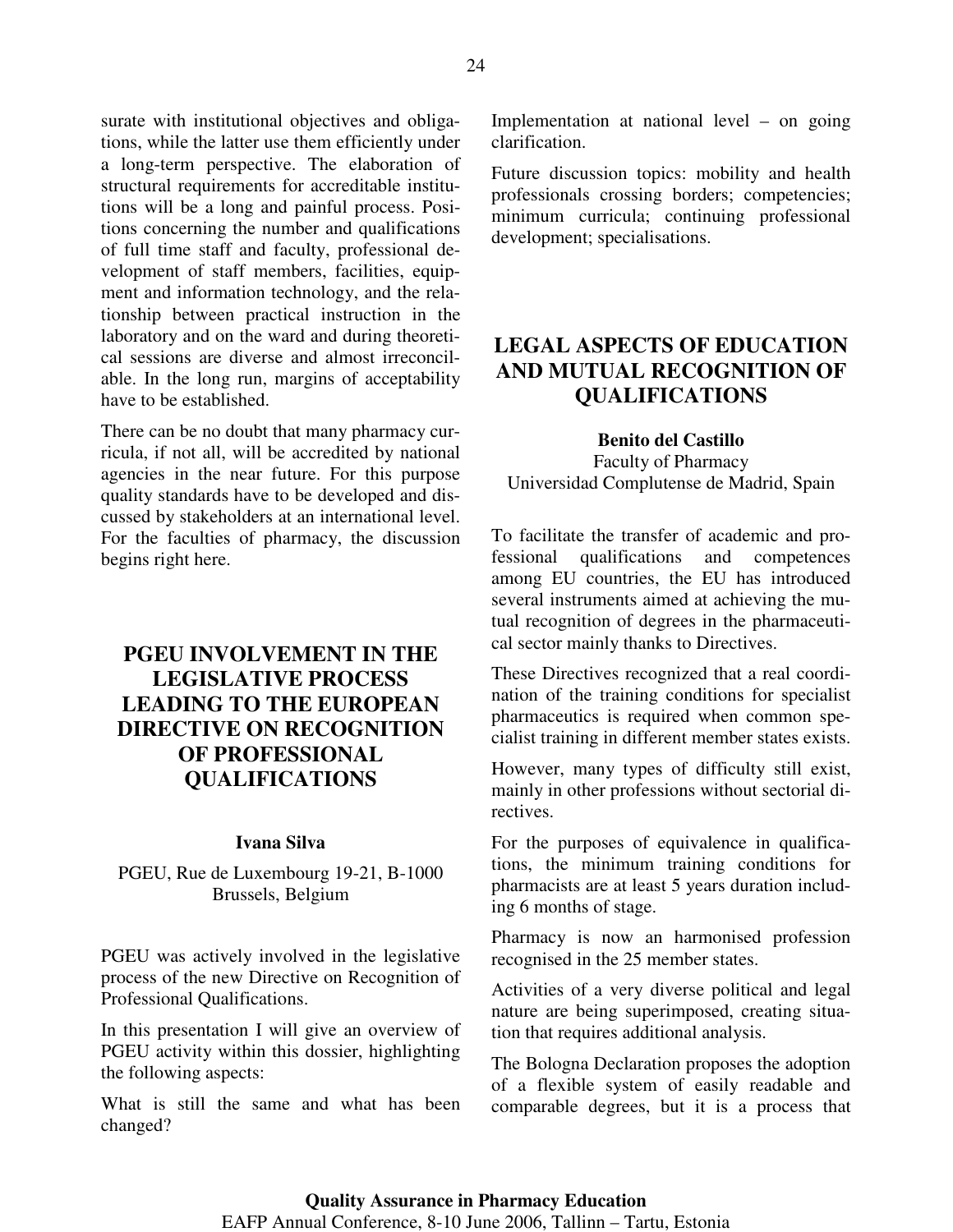lacks basic or transcendent applicability on the grounds of coordination.

Reforms can be introduced due to the flexibility that is recognised, as long as it does not modify the rights and duties of pharmacists throughout the EU.

# **MANAGING THE QUALITY OF PHARMACY EDUCATION IN THE UNIVERSITY OF HELSINKI**

# **Jouni Hirvonen, Marja Airaksinen and Nina Katajavuori**

Faculty of Pharmacy, University of Helsinki P.O. Box 56, 00014 University of Helsinki, Finland

### **Background**

As a part of the so-called Bologna process, faculties at the University of Helsinki are building up quality assurance systems for higher education. In Finland, the quality assurance systems of the universities are assessed by internal and external auditing systems. These audits are conducted every six years by Finnish Higher Education Evaluation Council (FINHEEC), which operates under the Ministry of Education in Finland. The aim of the auditing system is to be supportive and to enable development: universities are given notifications of their strengths and suggestions for improvements in the quality assurance systems. Prerequisite is, however, passing the audit. The University of Helsinki is preparing itself for the forthcoming audit. Due to this, also the Faculty of Pharmacy is creating and implementing a quality assurance system.

Pharmacy education was started in Helsinki already in 1897. A major development in the Finnish pharmacy curriculum was implemented in 1994, when a two-tier structure (3 years for B. Sc. + 2 years for M. Sc.) was chosen as the way to develop the pharmaceutical degrees in Finland. Bologna process brings this structure as the basis for higher education also in other university disciplines throughout Europe. During 2004-2006 the pharmacy curriculum in Helsinki is renewed further. Special attention is paid to the promotion of learning outcomes in the curricula and to the interplay between theoretical and practical elements during the development of academic pharmaceutical expertise. For example, the B.Sc. studies are constructed to six broader integrative entities, so called strands, which last throughout the whole curriculum. The European credit transfer system (ECTS) was introduced simultaneously with the new curricula with an aim to promote the mobility of students. Personal study plans were introduced as a part of the curricula to assist students in managing the processes of studying. To evaluate the enumerated reforms, the education units have to create a quality assurance scheme that encompasses the entire study process.

### **Curriculum objects**

In fostering the quality of pharmacy education, it is needed a shared vision and aims and, further, a strategy how to achieve these aims. Interaction and discussion between the personnel, students and interest groups are all needed. The curriculum objects for bachelor's and master's degrees in Pharmacy were formulated in spring 2005 as a result of interactive debate between the interests groups, pharmacy students and the Faculties of Pharmacies (Universities of Helsinki, Kuopio and Åbo Akademi). The objects contain the essential know-how, which should be learnt during the pharmacy studies. Requirements from working life have also been taken into account in the curriculum objects: most of the graduated students, especially with a bachelor's degree, end up working in community pharmacies. We emphasize obviously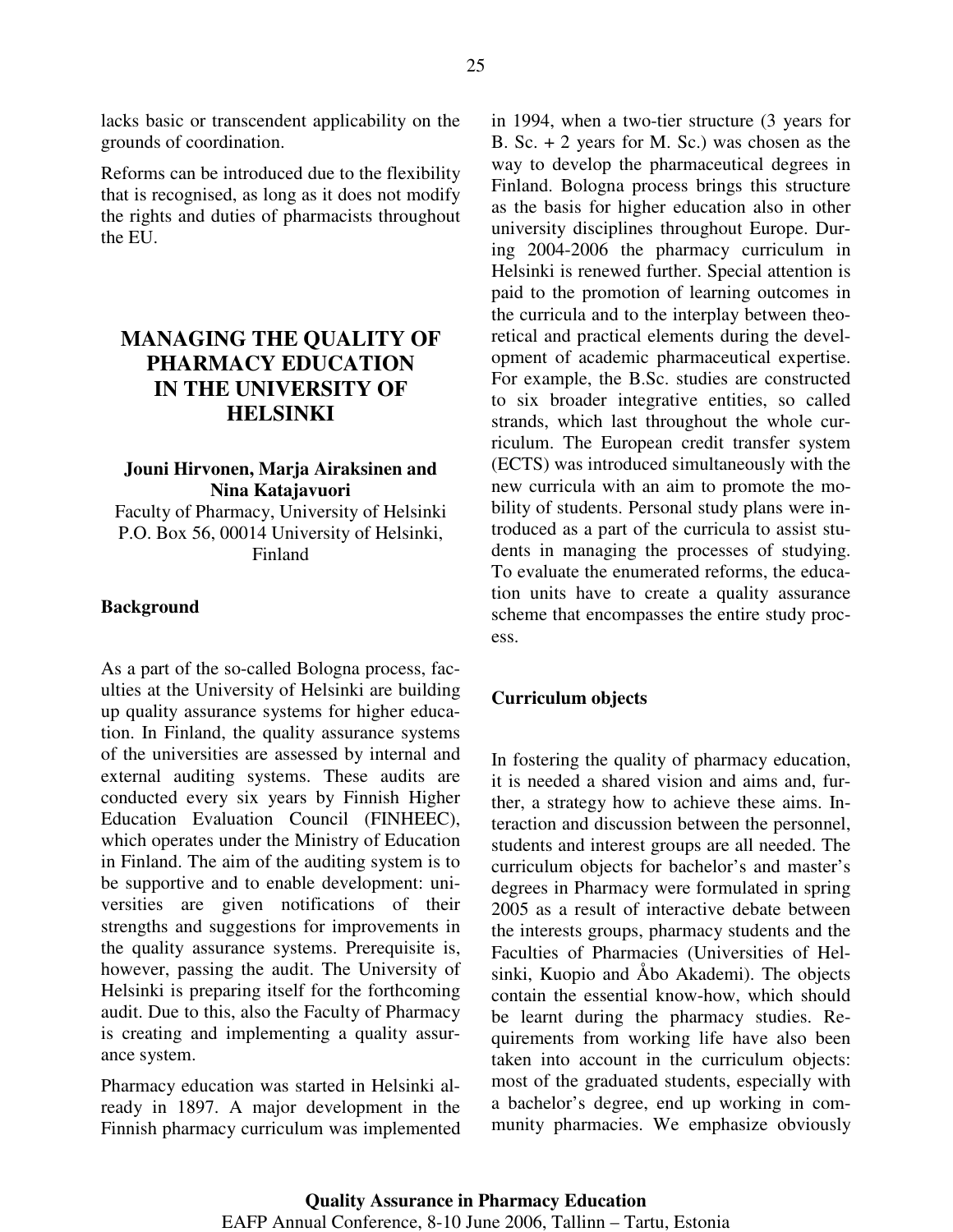the knowledge and skills (incl. managerial tasks) of pharmacists to work as experts in community pharmacies and in drug industry, but also value the significance of critical thinking and scientific skills and viewpoints to prepare the students for life-long learning and possible Ph.D. studies later on.

These curriculum objects constitute the solid basis for pharmacy education and, thus, the quality of pharmacy education should be evaluated regularly against these objects.

### **Management**

Essential in improving the quality of pharmacy education is collaboration. Role of management is critical in supporting the constructive atmosphere at the Faculty and, further, in achieving the curriculum objects. Open and supportive atmosphere, where it is possible to share and create new views and opinions among the staff, is a prerequisite for enhancing the quality of pharmacy education.

Organisationally, the Faculty of Pharmacy consists of six Divisions: Biopharmaceutics, Pharmaceutical Biology, Pharmaceutical Chemistry, Pharmaceutical Technology, Pharmacology and Toxicology, and Social Pharmacy. Council Committee of the Faculty consists of professors and teachers from all the educational Divisions and of student members. The Council Committee leads the educational and research activities in the Faculty. Committee of Education is responsible for the development and quality implementation regarding educational activities. This committee includes also members from the six Divisions and two student members. Furthermore, the Committee coordinates the activities of working groups involved with the development of pharmacy education. These include, for example, education reform (Bologna process) and quality assurance working groups.

The aim of the organisation structure is to promote interaction and co-operation between the teaching personnel and the students and, further, to improve transparency and coordination with an aim towards good working atmosphere. Development of education and learning has to be supported by providing pedagogical support for the teachers and students. In the Faculty of Pharmacy, resources and efforts have been directed to support teachers' pedagogical development and co-operation.

# **Quality in pharmacy curriculum**

The curriculum reforms have been based on research and evaluation with regards to the previous pharmacy education. External evaluation of the education was conducted in 2001, when an international panel suggested some changes for syllabus (e.g., more patient-centered points of view), highlighted the importance of problembased approach to teaching and suggested that the practical training period should be better exploited during the theoretical studies. Research in pharmacy education has shown the challenge of applying theoretical knowledge in practical situations and for the enhancement of students' comprehensive understanding of pharmacy as a discipline. This demands deeplevel learning/understanding and good metacognitive skills, including critical thinking and self-regulation skills. Pharmacy education should also enhance the development of professional identity and prepare the students for lifelong learning. These necessary but extremely challenging aims are also formulated in the curriculum objects - a danger exists that the aims fall short of becoming a reality in the education. Thus, the objects have to be supported by syllabus, curriculum structure and by qualified teaching personnel.

The content of the pharmacy curriculum has been assessed by academic curriculum core analysis. Skills and knowledge of subjects were categorized into different levels (must know, should know, nice to know). As a result, the strands in the renewed bachelor's curriculum are labelled as: 1) Scientific thinking and professional development, 2) From molecule to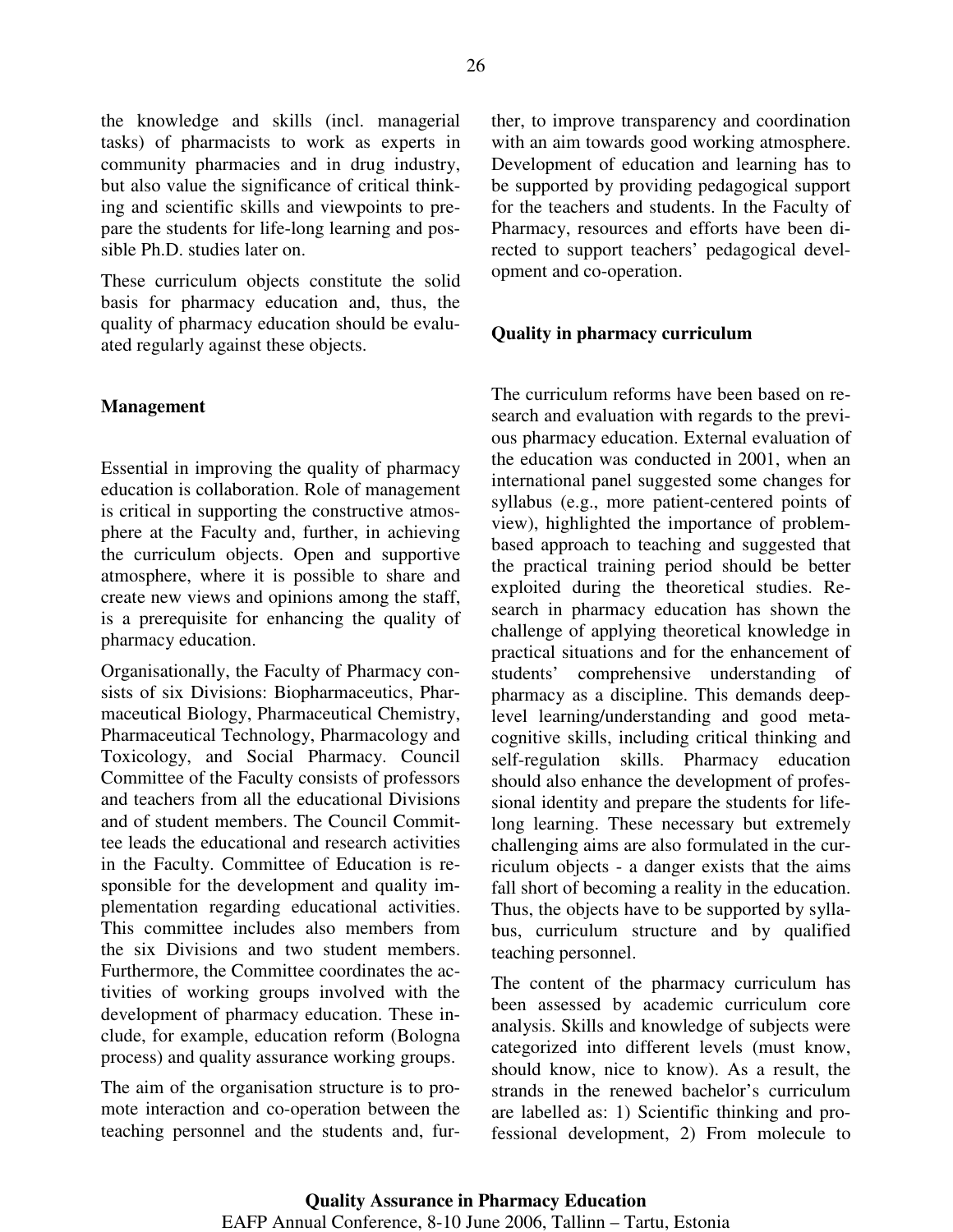drug preparation, 3) Patient and medical care, 4) Medicine and society, 5) Interaction and communication, and 6) Optional studies. Each of these strands (modules) consists of courses related to these themes. In the M. Sc. level, a large common entity (25 ECTS points) is also under constructions involving aspects of all the necessary steps during the discovery and development of drug molecules and drug formulations.

The aim of these procedures was to enhance the achievement of the curriculum objects and to foster students' deep-level learning. The new structure aimed at integration of the content of the theoretical courses in order to minimise needless overlapping of subjects taught. The other aim was to combine separate little courses to larger entities. The compulsory 6 month training period was also utilised. Until the beginning of the academic year 2005-2006, the practical training was located separately at the very end of the studies. As a part of the reform, practice period was divided in two three-month periods, the first of which will be held already during the second study year. The specific aim of is to support the integration of theoretical studies with practice.

### **Assessing the pharmacy education**

Pharmacy education prepares the students for working life as pharmacy professionals. For this reason, education should correspond for the needs of working life. The quality of education after the reform has to be assessed properly. One tool is a multilevel feedback system, which is to be developed and implemented in 2006. This system includes course and term evaluation among the teachers and students. Curriculum's correspondence to working life is also assessed. These aspects will be evaluated among interest groups and graduated pharmacy professionals. Finally, information about learning among the students and pharmacy teachers' conceptions about teaching are collected in order to further develop the education.

For these reasons, the quality assurance systems with indicators of good quality of pharmacy education are developed in co-operation with the faculty and students. The information will be analysed carefully and utilised in the action plan and future developments.

# **A CAREER IN PHARMACY: A NEW APPROACH TO MEASURING THE MOTIVATIONS OF PHARMACY STUDENTS**

# **Keith A. Wilson, Christopher A. Langley, Jill K. Jesson<sup>1</sup> and Katie Hatfield**

School of Life and Health Sciences and <sup>1</sup>Aston Business School, Aston University, Birmingham, B4 7ET, UK

### **Introduction**

Only a few studies have explored the motivation of UK students to choose pharmacy as a career. Most have been small scale, one off studies based in one school or measuring one year of students [1-3]. In contrast, a study by  $Roller<sup>4</sup>$  in Australia was repeated over six years to show trends. This paper will present results from a national study in thirteen UK schools of pharmacy which was focussed upon student motivation and aspirations for pharmacy. Motivation was defined as 'the reason for a certain course of action, whether conscious or unconscious', and synonymous with ambition, desire, drive and interest.

# **Aim**

The aim of this study was to explore undergraduate student motivation for pharmacy through a composite measure of all motivational variables, based on use in previous stud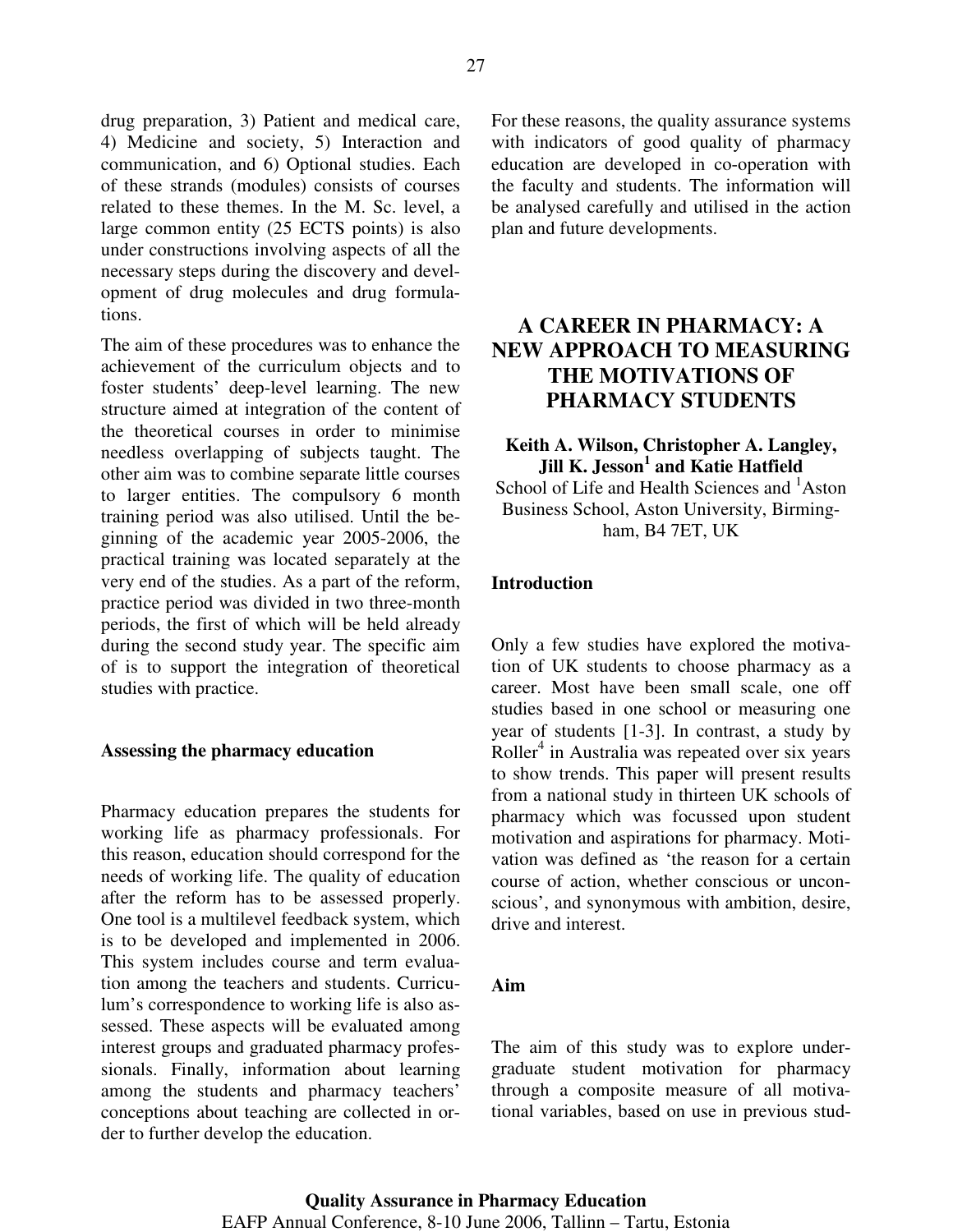ies and new ones derived from exploratory focus group work.

### **Material and methods**

A review of the literature and four focus groups with undergraduate pharmacy students informed the design and collation of variables. A self-completion questionnaire was piloted and amended. In its final form the motivational variables were divided into three themes: 8 educations related, 6 personal influences and 15 personal career goals. Respondents were asked to rate the importance of each one rather than to rank them in order of importance as has been in the case of most earlier studies. The questionnaire was distributed to all first and final year undergraduates in thirteen of sixteen schools of pharmacy in the UK. Varying methods of survey administration were employed by the schools which produced an uneven response rate  $(14.1\%$  to 83.0%). The overall response rate was 35.2% (n=1163); 35.0% (n=657) for year 1 students and 35.4% (n= 506) for year 4 students. Responses were calculated as the difference between the percentage who rated a variable as important and those as unimportant, known as net analysis in attitude polls.

### **Results and discussion**

Ten personal career goals were rated as important compared to 3 educational and 2 personal motivators. Overall, the five motivators with the highest net positive influence were all career related and could be divided into two groups; either linked to a liking for science and a science based course [2] or related to career opportunities and being able to get employment [3]. The education and personal motivators were rated less important than the career ones. Only two educational ones were net positive and these were both university-linked; attendance at an open day and the prospectus. The strongest personal motivator was the influence of pharmacy work experience.

### **Conclusions**

This study has used a new approach to measure and analyse the career motivations of pharmacy students and has covered an extended range of motivational variables on a national sample of students. When asked to assess the importance of all drivers for choice of pharmacy as a subject to study, we have shown that UK students rate most highly personal experience and personal interests and goals. However, the most motivators considered most important were relatively generic and more research is indicated on students' awareness and knowledge of pharmacy at the time of application.

#### **References**

[1] Booth TG, Harkiss KJ, Linley PA. Factors in the choice of pharmacy as a career. Pharmaceutical Journal 1984;233(6298):420.

[2] Rees JA. Why male and female students choose to study pharmacy. British Journal of Pharmaceutical Practice 1984;7:90-96.

[3] Silverthorne J, Price G, Hanning L, Cantrill J. Factors that influence the career choices of pharmacy undergraduates. Pharmacy Education 2003;3(3):161-167.

[4]. Roller L. Intrinsic and extrinsic factors in choosing pharmacy as a course of study at Monash University 1999-2004. 13th International Social Pharmacy Workshop. Malta, 2004.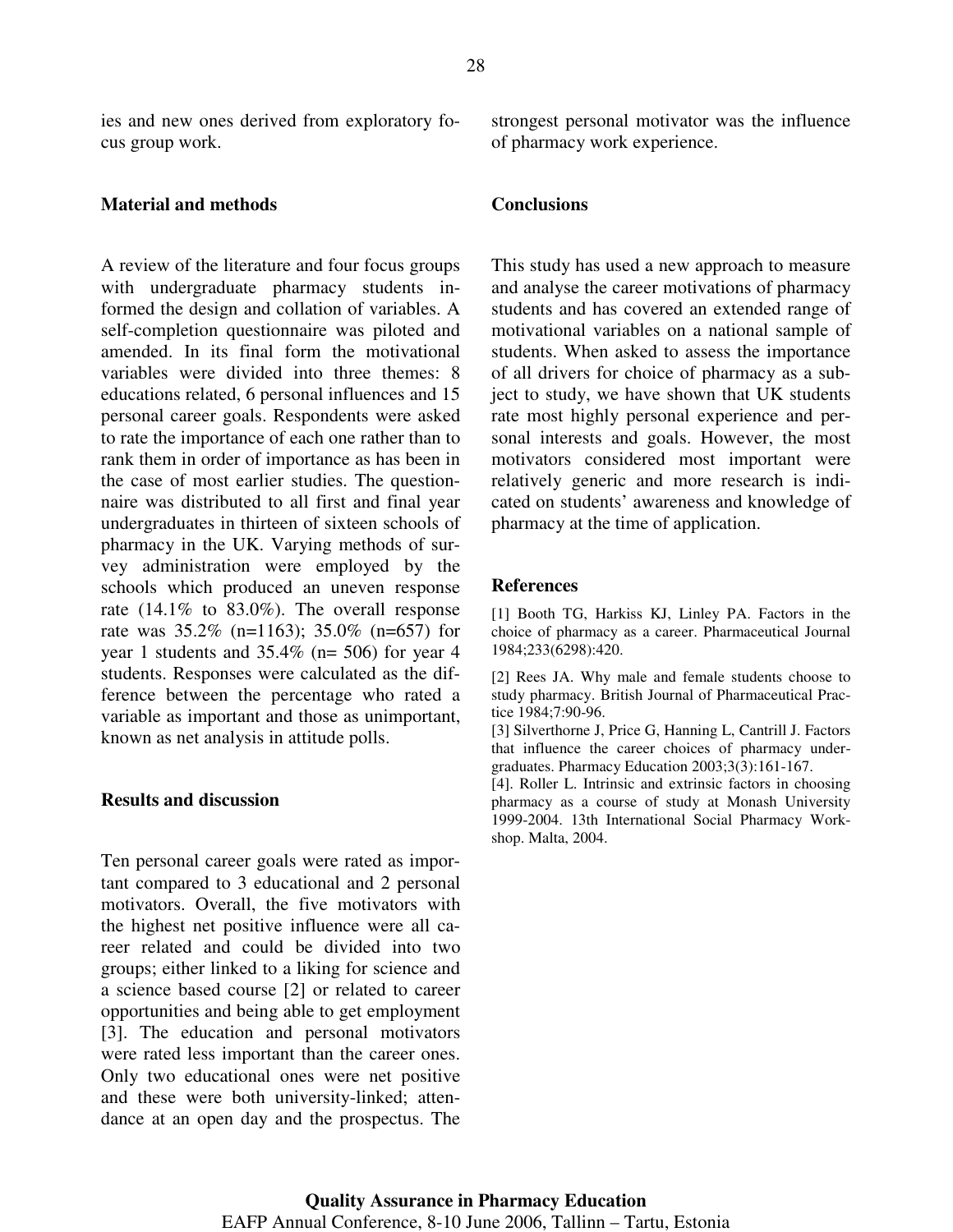# **STUDENTS' OVERVIEW ON PHARMACY EDUCATION IN EUROPE**

### **Marloes ten Brink, Patrícia Marques and Oana Chirita**

European Pharmaceutical Students' Association EPSA Office, c/o PGEU, Rue du Luxembourg 19-21, 1000 Brussels, Belgium www.epsa-online.org - epsaoffice@epsa-

online.org

### **Introduction**

The European Pharmaceutical Students' Association (EPSA) aims to *"develop the interests and opinions of European pharmacy students"* in all aspects of the Pharmacy profession, including education. The European educational system is currently under major changing due to implementation of the Bologna Process and the Lisbon Strategy principles – both aim to create a European Higher Education Area by 2010. EPSA believes that students should actively participate in the evaluation of the current quality of education.

To achieve this goal, EPSA created an interactive platform to allow students across Europe to communicate their perception on their education and to share ideas for its improvement. This platform consists in three pillars: the Pharmacy Education Working Committee, workshops organized during the two EPSA Annual Congresses and online or paper surveys. In this abstract we analyse all the data and conclusions taken from these activities – our main aim is to express the opinion of European Pharmacy students about Pharmacy education.

dents from all over Europe discussed their Pharmacy education – after all the work developed by the Pharmacy Education and the Pharmacy Awareness Working Committees during the past year, a workshop entitled "Pharmacy Education – Quality on trial" was held and a questionnaire entitled "EPSA Survey on Pharmacy Education" was distributed. All these activities were designed to investigate students' perception on their education and to discover general trends in proposals for the review of the structure and/or content of Pharmacy education. A shallow statistical analysis was done using Microsoft Excel™; the same software was used to build all graphics.

#### **Results and discussion**

### **Demographics**

83 students from 19 European countries filled in the questionnaire (68,7% females). The survey was answered by students from all years of studies:  $1^{st}$  (7,21%),  $2^{nd}$  (19,3%),  $3^{rd}$ (25,3%),  $4^{\text{th}}$  (22,9%),  $5^{\text{th}}$  (20,4%),  $6^{\text{th}}$  (2,4%) and post-graduates (2,4%).

### **Level of satisfaction regarding Pharmacy education**

First, students were asked to define the level of satisfaction regarding their education: 49% stated that they are satisfied (see Graphic 1). This result is an improvement if compared with a study done in 2001, the EPSA survey on "Quality in Pharmacy": at that time only 11,6% of students were satisfied with the quality of their education<sup>1</sup>. However, not even half of the students are satisfied and only 3% are very satisfied with the quality of their education: EPSA considers these results worrying.

### **Material and methods**

Last April, during the  $29<sup>th</sup>$  EPSA Annual Congress in Vilnius, Lithuania, Pharmacy stu-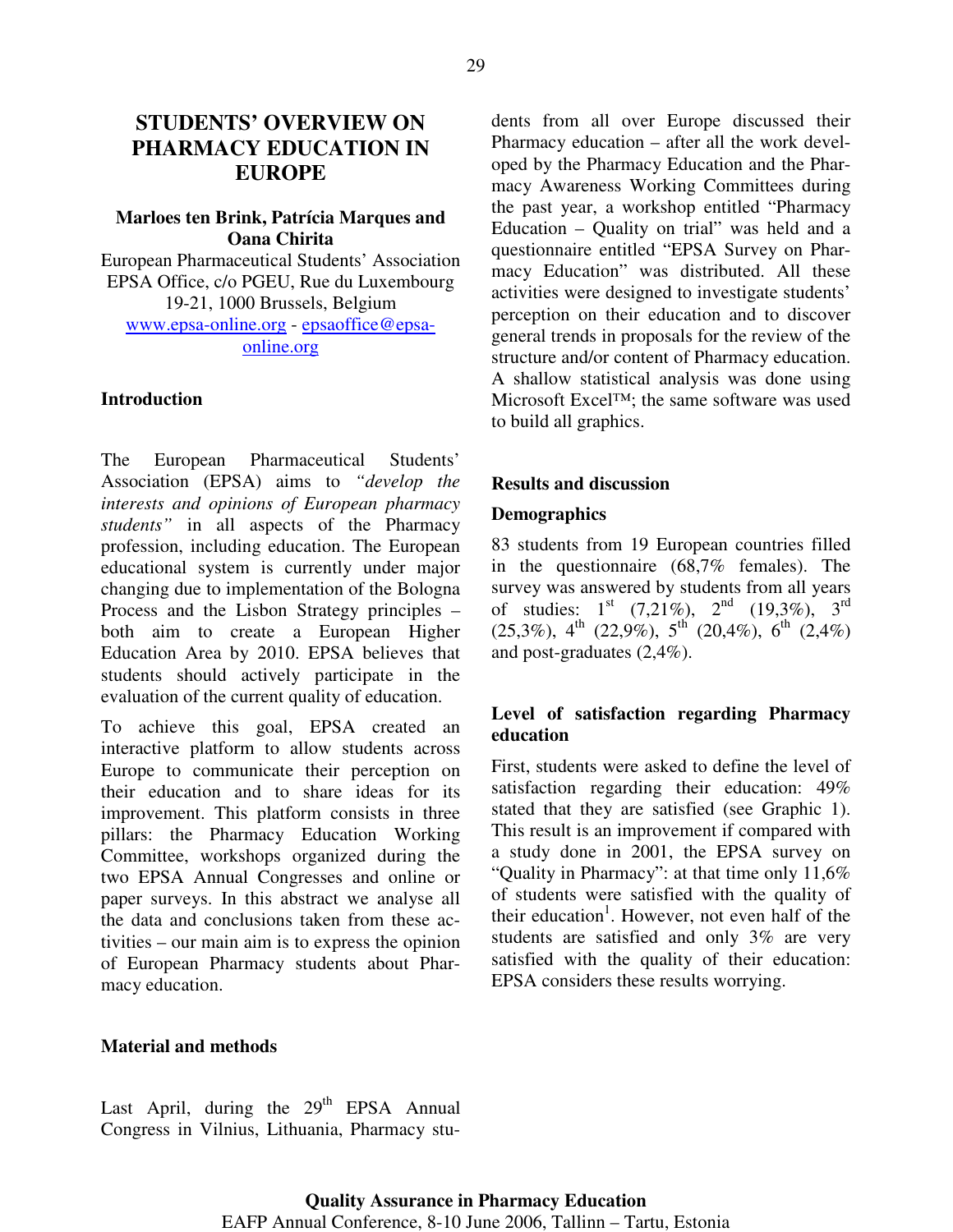

In the final question, students were asked again to express their level of satisfaction about their education: 32% expressed a lower level of satisfaction and only 20% felt more satisfied after filling the questionnaire (see Graphic 2). This is probably due to the fact that the survey questions revealed some educational aspects not taken into consideration before.



**Graphic 2:** How satisfied were Pharmacy students with their education, after filling in the questionnaire?

### **Changes in Pharmacy Education**

When asked, "Did you ever think of changes in your pharmacy education?", a large percent answered yes: 56% think about it sometimes and 41% think about it very often. This may be a strong indicator that pharmacy education, from the students' point of view, hasn't reached a satisfactory level. Only 3% of the students have never thought of changes in their education.



Graphic 3: Teaching methods that students would like to see included in their education.

### **Teaching Methods**

When asked, "If you could change the teaching methods of your pharmacy education, which changes would you include?" the most frequent answers were: case studies, practical courses and internships (see Graphic 3). This clearly indicates that students want a more practical approach in what comes to learning, since more theoretic methods were at the bottom of their preferences.

### **Pharmacy Fields**

When asked "Which Pharmacy fields would you like to see more emphasized in your education?" most of the students replied they would like more emphasis on clinical pharmacy (56%), pharmacy and management (40%) and research and development (35%). Curiously, community pharmacy was only mentioned by 9% of students.

### **Skills and Courses**

When asked "Which kind of skills and courses would you like to see increased in your pharmacy education?", the majority of students said they would like to learn more about the following skills: multidisciplinary collaboration (44%), clinical (39%) and communication (32%) skills and management and leadership skills (39%). These results are clearly linked to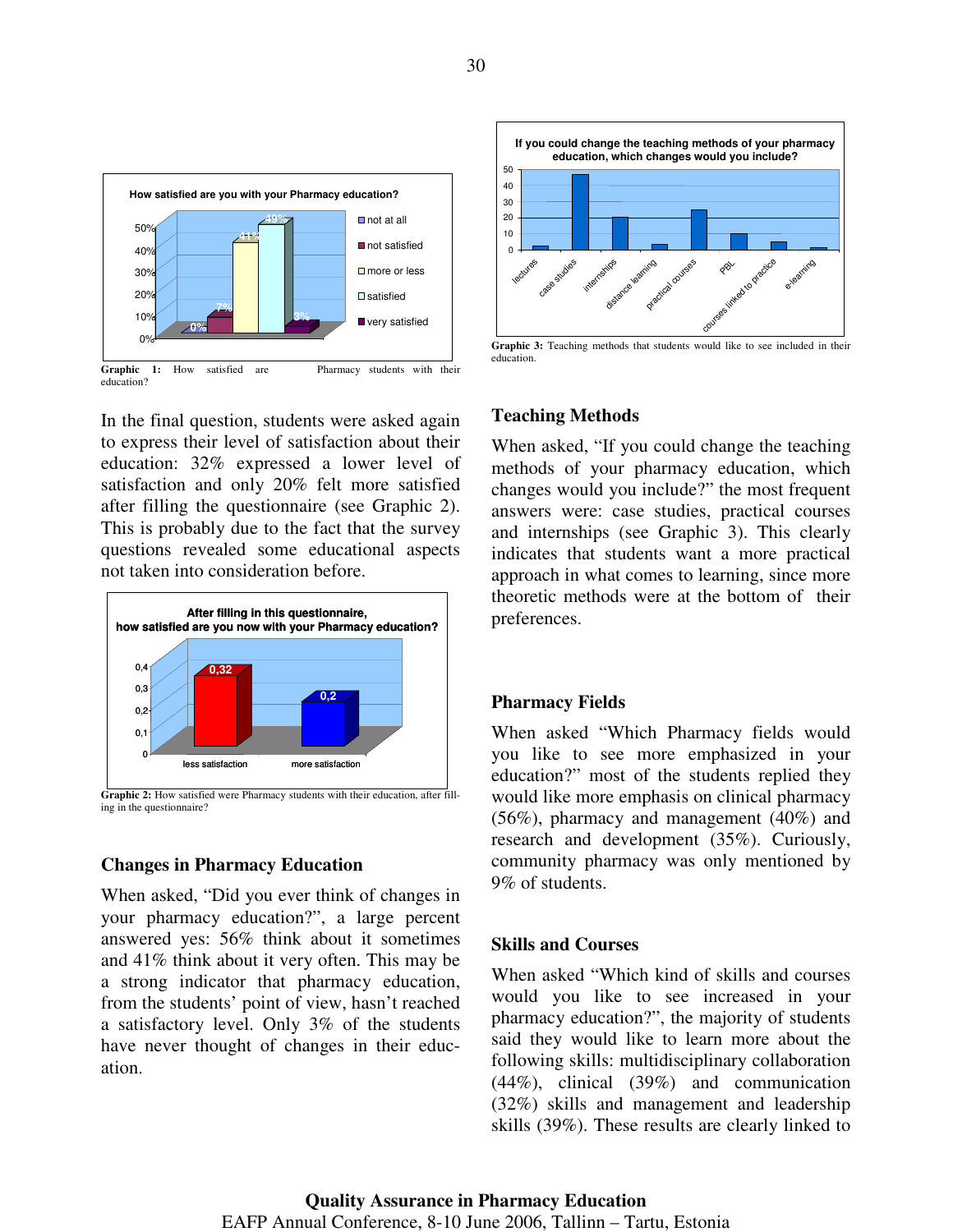the answers to the previous question: these skills are essential in clinical pharmacy and in pharmacy and management.

**Conclusions from the workshop "Pharmacy Education – Quality on Trial" and from discussions in the EPSA Pharmacy Education Working Committee** 

In general Pharmacy education in Europe is not focused on the real needs of a future pharmacist. Pharmacy education should not only focus on science and theory, but also on the practice of a pharmacist. Obtaining certain skills, such as communication and counselling skills are fundamental to develop a more patient centered approach and a better multidisciplinary collaboration.

Pharmacy students feel the need for different teaching methods, more practical ones, such as case studies, practical courses and internships. Different teaching methods will make education more attractive and effective. Students also expressed a need for good teachers: in several faculties, professors are attached to the university due to research, and not because they are brilliant teachers. Students think professors should also learn proper teaching skills.

Students think that basic scientific knowledge is very important for the pharmacist: this gives value to pharmacists in the healthcare system, due to their specific knowledge on drugs that other professionals do not have.

Finally, students want to see more flexibility and the opportunity to choose for a certain direction in their education in the last years of their education. This phase would be dedicated to specialization in a certain field of pharmacy.

Students have a clear opinion about their education and feel the need for some improvement. As a sum-up of all activities, a Statement of Opinion was written in relation to Pharmacy education: "*EPSA believes that Pharmacy education in Europe should provide the students*  *with a fundamental scientific knowledge; after this, students should also be provided with opportunities to choose training in a certain field in pharmacy to specialize themselves.*"

### **References**

[1] EPSA Survey on Quality in Pharmacy, results published in the EPSA Report Booklet 2001.

# **PHARMACIST EDUCATION A PARTNERSHIP BETWEEN UNIVERSITY AND INDUSTRY**

#### **Umberto Filippi**

Vice-President, Association of the European Self-Medication Industry (AESGP) 7, Avenue de Tervuren, B-1040 Brussels, Bel-

gium

### **Why is industry concerned about the future education of community pharmacists?**

This presentation seeks to answer this question by giving a rationale and presenting a project started in Italy under the aegis of the Association of the European Self-Medication Industry (AESGP) in a Partnership between University and Industry.

The concept of "health" has undergone fundamental change over the last decades, especially in developed countries. The "absence of illness" concept has gradually been replaced by a concept of "wellbeing", meaning that people are physically able to perform the activities they want or have to perform.

Citizens' growing understanding of what they can do to achieve this state of "wellbeing" by practising responsible self-medication and the recognition by the health authorities of the role of self-care and self-medication in making citizens responsible have placed the pharmacist firmly in the centre of this process.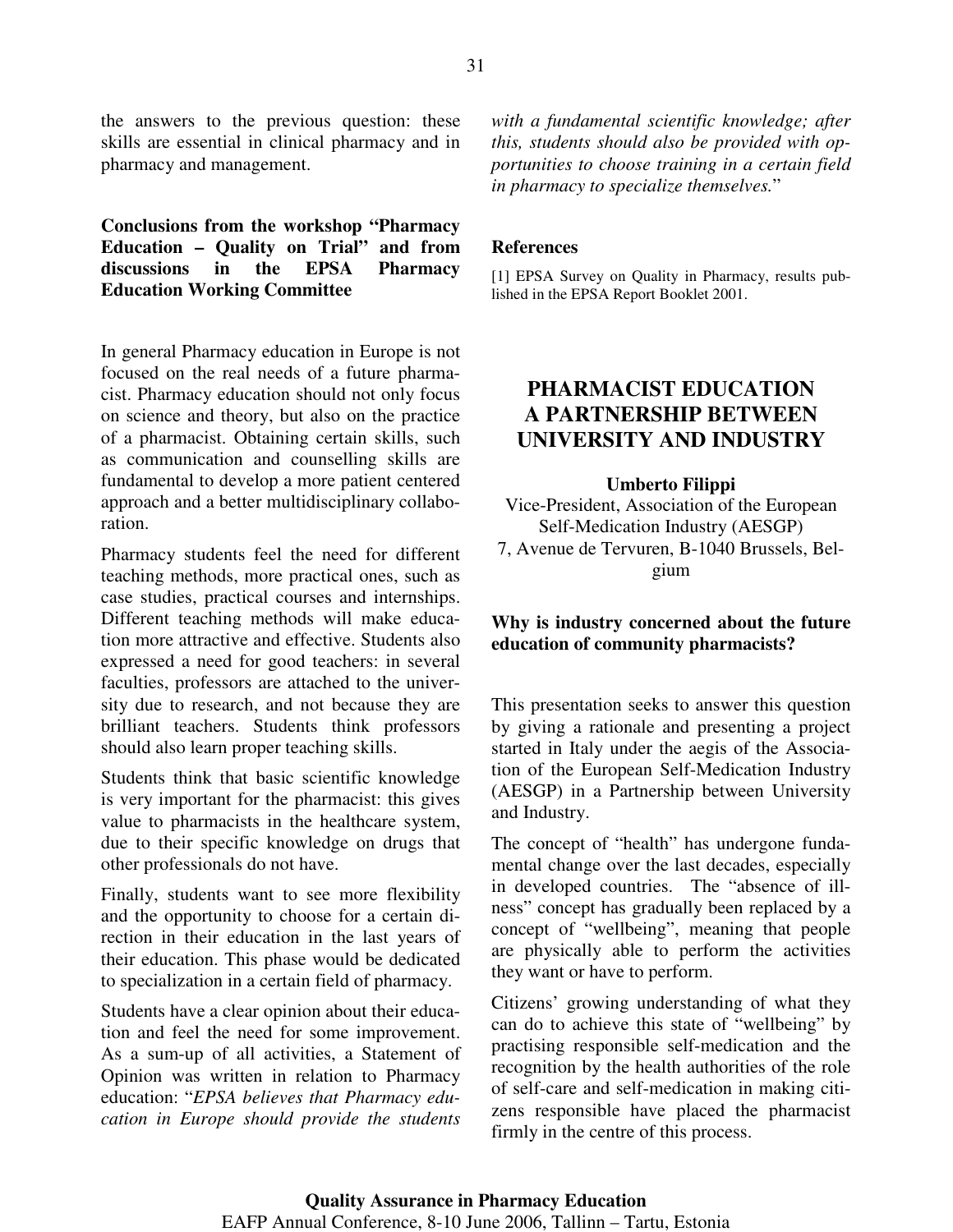Pharmacists need to adapt to this constant evolution of the concept of health not only by acquiring the competences necessary to carry out their work efficiently but also by making their work more visible and recognisable in society.

There is a perceived gap between what new pharmacists are being taught today in university and citizens' changing needs.

This was confirmed in a survey carried out by the European Pharmaceutical Student Association (EPSA) (2004-2005) in various faculties around Europe. Subjects such as communication, consulting, symptoms treatable with nonprescription medicines and marketing are only present in a small part of the curricula, and are compulsory subjects in only a few faculties.

In order to fill this perceived gap, a pilot partnership programme was launched in Italy between University and Industry involving the Deans of all Pharmacy Faculties. A training plan for university teachers was defined focusing on self medication issues such as, in particular, the area of communication with citizens. From their side, university teachers have implemented various changes in their way of teaching the different subjects in their respective faculties.

At the same time the project also addressed the contents level. A specific indication of the knowledge needed to prepare new pharmacists for effective support and advice in the distribution of non-prescription medicines was inserted in the educational objectives to obtain a degree in pharmacy. The data to be shown are an update of the project's status and will be consolidated over the coming years.

Although certain difficulties were encountered when introducing new teaching subjects into existing programmes, the enthusiasm on the part of university teachers and the warm welcome given the reforms by the students are important indicators of the initiative's success.

The self-medication industry believes that professionally qualified partners are an essential precondition for the success of responsible selfmedication.

#### **References**

[1] PGEU GPUE – AESGP Charter of Collaboration, 16th November 2004.

[2] AESGP Position on the role of community pharmacists.

[3] Report of the  $4<sup>th</sup>$  WHO Consultative Group on the role of the Pharmacist.

[4] EPSA Survey 2004/2005.

[5] Censis Survey, June 2005, Rome.

[6] WSMI – World Self-Medication Industry - Guiding principles in Self-Medication.

Italy DM 22 ottobre 2004, n.270 .

# **ENHANCING THE QUALITY OF PHARMACEUTICAL EDUCATION: BRIDGING THE SCIENCE PRACTICE DIVIDE**

### **Alexander T. Florence**

The School of Pharmacy, University of London, London WC1N 1AX. Newlands, North Esk Road, Edzell, Angus DD9 7TW, UK

#### **Introduction**

The nature of pharmaceutical education in the United Kingdom has evolved markedly over the last several decades away from a "traditional" degree course comprising the recognised basic disciplines of pharmacy, namely pharmaceutics, pharmaceutical chemistry, pharmacog-nosy and pharmacology. Each subject tended to be examined separately. The courses tended towards a heavy emphasis on the design, manufacture and quality control of drugs and medicines, with but a leavening of dispensing and elements of pharmacy law and ethics. There was often little integration and little emphasis on the understanding of the patent's perspectives and of personal interactions with the patient.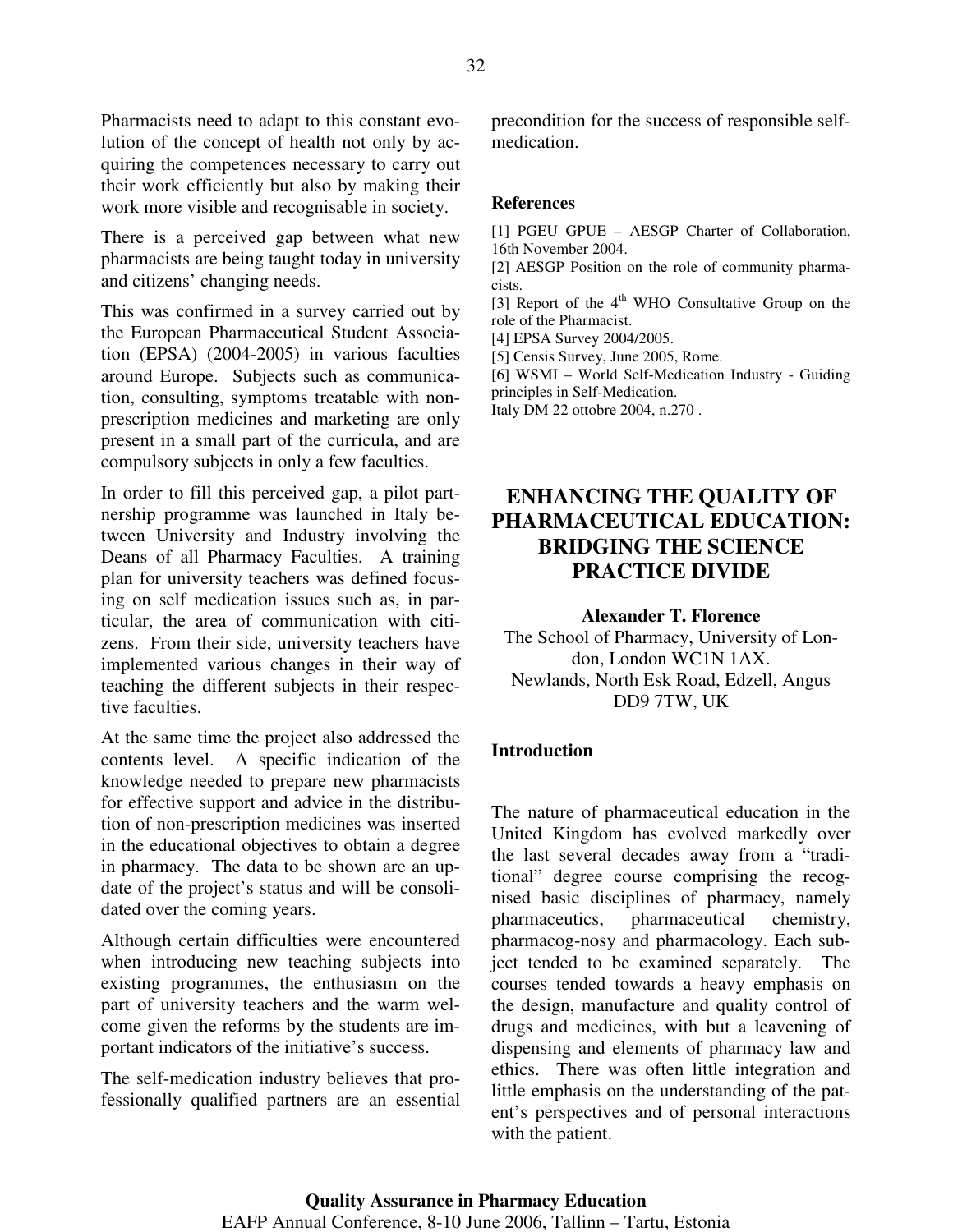With the introduction of clinical pharmacy in the late 1970's the patient focus grew perceptibly, perhaps even at the expense of the teaching and understanding of the drug and the dosage form, also there was much conventional material to jettison. This led in turn in the late 1980's, following the Nuffield Report into Pharmacy, to the introduction of significant elements of social pharmacy and pharmacy practice into the curriculum. All Schools of Pharmacy in the UK have espoused this cause and some have significant Centres or Departments of Pharmacy Practice.

The four distinct phases of pharmacy educational evolution in the UK has been: I: the industrial and technically oriented degree, II: the introduction of clinical pharmacy, III: the introduction of social pharmacy and patient centred studies; and IV: the extension of the three year degree to a four year MPharm.

### **The present situation**

Has the ideal course evolved? There have been many experiments, but experiments in education are difficult to evaluate as the time-scales are long, the knowledge base shifts and one can not ethically have controls if the objective of change is to enhance the educational experience. There are two elements in the discussion: the substance of the course and the manner in which it is delivered. Both are important but ultimately it must be the content that has primacy. Methodological changes are no substitute for appropriate and hard decisions on the nature of the material being delivered. Other commentators are more expert on modes of delivery. Here I concentrate on the substance of the syllabus. How in a fixed period of time can one change the nature of what is taught without compromising the essentials. Have we ever truly defined these essentials? Have we come to conclusions on the core knowledge base of pharmacy? Until we do make a concerted effort in this direction the approach to ideality will be slow.

It is not of course possible to predict the future, hence the need for a strong research profile in any faculty of pharmacy, so that the teachers are themselves in part inventing the future or at least participating in its construction and elaboration. Modern students tend to be more vocal about what they believe is relevant for their needs. How competent they are or not to judge is not always an issue when they are asked to evaluate courses. Complex subjects can be diluted to please students; the rigorous can fall at the hand of the facile and the enjoyable. Practice can be seen as the be-all and end-all, but there are few definitions of the educational base of "pharmacy practice". It is a discipline essential in modern courses, but one which still requires to have an intellectual thread expounded. Does it itself proclaim to incorporate the science of pharmacy in its teaching and research?

Increasingly in the teaching I have done I have felt that the spectre of examinations hovers over students so that the learning experience is affected. The obsession with examinations begins at school, but we do not have to perpetuate it. Can we guarantee that our students are the best that they can be in coping with the changing world of pharmacy and the changes that are to be wrought in the next few decades?

The American Association for the Advancement of Science Project 2061 book [1] *Science for all Americans* while addressing school sciences state criteria for the choice of material in science curricula:

*Utility. Will the proposed content – knowledge or skills- significantly enhance the graduate's long term employment prospects? Will it be useful in making personal decisions?* 

*Social responsibility. Is the proposed content likely to help citizens participate intelligently in making social and political decisions on matters involving science and technology?* 

*The intrinsic value of knowledge. Does the proposed content present aspects of science, mathematics and technology that are so important or so pervasive in our culture that a gen-*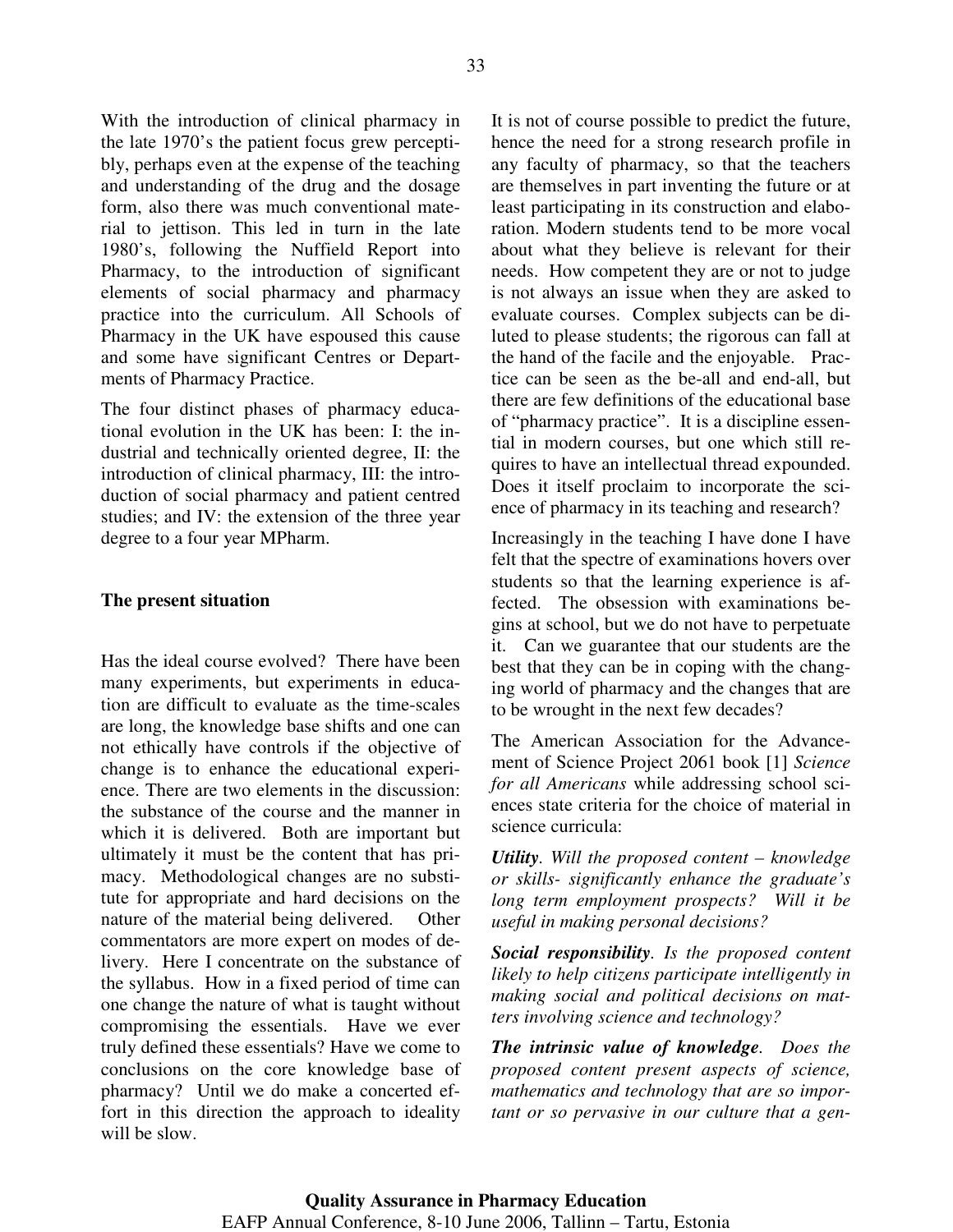*eral education would be incomplete without them?* 

*Philosophical value. Does the proposed content contribute to the ability of people to ponder the enduring questions of human meaning such as life and death, perception an reality, the individual good virus the collective welfare, certainty and doubt?* 

*Enrichment. Will the proposed content enhance childhood?* 

These questions would need revision to address a professional pharmacy undergraduate course but nonetheless there should be questions asked about what we teach and why. And not only the flow of material from one part of the course to the other. We have often, as academics, used the "intrinsic value" argument to sustain a science content which is not enabling. This is key along with utility.

I would pose the following questions to be addressed by all of us who teach changing the order of the AAAS questions)

*The intrinsic value of the knowledge: is the material we are presenting so important in pharmacy now and possibly in the future that it must be taught? If we argue that it is, how have we come to that conclusion?* 

*Utility: is the proposed material – knowledge or skills- vital for application in the work environment in any of the branches of pharmacy? Is it part if a unique pharmaceutical knowledge base? How have we arrived at the decision as to its utility?* 

*Philosophical value: Does the course encourage students to think of the wider issues affecting their future profession: their unique role and place in health care systems; how they can advance their role in reducing risk to patients and in enhancing care; does it give them pride in the achievements of pharmacy and an understanding of the historical context of pharmacy?* 

*Responsibility: Does the content allow our students to participate intelligently in discourse about their role and responsibilities?* 

## *Enrichment: Will the course enrich the experience of their stay at the School?*

Our course should ensure that all of these criteria are met. One could argue the order of importance of each question. Knowledge and skills and the utility clearly take precedence over enrichment. We cannot, however, teach everything, but are there things that we teach which consume time and effort and which exclude subjects which might be deemed to be more pressing and important? Can we identify the underpinning science without making that a hurdle for students to pass so that they can move on to "more interesting and applicable" material, that is: is the science clearly of relevance to what pharmacists are doing, will do and may do in the future?

It is vital at this juncture with new schools (perhaps without our depth of scientific expertise) who might soon dictate agendas in education, that our science is the science of pharmacy and not a grounding for a degree in chemistry, pharmacology, social science or physical chemistry. We must ensure the integrity and integration of what we teach by addressing the issues raised above. It takes a brave academic to volunteer that his/her material is less essential than another's, but we need such courage if we are ever to move away from what we have now, unless we agree that the present degree and its structure is as near perfect as it can be.

# **Proposals**

There is a need to ensure that the vital subjects unique to pharmacy such as pharmaceutics, biopharmaceutics, pharmaceutical and medicinal chemistry are taught in such a way that the elements essential for the preservation and elaboration of these subjects as academic disciplines as well as the enrichment of the future graduate, is achieved. Ultimately, of course, the enhancement of patient care must be a deciding factor. We must believe in the unique contribution of pharmacy to the increasingly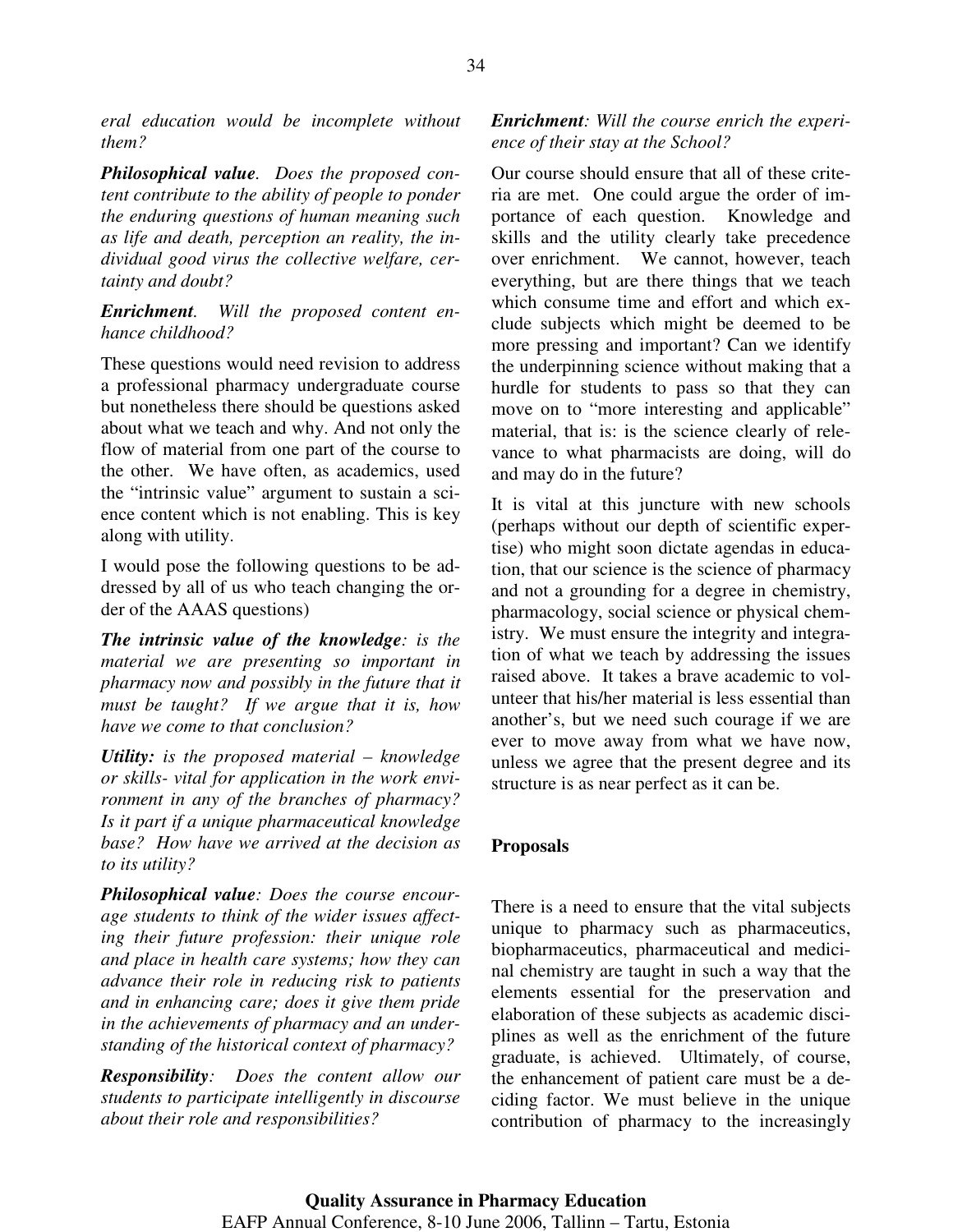complex world of medication in the context of health care. Science must be applicable science: the teaching of the subject must be integrated with real examples of the importance of the subject, or its potential in the future. This requires more work on the part of the teacher, who must teach basic principles that are relevant to drug choice, medicines formulation, and patient advantage.

### **References**

[1] Science for All Americans: Project 2061, American Association for the Advancement of Science, Oxford University press, New York, 1990.

[2] Nuffield Enquiry into Pharmacy, Nuffield Foundation, London 1984.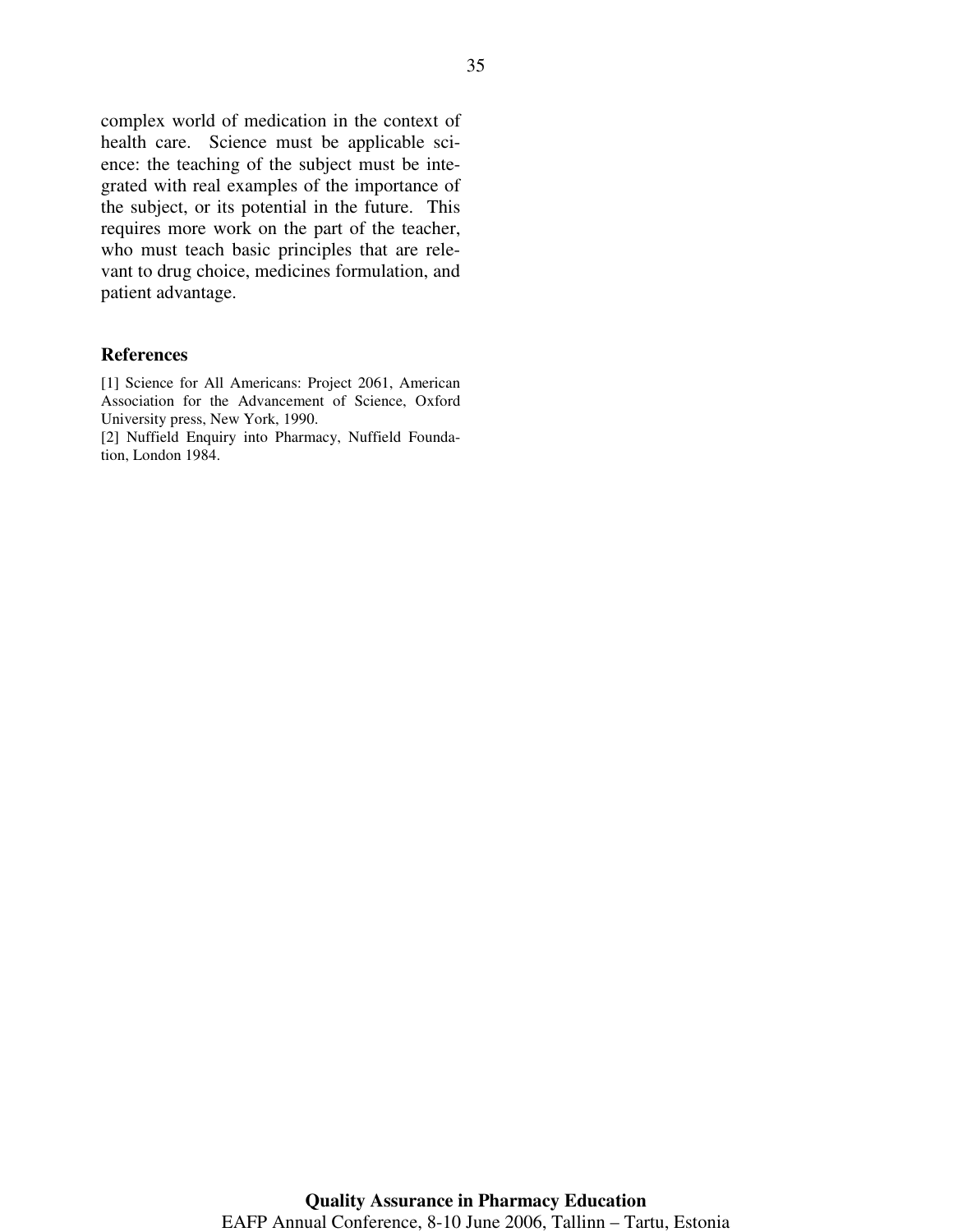# **POSTER PRESENTATIONS**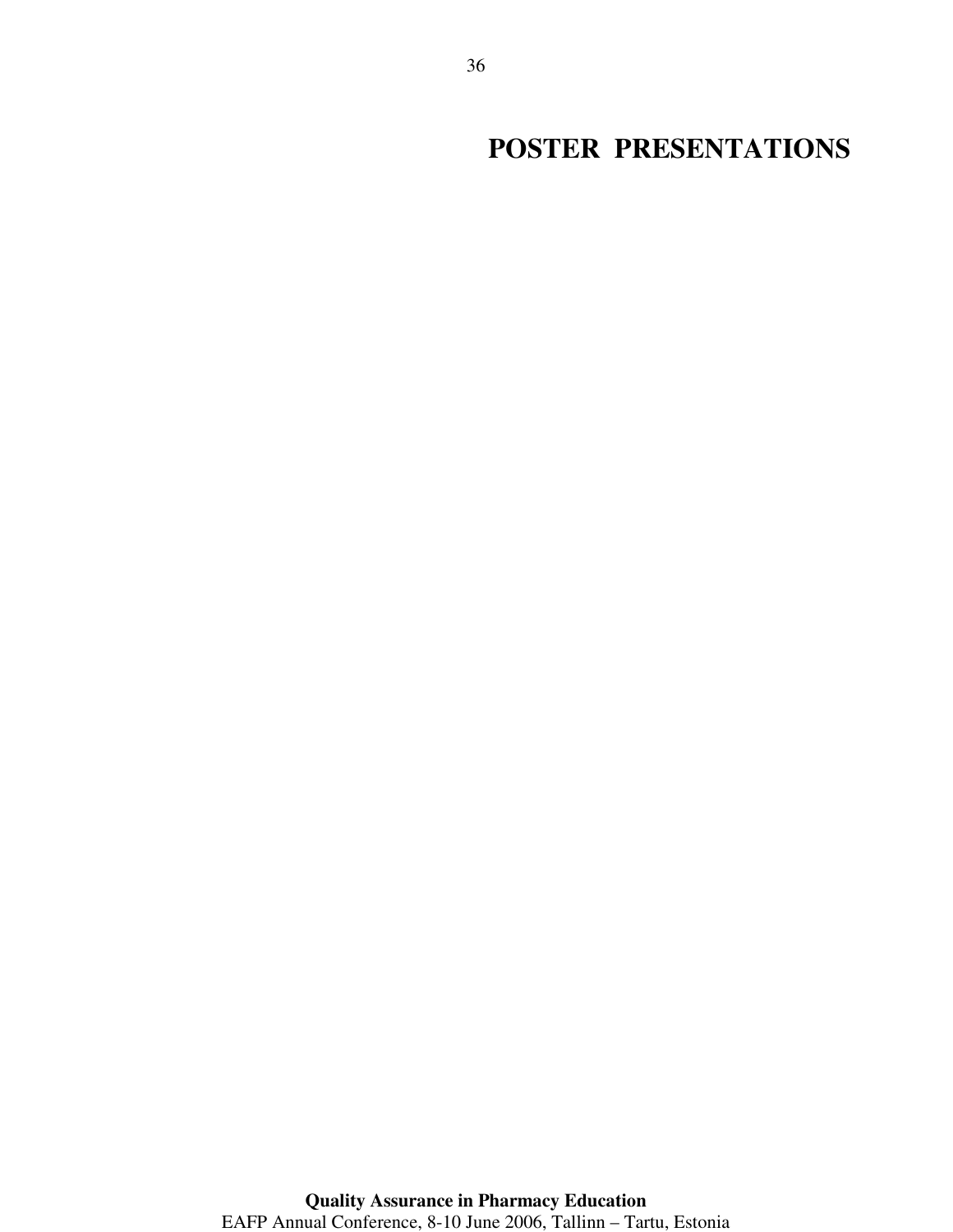# **QUALITY ASSURANCE AND EXPERIENTIAL LEARNING**

**Lilian M. Azzopardi, Anthony Serracino-Inglott and Maurice Zarb-Adami**

Department of Pharmacy, Faculty of Medicine & Surgery, University of Malta, Msida, Malta

# **Introduction**

In today's market-oriented, economics-driven society, quality assurance, quality control and validation of any process and service are assuming greater importance. In pharmacy, quality assurance associated with the analytical and industrial fields has developed also in the clinical and professional areas. The principles of quality assurance are the same across the different applications and it is important for students to be exposed to frameworks of quality assurance.

It is essential for the students to experience quality assurance processes not only to detect inconsistencies and deviations in practice or processes being used as practical examples but also to appreciate the amount of will-power and dedication that is necessary to compile the necessary documentation and to maintain good standards.

# **Methods**

At the department of pharmacy of the University of Malta, students are exposed to quality assurance through didactic teaching in various areas including regulatory affairs, industrial pharmacy and pharmaceutical care. They also have the opportunity to witness the implementation of quality assurance during different practical attachments particularly in the pharmaceutical industry and within distributors of medicinals.

During the fifth and final year of the undergraduate course, students are exposed to experiential learning of quality assurance. The students practise for six months in a private community pharmacy. For four weeks, they are expected to conduct a quality care programme which is intended to confirm the effectiveness of the professional services provided from community pharmacies. This entails the application of the quality care programme 'Validation of Community Pharmacy' which was developed within a research programme in Malta in 1996 (1). By conducting personally a quality care programme, students are undertaking a self-inspection of the processes that are followed in clinical practice in the community setting.

The 'Validation of Community Pharmacy Method' consists of measurement instruments, referred to as validation tools which give a numerical result. The validation tools are subdivided into two parts: the internal validation tools and the external validation tools. The internal validation tools assess the setting of the pharmacy, equipment and resources available, and the processes of dispensing of medicines, responding to symptoms and communicating with patients. The external validation tools evaluate the perception held by consumers and health professionals of the services provided from the pharmacy. When the Validation of Community Pharmacy Method is conducted in a pharmacy, a validation grade is obtained which is described according to four categories: blueexcellent pharmacy services, green- good standard pharmacy services, pink- services require upgrading, yellow- unacceptable standards.

Through this exercise all the students are experiencing implementation of the quality care programme which is considered a step in quality assurance. The exercise requires documentation of the activities and processes taking place in the pharmacy. Data is recorded electronically. Students are required to present recommendations for corrective actions to the pharmacy operations and also to comment on the implementation process.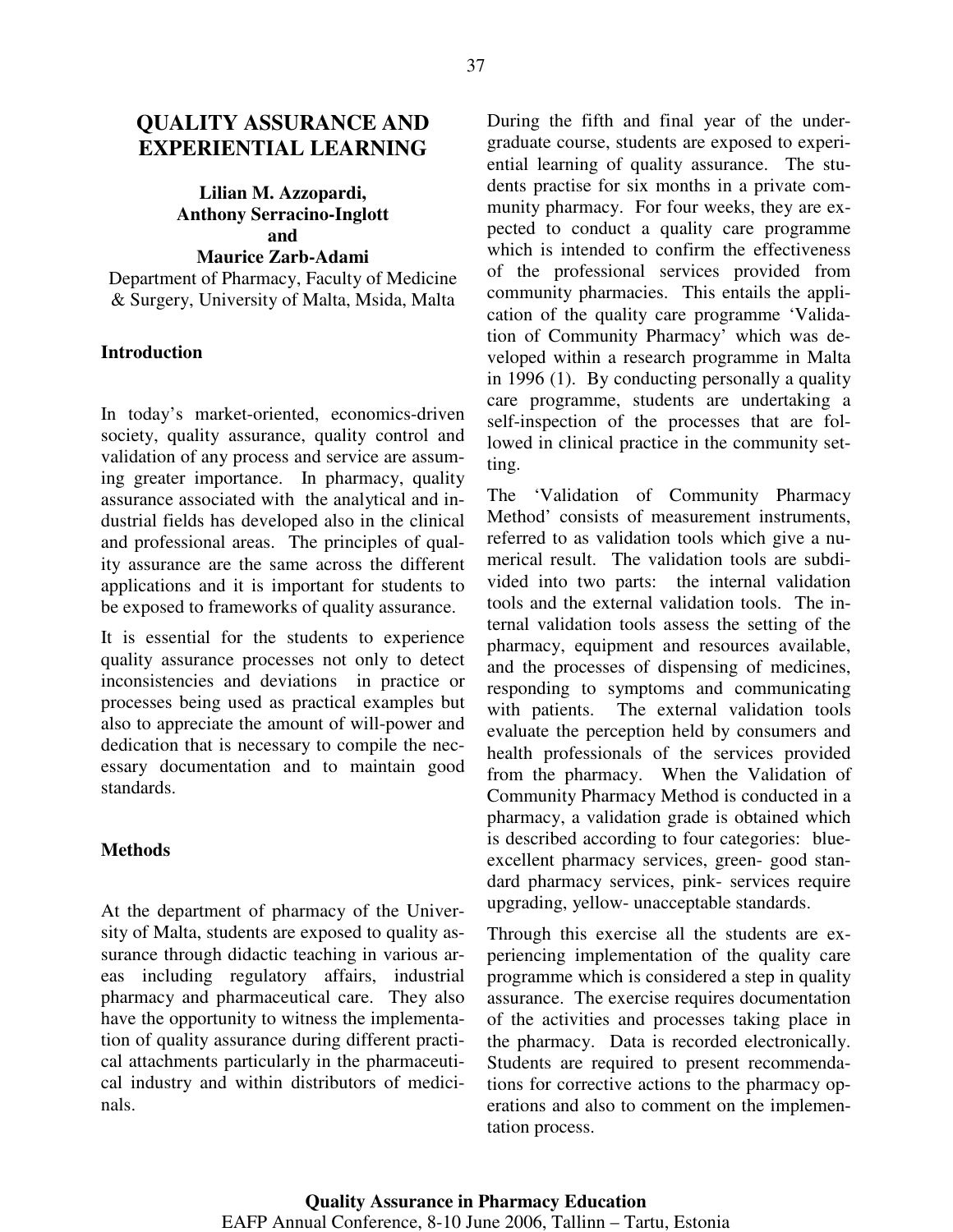### **Discussion**

By presenting an exercise within community pharmacy practice, students develop skills in following assessment and evaluation programmes, in participating in self-inspection activities, and in identifying corrective actions. All these are fundamental characteristics for quality assurance for any area of practice.

In addition to the experiential learning aspect, this exercise is contributing towards the quality assurance of the standards of practice in pharmacies being used by the department of pharmacy as experiential teaching sites for inservice training. The Validation of Community Pharmacy Method was developed as a robust system and was psychometrically evaluated to confirm that it is a valid and reliable method (2,3). Hence the results obtained after the implementation of the method were shown to be consistent, free from inter-rater bias and scientifically sound. The method was developed on an international dimension and was not limited to a national basis. In fact the method was implemented in pharmacies in the United Kingdom and Switzerland (1).

This method of teaching and of assessing the standards of the community pharmacies where students are attending for their in-service training, has been carried out on a yearly basis for the past four years over 20 pharmacies. To date all the pharmacies have achieved a validation grade in the blue or green category representing the provision of services above the minimum acceptable standards. The process was also applied by a number of visiting students in their own countries for example Cyprus, Greece, and Libya.

#### **References**

[1] Azzopardi LM. Validation instruments for community pharmacy: pharmaceutical care for the third millenium. Binghamton: Pharmaceutical Products Press. 2003.

[2] Azzopardi LM, Salek S, Serracino-Inglott A, Zarb Adami M. Validating tools for the monitoring of community pharmacy services. *Pharm J* 2001; 267: 303- 305.

[3] Azzopardi LM, Serracino-Inglott A, Zarb Adami M, Salek S. Development of external methods to evaluate the quality of pharmacy services offered by community pharmacists. *Qual Assur J* 2003; 7: 248-257.

# **PHARMACEUTICAL PRACTICE IN PHARMACY EDUCATION: EXPERIENCE AND PROBLEMS IN QUALITY ASSURANCE**

#### **Vitalis Briedis, Jurga Bernatonien**÷**, Raimondas Radži**ū**nas and**

**Marija Sapragonien**÷ Faculty of Pharmacy, Kaunas University of Medicine, Mickevičiaus 9, LT-44307 Kaunas, Lithuania.

#### **Introduction**

The practical experience of pharmacy students is guaranteed by special practical training in the pharmacies as is defined by Council of Europe directive 85/432/EEC (1985). During pharmacy studies at Kaunas university of medicine a six months of in-service training in a pharmacy open to the public is compulsory for every student before obtaining diploma in pharmacy.

It is recognized that under the increasing pharmacist mobility, a need of standards is obvious to define an adequate educational grounding of moving pharmacists. In this case the standards should serve as necessary quality-assuring credentials of pharmacists. The importance of assessment and quality assurance in order to guar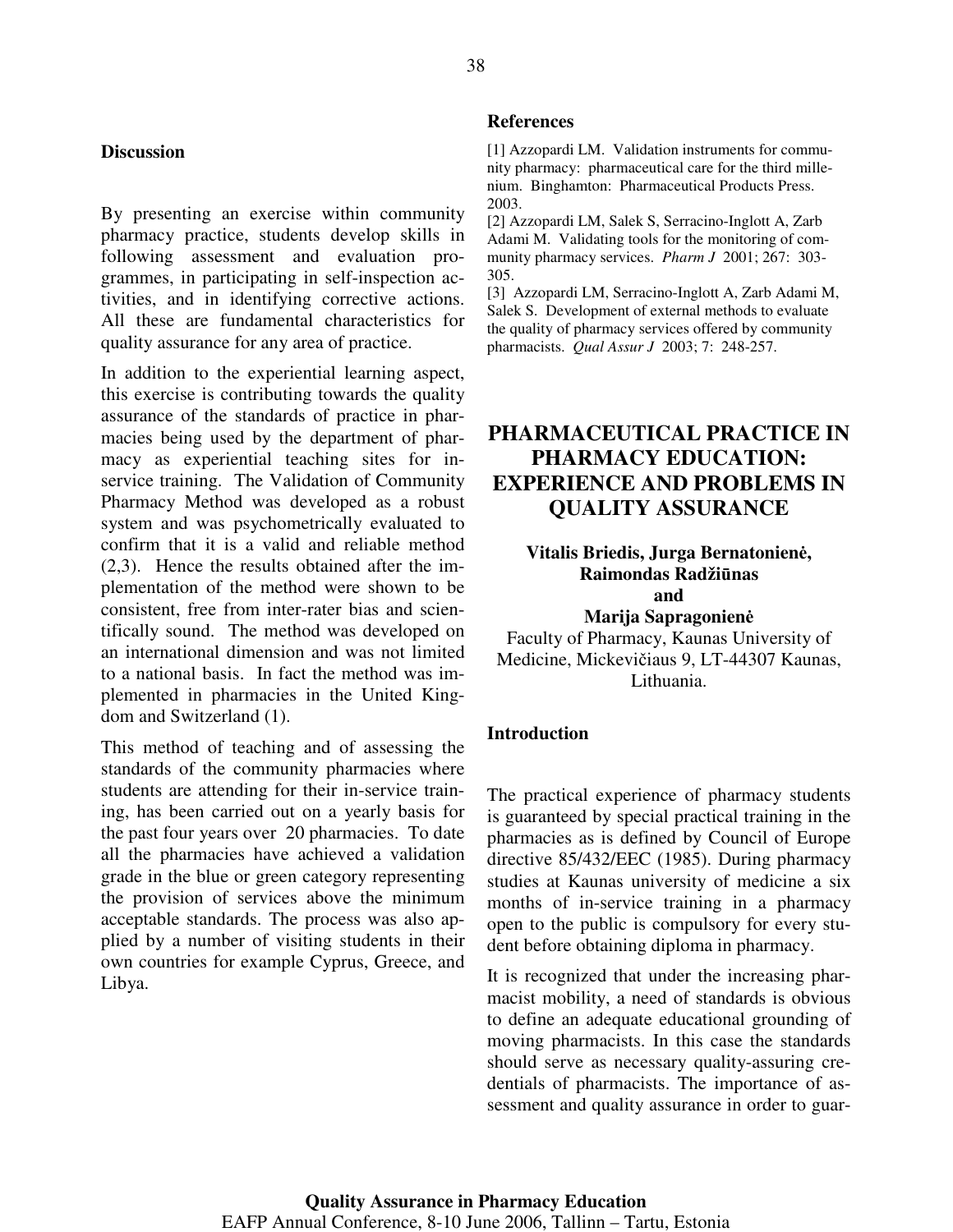antee the achievement of intended educational outcomes is emphasized [1].

The World Health Organisation, in the report of its consultative group on "Preparing the Future Pharmacist" identified the following roles and responsibilities of the pharmacist: (1) care giver, (2) decision maker, (3) communicator, (4) leader, (5) manager, (6) life-long learner and (7) teacher. Also introduction to the practice of pharmacy in community and hospital pharmacies, including an introduction to the relevant aspects of the social and behavioural sciences, leading to competency in delivering patient care are considered as relevant areas of studies for pharmacy students [2].

Pharmacy student's practice in the community pharmacy is affected by many outer factors that are sometimes difficult to evaluate and standardize because of their wide range of variation. The discussion on quality assurance of student training during their practice in the pharmacy becomes complicated by the high number of factors influencing study process.

### **Methods**

The evaluation of student practice in community pharmacies was evaluated referring to the information on the contents of the practice available in the student practice diaries. The students have been instructed about the general rules of filling in the diary to make the information on practice comparable. Also the students have been given possibility to add specific comments of their own on daily activities in the pharmacy during practice period. The practice in the pharmacies was controlled by the responsible staff members of the departments of faculty of pharmacy on the weekly basis.

### **Results and discussion**

Student pharmacy practice at Kaunas university of medicine consists of three separate blocks: social pharmacy, pharmaceutical technology, and analytical pharmacy. The practice can take place at the pharmacies accredited for that on the basis of predefined criteria by responsible staff of the appropriate departments of the faculty of pharmacy.

The analysis of the documentation of the pharmacy practice and evaluation of these results confirmed significant variations in contents of student activities in all above mentioned blocks of the practice. It was concluded that the contents depended on the pharmacy size and specialization (only retail activities, manufacturing of pharmaceuticals according to prescription), its location, person responsible for the practice of the student in the pharmacy.

Therefore it could be recommended to perform more precise standardization of the pharmacies that could be efficiently used for adequate student training. Another important issue is characterization of the person responsible in the pharmacy for the student practice. His/her educational background and experience must be determined and testing of those qualities could be recommended. The establishment and expansion of university pharmacy should be considered advantageous in minimizing differences in providing students at the faculty of pharmacy with adequate quality practical training.

The increasing mobility of pharmacy students and the possibility to have pharmacy practice in other EU countries raise additional questions, as foreign pharmacies act under their valid national regulations.

### **References**

[1] Hansson R. Quality Assurance in Pharmacy Education. In: Proc Acad Sec FIP. 2004; 30: 7. [2] FIP Statement of Policy on Good Pharmacy Education Practice. Vienna. 2000.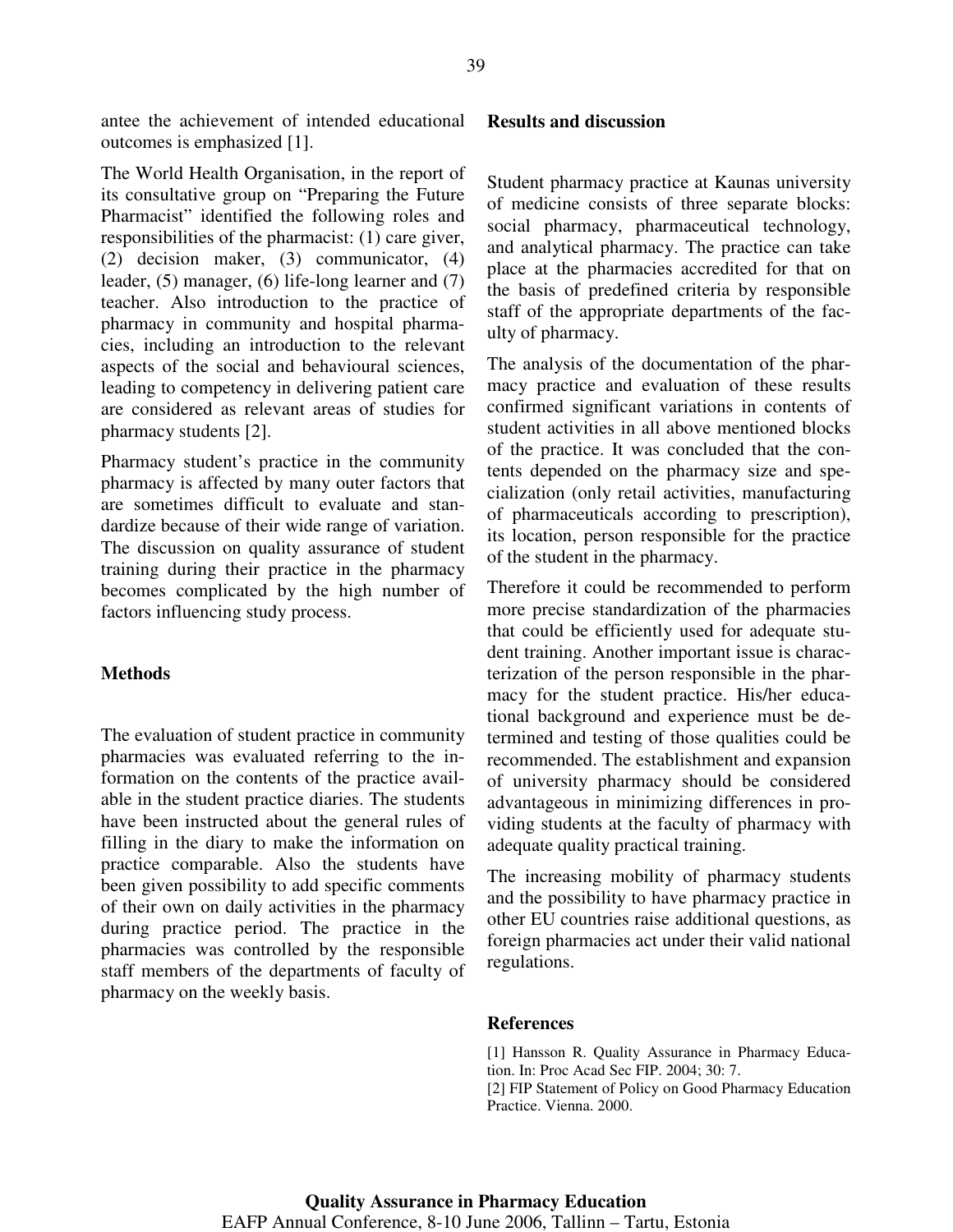# **PROFESSIONAL PRACTICE AS A QUALITY TOOL FOR THE ACHIEVEMENT OF A PHARMACY DEGREE**

# **<sup>1</sup>Anna Carollo, <sup>2</sup>M.J. Romano , <sup>1</sup>V. Zampardi, <sup>1</sup> S. Bavetta, <sup>1</sup>R. Di Stefano, <sup>1</sup>A. Provenzani, <sup>1</sup> P. Polidori, <sup>1</sup>M.G. Sidoti and <sup>1</sup> F. Venuti**

<sup>1</sup>Clinical Pharmacy Department <sup>1</sup>Istituto Mediterraneo per i Trapianti e Terapie ad Alta Specializzazione (ISMETT), Palermo, <sup>2</sup>University of Pittsburgh School of Pharmacy, Italy

# **Introduction**

Quality improvement in health care begins with the quality of its health care professionals. Education, training and Continuing Professional Development (CPD) set the basis for professional competence and excellence in the care provided to patients.

The school of pharmacy plays a fundamental role in preparing young graduates to become competent and qualified pharmacists and maintain that expertise throughout their careers, during which they will be faced with new and challenging professional responsibilities.

# **Material and methods:**

In order to achieve a Pharmacy Degree at the University of Palermo, a six-month training period in a hospital or community pharmacy is required.

Training in hospital pharmacies should provide trainees with the necessary knowledge to practice the profession correctly in terms of pharmacy management with regard to technicalexecutive and technical-administrative areas, laboratories and galenics.

- A) Technical executive area
- 1. preliminary purchasing activities
- 2. executive relationships with units
- B) Technical administrative area
- 1. compiling and submitting orders to suppliers
- 2. stockroom organization
- 3. operational relations with units
- 4. computer systems

C) Laboratory area and galenics

1. production of galenics

In agreement with the School of Pharmacy of the University of Palermo, ISMETT (Mediterranean Institute for Transplantation and Advanced Specialized Therapies) has developed a program that offers, in addition to the standard activities of a hospital pharmacy, training rotations in the clinical area as well.

The goals of the clinical rotation are:

- To understand the role of the pharmacist as an integral part of the healthcare team.
- To select and monitor appropriate drug therapies for individual patients and patient populations.
- To develop effective communications with other healthcare professionals.
- To understand the development of an integrated pharmacy model.
- To appreciate the cultural aspects of healthcare as they apply to patients, providers, and health systems
- To compare and exchange models of health care delivery and education between Italy and others countries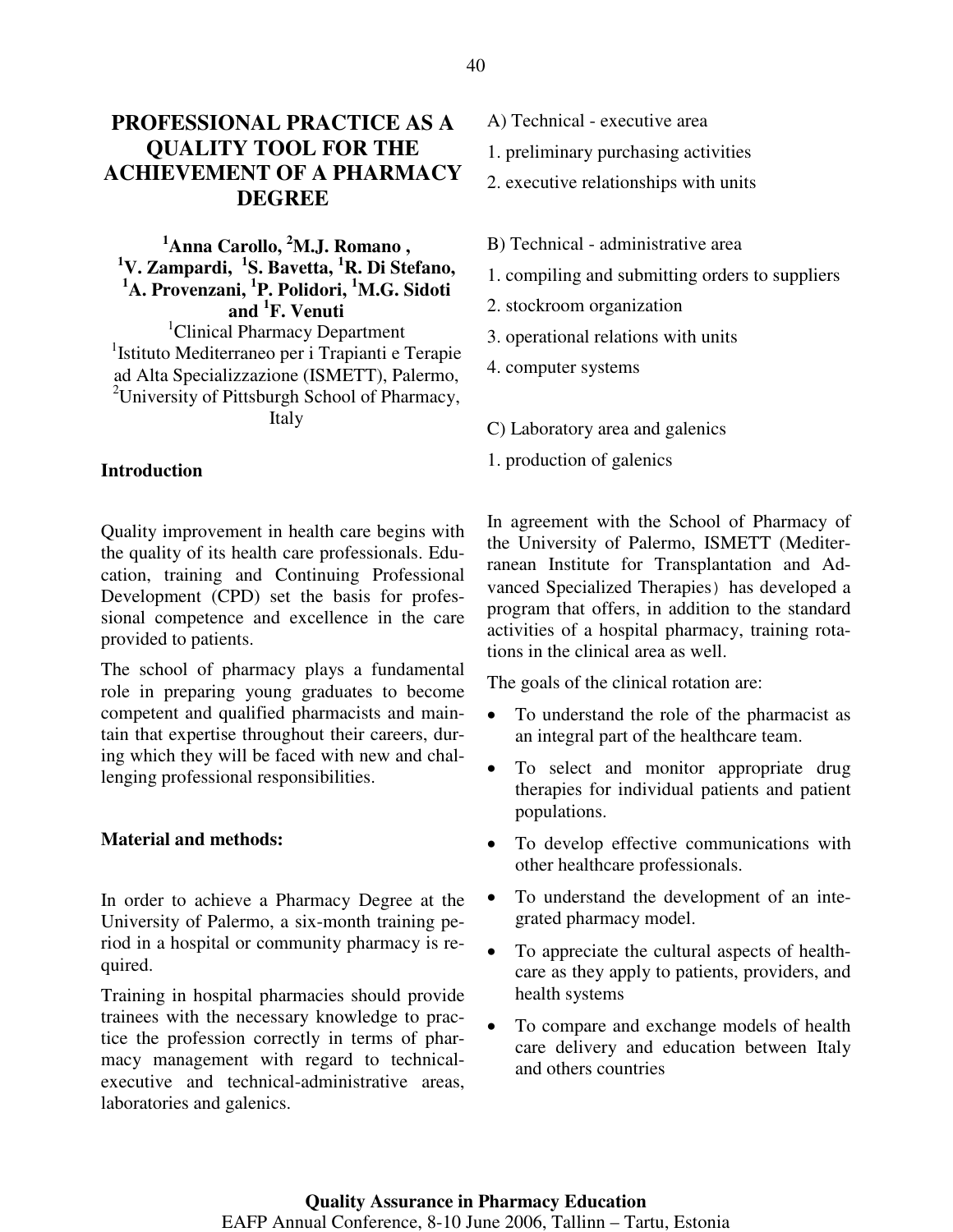#### **Results and discussion**

In order to improve or develop new skills, knowledge, and professional behaviors, it is important to work towards the achievement of goals set according to the pharmacist's educational and training needs. Identifying these needs is crucial if education and training are to be effective.

Training in our hospital pharmacy aims at providing trainees with the necessary knowledge to practice the profession correctly in clinical terms and in terms of pharmacy technicaladministrative and executive management, through the activities specified above.

At ISMETT the pharmacy is an integral part of the hospital's clinical activity, as pharmacists participate in the decision making process to optimize patient care.

ISMETT is located in Palermo, Italy, and is the result of a partnership between the University of Pittsburgh Medical Center and Palermo's Civico and Cervello hospitals. The primary goal is to raise the quality of healthcare in the region of Sicily by sharing knowledge and models. The facility adopts a multi-disciplinary approach, in which pharmacists and other allied health professionals participate actively in patient care. In addition, ISMETT has a multinational patient population and staff, with staff members from all over Europe and the world.

ISMETT has a very active adult and pediatric liver transplant program, as well as kidney and pancreas transplant services. Specialized abdominal surgery is also one of the facility's strengths, including the recent inclusion of a bariatric surgery program. The cardiovascular program has also grown rapidly, including cardiovascular bypass surgery, valve replacements, pneumonectomies, and both cardiac and pulmonary transplant programs.

**The presence of a dedicated Department of Pharmacy has allowed us to be part of the**  **health system by providing clinical and scientific support to the physicians involved in transplantation, thus developing very strong connections and relationships, which is the basis for successful patient care.** 

In conclusion, in order to develop new skills and professional behaviors, it is important to adjust the professional curriculum to the needs identified to achieve the goals relevant to the professional profiles that can be pursued with a pharmacy degree.

#### **References**

[1] F. Ramos et al : Are pharmacists fit to practise? Evidence needed: assessing the impact of pharmaceutical education and training. O-018 abstract book EAFP 2005.

# **IMPROVING THE QUALITY OF TRAINING BY WAY OF EXTRAMURAL PRACTICE IN THE FACULTY PHARMACY OF THE PHARMACEUTICAL FACULTY OF THE UVPS IN BRNO**

#### **Marek Csöllei, Karel Vašut and Jan Šaloun**

Pharmaceutical Faculty, Department of applied Pharmacy, University of Veterinary and Pharmaceutical sciences Brno, Palackého 1/3, 612 42 Brno, Czech Republic

The mission of the university level education of pharmacy is to prepare its students for a lifetime of service in the form of a professional practical activity in the health care system. Because a significant section of this study programme graduates are headed for jobs in pharmacies after their studies completion, it is the duty of all pharmaceutical faculties to modify their study curricula so as to prepare new pharmacists thoroughly for this area of their future jobs.

Recent mission of the pharmacists is focused,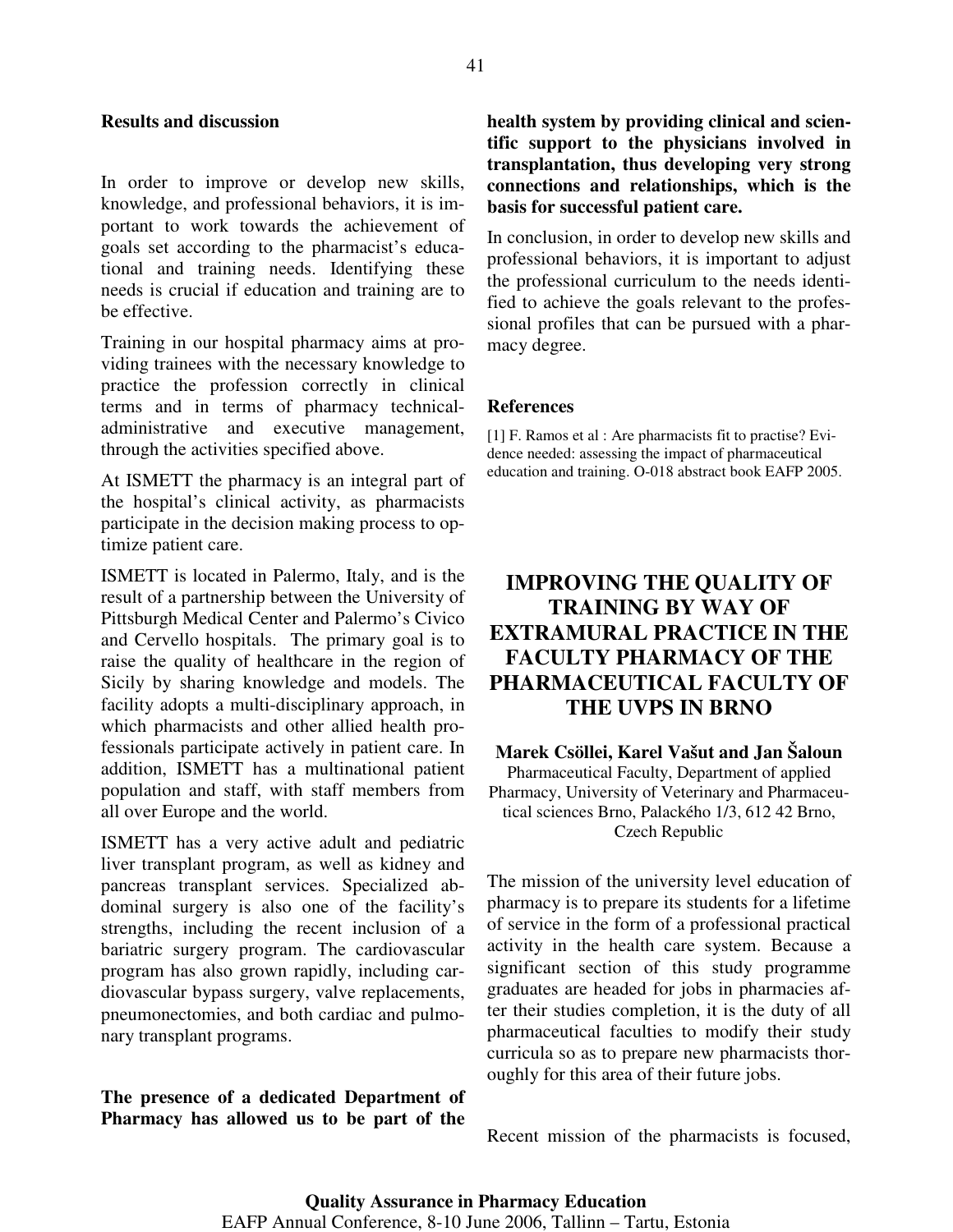with respect to the perceived society needs, at the so called Clinical Pharmacy that subsequently finds its manifestation in an activity called Pharmaceutical Care at the community pharmacies.

Czech Republic has been a member state of the European Union since May 1, 2004. The Pharmaceutical Faculty of the University of Veterinary and Pharmaceutical Sciences in Brno modified its study programmes to suit the requirements of the EU Directives and the recommendations of the EAFP. It gained accreditation that guarantees mutual recognition of professional qualifications. The Master Study Programme re-evaluation bore its fruit, among others, in implementation of a six month practical training in a community or hospital pharmacy and the study plan extension based on pharmaceutical care. The modified syllabus of the subject of Pharmaceutical Care has the three following topic sections: Psychology, Selfmedication Counselling and Pharmaceutical Care focused on individual diseases (disease management) or on a patient group (case management).

Since the whole concept of pharmaceutical care is closely linked to the communication with patients (patient oriented pharmacy) and because there was a need to meet the EEC requirements regarding the six month practical training, the Faculty Pharmacy was built. Pharmacy students, under the supervision of their teachers, have the opportunity here to test their theoretical knowledge in a direct, live contact with patients and they can confront their textbook knowledge with daily life as the community pharmacy offers it, itself being inspired by the ideas of pharmaceutical care.

 Because the faculty can specify individually some of the requirements or recommendations as to how the six month practical training should be passed, the students of the Brno Pharmaceutical Faculty must undergo a Faculty Pharmacy Traineeship as part of the six month practical training. The traineeship is one day long and it has two sessions. Four students take part at one session.

The first session plan is, mainly: becoming familiar with the work safety regulations, with the pharmacy operation rules, with the arrangement and equipment of the counter and the drug preparation area, reading the previous day prescriptions and introduction to the pharmacy software in operation.

The second session plan is: dispensation and counselling (dispensation basics applied in dispensing prescription and over-the-counter drugs), preparation of drugs, drug and adjuvant checks, individual student dispensed prescription analysis (applying the general rules of pharmaceutical care when dispensing, commenting on dispensation basics of the dispensed drugs), error analysis in the course of the traineeship and report writing.

# **QUALITY DEVELOPMENT OF PHARMACEUTICAL CURRICULUM GLOBALLY – THE MACEDONIAN EXAMPLE**

# **<sup>1</sup>Bjarne Fjalland, <sup>1</sup>Tommy N. Johansen, <sup>2</sup>Aleksandar Dimovski, <sup>2</sup>Ljubika Suturkova and <sup>3</sup> Stefan Nordlund**

<sup>1</sup>The Danish University of Pharmaceutical Sciences, Universitetsparken 2, Copenhagen, Denmark, 2 Faculty of Pharmacy, University St. Cyril and Methodius, Skopje, R. Macedonia,

<sup>3</sup>Department of Biochemistry and Biophysics, University of Stockholm, Sweden

In 2004 the EU TEMPUS programme granted ½ mill. EURO for a three year project *Restructuring of Pharmacist Education in R. Macedonia (REPERM).*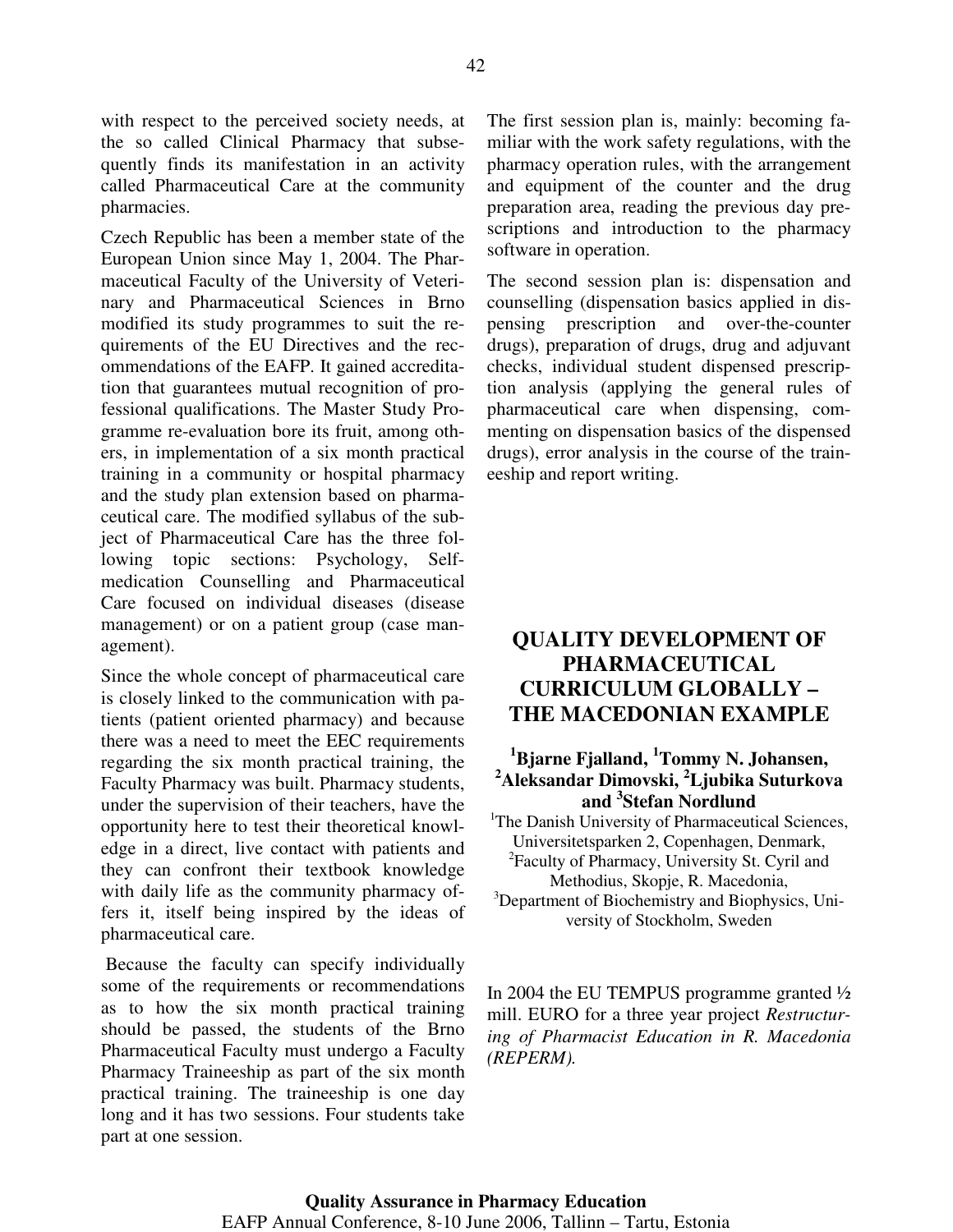### **Objective of the project**

The objective of the project was to update the undergraduate and postgraduate programme to a high international level and in line with the Bologna process. This will be achieved through completion of three speci-fic objectives:

- Reconstruction of the graduate programme and development of a new professional Ma-ster in Pharmacy programme
- Development of new MSc and PhD programmes
- Establishment of a programme for life long learning for graduated pharmacists in the Republic of Macedonia

### **Management of the project**

A consortium for the project was created consisting of:

- University St.Cyril and Methodius, Skopje – Faculty of Pharmacy
- University of Stockholm Department of Biochemistry and Biophysics
- The Danish University of Pharmaceutical Sciences
- The Macedonian Chamber of Pharmacy
- The Macedonian Pharmaceutical Association
- The project will be peer reviewed by indivdual experts from University of Paris-Sud and University of Rome

The operation, monitoring and evaluation of the project will be done by a scientific board, a steering committee, the coordinator and the grant holder of the project.

The scientific board of the project will be the working body of the project, consisting of experts (professors) from the consortium members.

# **The present pharmacy studies at the University of Skopje**

The pharmaceutical faculty at the University of Skopje offers three types of studies:

Graduate studies for pharmacists, MSc and PhD postgraduate studies and professional postgraduate studies for pharmacists.

The graduate programme is a five years one-tied programme which gives the degree "Master of Pharmacy" with the opportunity to work in industry, administration or whole-sale pharmaceutical companies. To be a registered pharmacist one additional year of internship is needed. Registered or licensed pharmacists are eligible to work as commu-nity and hospital pharmacists both in the pri-vate and in the state health care sector.

The MSc programs (10 different) last 2 years after which the graduates can continue with the PhD programme.

For graduated pharmacists a three year specialization study in seven different disciplenes is organized consisting of one year theoretical/practical teaching and two years of internship.

#### *Problems in the current curriculum:*

- The pharmaceutical education has a low level of practical training primarily due to inadequate equipment and lack of specific training of junior staff for the various disciplines.
- There is a very low level of "problem" ba-sed learning" (case based learning) at all levels of theoretical and practical teaching due to inadequate curriculae and training of teachers.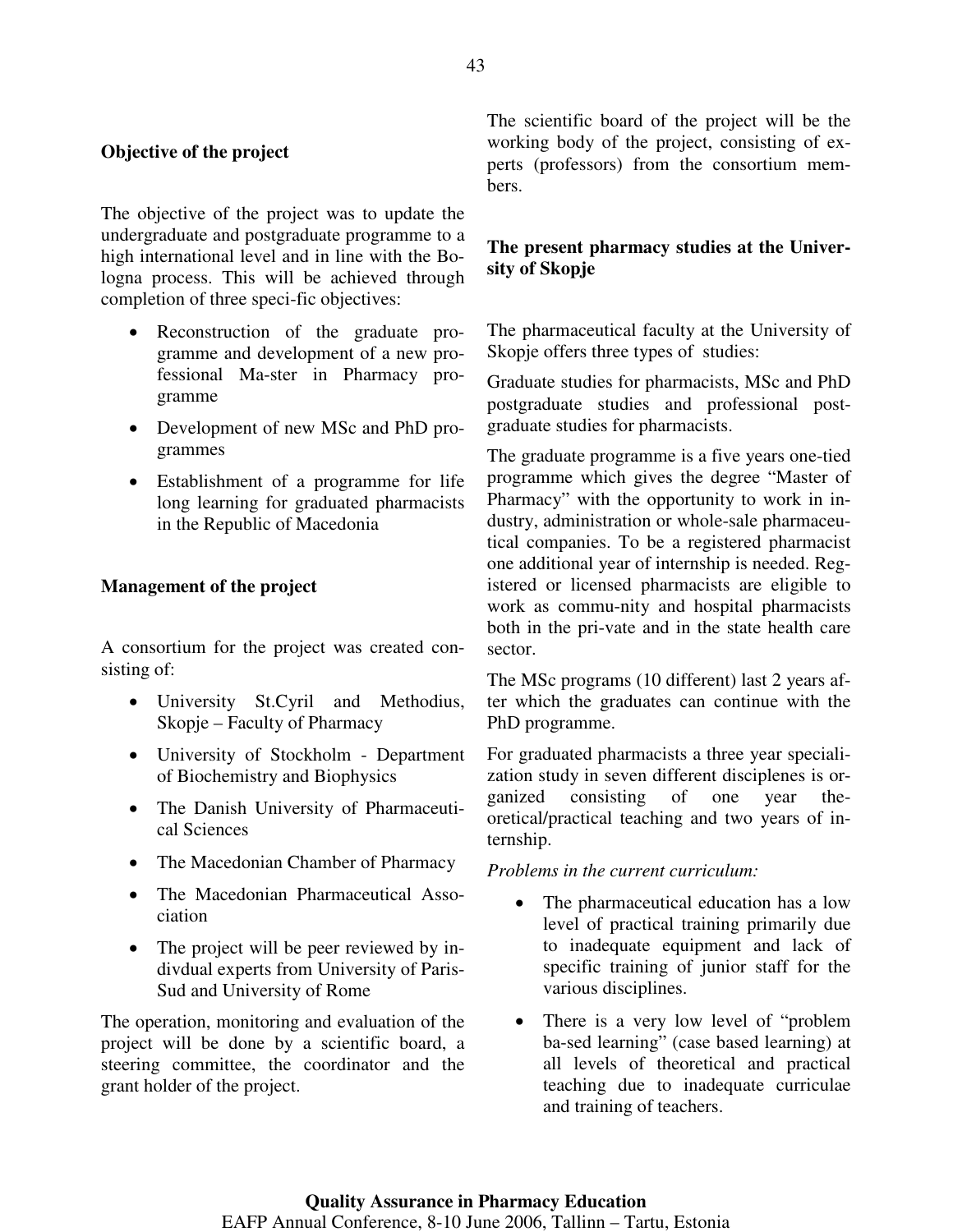- The curriculum is obsolete, there are some (much) overlapping in various courses and the curriculum is long and unattractive both for students and for the retraining of graduates.
- There is lack of a structured LLL (life long learning) programme for graduated pharmacists.

# **Present state of the project**

In late 2004 the scientific board was established consisting of eight professors from the Danish University of Pharmaceutical Sciences, four from University of Stockholm, five from University of Skopje, one from the Macedonian Chamber of Pharmacy and one from the Macedonian Pharmaceutical Association.

The board was divided into scientific groups covering the areas: chemistry, biology, technology, pharmacognocy/botany, social/clinical pharmacy and curriculum development.

The groups have evaluated all the subjects in the present Macedonian pharmacist curricu-lum. At seminars in Copenhagen and in Ma-cedonia the curriculum and the content of the single subjects have been discussed ex-tensively. During the seminars special atten-tion has been devoted to discussions on best practices in program development and stu-dent outcome in Skopje as well as in Copenhagen and Stockholm.

To fulfil the Bologna process the group has agreed on a new 3+2 curriculum (Bachelor/Master) and at the last meeting in January the structure and the content of the first three years was established (based on ECTS). The Danish Pharmaceutical Curriculum has been a template for the new structu-re with adequate considerations to the differences in the pharmaceutical labour market in Denmark and Macedonia.

## **What to follow**

The REPERM-project also includes retraining of professors and student mobility. In the spring 2006 professors from Skopje will visit the Danish University of Pharmaceutical Sciences and the University of Stockholm. During their stay at the Universities the visiting professors will be exposed to the teaching methods at these Universities and in particular will be retrained in certain practical and theoretical skills to be implemented in the new curriculum.

10 MSc/PhD students from the Faculty of Pharmacy in Skopje will go to Copenhagen and Stockholm for a 6 month training of practical work on certain subjects related to the new programmes.

The TEMPUS grant also includes equipment necessary for the practical training of graduate and postgraduate students.

In September 2006 the whole structure  $(3 + 2)$ and content of the new professional Master in Pharmacy should be settled.

After this period the scientific board will concentrate on establishment of a new PhD programme and development of a life long learning programme for graduated pharmacists in R. Macedonia.

The finalizing of the REPERM project will be marked with a symposium in the summer 2007, at which the outcomes of the project will be presented and discussed with rele-vant higher institutions/authorities in R. Macedonia. The symposium is intended to in-spire other colleagues and will be open for interested from other regional Universities. E.g. Albania, Bosnia and Herzegovina, Bulgaria, Serbia and Montenegro will be infor-med about the conference and will be welco-me to participate.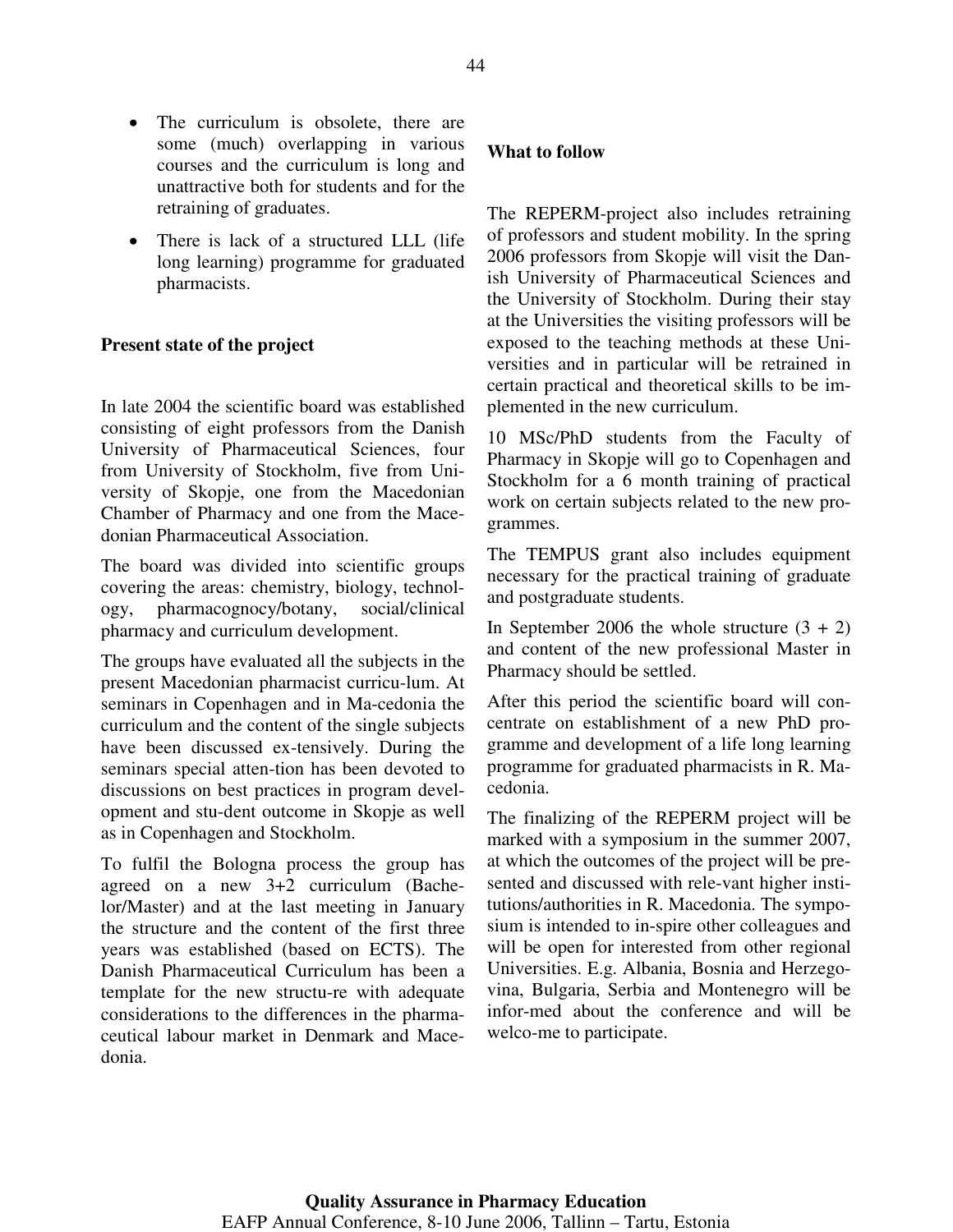### **Outcome**

It is the intention of the project to reconstruct/develop pharmacy programmes in R. Macedonia, which can be recognized in EU in accordance with the Bologna process.

# **QUALITY ASSURANCE OF PHARMACY EDUCATION IN SLOVENIA – A PROFESSION QUALIFICATION ASPECT**

### **Mirjana Gašperlin and Vojko Kmetec**

Faculty of Pharmacy, University of Ljubljana, 1000 Ljubljana, Slovenia

### **Introduction**

Annual reports concerning quality aspects of education are among various approaches intended to support the route towards quality and its assurance in higher education at University of Ljubljana. The University council yearly invites each faculty member to present the fulfilment of previous plans on quality assurance of all its activities and to state the plans for the future. The special topic chosen each year by the Faculty quality board is presented in more detail in such a report illustrating members´ efforts in achieving quality standards within some specific area, showing at the same time the experiences acquired concerning quality assurance to other members of the University. Monitoring profession qualification of pharmacy graduates is one of such topics of crucial importance not only for the advancement of pharmacy education at our faculty, but for pharmacy profession in Slovenia as a whole, as well.

### **Faculty presentation**

The Faculty of Pharmacy, University of Ljubljana is the only university organization in the Republic of Slovenia for undergraduate and postgraduate study of pharmacy and higher professional study of laboratory biomedicine. Its activities comply with the *National Higher Education Program of the Republic of Slovenia* and with the *Higher Education Act* combining the mission of an educational institution with research and scientific work. There is a great interest in the undergraduate study of pharmacy among secondary school students resulting in limitation of admissions. The Faculty yearly admits about 150 students of undergraduate study of pharmacy, 40 students of higher professional study of laboratory biomedicine and 40 postgraduate students. In academic year 2004/2005 1112 students in all undergraduate and postgraduate programs have been matriculated at the Faculty demonstrating a 51% increase compared to school year 1995/1996. Progressing of students is good on average exhibiting, however, better results in higher classes, probably also because of unevenly loading of the students, e.g.:

| generation 1. 2. 3. 4. 5.year |  |  |  |
|-------------------------------|--|--|--|
| 2000/01 100% 82% 63% 57% 54%  |  |  |  |
| 2001/02 100% 84% 62% 55% 54%  |  |  |  |

Undergraduate study program of pharmacy gives excellent employment opportunities and enables graduates to continue with postgraduate study. The profession of a pharmacist is automatically recognized in all member countries of EU since Slovenia has become its member adapting at the same time the program of the undergraduate study of pharmacy in accordance with the Directives 85/432 EEC and 85/433 EEC.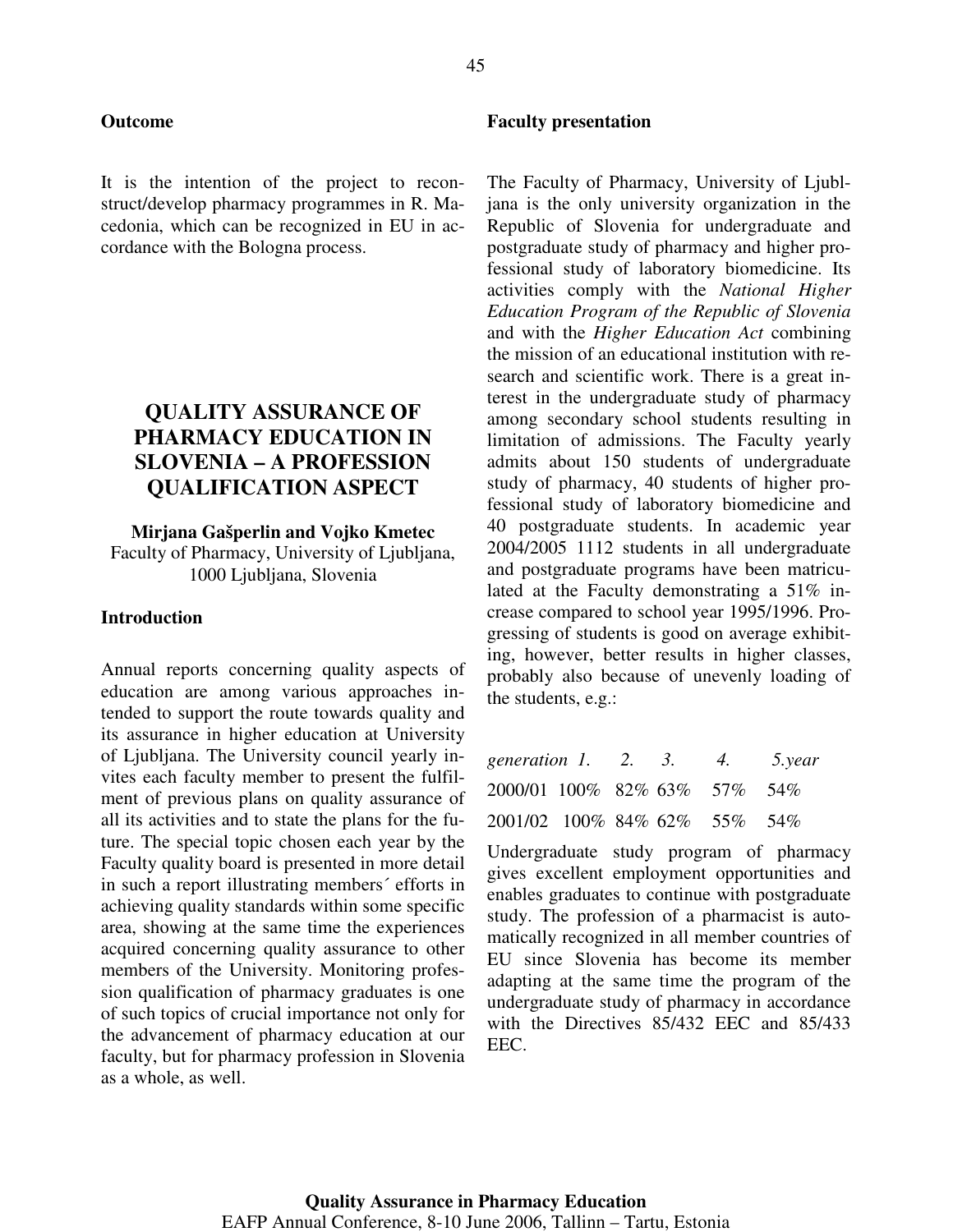#### **Discussion on profession qualification**

On the undergraduate level the Faculty of Pharmacy performs a uniform study program of pharmacy granting graduates the title Master of Pharmacy (magister/magistra farmacije). Duration of study is 5 years and comprises a 6-month practical training. The study is a typical interdisciplinary one, in the course of which students learn first the basics of chemistry, biology and physics, followed by a gradually increasing share of professional pharmaceutical subjects including two elective subjects according to their interest. Students complete their study by preparing a degree thesis based on their own research work and defend it before the commission appointed by the senate of the faculty. For years the demand for pharmacists in Slovenia has been significantly higher than the number of students that take their degree at our faculty. The interdisciplinary study program characteristically based on different profession demands enables graduates broad spectrum of employment possibilities in public, hospital and private pharmacies, pharmaceutical industry, department drug stores, clinical biochemical and other laboratories, research institutes, in agencies of foreign pharmaceutical companies, in government bodies, in education and elsewhere as follows (year 2003):

| Pharmacies                           | 44,0%   |
|--------------------------------------|---------|
| Pharmaceutical industry              | 26,9%   |
| Agencies and representatives         | 13,6%   |
| Wholesalers                          | 5,8%    |
| Education                            | 3.4%    |
| Laboratory biomedicine               | 2,7%    |
| Administration, institutes, research | $3.6\%$ |

The harmonized study program (started in year 2004) according to fore mentioned Directives conforms the requirements put on the regulated pharmacy profession in EU enables graduates to be recognized in every member state. Such an integrated approach requires, however, that a subtle equilibrium between different knowledge topics requested by different pharmacy professions should be achieved in the study program, taking into consideration also the present trends and future perspectives in pharmacy.

For instance, pharmacists in pharmacies and hospitals suggest that more training in pharmacology and communication should be incorporated in the program, while those in industry and at wholesalers recommend more economy and management topics. Still, a broad theoretical learning given through undergraduate pharmacy education offers the graduates a sound basis for further self development in each area of professional pharmacy activity. Renewal of study program according to Bologna declaration already in progress should therefore take into account new needs and heterogeneity of pharmacy profession, however without additional loading of students. This is in essence the common statement of pharmacy profession, faculty and pharmacy students, leading eventually to better quality outcomes in education and profession environment.

## **Conclusion**

Faculty of Pharmacy according to its stated mission continuously seeks to raise the level of quality in its educational as well as in research activities, not neglecting at the same time setting up the environmental conditions needed for such an improvement. The renewal of the educational program is one of the priorities undertaken to harmonize the study program according to regulatory requirements and professional demands. Taking into account also the much higher number of incoming students as before, only the assured quality of the program and its realization could ensure the professional competence and competitiveness of our graduates in the future.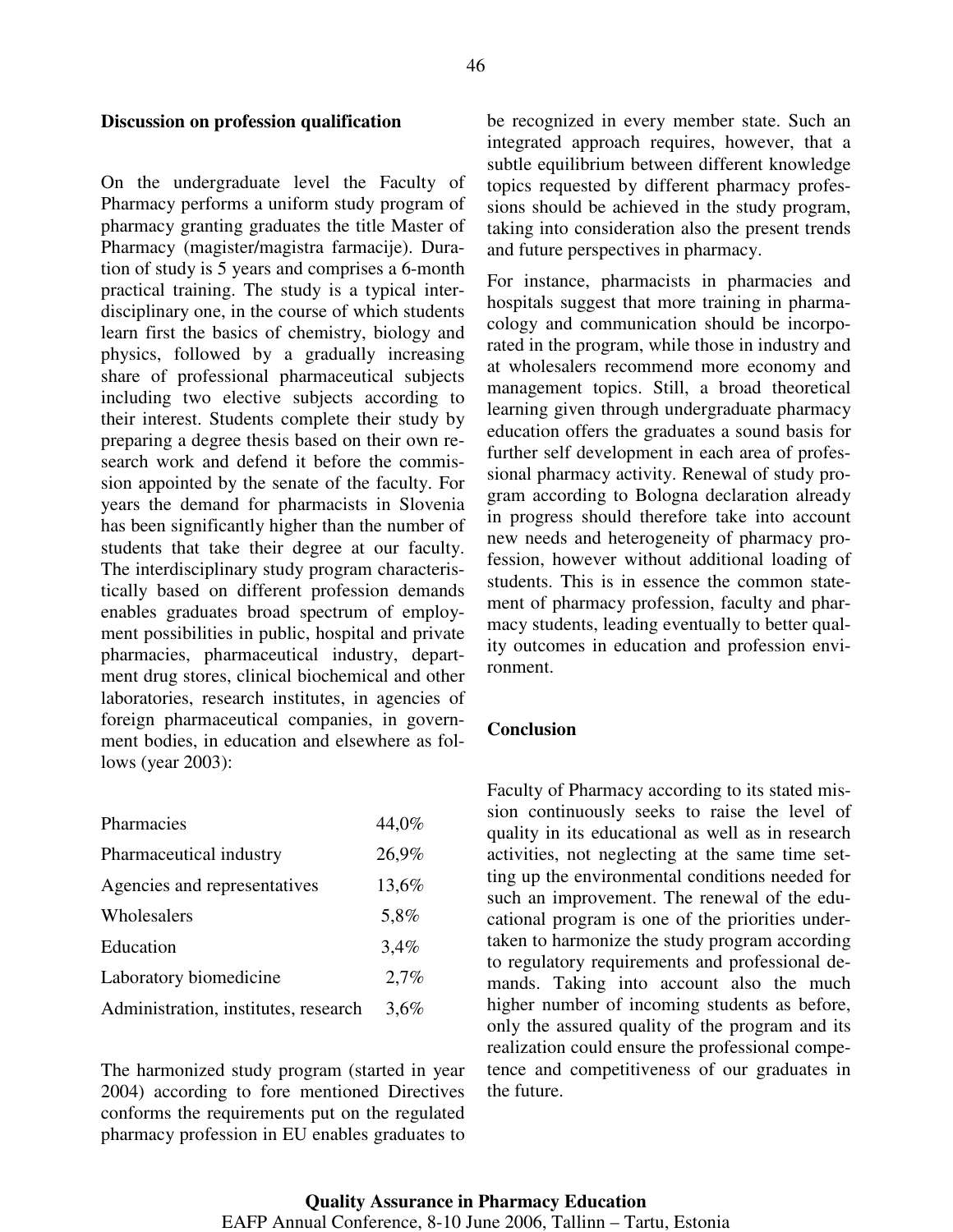# **THE TEXT-BOOKS AS A BASIS OF PHARMACY EDUCATION AT THE UNIVERSITY OF TARTU DURING EARLIER PERIOD**

# **Toivo Hinrikus<sup>1</sup> , Ain Raal<sup>1</sup> and Hain Tankler<sup>2</sup>**

<sup>1</sup> Institute of Pharmacy, University of Tartu, 1 Nooruse, 50411 Tartu, Estonia <sup>2</sup> Tartu University Library, 1 W. Struve, 50091 Tartu, Estonia

Tartu University was founded in 1632, was closed in 1710 and reopened in 1802. During the years of the Swedish rule, the university was working, with some interruption, under the names of *Academia Gustaviana* and *Academia Gustavo-Carolina*. From 1710 until the events following the revolution of 1917, Estonia was a part of the Russian Empire. During this period, Germans – mainly the local landowners and clergy – continued their domination in the public spheres of the country. From its reopening in 1802, Tartu University officially operated in German until 1890; from then until 1918, Russian was the language of tuition for twenty-five years. From the beginning of the 19th century to 1820, pharmacy was taught by the professor of chemistry; from then, according to the new statutes, by the professor of chemistry and pharmacy. From 1843 a special professorship of pharmacy and institute were established. The main courses of pharmacy were taught by professor A. N. Scherer (held this post 1803-1804), D. H. Grindel (1804-1814, lectured also in 1821-1822), F. Giese (1814-1821), G. Osann (1823-1828), F. Goebel (1828-1851), E. Siller (1843-1850), C. Schmidt (1850-1852), C. Claus (1852-1864), G. Dragendorff (1864-1894) and I. Kondakov (1895-1918). By 1889, more than 1650 students had attended courses taught by the Institute of Pharmacy.

From 1804-1843, pharmaceutical courses were taught less then once a term, then twice or thrice, and from the 1860s the number of courses, taught by several people, increased to

five or six a term. Pharmaceutical chemistry was taught irregularly from the beginning of the 19th century. G. Osann and F. Goebel did not use this term at all. Pharmacognosy was first taught in 1829. C. Claus started to teach both subjects during each term. Until the 1860s, a number of professors have called their principal courses simply pharmacy, adding specifications sometimes. Besides the courses mentioned above, some subsidiary subjects or special courses were taught: for instance experimental pharmacy (1830-1833, F. Goebel), first aid (1846-1849, E. Siller), volumetric analysis (from 1860, started by F. Baeckmann, continued by I. Kondakov). History of pharmacy was first taught 1867 by M. Kubli, followed by G. Dragendorff and N. Kromer. Systematic teaching of forensic chemistry began during the years of the professorship of G. Dragendorff (practical courses from 1866 and theoretical ones from 1869) and was continued by I. Kondakov and N. Kromer. A few courses in forensic chemistry were presented as early as 1850 by C. Schmidt. The 20th century introduced two new subjects – pharmaceutical bookkeeping (taught from 1903- 1918 by J. R. Schindelmeiser) and analysis of provisions (1908-1914, by the same lecturer).

To deliver lectures, the lecturers used textbooks written by themselves or by others. As time passed, new books were taken into use. Most professors who taught pharmacy in Tartu University in the 19th century wrote their own textbooks. A. N. Scherer compiled several textbooks of chemistry, where pharmacy had a certain part. The textbooks by D. H. Grindel have distinct trend toward pharmacy; his aim was to describe the herbs that grew in Livonia (for instance *Grundriß der Pharmazie zu Vorlesungen*, 1806). F. Giese wrote the extensive multivolume *Lehrbuch der Pharmazie zum Gebrauche öffentlicher Vorlesungen und zur Selbstbelehrung* (1806-1811), which includes 2300 pages. He is considered to be the author of the first Russian-language textbook of chemistry. F. Goebel wrote his earliest textbook *Grundlinien der pharmazeutischen Chemie und Stöchiometrie...* in 1821, when he was younger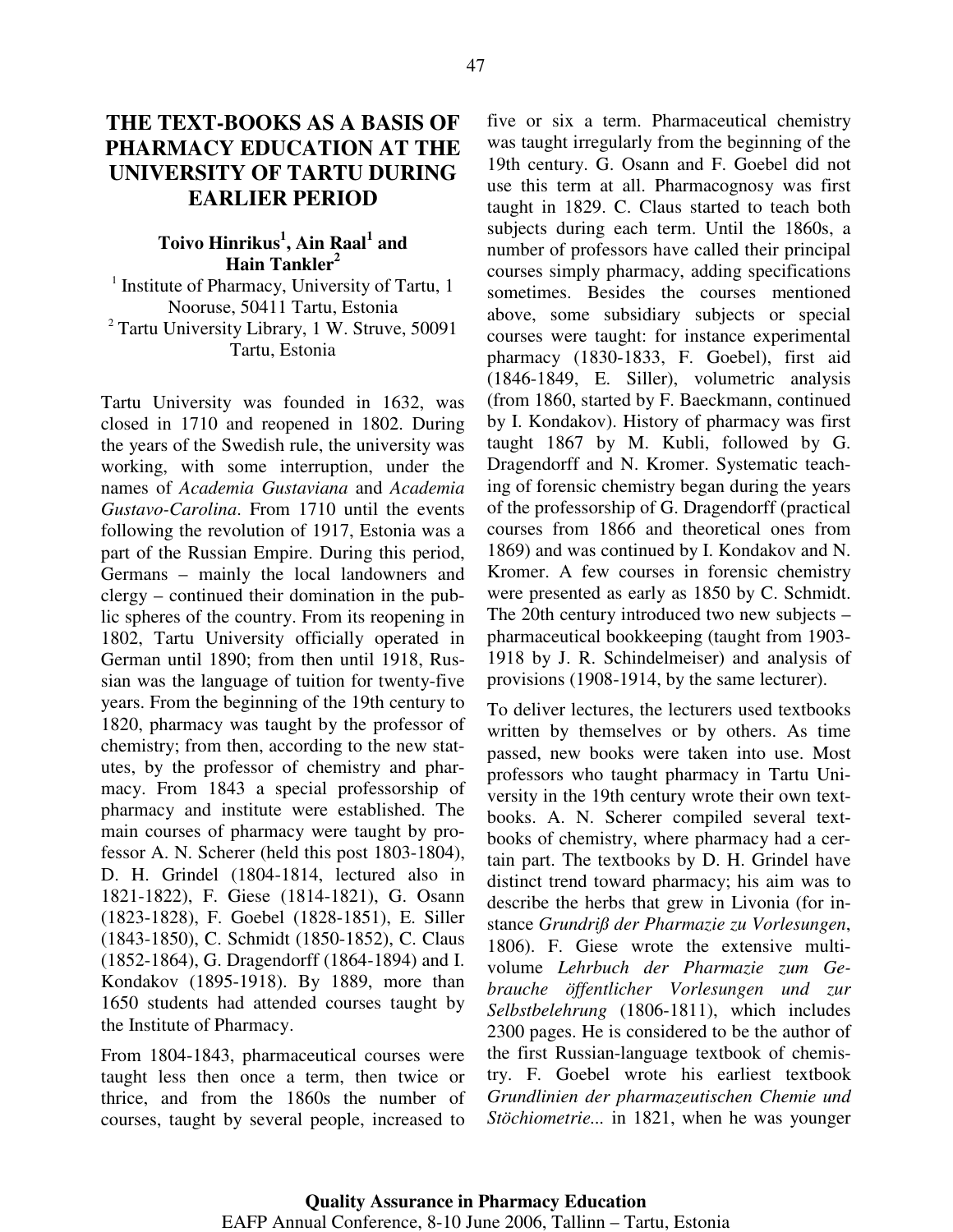than 30 years. His *Handbuch der pharmazeutischen Chemie für Vorlesungen* survived three editions; the last of them appeared in 1840. A few years later, he wrote *Die Grundlehren der Pharmazie* (1843). E. Siller's textbook *Lehrbuch der Pharmacie* was published twice (1843, 1850). G. Dragendorff was the bestknown professor of pharmacy in Tartu during these years; his textbooks and manuals were well known all over Europe; they were translated into Russian, French and English. They deal with analysis in forensic chemistry, effectual remedies, qualitative and quantitative analysis of plants and herbs used by different nations. His best-known book is *Die gerichtlichchemische Ermittelung von Giften in Nahrungsmitteln, Luftgemischen, Speiseresten, Körpertheilen etc.* that appeared in four editions ( <sup>1</sup>1868, 21876, 31888, 41895). Dragendorff has written also another text-book of forensic chemistry – *Beiträge zur gerichtlichen Chemie einzelner organischer Gifte* (1872). He compiled some other books in this field: *Die chemische Wertbestimmung einiger starkwirkender Droguen...*(1874), *Die qualitative und quantitative Analyse von Pflanzen und Pflanzentheilen ...* (1882) and *Die Heilpflanzen der verschiedenen Völker und Zeiten* (1898). The latter describes more than 12,700 species.

The textbooks begin usually with general part. In the earlier issues, the treatment of the subject is rather general, in the following ones more concrete. The introductory part is followed by a specific one, where chemical compounds and herbs are discussed. In their structure, the textbooks closely resemble modern ones. When reading the books under discussion, we can find individual peculiarities the structure and style of the textbooks; in the course of time, the manner of presentation becomes more laconic and concentrated. Different authors treat the items with different thoroughness. On some titlepages, we find a note – for independent study; in some cases, the target group has been specified – for both learners and teachers, for students, for drug-store owners, herbalists, physicians. The connection between the textbook and the lecture course has been most clearly indicated in the 1840 edition of F. Goebel's textbook; on page 29 he makes a note: following explanations will be given orally.

The textbooks were usually written by one person; only E. Siller used the help of his colleagues – Professor of Zoology Eduard Grube and Professor of Botany Alexander v. Bunge wrote two extensive parts of Siller's book – on mineralogy and botany. G. Dragendorff definitely used the help of his colleagues and students (including master's and doctoral students), referring to their publications, dissertations included.

Tartu University also used text-books issued in Germany; among their authors we can find wellknown scholars and authors Johann Bartholomäus Trommsdorff, Philipp Lorenz Geiger, Karl Damian Ritter von Schroff, August Wiggers and the future professor of Tartu University Matthias Johann Schleiden, but also some less known authors (Theodor Wilhelm Christian Martius, Adolph Strecker, Friedrich Mohr, Karl Stammer, Johann Gottlieb).

Almost all professors of chemistry and pharmacy in Tartu wrote their own textbooks, many of them several ones. At the beginning of the 20th century, study aids were also published by Lecturers Johann Robert Schindelmeiser and Viktor Skvortsov. Among the professors of chemistry, only G. Osann did not write any textbook of pharmacy; neither did C. Schmidt and C. Claus. To deliver lectures, Osann used the textbook by Johann Christoph Ebermaier; C. Schmidt and C. Claus presented their lectures, using E. Siller's textbook. Professor of pharmacy in Tartu Ivan Kondakov did not write a single textbook of pharmacy either; his research was concerned with chemistry, and he only lectured on pharmacy, having almost no publications in this field.

Writing textbooks was one of most important tasks for lecturers. This is remarkable, because in Tartu one could have used the text-books published in Germany – there was no need to translate them, as the language of tuition in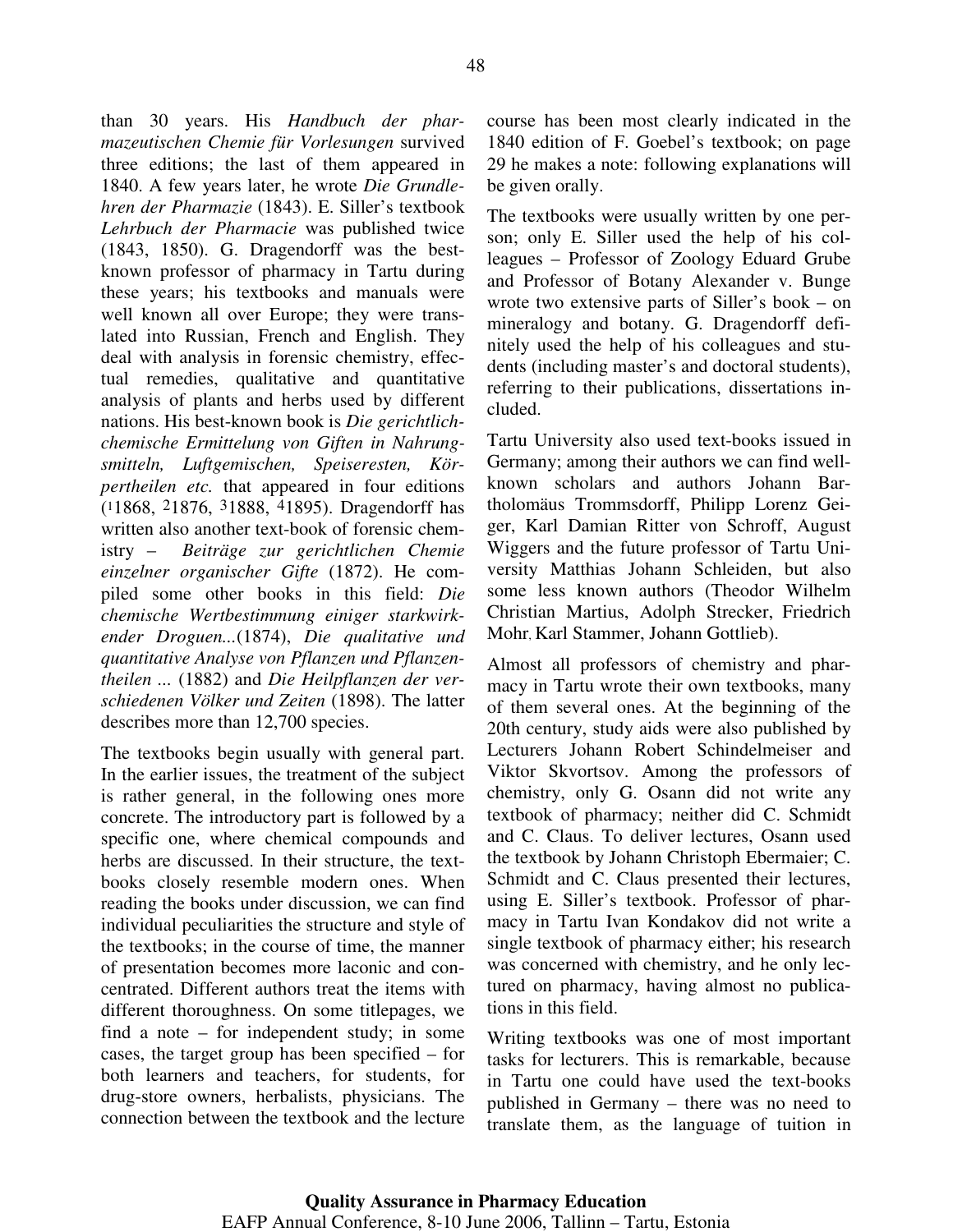Tartu was German. Although the professors need not have bothered to write textbooks, many of them did so. Probably the individual style and habits played a certain role in this, but being the author of a text-book also was a matter of honour. The textbooks printed in Germany did not reach every student, as their price was rather high, and there were not enough textbooks in the library. We have evidence that students gathered in groups to buy the literature necessary for them. Textbooks were used not only in one higher school; the best of them were used in many universities. Some of them were translated into foreign languages. We find evidence that G. Dragendorff's textbooks of forensic chemistry were very popular, also outside Germany, as they were available in many languages. For instance, we found information that later, Johannes Gadamer, a wellknown author in Germany used G. Dragendorff's textbooks for writing his own. The textbook written by F. Goebel was also used in several universities and was sold out very soon after being published. It is certain that the textbooks of F. Giese were popular, including those published in Russian. Probably the textbooks of Siller were also appreciated, as two editions were published in a short time. The textbooks of these times needed a lot of research; this concerns especially the books of Dragendorff.

The textbooks, written by professors of chemistry and pharmacy in Tartu were not used locally only, and they gave a chance to other European universities acquaint themselves with studies and teaching in Tartu university.

#### **References**

[1] Haupt B. Deutschsprachige Chemielehrbücher (1775- 1850). (Quellen und Studien zur Geschichte der Pharmazie. Hrsg. R. Schmitz. Bd. 35). Stuttgart, 1987, S. 335). [2] Tankler H., T. Hinrikus T, Raal A. Georg Dragendorff und seine Schüler – Magister-arbeiten von Pharmazeuten zwischen 1864 und 1894 an der Universität Tartu/Dorpat. Die Pharmazie 2002; 57(11): 763-771.

[3] Hinrikus T., Tankler H., Raal A. Unter der Leitung der Pharmazieprofessors Georg Dragendorff in den Jahren 1864-1894 an der Universität Tartu/Dorpat verfasste medizinische Doktorarbeiten. Die Pharmazie 2005; 60(5): 388-395

[4] Raal A., Hinrikus T., Tankler H. Pharmacy at the University of Tartu. Tartu, 2006.

[5] Tankler H., Past V. Chemie an der Universität Tartu/Dorpat. Über wissen-schaftliche Beziehungen im 19. Jahrhundert // "Chemie bringt Brot, Wohlstand, Schönheit". Festschrift für Klaus Krug... Merseburg, 2005, S. 7-37.

# **QUALITY ASSURANCE OF THE ESTONIAN HIGHER EDUCATION**

**Toivo Hinrikus, Peep Veski and Ain Raal** Institute of Pharmacy, University of Tartu, 1 Nooruse, 50411 Tartu, Estonia

In Estonia, the main method of assuring the quality of higher education is accreditation. The main principles of carrying out the accreditation were developed by the year 1995. Accreditation is necessary for the state to acknowledge the diplomas of the institutes of higher education. The Higher Education Quality Assessment Council – HEQAC working under the Ministry of Education and Research carries out the accreditation. The HEQAC is situated in the Higher Education Accreditation Centre – HEAC. The mission of the institution is to organise the procedure of accreditation.

#### **The concept of accreditation**

The accreditation stands for periodic selfassessment of post-secondary educational institution; programme or separate unit together with an impartial external expert assessment to be convinced of achieving the goals and fulfilling the standards set by the accreditation body. The accreditation should be taken as a continuous process of evaluation with the aim to define and improve the quality and efficiency of the study process. According to the "Universities Act", the general standards of higher education are determined with the standard of education con-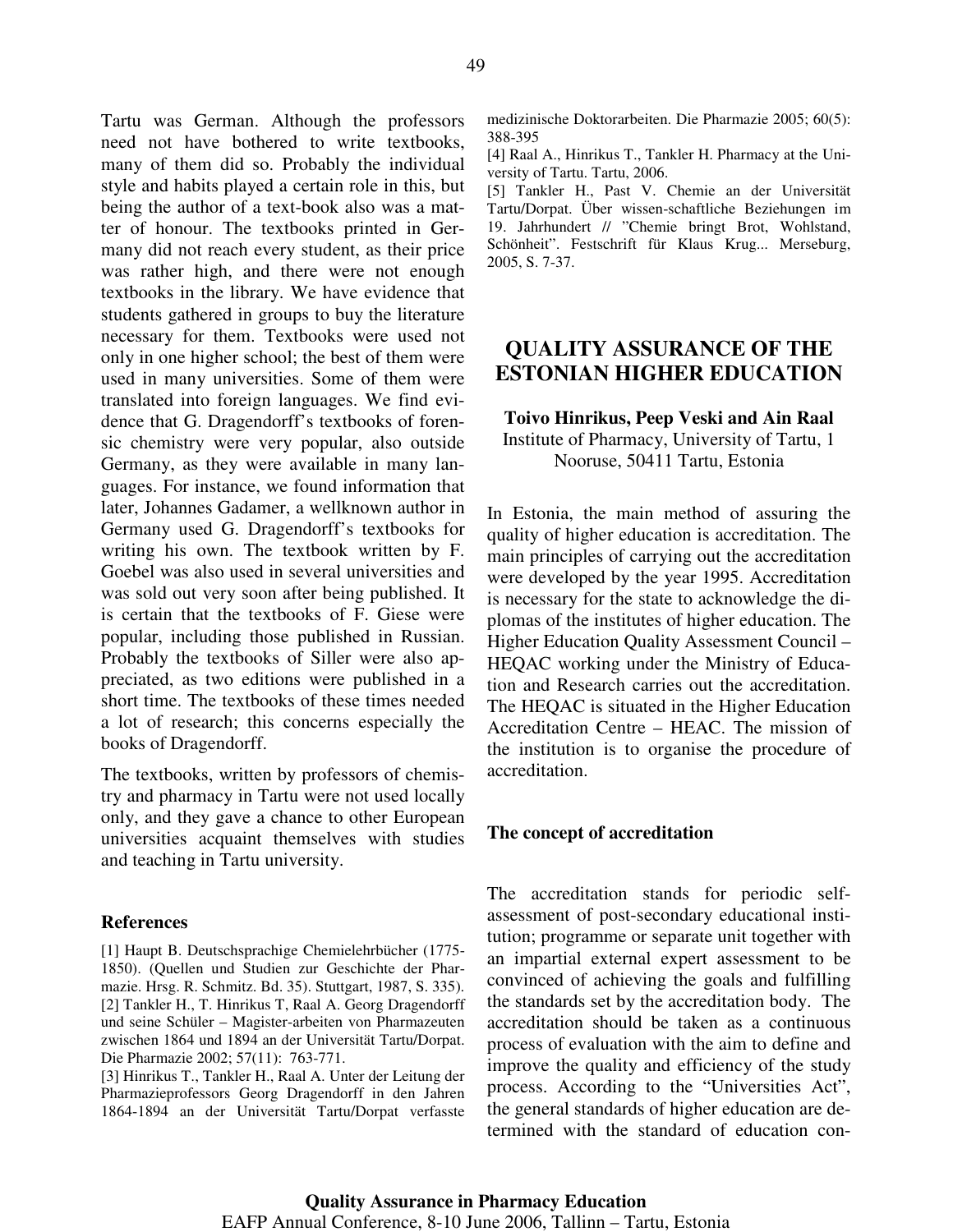forming to the acknowledged criteria. Accreditation applies to both the institutions of higher education and their curricula. The institution of higher education itself is responsible for the quality of the education as well as for assuring the quality. This also presumes accurate evaluation of the situation of the teaching process, organisation culture and administration by the institute of higher education. For applying for an accreditation, the institute of higher education has to prepare a complete report of selfevaluation and present it to the HEAC during one month.

#### **The types of accreditation**

There are two types of accreditation. Firstly, there is institutional accreditation that involves an institute of higher education as a whole or its structural unit. Secondly, there is the accreditation of curricula. In case of the first accreditation, the aim is to evaluate the organisation and administration of the institute of higher education, the efficiency and purposeful usage of the resources, and creating a thoroughly contributory environment for the student. The subject of this kind of accreditation could not be the content of the studies. Therefore, from the institutional accreditation of the institute of higher education could not be concluded if each curriculum confirms to the level acquired. On the other hand, it is a natural and necessary precondition for assuring a high-level training on the specialities taught.

In contrast, the aim of the accreditation is the content of the curriculum, accomplishing the studies and the conditions of accomplishing as well as the evaluation of teaching methods and ways of inspection deriving from it, but also the analysis of the actual knowledge and skills of the students and the level of the graduates, which proceeds from the set goals and state and international standards of level. The issuing of officially acknowledged diplomas to the graduates of accredited specialities is an important result of the accreditation of the curriculum. The accreditation of the curriculum could be carried out separately to the different levels of education of an institute of higher education. The accreditation loses its validity when changing content of the curriculum fundamentally. The accreditation is started with the schools' application to the HEQAC or the HEQAC's own application. The accreditation must be renewed after every 7 years, and in case of the conditional accreditation after the probationary period set by the HEQAC.

#### **The main stages of accreditation**

The accreditation process consists of two stages: the self-analysis carried out by the institution of higher education, and the external expert assessment. The self-analysis prepares the materials to the expert committee. The self-evaluation report has three aims:

- To stimulate the quality analyses inside the institution of higher education
- To gather and systemise the data and information concerning the quality
- To prepare the source materials to the expert committee of accreditation.

The self-analysis report must contain a survey of the mission and aims of the institute of higher education/the curriculum. The self-analysis report must give an overview of the policy, history etc. of the educational institution, entering and admitting to the school, employment and students' supporting mechanism. This is helps the external experts to understand the situation, nature and activities of the institute of higher education. The self-analysis report must include the whole membership of the institute of higher education: the teaching staff, the research fellows, the employees, the managerial staff and the students. The external expert assessment is carried out by the HEQAC. The experts that have previewed the self-analysis report of the institute of higher education visit the accredited institution. Their mission is to decide, whether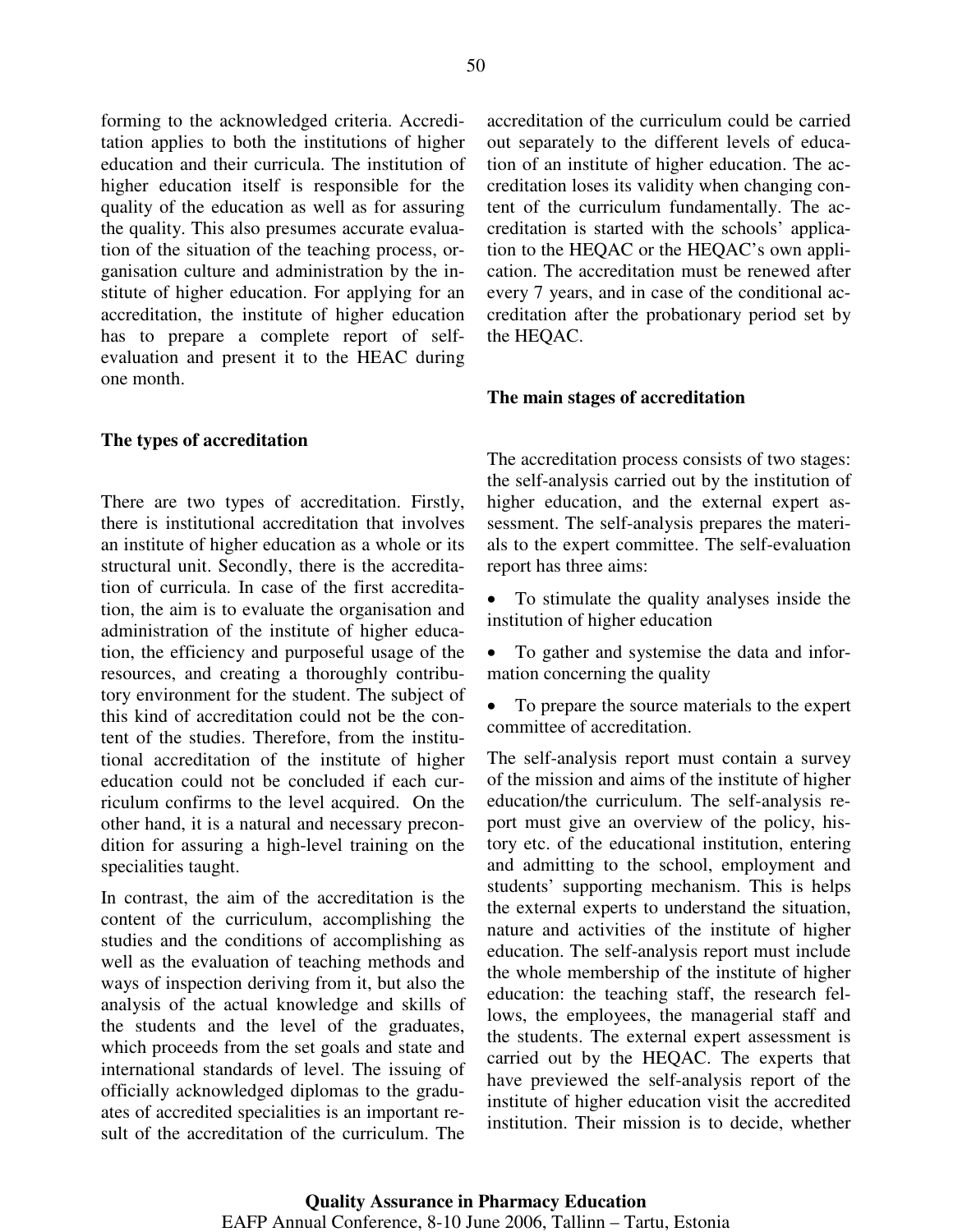the targets and aims are in correlation with the needs of the society, and whether they are ensured with the human and financial resources of the institution, and whether the activity of the institution or the realisation the curriculum ensures achieving the goals set.

## **The categories of accreditation**

The accreditation could have three outcomes:

Firstly "accredited", which confirms the accordance of the institution or curricula with the standards set. The accreditation decision could also contain recommendations for correcting minor shortcomings.

Secondly "conditionally accredited", which means that there are crucial shortcomings in the institute/the realisation or content of the curriculum, and that need to be corrected by all means. In case of this decision, the accreditation becomes effective for up to two years. At the end of this period, the expert committee inspects the correcting of the shortcomings and makes a suggestion for a new decision to the HEQAC. The decision could not be "conditionally accredited" anymore.

Thirdly "not accredited", which means that major shortcomings have been detected in the institute or in the curriculum and the realisation of it, which really endanger the quality of the knowledge and skills of the graduates of the institute of higher education. If the decision of the expert committee is negative and the institution has protested against it, the HEQAC carries out a supplemental expert assessment if needed. When after that the decision of the HEQAC in still negative, a suggestion will be made to the Ministry of Education and Research for liquidating the institution of curriculum or reorganising it according to the "Universities Act".

# **The accreditation of the curricula of the Institute of Pharmacy**

The information above was the basis for the first accreditation of the pharmacy studies and doctoral studies in pharmacy in April 2001.

The Institute of Pharmacy of the University of Tartu presented the self-analysis report for the accreditation. In the report, there was a short overview of the higher education in Estonia and the enterprises related to the field of pharmacy including pharmacies of different type. The focus was on the history, structure and organisation of the studies and work of the University of Tartu, the Faculty of Medicine and the Institute of Pharmacy. The curriculum was thoroughly analysed, pointing out the changes from the year 1994. While analysing the curriculum, the higher schools of pharmacy in the European Union and elsewhere were taken as examples. The proportions of the subjects of different fields were compared, and also the proportions, the scope, the order and form of studies etc. While questioning the students, attention was paid on their opinions about the theory and practice, the auditory and independent work, the studies and their free time and the apprenticeship. As the elective courses appeared as a new part of the curriculum, it was tried to find out the students' opinions about the list, content and teaching of them. The same was also tried to find out about optional subjects. The specificity of the training of pharmacy assistants to become pharmacists at the Open University started for the first time in 2000 on the basis of the Institute of Pharmacy was explained. The doctoral studies in pharmacy were shortly characterised, the popularity of which unfortunately leaves to be desired. The Pharmaceutical Technology and Biopharmacy, and the Pharmaceutical Chemistry and Pharmacognosy were pointed out as narrower specialities.

The different forms of studies at the University of Tartu were explained: the lectures, seminars, laboratory works and the independent research and defending it at the end of the studies. An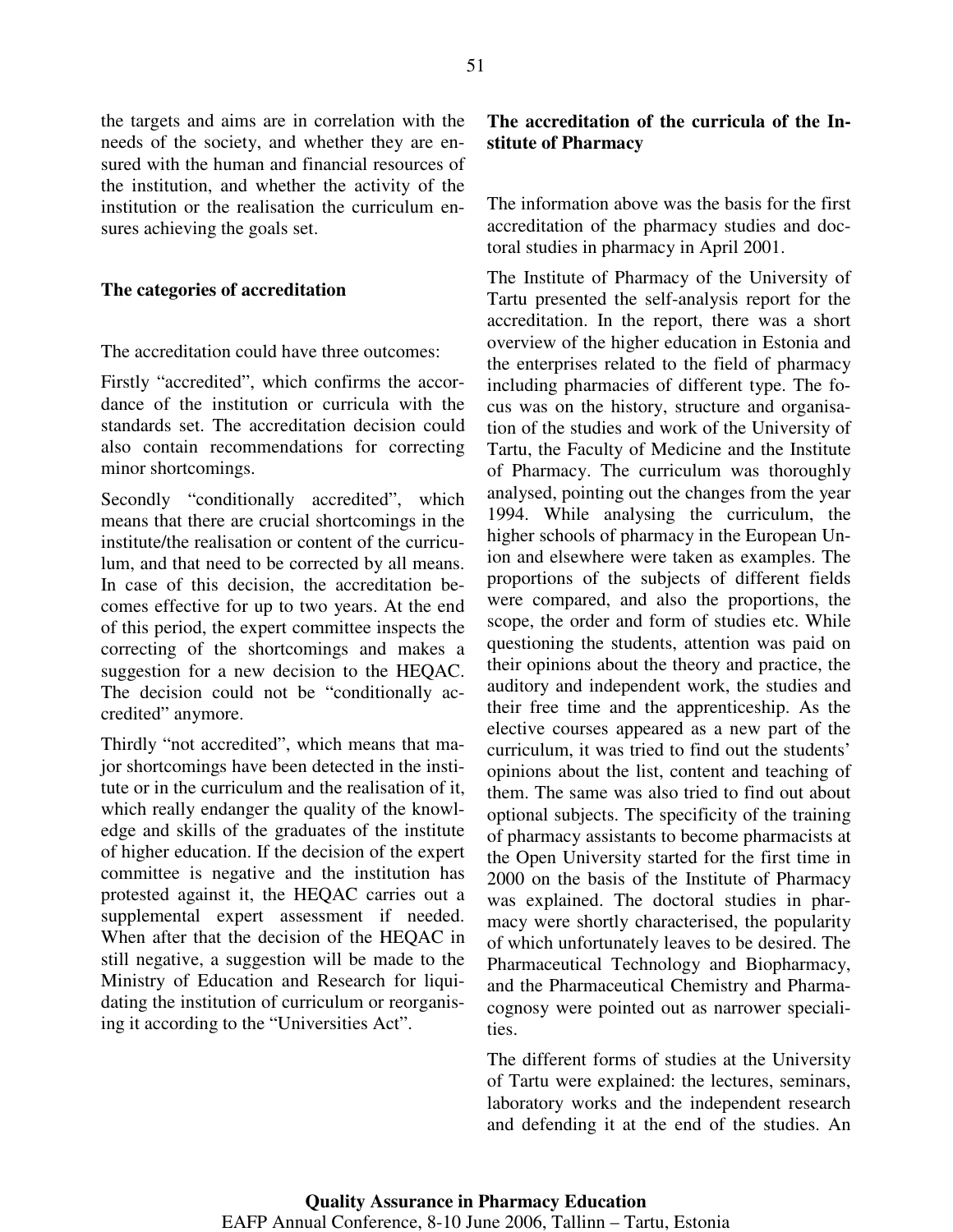overview was given about the assessments and examinations at the end of a course, the final examination and the scale of evaluation. Naturally, a summary was given about the teaching supplementary teaching staff, its qualification, teaching and research, and the circumstances and possibilities of conducting it.

An international expert committee (Prof. Graham Sewell, Prof. Lars Bohlin, Prof. John Lilja, and Prof. Tiiu Olm as an observer) reviewed the self-analysis report and its annexes, and visited the Institute of Pharmacy. The committee presented a summary of the results and conclusions to the Estonian Higher Education Accreditation Centre, and made a suggestion to entirely accredit the curricula.

The Joint Final Report of Accreditation is available on Internet:

(http://www.ekak.archimedes.ee/cgi/okavad/pub  $lic/show\_lo.py?oid=81633$ .

# **E-LEARNING METHOD AS A TOOL TO IMPROVE THE QUALITY OF PHARMACY EDUCATION**

# **Renata Jachowicz, Joanna Szymura-Oleksiak and Aleksander Mendyk**

Faculty of Pharmacy, Jagiellonian University, Medyczna 9 St, 30-688 Cracow, Poland

# **Introduction**

The undergraduate curriculum of the Faculty of Pharmacy in Cracow is under continuous revision. Academic pharmacy is in a dynamic transition towards new standards. The education has experienced significant growth through the development of new program and quality improvement.

A significant progress in education quality at the Jagiellonian University has been made due to the valuable input of the Rectors' Commission for Quality of Education. The quality of education is also ensured by the Commission for Quality of Education performing its tasks at the Faculty level.

Currently at the Faculty of Pharmacy, Jagiellonian University, the following teaching methods are used:

- presentations with multimedia enhancements
- practical classes in specialized laboratories
- seminars including issues prepared by students themselves
- multidisciplinary facultative classes
- workshops
- problem-based learning
- "play and game"
- evidence-based or case-based reasoning
- discussion panels with invited specialists

# **Material and methods**

As a new concept, e-learning paradigm is being gradually developed and implemented into the teaching portfolio of the Faculty.

The VBoard system [1] was projected and developed to provide the multipurpose platform for e-learning and educational management at the Faculty of Pharmacy, Jagiellonian University, Cracow. This system was built with use of Open Source [2] software and its deployment bases on Linux environment providing the stateof-the-art security and scalability necessary to become a professional educational tool.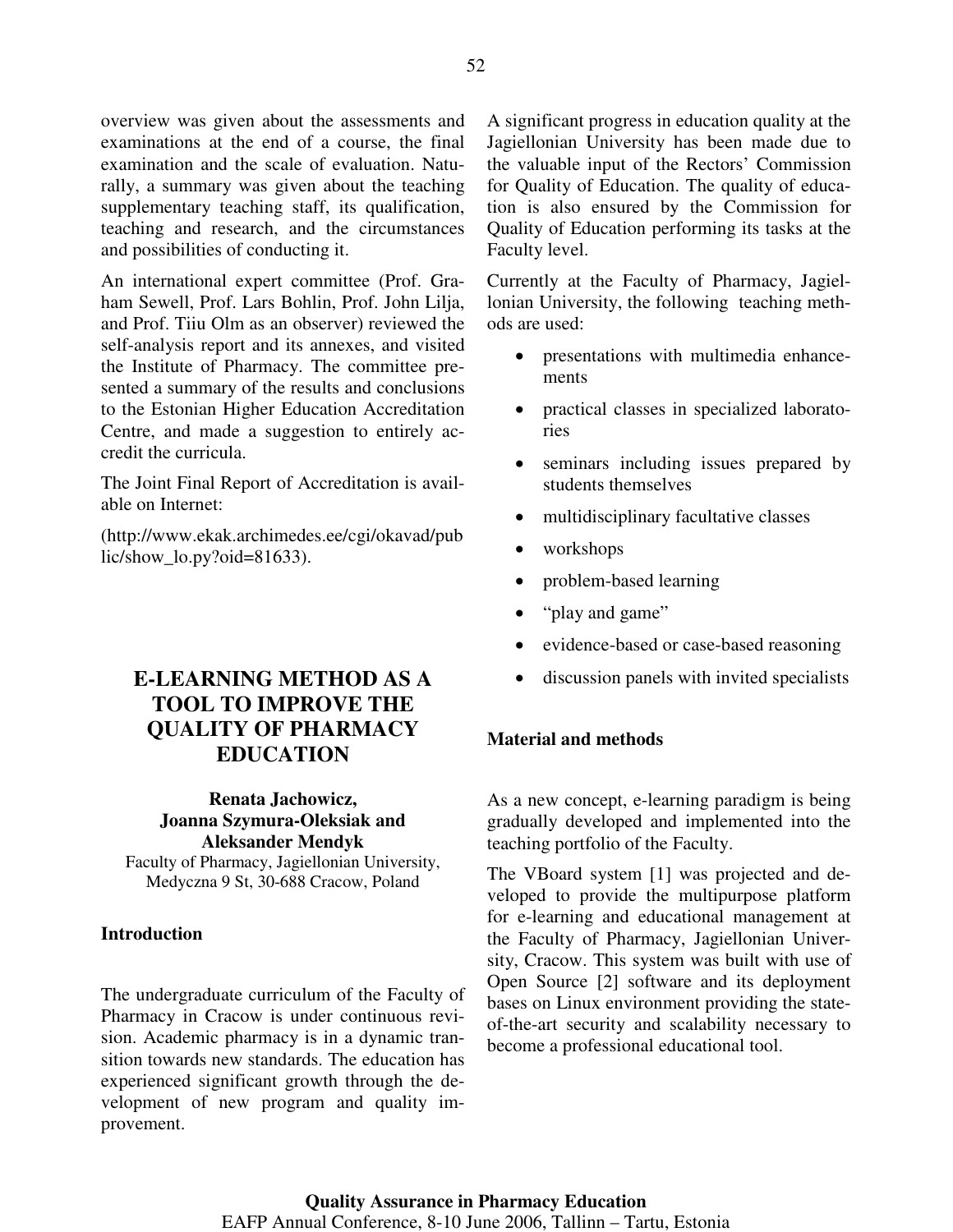#### **Results and discussion**

The VBoard name was created as **Virtual B**oard, which is a code name displaying its primary function of being electronic surrogate of classical blackboard. VBoard system is worldwide accessible for registered users with respect to their security level. Generally there are 3 levels of users: student, lecturer, and administrator. A student is able to view materials and notes, ask for an admission for particular classes, download electronic resources accessible for a specific subject and to post messages via internal e-mail engine as well as to comment on the internal forum system. A lecturer is responsible for preparation and definition of subjects. He also prepares the timetable and electronic resources, which are uploaded into the system. Moreover, the lecturer is responsible for the management of student lists, generally via admission of the students who previously asked for it. An administrator is a supervisor who is able to modify all settings of the system

Presently, VBoard is used in the following functions:

- direct contact of lecturers with students and vice-versa
- electronic time-table and exercises schedule
- electronic didactic resources provision with respect to the copyrights and libraries' licenses
- learning progress assessment with electronic tests

To date, two departments have implemented the new system in their teaching practice: the Department of Toxicology and Department of Pharmaceutical Technology and Biopharmaceutics. An example of above implementations are electronic semester tests for the students of the 5<sup>th</sup> year. The procedure is that students are working on the faculty computers and directly answering the test questions displayed on the

screen with use of a specially prepared spreadsheet. Therefore, the whole test is carried out without any paper documents. A particular student is identified by means of login and password. The exam is scored based on the previously implemented answers for the questions and electronic reports, which are generated automatically by the system. An interesting feature of the system is that questions within the exam are randomly selected from a larger set of questions. Thus, each student is given a set of questions individually and randomly generated by the system.

Seminars in biopharmacy carried out on the  $5<sup>th</sup>$ year are another example of the VBoard application. Students are working in groups preparing a written assignment on a particular topic appointed by the lecturer. In order to allow a discussion with the lecturer about the specific issues concerning biopharmacy, workshops are also organised. The topic for the discussion is introduced to the students in advance, therefore they have the chance to review the available literature. To facilitate these tasks, each group of students has access to a specifically prepared set of papers. Electronic resources are prepared and uploaded to the system. Students are also encouraged to search bibliographic databases in order to get more resources. However, they have limited access to the licensed journals. In order to overcome these problems, students are allowed to send via VBoard or regular e-mail requests to the lecturer for literature necessary to prepare their assignments. If a particular paper or equivalent from another journal is available they are given electronic copy of it via return email or using electronic resources system on the VBoard. Such procedure does not violate copyrights and allows to provide a specific knowledge requested by students. In addition, it stimulates students to learn how to search and how to use scientific papers. These skills are very useful in view of the prospective master thesis preparation. An electronic contact between students and a lecturer during biopharmacy seminars is not restricted only to the resources provision. Students are allowed to ask for specific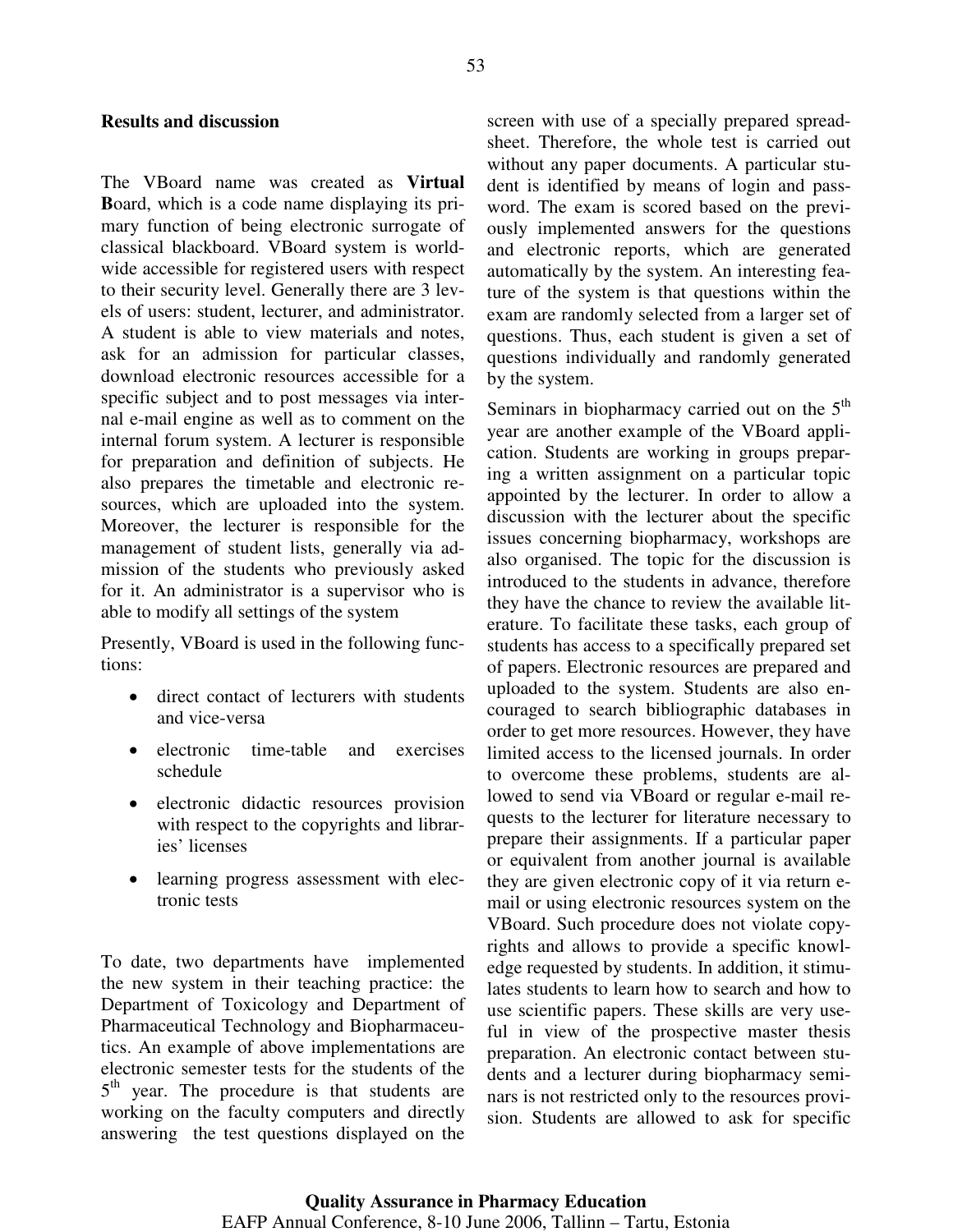translations of professional terms as well as to consult partially prepared assignments. Technical assistance is also provided, especially in relation to the management of electronic resources.

 Current applications of VBoard system do not cover all its features. As it was stated before, the system was projected as the e-learning system, thus providing tools for preparation and management of on-line lectures. The electronic lectures might be prepared in various technologies including text, graphics and multimedia as well as combination of the above. Moreover, VBoard enables implementing the case-based reasoning, which is in the form of set of questions and possible answers creating decision trees, where a student is able to see the consequences of his decisions and to learn about his errors made during the exercise. Live teaching on-line is for now restricted only to the text mode but it is planned to become available in the next version of the software as fully multimedia-supported system.

The VBoard-based system is working now as a nationwide postgraduate e-learning system providing the opportunity for all Polish pharmacists to learn and to gain educational points using their home computers [3-5].

Future plans include full exploration of elearning features of VBoard. Among them virtual workgroups, on-line lecutres, workshops and e-seminars will be launched and implemented into the common educational practice.

### **References**

[1] Brandys J., Polak S., Mendyk A., Polak M. An Elearning System for Pharmacist Continuing Education in Poland. Pharmacy Education; in press.

[2] http://www.opensource.org/

[3] Polak S. Mendyk A., Polak M., Jucha W. Krótki Przewodnik po systemie e-duk@cja. Farmacja Krakowska, VIII, 1, 2005. pp. 11-18.

[4] Brandys J. Polak S., Mendyk A., Polak M. System eduk@cja. Alma Mater, 70, 2005.

[5] Polak S. Mendyk A., Jóźwiakowski P. Kształcenie ciągłe farmaceutów. Forum Farmaceutyczne, 16 (9) 2005

# **EXTERNAL AND INTERNAL PROCEDURES IN THE EVALUATION OF QUALITY ASSURANCE IN PHARMACY EDUCATION**

## **Katarzyna Komosinska-Vassev and Krystyna Olczyk**

Faculty of Pharmacy, Medical University of Silesia, Jagiellonska 4, 41-200 Sosnowiec, Poland

Due to the internationalisation process of higher education, the quality assurance process has become mandatory for education providers in order to face the competitiveness on higher education area.

 The quality of education in Faculty of Pharmacy at Medical University of Silesia is assure by a wide range of review procedures designed to safeguard academic standards and promote learning opportunities of students. Some of these procedures are run by the University itself, whereas others involve external audit. Both internal and external procedures cooperate in the continuous improvement in the effectiveness of the teaching of students.

External contribution to quality maintenance comes largely from professional quality assurance agencies. In year 2003 the Faculty participated in the academic audit visits ran by Accreditation Commission of Medical Universities. This non-governmental body was established by Rectors' Conference of Medical Universities to create accreditation system and to guarantee quality in the educational standards. Although accreditation from this body is entirely voluntary, it is considered to be the hallmark of high quality teaching. Reviewers examined the full breadth of teaching and learning activities, including direct observations of seminars and practical laboratory courses; the methods of reviewing students' achievements; curriculum structure and aims. The review report drew up by accreditation commission under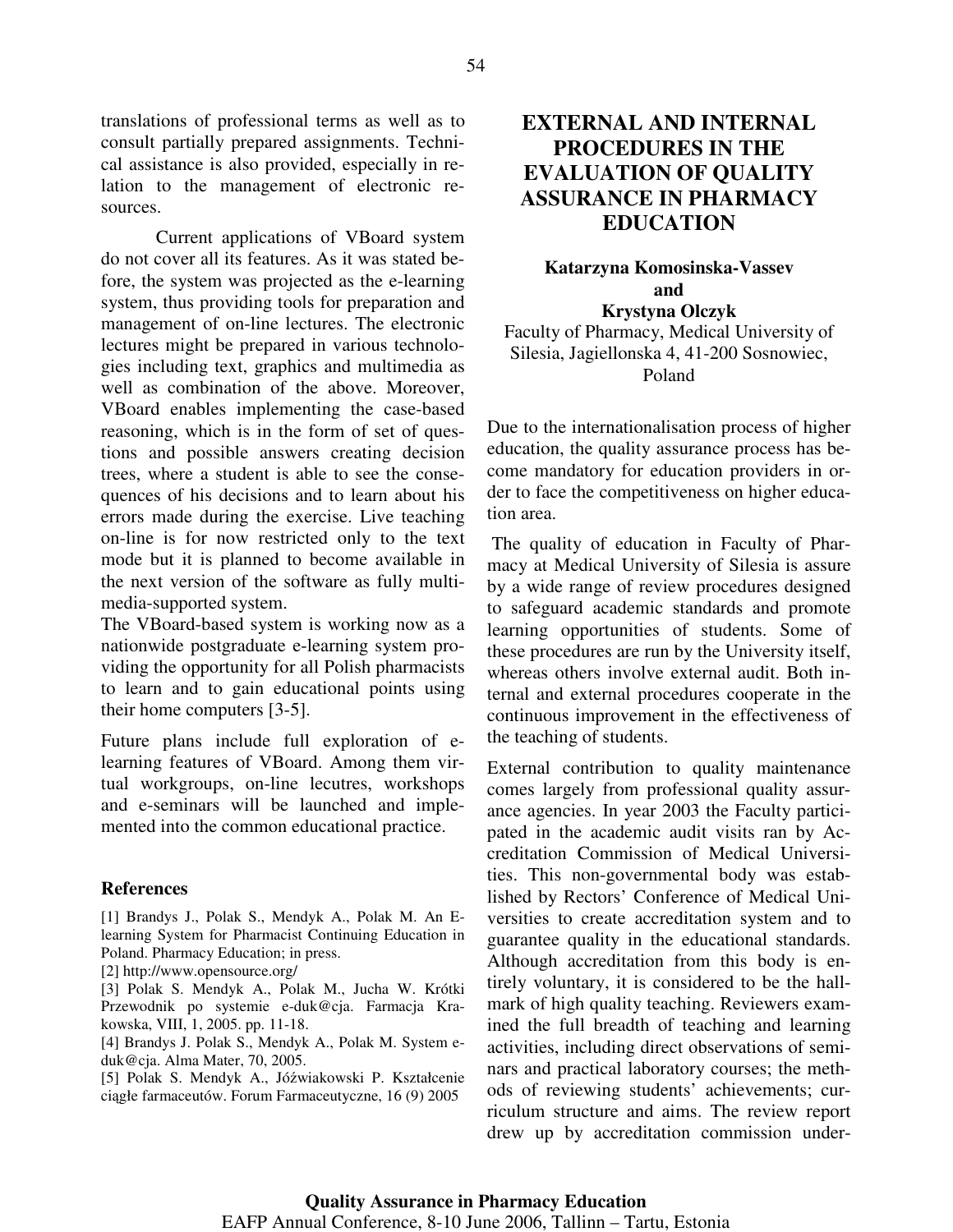lined that one of the greatest achievements of our Faculty in the quality learning and teaching maintenance was the establishment of its own Academic Pharmacy, where students have their practical trainings. The lack of learning resources has been indicated as a main cause that limits the laboratory practical courses. On the basis of the final report, a plan of improvement was developed and applied in the following years.

Second external review of the Faculty of Pharmacy was mandatory and was carried out in 2005 with participation of the National Accreditation Commission. This Commission oversees quality control issues for both public and private institutions. Its task is to evaluate the quality of teaching and verify compliance of the curriculum with the requirements of academic standards. The review team examined wide range of activities that shape the learning experiences and achievements of the students. Quality review process examined:

- curriculum design and content
- quality of the methods of teaching, learning and assessment
- academic staff development
- application of learning resources (library, equipment)

The review report commented upon strong areas, suggested domains for improvement, and made recommendations for further action. Among the strong points listed in the final review report were: high quality of the teaching staff; very good students' final research projects; frequent students' publication of their research projects in the international journals of high impact. The curriculum has been found to provide good scientific knowledge and understanding of the methodological and practical skills adequate for higher education. The proportion of the different types of courses (lectures, practical laboratory courses, seminars and practical trainings) was balanced with regard to the educational goals. The strong position of clinical component in the pharmacy curriculum was also highly evaluated. The students' direct contact with patients during clinical hospital visits, realized within the course "Internal disease and pharmaceutical care" develops students' communication and clinical skills. The emphasis of clinical pharmacy orientation was also achieved by introducing course "Diagnostic aspects of the pharmaceutical care" which familiarizes students with the achievements of medical sciences in the field of laboratory diagnostics of civilization illnesses. This course dedicated to the students of the  $4<sup>th</sup>$  year of Pharmacy, develops students' skills of critical evaluation and interpretation of data derived from laboratory measurements in the field of biochemistry, haematology, immunology, microbiology and parasitology. Furthermore, review report underlined that our Faculty has its own lecture room with modern audiovisual equipment. High appreciation obtained the small but effective local library appropriately networked, with connection to the general IT services. The weak points indicated by evaluators' were: too small seminar rooms and research laboratories and teaching model not enough orientated to students' self-directed learning.

The results of external quality evaluation were taken into account in the effectiveness of our internal quality assurance process. Internal evaluation of individual academic teachers in Poland is obligatory. The procedure for individual staff assessment is developed by University itself and is defined in the University statute. In the Faculty of Pharmacy at Medical University of Silesia, typical internal review procedure involve:

- visits by the evaluator team selected from academic staff to meet units and students
- questionnaires distributed among academic staff, assessing the data concerning their research activity and publications
- questionnaires and surveys among students concerning their opinions about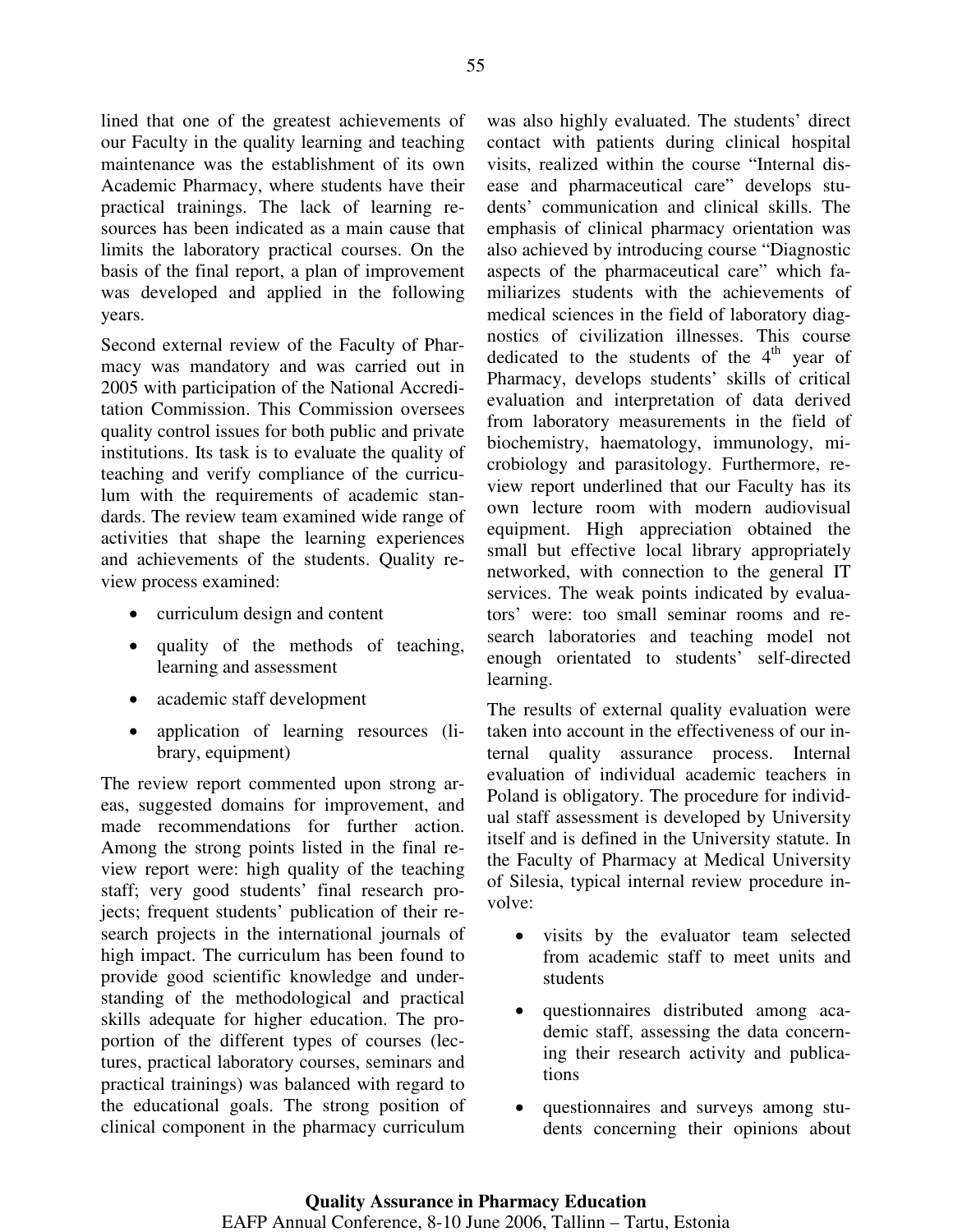the quality of lectures, seminars and laboratory works

Academic staffs' and students' opinions are valued and the Faculty takes prompt and effective action when suggestions for improvement are made.

In our Faculty the external and internal quality assessment systems mesh together and help to achieve greater effectiveness and quality of learning.

It is important to promote improvement of quality, not just to ensure that quality is maintained at the same level. Quality assurance in pharmacy education is a continuous and complex process, which has to be periodically renewed to safeguard academic standards and promote continuous improvement of learning opportunities.

# **MULTIDISCIPLINARY LEARNING IN THE UK MPHARM DEGREE**

# **Christopher A. Langley, Keith A. Wilson, Jill K. Jesson<sup>1</sup> and Katie Hatfield**  School of Life and Health Sciences and <sup>1</sup>Aston Business School, Aston University, Birmingham, B4 7ET, UK

### **Introduction**

The Government has stated its aim to increase inter-professional learning within UK health professional education.<sup>1</sup> In 2004 the Pharmacy Practice Research Trust funded research on teaching, learning and assessment in UK Schools of Pharmacy (SOP). The aim was to map and document current programmes in the 16 old SOPs. As part of the research, information on the use of multidisciplinary learning was collated.

#### **Methods**

The study allows comparison across three datasets: quantitative course document review, qualitative staff interview and quantitative student self completion survey. All SOPs provided a set of their undergraduate course documentation for the year 2003/4. During the 2004, semistructured interviews were undertaken with representatives from the SOPs, usually including the Director of Studies/Programme Leader. In November 2004 a self-completion questionnaire was administered, to all current final year undergraduates (n=1847) in the 15 SOPs within Great Britain.

#### **Results**

The findings from interviews were that of the 16 established SOPs, 5 undertook multidisciplinary learning, 1 was involved in some multidisciplinary teaching and 5 undertook some teaching with other science students. In the other 5 SOPs, the whole of the pharmacy programme was delivered only to pharmacy undergraduates. These findings were supported by the documentary analysis. In general most interviewees viewed multi-disciplinary learning favourably and a number of advantages were recognised: understanding of what other health professionals can bring to the healthcare team; breaks down barriers; seeing things from a different point of view; prevents misconceptions and allows students to appreciate others strengths and weaknesses; if implemented early enough, can prevent the development of professional prejudices; can lead to interdisciplinary working. However, a number of disadvantages to the implementation of multidisciplinary learning were identified: geography; timetabling and resources (exacerbated by group sizes of pharmacy and other health professional courses like medicine and nursing); need for specialist teaching skills (students come with a variety of learning objectives from a variety of backgrounds); finance; possibility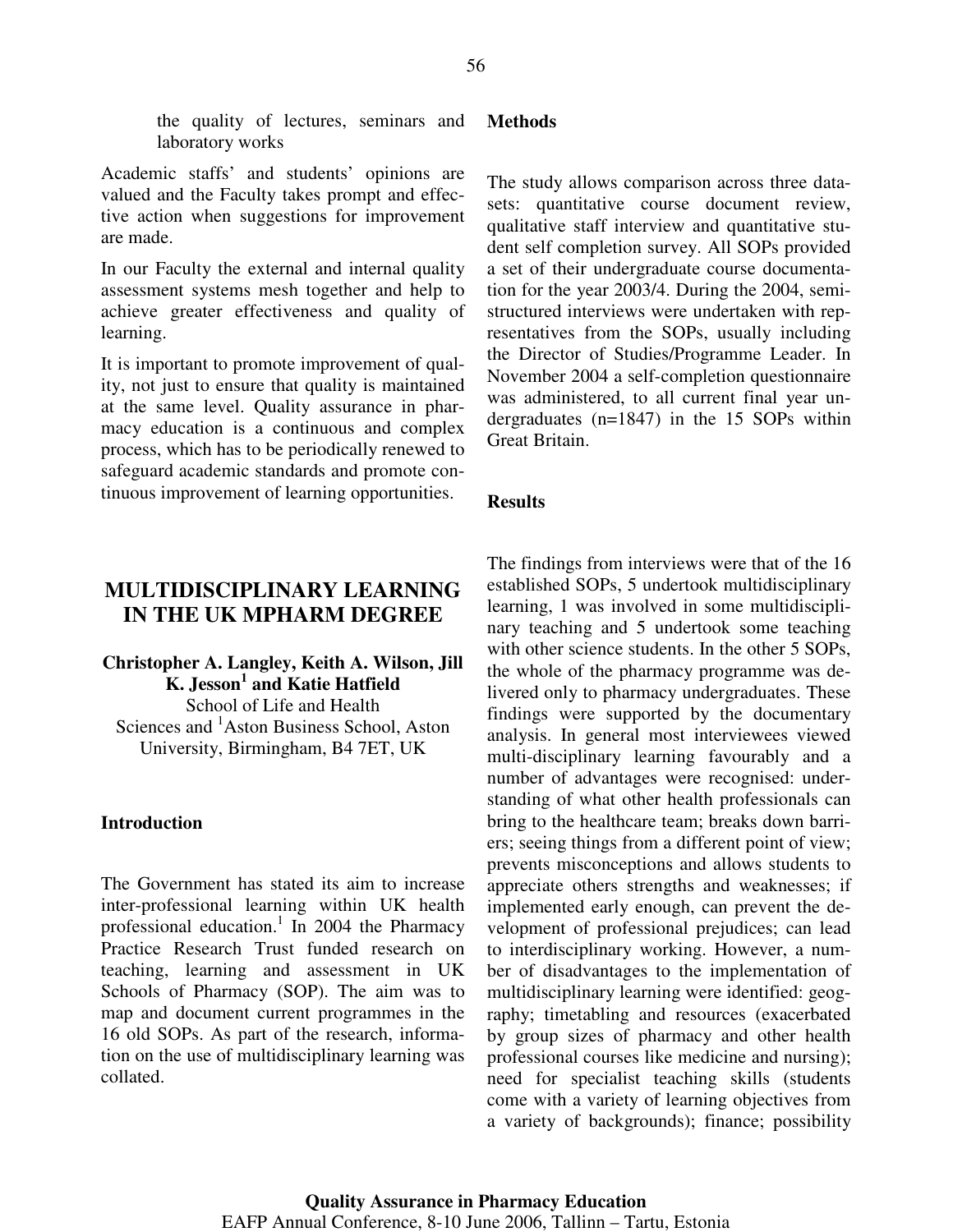of one profession 'dominating' sessions or being dismissive of objectives. A total of 935 student questionnaires were returned (response rate 51%). Of the respondents (n=159) from the five SOPs who offer integrated multidisciplinary learning, a majority (n=96, 60%) found the experience either very or moderately useful, although there was wide inter-school variability. Respondents (n=72) from the SOP involved in multidisciplinary teaching showed much less support for the process with only 28% of students stating that they found the experience moderately useful. All respondents (n=917) were asked whether they agree with the statement that "joint learning with other health professional students should be a requirement for all undergraduate degrees in pharmacy". Over half of the respondents (n=533, 58%) either strongly agreed or agreed with the statement.

## **Conclusion**

Interviews with key personnel from UK SOPs shows that there is wide variability in the use of multidisciplinary learning within the MPharm course. Respondents recognised many advantages to multidisciplinary learning but there were significant logistical problems. Students' experiences were variable but overall a majority had found it valuable and this was reflected in majority support for its compulsory inclusion in pharmacy programmes. By focusing upon current examples within existing MPharm courses, successful wider implementation of multidisciplinary learning can be achieved.

### **Reference**

[1] Working Together – Learning Together. A Framework for Lifelong Learning for the NHS. Department of Health, November 2001.

# **UNDERGRADUATE COMMITMENT TO PHARMACY AS A SUBJECT OF STUDY AND AS A CAREER**

# **Christopher A. Langley, Keith A. Wilson, Jill K. Jesson<sup>1</sup> and Katie Hatfield**

School of Life and Health Sciences and <sup>1</sup>Aston Business School, Aston University, Birmingham, B4 7ET, UK

## **Introduction**

For many years there has been a debate about shortages in the UK pharmacy workforce. To inform future workforce policy, the Royal Pharmaceutical Society has initiated a census of the current practicing  $profession<sup>1</sup>$  and commissioned ongoing research into the motivations of the current profession. A third stream of work, funded by the Pharmacy Practice Research Trust in 2004, was a national study of the motivations of UK pharmacy undergraduates to study pharmacy and of their expectations of pharmacy as a future career. This abstract reports some of the findings of this study.

### **Aim**

To assess the strength of first and final year undergraduate students desire to study pharmacy and to work within the profession.

# **Material and methods**

A review of the literature and four focus groups with undergraduate pharmacy students informed the design of the questionnaire which was then piloted and amended. The self-completion survey questionnaire was distributed to all undergraduates in years 1 and 4 in thirteen of the sixteen established schools of pharmacy in the UK.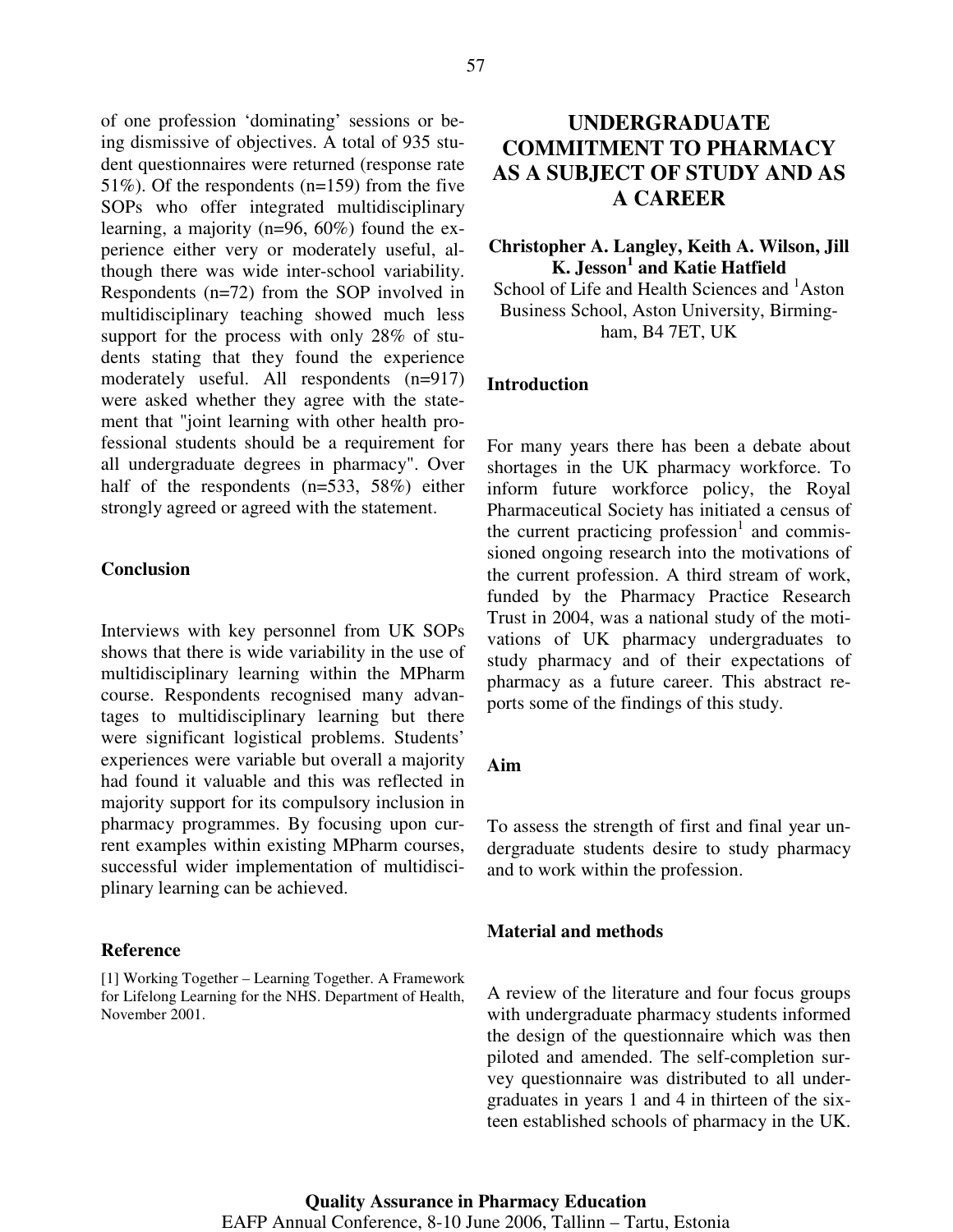Varying methods of survey administration were employed by the schools themselves, producing an uneven response rate, which varied from 14.1% to 83.0%. The total response rate was 35.2% (n=1163) (Year 1, 35.0% (n=657); Year 4,  $35.4\%$  (n= 506)).

#### **Results and discussion**

Respondents showed a strong commitment to study pharmacy. Just over two thirds of both the first year  $(72.6\%, n=478)$  and the final year students (71.1%, n=361) stated that pharmacy had been their first and only choice when they made their application for entry to university. When pharmacy was not the preferred choice, the majority of the remaining students (Year 1, n=172; Year 4, n=134) chose either medicine, first year 49.4% (n=85), final year 35.8% (n=48) or dentistry, first year  $15.7\%$  (n=27), final year  $11.9\%$ (n=16). When asked about their desire to study pharmacy at the time of starting their degree, 93.2% (n=611) of first year students and  $88.0\%$ (n=448) of final year students described this as either fairly or very strong. A similar proportion in each year (Year 1 92.0% (n=603); Year 4 87.7% (n=446)) described their desire to be a pharmacist at the time of commencing the degree to be fairly or very strong. Students were asked if they could pick a different occupation which paid the same amount, whether they would probably change degree. Only 12.1% of the first year (n=79) and 17.9% of the final year (n=91) either tended or strongly agreed. Finally, the students were asked if they could do it all over again, would they choose to study for the same profession. 85.8% of the first year (n=562) and 82.3% of the final year (n=417) either tended or strongly agreed that they would.

### **Conclusions**

Although a sizeable number of students had not made a firm commitment to pharmacy at the

point of application for their degree study, this does not translate into a reluctance to commit to pharmacy. The results from this study have indicated a high level of desire to study pharmacy at entry to the degree. Lack of a wish to have studied for a different profession and similar levels of continuation of commitment to study for the pharmacy profession from both the first and final year students indicates that demotivation reported in the pharmacy workforce<sup>2</sup> does not originate from undergraduate study.

#### **References**

[1] Hassell K, Shann P. Pharmacist Work Patterns - Summary of the 2002 Pharmacy Workforce Census. London: Royal Pharmaceutical Society of Great Britain, 2003.

[2] Boardman H, Blenkinsopp A, Jesson J, Wilson K. A pharmacy workforce survey in the West Midlands: (4) Morale and motivation. Pharmaceutical Journal 2001;267(7173):685-690.

# **THE PHARMACEUTICAL EDUCATION IN ICELAND**

#### **Thorsteinn Loftsson**

Faculty of Pharmacy, University of Iceland, Hofsvallagata 53, IS-107 Reykjavik, Iceland

### **Introduction**

Iceland was initially settled in the ninth century by Nordic Vikings, natives from Western-Scandinavia (mainly Norway), Scotland and Ireland. In 930 AD these immigrants established a democratic society. The national assembly, "Alþingi", had legislative and judicial power and met yearly in southwest Iceland at Þingvellir. Executive power within the government was held by the Viking chieftains. Iceland was under Norwegian rule for the next 200 years. Beginning in 1264 AD the Danes ruled until Iceland obtained its independence in 1918 and founded a democratic republic in 1944. Today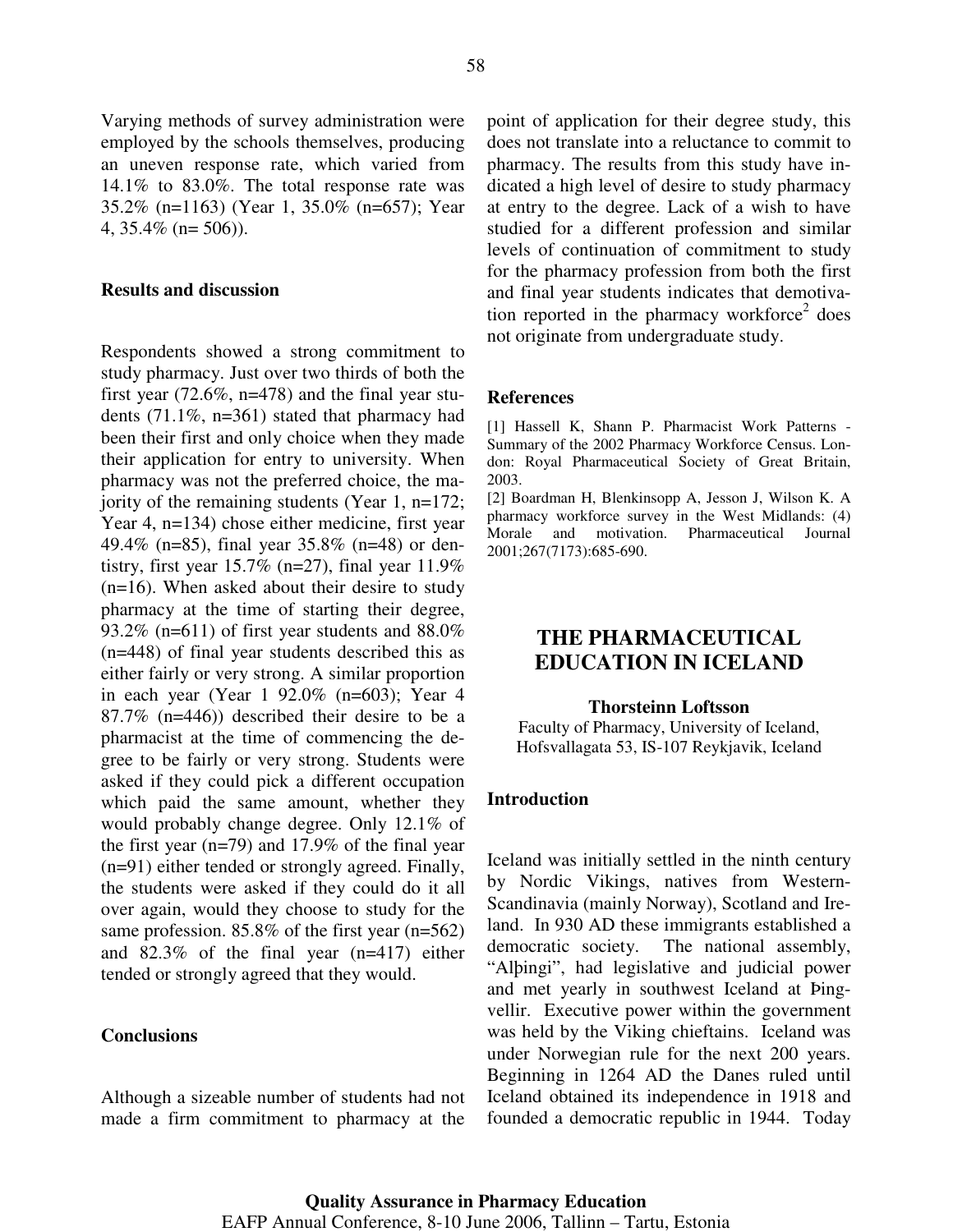Iceland is a republic with approximately 300,000 citizens. The official language is Icelandic, spoken by all Icelanders. Iceland is one of the least densely populated countries in Europe, with only 2.8 inhabitants per square kilometer and with 65% of the population living in the capital city of Reykjavik and its surrounding municipalities. The life expectancy is 83 years for females and 79 years for males, per capital GDP is about 33,000 EUR, and the unemployment is only 2.3%.

The first Icelandic pharmacy (apótek or lyfjabúð) was established by the Danish Crown in 1760. The pharmacy was to be directed by a district physician. The first pharmacistadministered pharmacy was established in 1772. Today there are more than 400 licensed pharmacists in Iceland, almost half of which serve in bout 55 community and hospital pharmacies. Almost 40% of the pharmacists work within the pharmaceutical industry. Actavis, the largest pharmaceutical company, is headquartered in Iceland with development and manufacturing facilities in Europe, the US and Asia. It is one of the three leading generic pharmaceutical companies in the world, with 10,000 employees in over 30 countries.

# **The educational system**

The educational system in Iceland is divided into four levels, i.e. pre-school education, compulsory education, upper secondary education and higher education. Education is mandatory for children and adolescents between the ages of six and sixteen. Upper secondary education is not compulsory, but anyone who has completed compulsory education has the right to enter a course of studies in an upper secondary school. Students are usually 16-20 years of age. General academic education is primarily organized as a four-year course leading to a matriculation examination (stúdentspróf). Higher education in Iceland is regulated by Universities Act no. 136/1997. Students entering a university are required to have passed the Icelandic matriculation examination or to have completed other equivalent education. Under the act, the Icelandic term "háskóli" is used to refer both to traditional universities and institutions which do not have research responsibilities. The law does not make a distinction between universities and nonuniversities. According to the law the Minister of Education, Science and Culture determines whether and to what extent institutions shall engage in research and the Minister is responsible for establishing rules on quality evaluation and recognition of all degrees offered. At present, there are eight higher educational institutions in Iceland but only the University of Iceland offers both undergraduate and postgraduate programs as

well as research activities in a wide area of disciplines. The others are more specialized and do not have as extensive research activities and have traditionally served mainly as teaching institutions with research on an individual rather than an institutional basis.

# **The University of Iceland**

The University of Iceland was established in 1911 by merging three professional schools founded in the 19th century: a school of theology, a school of medicine and a law school, and adding a new faculty of humanities. Since then the institution has diversified and expanded its operations. The University of Iceland has 41 research institutes under its auspices and offers more than 160 degree programs, both at the undergraduate and graduate levels, including 19 Ph.D. programs in 11 faculties: Humanities, Economics and Business Administration, Engineering, Law, Medicine, Pharmacy, Nursing, Natural Sciences, Dentistry, Social Sciences and Theology. The total number of students is about 10,000.

The academic year lasts from the end of August to the middle of May, and it is divided into two semesters, fall semester and spring semester. In some programs a special summer semester is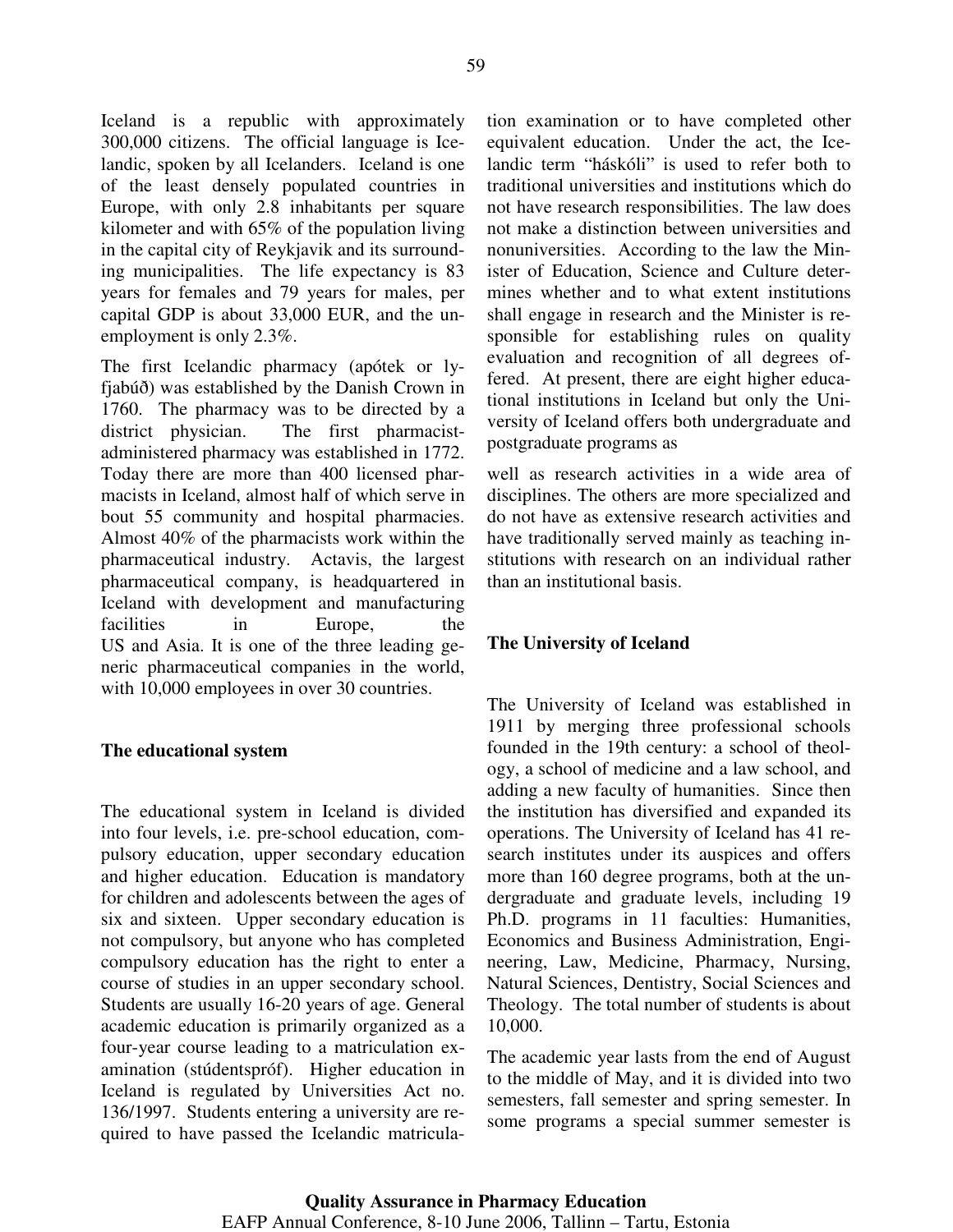tical examinations, held at the end of each semester, and semester papers and assignments carried out throughout the whole course of study. If the student fails he or she can normally only repeat the exam once. The studies are divided into study credits, 30 credits corresponding to one academic year of full time studies, 15 credits corresponding to one semester of full time studies; 30 (Icelandic) credits equal 60 ECTS credits.

## **Pharmaceutical education in Iceland**

In the beginning the pharmaceutical education consisted of a three year program leading to a B.S. degree in pharmacy (examinatus pharmaciae). To operate a pharmacy the students had to go abroad, usually to Denmark, to complete a MS degree in pharmacy (candidatus pharmaciae). In 1982 the pharmacy curriculum was expanded to a full five year program. To obtain a professional qualification certificate from the Ministry of Health a pharmacy students must undertake a total of 6 months practical training, in a community or a hospital pharmacy, during the summer semesters, and 3 months training after their graduation.

The pharmacy program follows the  $3 (BS) + 2$  $(MS) + 3$  (PhD) system (Table 1). The BS program (90 credits) consists of courses in mathematics, physics, statistics, general chemistry, organic chemistry, analytical chemistry, biochemistry, physiology, pharmacokinetics, pharmaceutics, physical pharmacy, pharmacology and medicinal chemistry, and it includes about two four-hour laboratory classes per week. About 60% of the classes offered in the BS program are thought within the Faculty of Natural Sciences. The MS program (60 credits) consists of courses in natural product chemistry, drug delivery, clinical pharmacology, medicinal chemistry, toxicology, pharmaceutical analysis, epidemiology, business and administration and, a MS research project (15 credits). Emphasis is laid on laboratory work and problem based learning. In addition, a summer course in pharmaceutical care must be completed as part of internship in a pharmacy. The PhD program (90 credits) is primarily based on independent research by a doctoral candidate under the supervision of one or more faculty members. To be admitted as a PhD student, a candidate must have a master's degree in the relevant field. Furthermore, the student must have a research agenda that fits well with that of one of the faculty members. The students are expected to take courses (equivalent to total of 15 credits) both within the University of Iceland and abroad. They are also expected to participate in the undergraduate teaching. The PhD degree is awarded to those who have successfully completed a doctorate program and defended a doctoral thesis. Currently the Faculty of Pharmacy has 11 staff members and 154 students (Table 2).

*Table 1.* The educational program at the Faculty of Pharmacy,  $cu = \text{credits.}$ 

| <b>Pharmacy education:</b>                |                                                            |                                                   |  |  |  |
|-------------------------------------------|------------------------------------------------------------|---------------------------------------------------|--|--|--|
| BS.                                       | Three year general                                         |                                                   |  |  |  |
| (90cu)                                    | education.                                                 |                                                   |  |  |  |
|                                           | MS Two year special                                        | Certified phar-                                   |  |  |  |
| (60cu)                                    | education.                                                 | macists.                                          |  |  |  |
| <b>Pharmaceutical sciences education:</b> |                                                            |                                                   |  |  |  |
| MS.<br>(60cu)                             | Research project<br>$(15-45cu)$ , classes<br>$(45-15cu)$ . | Pharmaceutical<br>research and<br>administration. |  |  |  |
| Doctoral education:                       |                                                            |                                                   |  |  |  |
| PhD<br>(90cu)                             | Research project<br>$(75cu)$ , classes $(15cu)$ .          | Pharmaceutical<br>research and<br>administration. |  |  |  |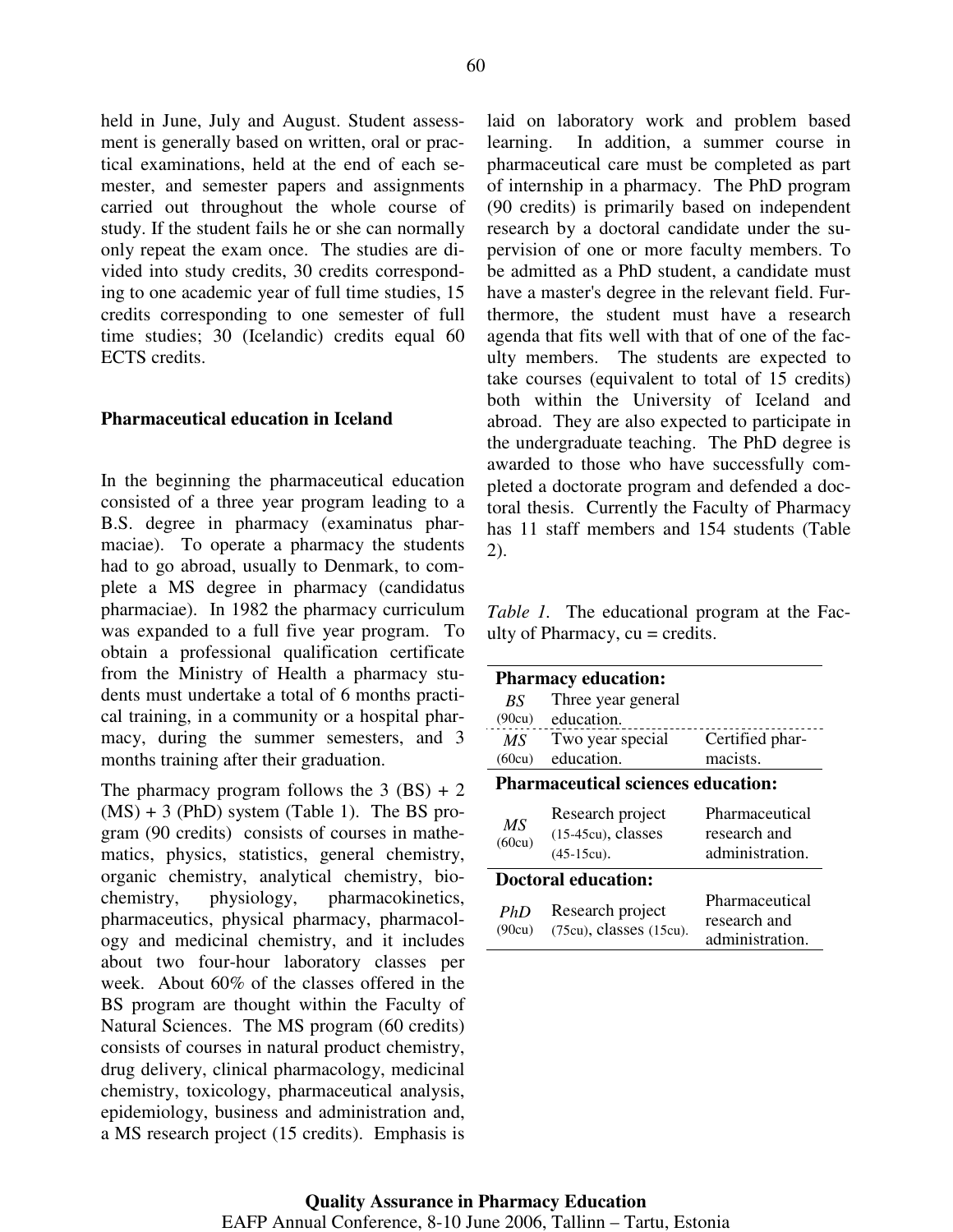| <b>Staff/Students</b> | <b>Number</b> |  |
|-----------------------|---------------|--|
| Academic staff        |               |  |
| Other staff           | 3             |  |
| Research assistants   |               |  |
| Visiting researchers  |               |  |
| Postdoctoral students |               |  |
| PhD students          | 8             |  |
| MS students           | 35            |  |
| <b>BS</b> students    | 110           |  |

*Table 2.* The number of staff and students at the Faculty of Pharmacy.

#### **Research at the Faculty of Pharmacy**

Research within the faculty can be divided into three major fields, i.e. 1) formulation and drug delivery, 2) medical chemistry of the Icelandic fauna, and 3) pharmaco-epidemiology and pharmacoeconomics. According to statistics from the Institute for Scientific Information (ISI) each faculty member publishes on the average 2 articles per year in international peer reviewed journals (data from 1996 to 2005). Two small innovation companies, Bio-Gel Pharmaceuticals and Oculis, are operated in close collaboration with the faculty and one pharmaceutical company, Invent Farma, operates a small pilot tablet factory on the university premises.

#### **Quality assurance**

The University of Iceland operates an internal quality evaluation system on the educational and research performance of the individual faculty members. At the end of each semester the students evaluate the teaching performance of every faculty member and the results are reported to the dean's office. In January each year the quality of research conducted by individual faculty members, faculties and research institutes is evaluated. Salaries, promotions and bonus payments to the faculty are based on these internal quality evaluations.

The Ministry of Education, Science and Culture takes the initiative in conducting an external evaluation. Such external quality control is usually performed on individual faculties of the University of Iceland every five to ten years. Frequently, foreign institutions as well as faculty members from universities in Europe are asked to perform these evaluations. In 2005 European University Association (EUA) performed such an external evaluation of the University of Iceland and currently Organization for Economic Co-operation and Development (OECD) is performing a qualitative evaluation of the Icelandic universities.

#### **References**

[1] The Ministry of Education, Science and Culture: http://eng.menntamalaraduneyti.is/

[2] Sigfúsdóttir I.D., Ásgeirsdóttir B.B., Macdonald A., Feller I. An evaluation of scholarly work at the University of Iceland. Ministry of Education, Science and Culture, Reykjavik, August 2005.

[3] The University of Iceland: http://www.hi

# **QUALITY ASSURANCE OF PHARMACY EDUCATION IN ROMANIA**

#### **Felicia Loghin and Marius Bojita**

Faculty of Pharmacy, University of Medicine and Pharmacy "Iuliu Hatieganu" 13, Emil Isac, 400023 Cluj-Napoca, Romania

Quality assurance is a more and more an important concern for higher education in Romania, in the context of the appearance of certain private universities with pronounced economic objectives and of the recruitment of a higher number of students in order to override difficult financial situations. As a consequence, the Romanian Agency for quality assurance in higher education was created in 2005, with the purpose the evaluate the capacity of the educational institu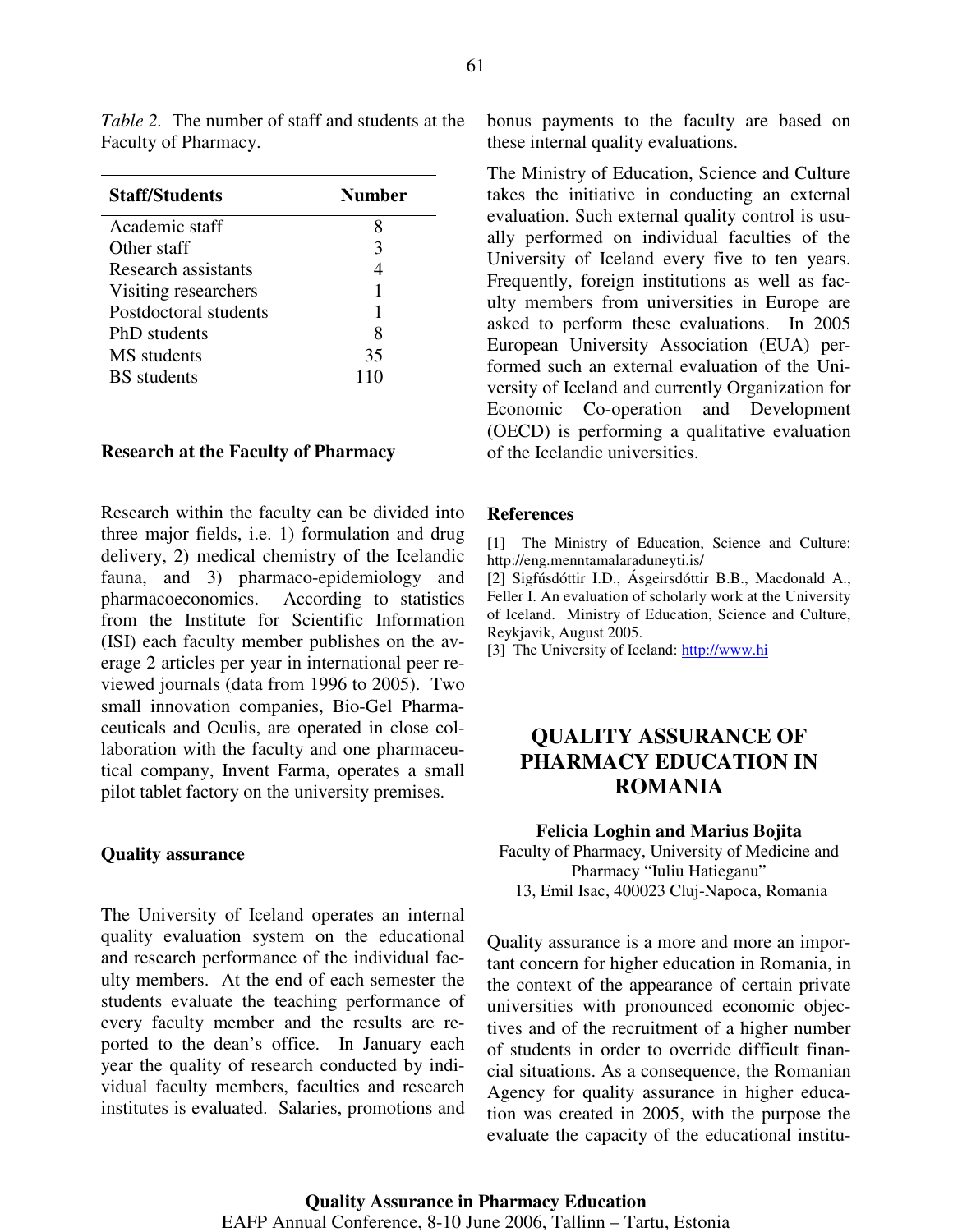tions to satisfy the expectations of their students and the standards of quality and to propose to the Ministry of Education and Research new strategies for the improvement of quality in higher education. In the future, the access of the universities to research grants and complementary financing will depend on the degree of implementation of intra-institutional mechanisms for quality assurance. The Agency will also have the role to accredit faculties and specializations, replacing the former institution with this purpose.

In this context, academic and institutional evaluation plays an important role and the University of Medicine and Pharmacy "Iuliu Hatieganu" in Cluj-Napoca has already a tradition in the academic evaluation, based on questionnaires addressed each year to graduates and first cycle students. The objectives of the evaluations were to identify the problems in the teaching process, to define the actual level of professional instruction, to find short-term and longterm solutions and strategies and to implement a continuing academic evaluation. The questionnaires have the same format for the Faculty of Pharmacy, the Faculty of Medicine and the Faculty of Dentistry, and consist of 32 items, 26 based on a 5 points Likert scale and 6 with open answers. The questions refer to teaching staff, courses, syllabus, evaluation system and to the University in general. The results obtained in several consecutive evaluations were the basis for a serious debate concerning the educational process and served to establish a strategy for curricula reform. For example, even though the graduates don't deny the importance of basic scientific disciplines in their education, they are mostly satisfied with pharmaceutical disciplines and with practical examples related to their future activity as professionals.

In the Faculty of Pharmacy, the in-service training, with duration of six months, represents an important part of the curricula. As it resulted from the questionnaires, students also highly consider this activity as pivotal for their professional formation. In order to standardize this activity, in our faculty was elaborated a Study Guide for in-service training, resuming the most important activities in a pharmacy, with precise objectives for each activity the student has to perform and with practical applications that have to be solved. The student is evaluated based on the Evaluation form filled by the supervising pharmacist, on the solutions to the problems proposed in the Study Guide and on the interview with a Jury including not only faculty staff, but also practicing pharmacists. The supervising pharmacists are accredited each 4 years by the faculty and the professional organization (College of pharmacists) and the students also evaluate them. The system is in place for two years and not only that the students' level of satisfaction is higher, but also the quality of practical training has improved.

Although objective quality standards in Romanian pharmacy education have just recently been introduced, they should represent the main arguments in the accreditation process of the faculties and in their scaling.

# **STAGES IN COMMUNITY PHARMACIES: THE STUDENTS' EVALUATION**

# **Rafael Lozano, Irene Iglesias and**

#### **Benito del Castillo**

Faculty of Pharmacy, University Complutense, Plaza Ramón y Cajal s/n – 28040 Madrid, Spain

### **Introduction**

In order to test in a periodic way the evolution of the students carrying stages in Community Pharmacies as well as their quality, a CD has been elaborated that contains the guide of practices and also an interactive evaluation program that allows the student to carry out periodic tests.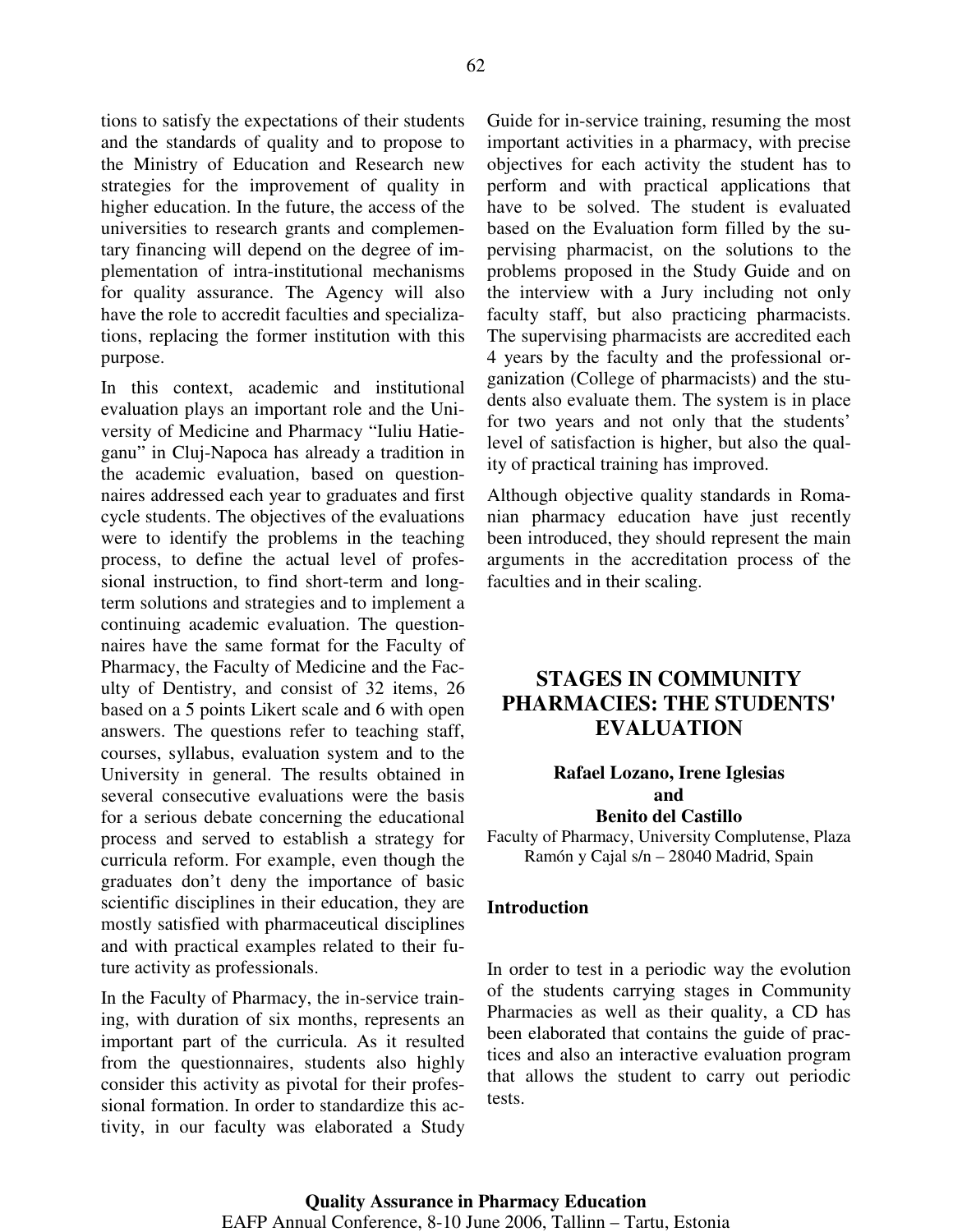### **Discussion**

During the six months that the stages of the students in the pharmacies, the only relationship that they establish with the Faculty of Pharmacy is, occasionally, via phone to the Vice-dean of students in charge of the practices, to solve doubts or specific problems that could arise along the stage.

Given the high annual number of students carrying out the stages, it is impossible to carry out a personalised assessment of each one of the students. To be able to accomplish this, a CD that allows to periodically controlling the evolution of the knowledge of the students, has been elaborated.



Initially, the Dean of the Faculty Prof. Dr. D. Benito del Castillo carries out a presentation of the CD. Next it is included on the CD the guide of practices that the students should study (in pdf format).

In the fourth section the student can ask doubts to the Vice-dean Prof. Dr. Irene Iglesias by email and the fifth, by means of a form, allows the tutors of the Pharmacies to send questions that will be included in the database.

To carry out the evaluation (third section), the student, after having been identified with the key that is assigned, should answer 50 questions, each one of them in one minute, that are randomly selected from the database of questions that at the moment consists of 894 questions that are upgraded annually.

|             | Prueba de Conocimientos de Prácticas Tuteladas.                       |                                                |                                        |              |  |  |
|-------------|-----------------------------------------------------------------------|------------------------------------------------|----------------------------------------|--------------|--|--|
|             |                                                                       | Prueba de Conocimientos de Prácticas Tuteladas |                                        |              |  |  |
|             |                                                                       | D.N.L. : 0                                     | Nº de clase : 0                        | Prueba Nº: 8 |  |  |
|             |                                                                       |                                                | Mª Inmaculada de la Inocencia Virginal | Preg. N°: 7  |  |  |
| $1^\circ$   | Señale la interacción que considere correcta:<br>Tetraciclinas-leche. |                                                |                                        |              |  |  |
| $2^{\circ}$ | Antibióticos-alcohol.                                                 |                                                |                                        |              |  |  |
| $3^\circ$   | Diuréticos-sacarina.                                                  |                                                |                                        |              |  |  |
| 4 0         | Amoxicilina-antibióticos orales                                       |                                                |                                        |              |  |  |
| $5^\circ$   | Omeoprazol-paracetamol.                                               |                                                |                                        |              |  |  |
|             |                                                                       | 15%                                            |                                        | 9            |  |  |

Once the test is finished, the program assesses the student from 1 to 10 points and depending on the obtained mark, it allows them to revise their mistakes showing them the correct answer and the wrong one (grade from 7 to 10), the wrong answer only (grade from 5 to 7), the wrong question without answers (grade from 3 to 5) or it indicates them that he/she should study more and it doesn't show him anything (grade below 3).

The tests are stored on the computer and the results are saved to be sent on a monthly basis to the Faculty to check the progression of the knowledge.

To avoid continuous repetitions on the same day of the tests, one test can only be carried out twice at intervals of 6 days minimum.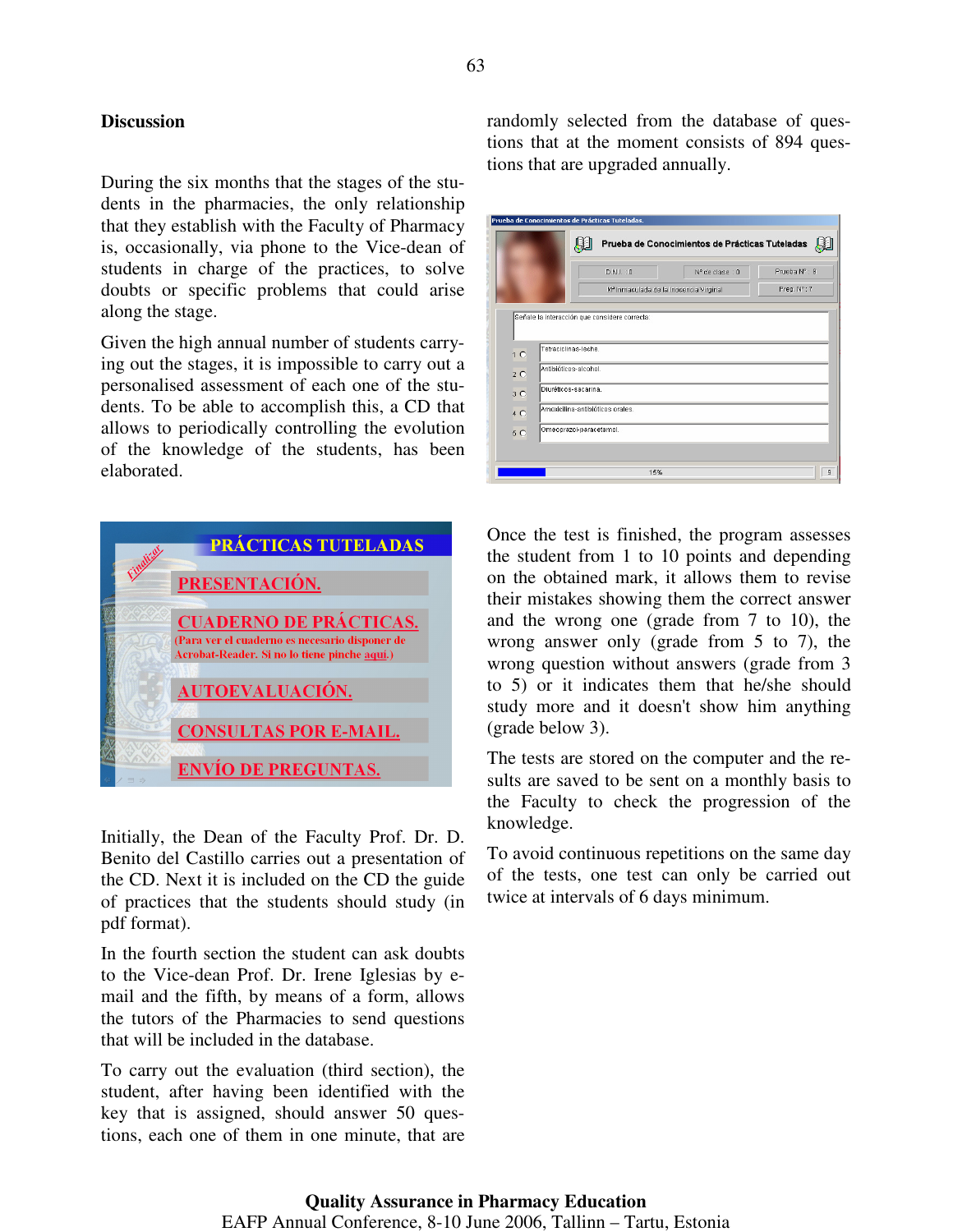# **INITIATIVE" (IMI) FOR EDUCATION AND TRAINING (E&T)**

## **Constantin Mircioiu**

University of Medicine & Pharmacy "Carol Davila", Faculty of Pharmacy, str. Traian, Vuia 6, Bucharest, Romania

## **Introduction**

Europe has lost its leading place as a global centre for biomedical research. Despite a five-fold increase in the Pharmaceutical trade surplus over the last 10 years, investment in research and development (R&D) is declining markedly in comparison with the US [1]. Over the past ten years, Europe's research and development basis has gradually eroded, with new leading-edge technology research units being transferred out of Europe, mainly to the United States. Whereas R&D investments in Europe grew by 2.6 times between 1990 and 2003, the corresponding increase in the U.S. is more than fourfold. In 1990, major European research-based companies spent 73% of their worldwide R&D expenditure on the EU territory. In 1999, they spent only 59% on the EU territory. The USA was the main beneficiary of this transfer of R&D expenditure.

The Industrial Platform "Innovative Medicine" is a proposal of a Strategic Research Area (SRA) first of all in order to recuperate the advancement of US in the field of drug research.

The recommendations are organized around four main topics: improved predictivity of safety evaluation, improved predictivity of efficacy evaluation, improved knowledge management and improved education and training to develop the talent base needed for the EU biomedical environment of the future.

# **Analysis of the of E &T gaps**

Main gaps of the actual E&T European programs are as follows.

# **General gaps**

Need for an *integrated overview* of the entire process

Need for high *specialisation* within the natural, technical, pharmaceutical and medical sciences.

*Bridging:* there is a need for training of specialists who require knowledge from another scientific area than the one they graduated from.

### **Specific gaps**

• The current organisation of universities facilitates building of "silos" where each scientific area lives its own life without much interaction with other areas. This is contributing to the fragmentation of European research (2, 3)

• In most European countries the scientific interaction between scientists in academia, industry and regulatory authorities are minimal and often the movement of intellect is unidirectional towards the industry. A situation where there is a flow of expertise between the 3 parties will facilitate share and exchange of knowledge,

• Often there is little or no interaction between clinical scientists and e.g. human biologists even they may work on the same scientific topics. This gap is critical and is yet not bridged.

# **The scope of the activities within Education and Training (E&T) chapter.**

Main stakeholders of the program are considered Industry, Universities, Research and authorities. E&T is a separate chapter proposing:

- To establish the European Medicines Research Academy (EMRA), a pan-European platform for E & T covering the whole lifecycle of a medicine,
- to support current and future professionals involved in biomedical R&D including regulatory officers,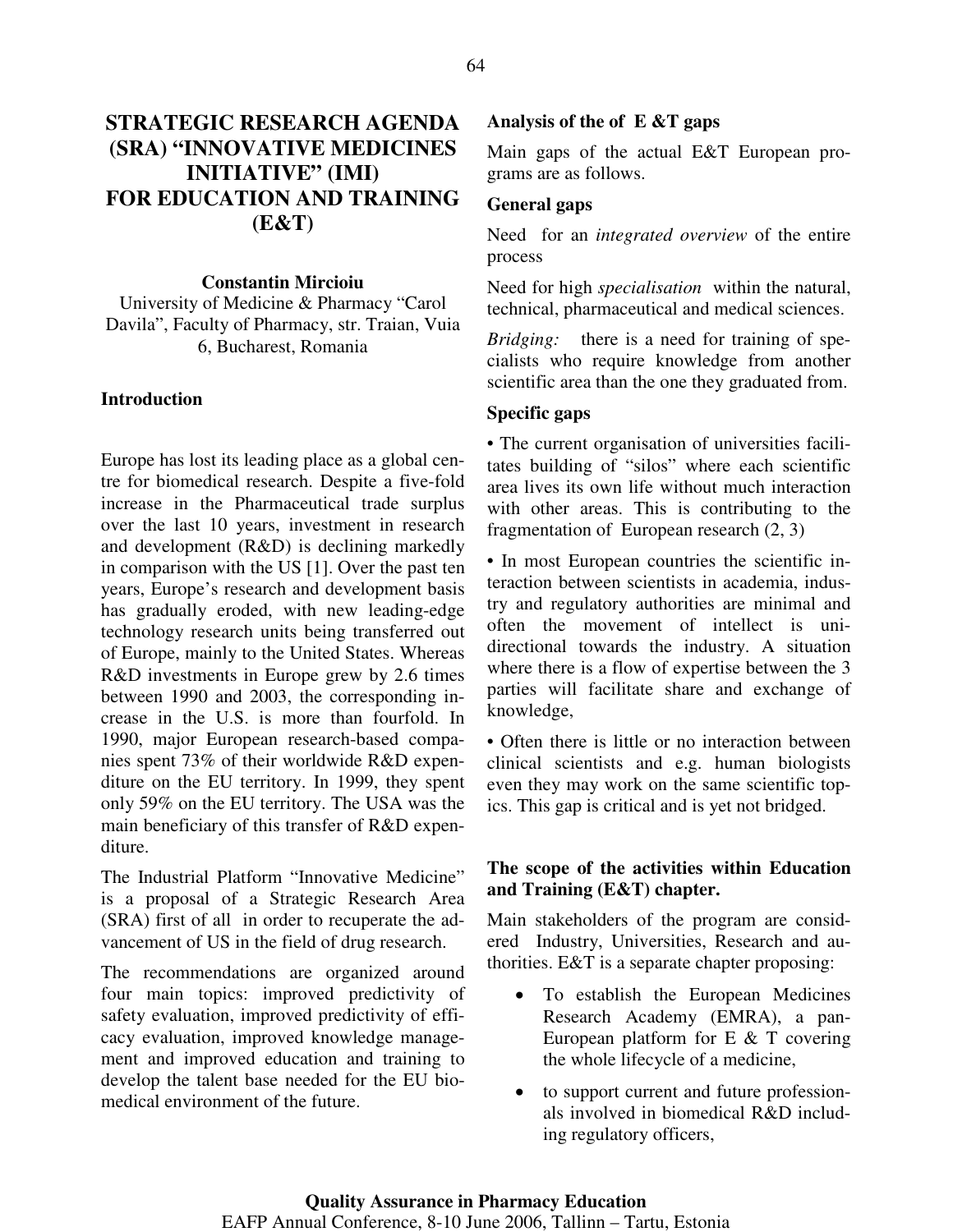• to provides the basis for information on the medicines development process for stakeholders who are not directly involved in the process, e.g. journalists, venture capitalists and patients.

# **Top priorities of the E&T component of the InnoMed are:**

1. establish the EMRA including a central coordinating unit and an advisory E&T council

2. establish programs for integrated medicines development and for ethics committees and patient organizations

3. establish programs for safety sciences, scientists within pharmaceutical R&D and pharmaceutical medicine professionals

4. establish regulatory affairs based programs

5. establish programs for bio-statisticians, bioinformaticians and biomedical informaticians

and, what was not included in the program but, since a bottleneck of drug R&D is the transfer from in vitro to in vivo, we have to consider as a priority is

*6. in silico - in vitro – in vivo* correlations and elaboration of predicting models.

# **• Scientists are urgently needed within specific areas:**

- *safety scientists* with a much broader spectrum of knowledge than the

traditional toxicologist. The future safety scientist will have to integrate knowledge accumulated from many safety-relevant disciplines (e.g. primary and secondary pharmacology, functional genomics, safety pharmacology, physiology, pathophysiology, physical chemistry, animal and clinical toxicology, cellular biology, biochemistry and animal physiology with all their special branches) to excel in modern risk assessment and risk management,

- Pharmacology, non-clinical and clinical,

- Physicians specialized in *pharmaceutical medicine*,

- *Bioinformatics, biosimulation*, Knowledge Management, Systems Biology, Systems toxicology and Systems Pharmacology and physiology (in vivo whole organism) and in-silico modeling,

- Medical statistics/*Biostatisticians*,

- Medical imaging is being used more and more both in basic research and in clinical research.

• Faculties and undergraduate students are not realizing the career opportunities within biomedical R&D. Especially within e.g. Vet Medicine, Pharmacy, Biology, Medicine the focus is on the traditional career paths,

• Implementation of the Clinical trial (GCP) directive causes a need for training of regulatory personnel for GCP inspections, clinical investigators, monitors, clinical research associates.

# **Conclusions**

Achievement of all the above objectives is need cooperation between industry, research, universities and authorities but there are some undefeatable resistances in real Europe.

First of all Council Directive of 16 September 1985(85/432/EEC) represents the pharmaceutical education from before the war, being impossible to reform ate.

Then regulatory authorities are neglecting, or much more, are hating scientific research There is nothing in Europe similar to Center for Drug Evaluation and Research which is doubling FDA.

The fact that definition of bioequivalence is a federal law is unimaginable in Europe.

American forum: industry-FDA-universities has no correspondence in Europe.

Europeans are Dinosaurs and are condemned by their mistakes and their vanity.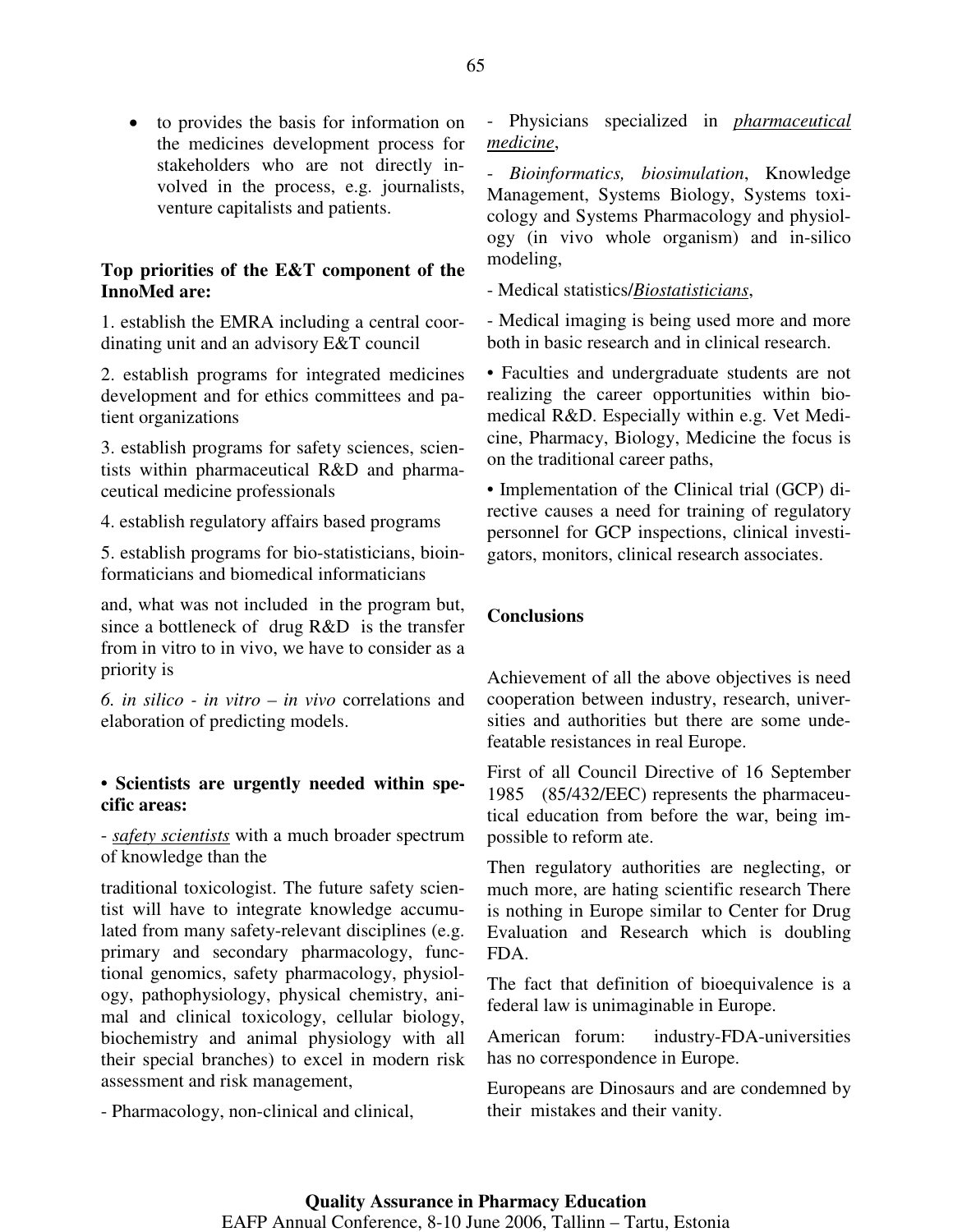### **References**

[1] EFPIA member associations, PhRMA, JPMA, Data 2004: estimate EFPIA & PhRMA (billion euros at 2003 exchange

rates)

[2] Wilson EO, Consilience: The Unity of Knowledge. ISBN: 0679450777

[3] Busquin P, At the 'Communicating European Research' conference on 11 May 2004

http://ica.cordis.lu/search/index.cfm?fuseaction=news.sim pldocment&N\_RCN=22027&CFID=994044&CFTOKEN =61399528

# **OVERVIEW OF THE STUDY PROGRAM ACCREDITATION IN LATVIA ON THE BASIS OF THE PHARMACY STUDY PROGRAM EXPERIENCE**

#### **Ruta Muceniece and Uldis Vikmanis**

Faculty of Medicine, University of Latvia, Sarlotes Str.1a, Riga, LV-1001, Latvia

### **Introduction**

The University of Latvia (LU) named at that time "The Latvia Higher School" was founded on September 28, 1919. With Latvia regaining freedom the Supreme Council of the Republic of Latvia confirmed the Constitution of the LU on September 18, 1991. Nowadays LU is the only one classical university in Latvia, providing study and research opportunities in the humanities, the natural sciences, the social sciences and medicine. Faculty of Medicine was re-established in the year 1998 whereas pharmacy study program in the faculty of Medicine was opened later in the year 2000. In the year 2005 first pharmacy master diploma holders graduated this program.

Since 1991 legislation of the higher education has been changed and soon again new laws will be accepted that will changed administrative accreditation hierarchy.

# **General requirements to increase the study quality**

First step in the study quality evaluation is licensing of higher educational establishments to gain the rights to start the implementation of study programs. Next is accreditation of higher educational establishments. Only those higher educational establishments who have received credence (been accredited) and which offer state accredited study programs have the right to issue certificates of higher education.

#### **Licensing of a study programs**

A study program shall embrace all the requirements necessary to award an academic degree or professional qualifications through higher education. In the very beginning a study program is worked out and accepted by the faculty Study Board and approved by the faculty Dome. Then Study Board of the university organizes the independent expertise of a program, and in the case of the positive evaluation, the program is submitted for approval to the Senate. The application and other necessary documentation are submitted to the Department of the Higher Education and Science of the Ministry of Education and Science that organizes the work of the licensing commission. Necessary documentation includes the previous expertise conclusions from the university authorities, annotation of the program based on the corresponding laws and EU directives, description of the goals and evaluation according to the Latvian Republic (LR) development projects as well as comparison with the similar programs realized in the other EU countries, description of the international co-operation networks, matriculation regulations for the native and foreign students, student knowledge evaluation system and the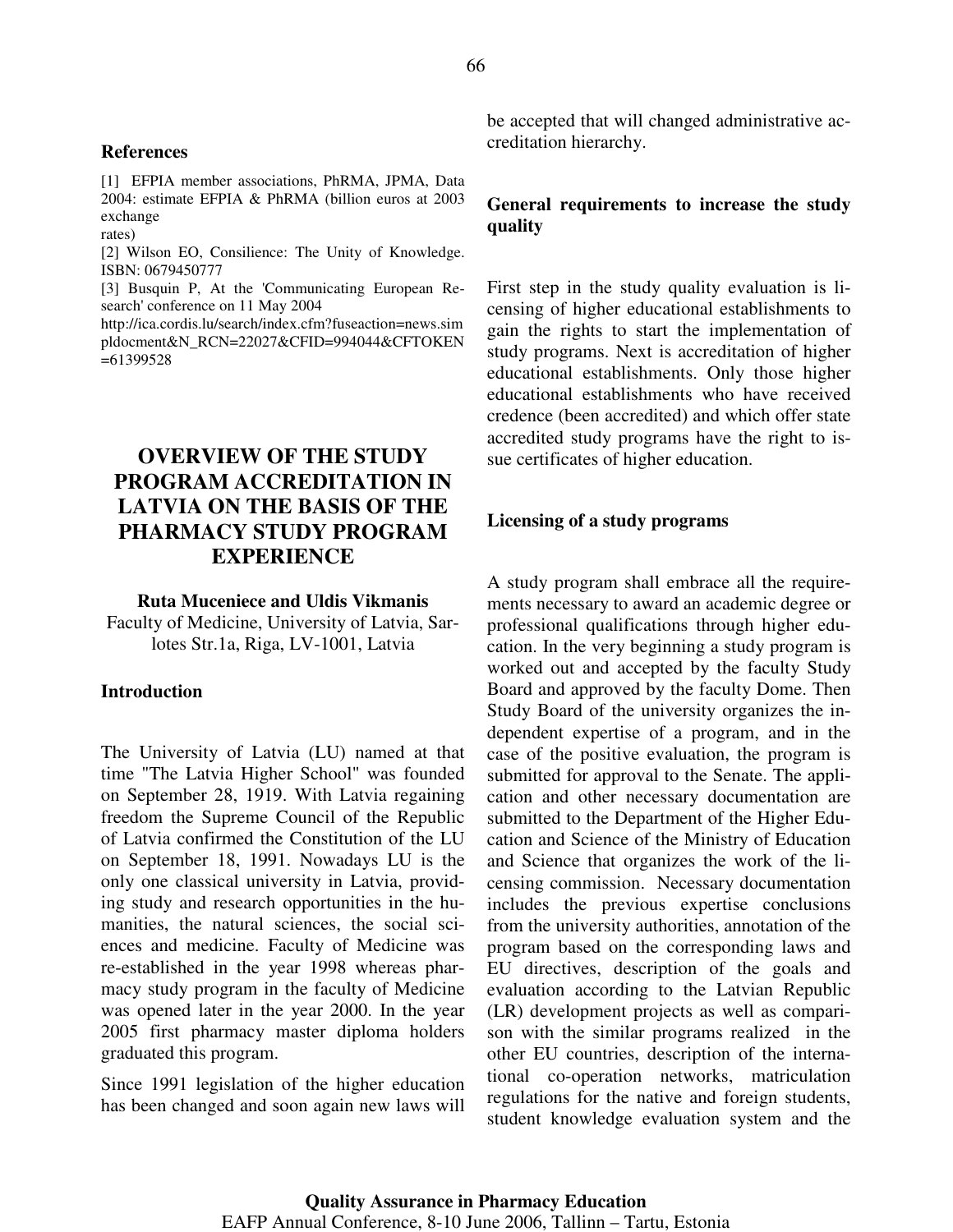end examinations, the infrastructure and program realization resources: finances, existing material basis and characterization of the academic staff. As additional documentation in the supplement should be attached detailed study plan, course descriptions, *curriculum vitae* of the academic staff members, copies of the expert conclusions, support letters from the professional societies and another foreign universities where similar program is realized.

License is in the force for the 2 year period. During this period program should be accreditated.

## **Accreditation of a study programs**

Accreditation of a study programs means quality assessment which results in awarding the study program with the status of a recognized study program. The application and other necessary documentation shall be submitted in the state language together with their translation into English or in another language acceptable for organization of foreign expertise on condition that respective permission has been granted by the Ministry of Education and Science.

Document package includes: decision of the university Senate to open or continue a program; license to start program; contract with the another institution inside university or another university which in case of the nonaccreditation will take care about students; description of the study courses in the obligatory, elective obligatory and elective parts, including national credit points and ECTS credits; informative issues and advertisements about program; self-evaluation, including statements of the corresponding EU directives, national laws, professional and educational standards; written interviews of the potential employers of a graduates; goals study and research; student knowledge evaluation system (nowadays in the scores 1-10 as well as Estimated corresponding ECTS grade A-E); description of the students, the role of the student self-government, student involvement in the study process; characterization of the academic staff and their evaluation policy; financial resources; infrastructure; collaboration with the potential employers of the graduates and co-operation with another universities; students and academic staff exchange and mobility; development plan of the program.

After the acceptance of the application national Accreditation centre invites three experts (two foreign experts, one expert from Latvia) which provide expertise about the program. After that study programs are assessed by an accreditation commission formed by the Minister of Education and Science in the membership of delegated representatives of Latvian higher educational establishments, research establis-hments and those from Ministry of Education and Science; representatives from the Academy of Sciences, Council of Creative Unions, Association of Latvian Leaders of Education, Latvian Association of Doctors, Chamber of Trade and Industry and of other public organizations as well as representatives of professional associations and of branches correlating to the profile of the respective higher educational establishment.

Thus, the process of evaluation have two degrees - self-assessment and foreign expertise.

Study programs are accredited no less often than once in six years.

# **Pharmacy study program of LU**

Pharmacist's education is harmonized by several international and national regulations in terms of content and duration to reach mutual recognition of diplomas in the EU countries. EU directives 85/432/EEC, LR law "About regulated professions and recognition of professional qualification", LR Minister Cabinet regulations state, correspondingly, content of study program and determine that diploma of higher education of pharmacist should testify to the completion of a training covering a period of five years comprising: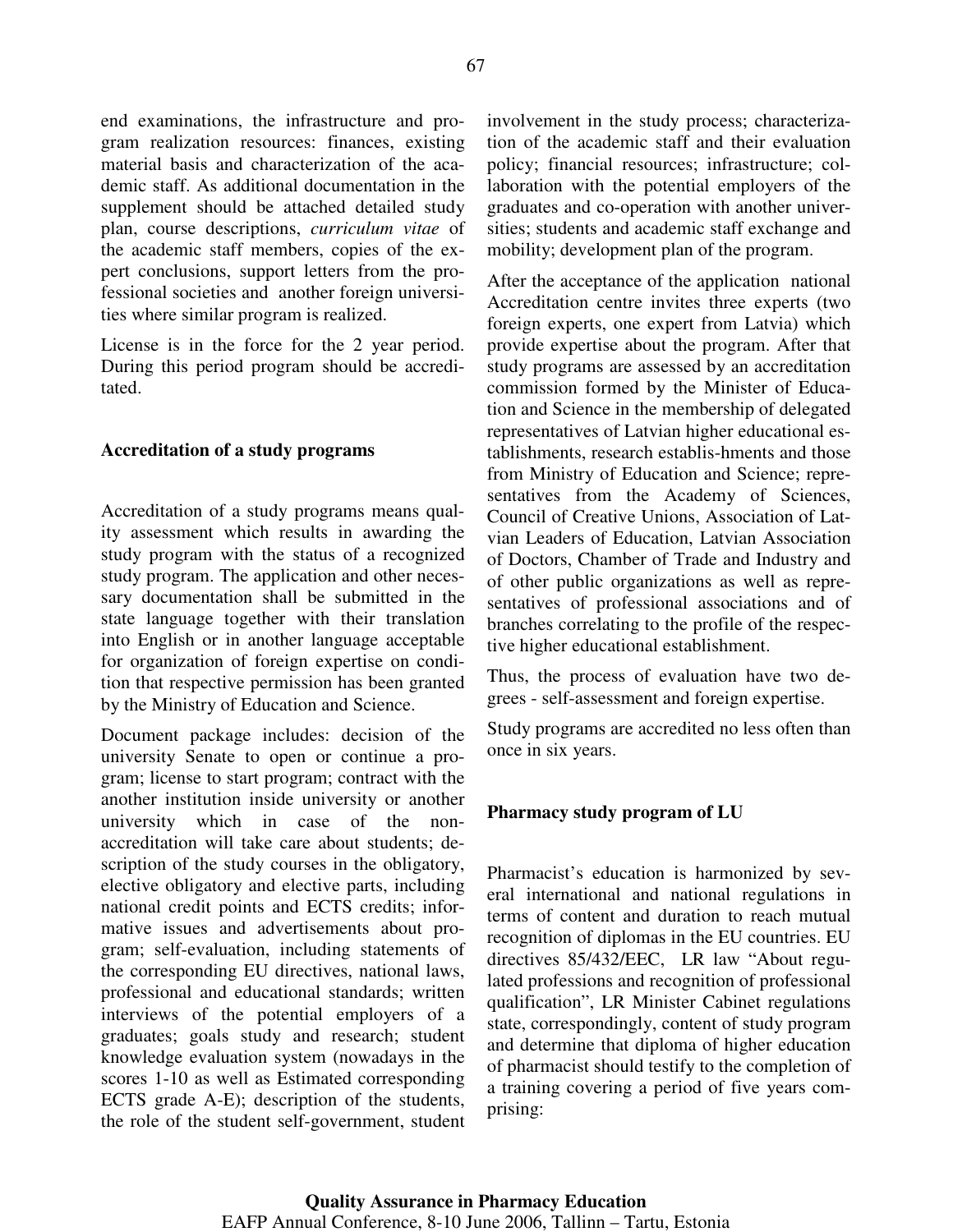- at least four years of full-time theoretical and practical training in a university
- six months of in-service training in a pharmacy open to the public or in a hospital under the supervision of the pharmaceutical department of that hospital

In Latvia pharmacists after graduation of professional or academic program at university should practice three years under supervision of certificated pharmacist before he/she gets pharmacist certificate.

Pharmacy program of LU is organized at the three levels: bachelor, master and doctoral level. All programs are accreditated.

Bachelor level study program is 3 years long (120 credit points). In Latvia 1 credit point corresponds to the 40 academic hours, or 1.5 ECTS. Continuation of bachelor program is 2 years or 80 LR credit points (120 ECTS) long master degree program. Thus, whole program comprises 300 ECTS points. Bachelor thesis takes 10 credit points; master degree thesis 20, practice in the pharmacies 6 months (24 credit points).

Rest of the credit points are obtained in the theoretical courses. In a obligatory part relation of theoretical courses and laboratory training is 58 % to 42 % that corresponds to university type education. Program encloses all obligatory courses for the pharmacists education and the novel courses, like - clinical pharmacy, pharmaceutical care, new drug development strategies, proteometrics, bioinformatics, pharmacogenomics, etc. The most popular Latvian and foreign researchers are invited to supervise these courses. Some of the courses are included in E-university and are used as additional selfstudy tools. Latvian laws allow up to 50% of study time to use as contact hours. Thus, LU pharmacy student during 5 years gets 2982 contact hours in the theoretical courses. During bachelor, master degree thesis and practice student works 25 hours per week and 2 hours per week are planned for the paper work. After completing the required courses of study and defense of the bachelor's or master degree thesis, the student receives accordingly, the bachelor or master degree of Health Science in Pharmacy. In Latvia all science branches are divided into several groups and this classificatory group should be mentioned in the diploma whereas specific branch comes after that (e.g. pharmacy).

Since 2002/2003 all LU graduates receive diploma supplements that are worked out according to the European Commission, European Council and UNESCO/CEPES model. In the diploma supplement data about content of program and obtained results are given and educational system of the country is explained.

In general the transparency and comparability of educational outcomes are the most important goals, and accreditation serves as one of the instruments to judge the quality of the offered study program.

# **MODERN PHARMACY EDUCATION IN KUWAIT**

# **Ladislav Novotny, Abdulla Al-Khars and Tahsin Al-Nakib**

Faculty of Pharmacy, Kuwait University, PO Box 24923 Safat, 13110 Kuwait

# **Introduction**

An enormous growth and development in health care, including pharmaceutical care, and in training programs available in Middle East are a base for development and changes in all areas of pharmacy, including pharmacy education. Changes of health care system in the State of Kuwait currently taking place affect and will continue to affect future pharmacists and pharmacy education. Only continuous quality assessment and improvement can ensure high standards in pharmacy education and pharmacy practice.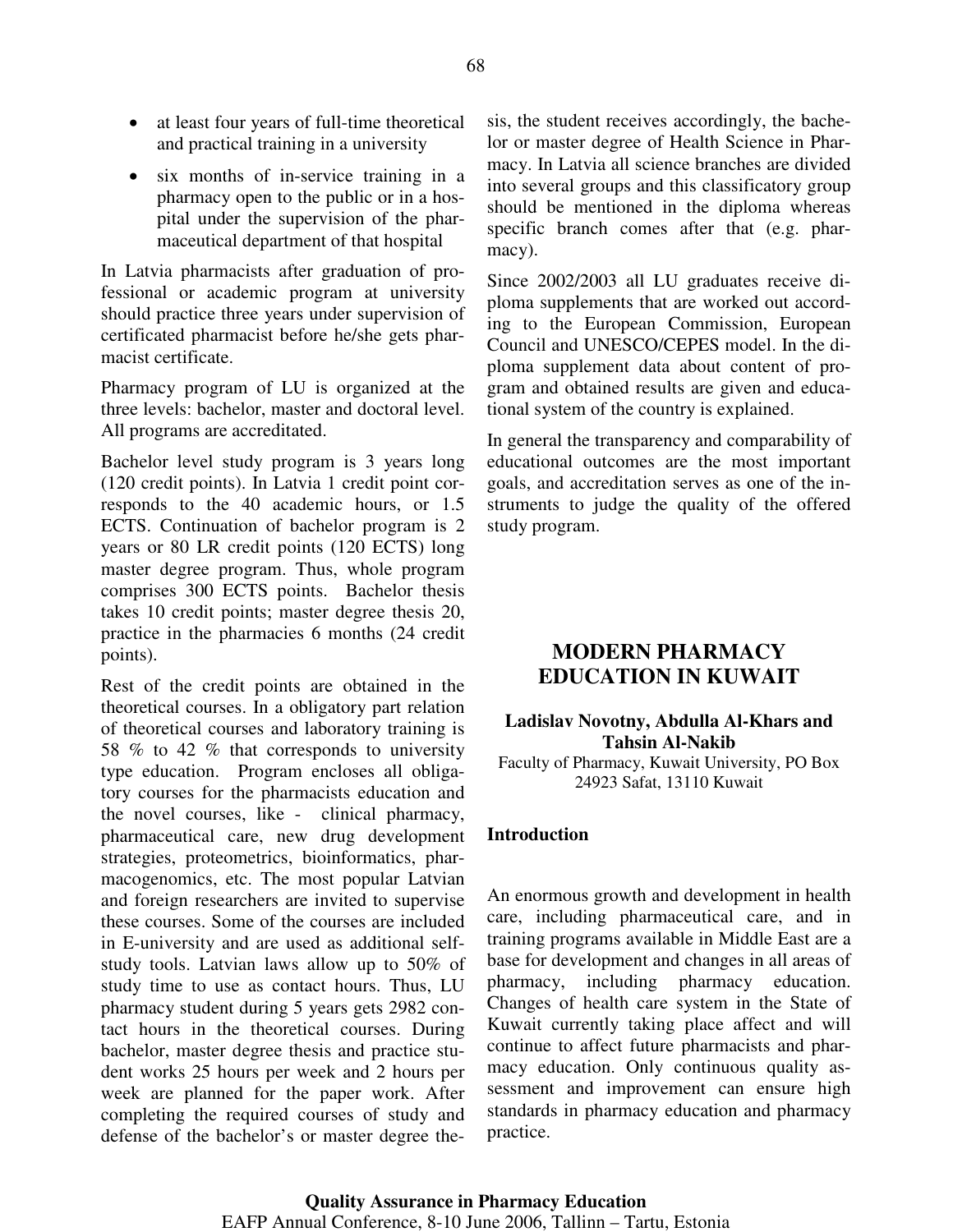# **Establishment of the Faculty of Pharmacy in Kuwait and basic features of the program**

Kuwait University was established in 1966. Original plans for faculties of medicine, dentistry, pharmacy and allied health were part of the original plan. After 1970, several PhD students were awarded scholarships and sent abroad to undertake their studies in various biomedical and health sciences. However, the plans for establishing some of the faculties were suspended. During the mid-1980's, pharmacists in Kuwait, through their professional association, organized several campaigns to influence both Kuwait University and the Ministry of Health to establish the pharmacy program. The original proposal for the Faculty was updated to meet current trends in pharmacy education. The proposed program of the Faculty of Pharmacy was evaluated by three Colleges of Pharmacy, namely Queens University, Belfast, University of Buffalo, New York, and University of South Carolina.

In February 1996, the Faculty of Pharmacy officially became the third faculty in the Health Sciences Centre (HSC) of Kuwait University. The first students entered the program in September 1997 and graduated in June 2002. A 5 year program is offered and it leads to a Bachelor of Pharmacy (B.Pharm.) degree. The Faculty consists of 4 academic departments, namely Department of Applied Therapeutic, Pharmaceutics, Pharmaceutical Chemistry and Pharmacy Practice [1]. The current program was developed to train competent pharmacists capable of assuming their professional responsibilities in Kuwait or abroad taking into consideration the expanding role of pharmacists. Since the principal mission of the today's pharmacy profession is patient-centred pharmaceutical care, the curriculum has an increased emphasis on developing skills necessary for making clinical judgments and decisions on avoidance, initiation, maintenance and discontinuation of drug therapy while not compromising knowledge of principles of pharmaceutical chemistry and dosage form design. Communication skill in both Arabic and English are developed and students are trained in social and ethical aspects of practice as well as being introduced to management and economic facets. The practice-based placements represent an important feature of the program. These placements expose students to problems and needs of proper drug managements and dispensing activities, ward rounds and identification and resolution of patient care issues when a pharmacist is regarded as an important member of a health-care team. The program was evaluated by Accreditation Council for Pharmacy Education (USA) in February 2006.

# **Faculty of Pharmacy, Kuwait University today**

The mission of the Faculty is to serve the needs of Kuwaiti society through education, research, and public service in all aspects of the practice of pharmacy and the pharmaceutical sciences.

Main partner for the faculty to fulfill this mission are Kuwait University and Ministry of Education and Higher Education (including HSC and its other faculties: Faculty of Medicine, Faculty of Dentistry and Faculty of Allied Health), Ministry of Health, Kuwait Pharmaceutical Association, Kuwait Pharmacy Students Association, Kuwait Institute for Medical Specialization and pharmaceutical industry, namely the private Kuwait Saudi Pharmaceutical Industries company.

The successful delivery of pharmacy education needs the following components: competent *academic staff; students; administration; resources; finances; curriculum* and an active *research.*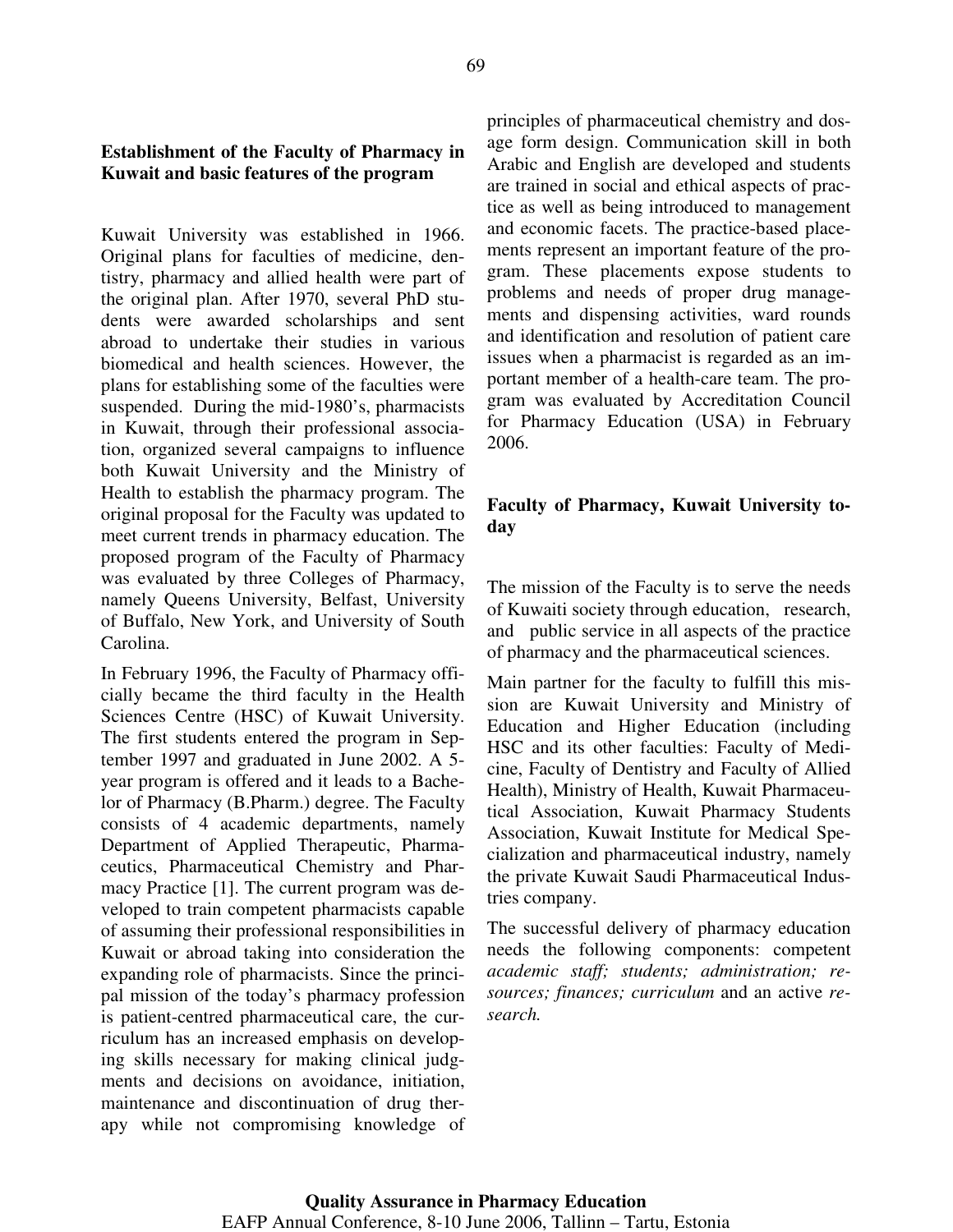#### *Academic Staff*

The faculty are the main force in the design, implementation and evaluation of the educational infrastructure and processes in the program. The following is typical for the Academic Staff of Faculty of Pharmacy, Kuwait University: It is very competent and very diverse, highly committed to achieving excellence in all areas (teaching excellence is a prerequisite for promotion). The majority of Academic Staff are Assistant Professors and there is a need for more senior Academic Staff. Future faculty will be recruited from Kuwait University PhDscholarship students that will obtain their PhD qualification in the USA or Europe. Additionally, appointment of clinically qualified academic staff is regarded as one of requirements for future development.

#### *Students*

Competencies expected of the Faculty of Pharmacy graduates in Kuwait should reflect current needs of their main future employers, which is Ministry of Health. This is reflected in ongoing discussion with ministry representatives. Consequently, Ministry of Health participates in students' placements from the early stages of our program. Pharmacy students are represented by Kuwait Pharmacy Students Association.

#### *Administration*

The Faculty administration follows Kuwait University policies and its actions are based on relevant regulations. Kuwait University as such provides support for administering some processes (i.e. payment of salaries and other allowances, contract renewals, promotions etc.). Transparency of the all processes is viewed as being essential.

#### *Resources*

Provision of quality pharmaceutical education requires ample resources. This includes excellent teachers (faculty members, teaching and scientific assistants, clinical lecturers and staff seconded by Ministry of Health), facilities, equipment, information technology (IT) and a relevant support etc., finances and other educational resources.

Faculty of Pharmacy in Kuwait has a purposebuild building and the program is being served by HSC Animal House, HSC Library, Pharmacy at the Dental Clinic, students' facilities, cafeteria, Photography Department, HSC Computer Center and HSC Shared Facility (Research).

#### *Finances*

Kuwait University is funded by government. Additional funding is also available for research projects from Kuwait Foundation for Advancement of Science (KFAS) and from Research Administration (KU). Faculty's basic annual budget is more than 255 000 Kuwaiti Dinars (KD) (> 850 000 US\$; 1 KD = 3.3. US\$). However, this does not include salaries, library activities and purchases, scientific missions etc.

#### *Curriculum*

The program is 5 years long and was revised once. Students are admitted to a HSC common year program and are assigned to HSC faculties after 1 year based on their preferences and academic performance. The pharmacy program was evaluated by external advisors on regular bases. At present, there is a recognized need for clinical orientation and postgraduate programs, which would be addressed in the future by introduction of a post-B.Pharm. programs/studies (Pharm.D., M.Pharm., Ph.D. etc.)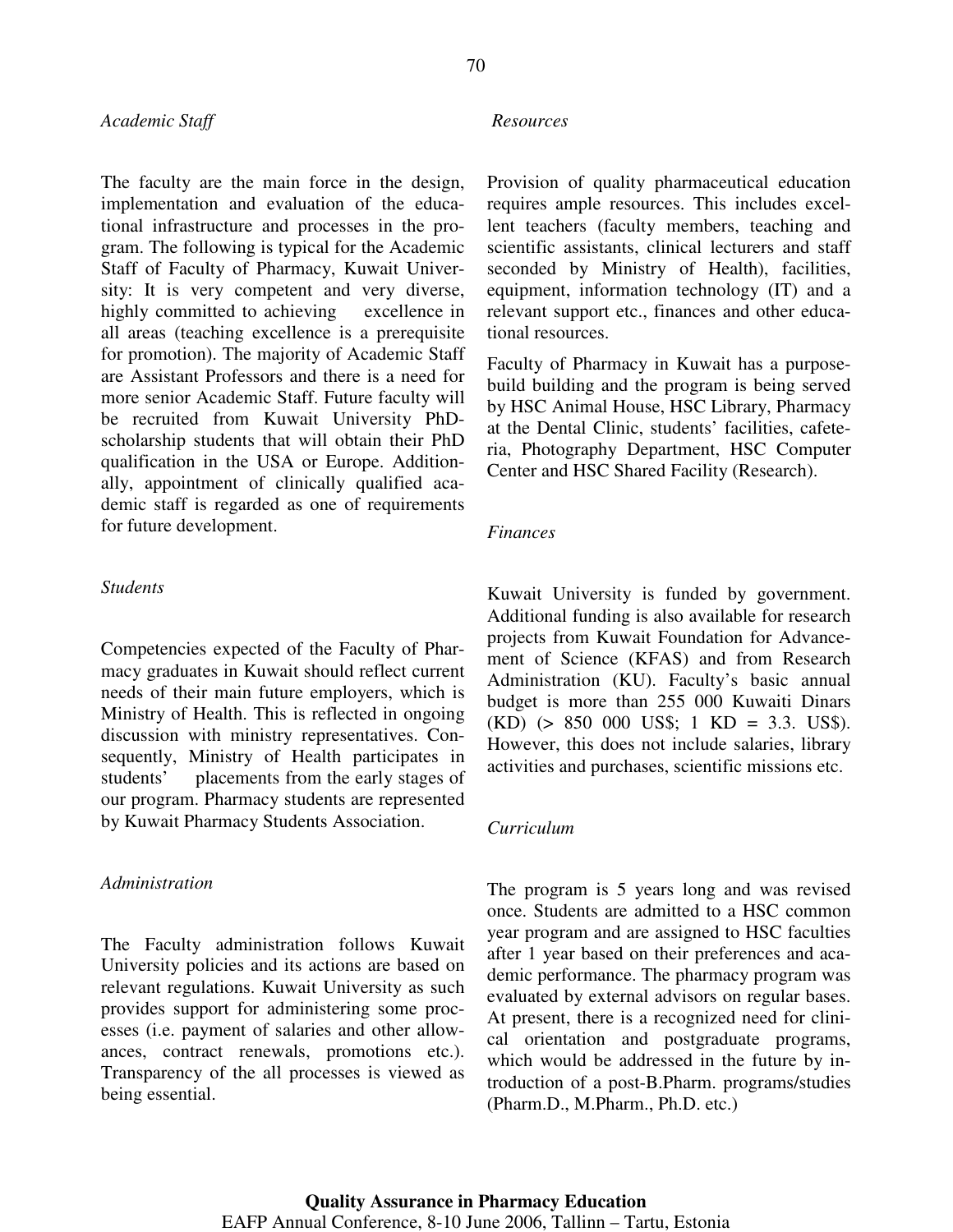# **Faculty of Pharmacy, Kuwait University – vision for the future**

It is accepted by the Faculty and Kuwait University that only continuous quality assessment and improvement can ensure high standards in education, particularly in pharmacy education. This is reflected in the vision for future development in the area of teaching, research and community service. The main goals are the following:

# *In teaching:*

- To continue providing high quality education for competent professional PHARMACISTS that will benefit Kuwait society in areas of hospital, community, industrial and academic pharmacy.
- To introduce post-BPharm studies.
- To keep the educational process up to date through updating teaching methods, regular updating teaching material and curriculum and by involvement of students in research activities.
- To attract and stabilize top academic staff.
- To be a place where potential of younger colleagues can be fully developed in all areas
- To create learning environment that fosters self motivation and life-long learning.

# *In research:*

- To produce high quality research of highest international standards for the benefit of Kuwait University and Faculty, academic staff and students.
- To make research internal part of the educational processes.

# *In community service:*

- To participate actively towards the improvement of community health care as a center of excellence in pharmacy education by providing services and expertise to the society of Kuwait.
- To take an active role in disseminating scientific knowledge among pharmacists, other health professionals and patients (i.e. Kuwait Pharmacy Bulletin etc.).

# **Conclusion**

Faculty of Pharmacy, Kuwait University as a contemporary institution is a place in the Middle East that follows modern trends in pharmacy education. Quality assurance is the only way ensuring the high standards in all areas of its academic life.

# **References**

[1] Ball D., Tisocki K., Novotny L., Al-Khars A. The changing pharmacy profession and the development of the Faculty of Pharmacy at Kuwait University. Bulletin of the Kuwait Institute for Medical Specialization 2003; 2: 64-68.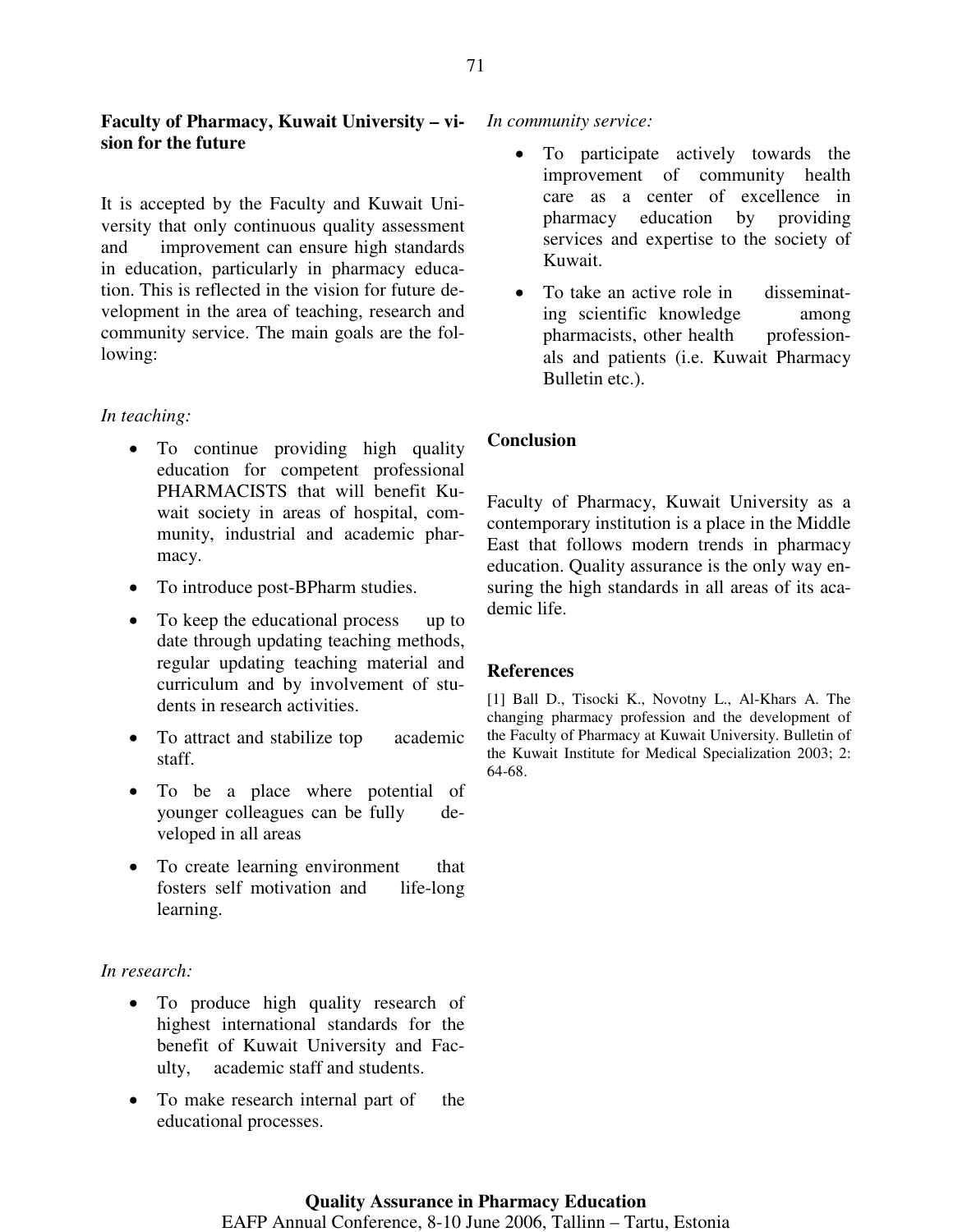# **REGULAR RATING OF EDUCATIONAL PROCESS BY STUDENTS AS AN INTEGRAL PART OF THE QUALITY ASSURANCE IN PHARMACY EDUCATION**

**Miroslav Polášek, Milan Lázní**č**ek, Jaroslav Dušek and Alexandr Hrabálek** Charles University in Prague, Faculty of Pharmacy in Hradec Králové, Heyrovského 1203, CZ-500 05 Hradec Králové, Czech Republic

### **Introduction**

Quality assurance and quality enhancement in the professional pharmacy education is an ongoing process certifying that a pharmacy education program meets prescribed standards and reflects progress in pharmacy-related knowledge and practice. It is widely accepted that each Faculty of Pharmacy should create and uphold a system that assesses the level to which its mission, goals, and objectives are being realized.

#### **Methods**

At the Faculty of Pharmacy (Charles University) in Hradec Králové a scheme of external and internal monitoring was established to guarantee appropriate impartial assessment of the quality of pharmacy education and its systematic perfection through a continuous and regular process of evaluating the outcomes of the educational, research, and pharmacy practice activities. Rating of the educational process by students constitutes a significant part of this scheme.

External monitoring is based on the examination of the quality of education by different expert groups or institutions such as TAIEX evaluation mission of EC, Czech Chamber of Pharmacists and/or alumni surveys with their statements and requirements concerning the structure and contents of pharmacy course. The TAIEX panel of experts from EU visited the Czech Republic in 2002 to assess the degree of compliance of existing pharmacy curriculum at Charles University with the requirements of EU. At that time the EU mission came to the conclusion that:

- current Pharmacy Curriculum at Charles University covers all compulsory subjects listed in article 2.5 of the 85/432 Directive
- overall number of direct teaching hours of the 5-year Curriculum is 3540 which fully meets demands of the EU
- the ratio of theoretical and practical direct teaching hours is only 0.40 (compare to  $\geq 0.5$  as recommended by article 2.5 of the 85/432 Directive)
- the length and timing of in-service training in pharmacies fails to meet requirements of article 2.5 of the 85/432 Directive.

A novel pharmacy curriculum accepting the incentives of EU was designed in 2002/2003. The curriculum was accredited by the Czech Ministry of Education in October 2003 for a period of 8 years. The transformed Curriculum involving introduction of the 6-month practical training in accredited pharmacies at the end of study came in full effect in the academic year 2004/2005 even though we have not considered the new system of in-service training as a step forward (we presume that a system of several practical placements of the pharmacy student in different types of pharmaceutical and health service institutions is more contributive towards the formation of the pharmaceutical profile of the graduate). The statements of the Czech Chamber of Pharmacists stressed the need of strengthening the role of patient-oriented disciplines and required reduction of certain preparatory (particularly chemical) subjects.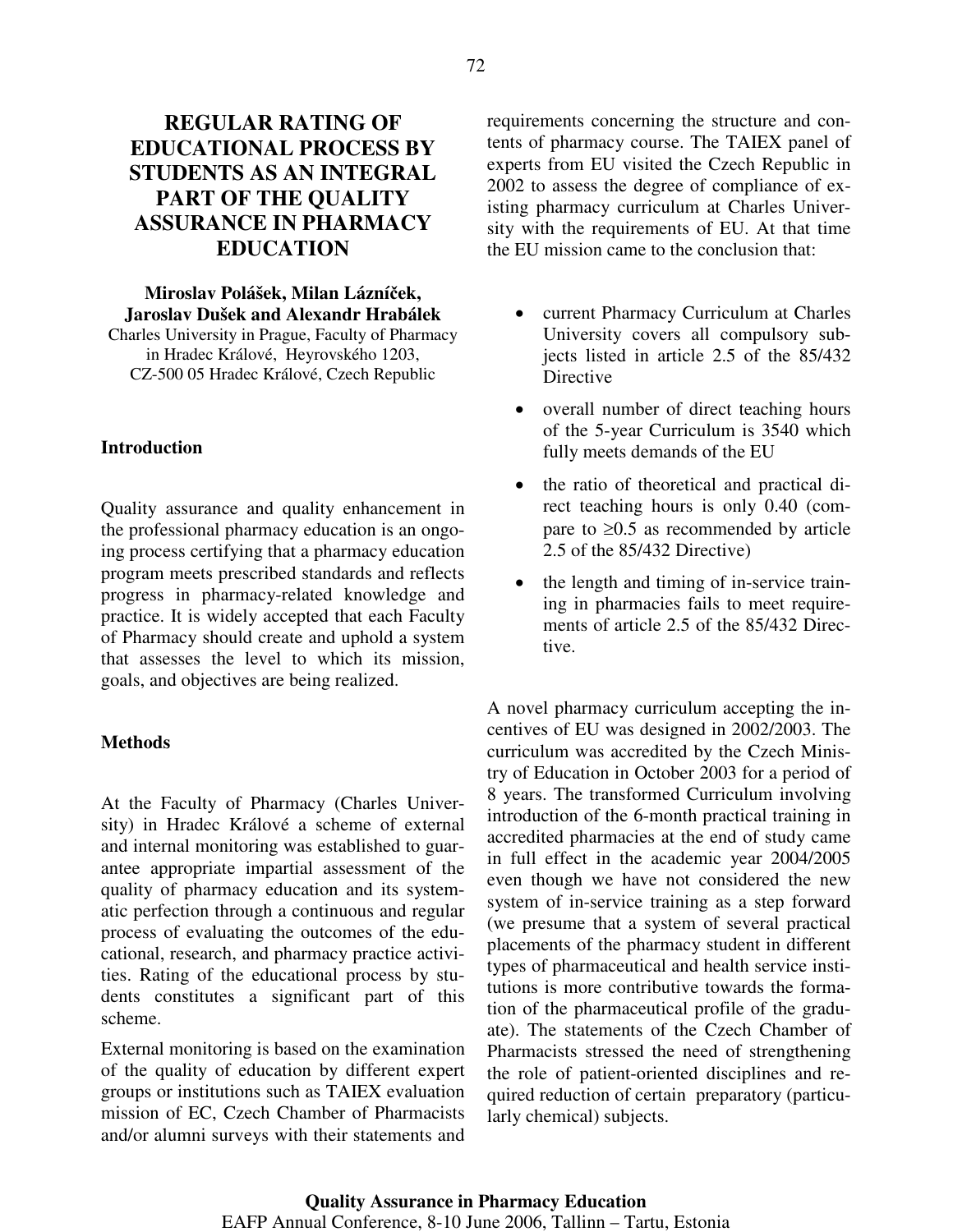Another form of the evaluation of the quality of education are the conclusions of annual meetings of the administrative leaders of the Faculties of Pharmacy of Hradec Králové, Brno and Bratislava (Slovakia). These meetings are devoted especially to the discussion of current pharmacy curricula and their harmonization that would assist the students in the mobility and transfer of credits among the three Faculties.

Internal monitoring involves systematic supervision of the Heads of Departments and eventually of the Faculty management over the fulfillment of the educational aims in individual subjects and disciplines.

### **Results and discussion**

The rating of the quality of education by students represents (together with the external and internal monitoring) an integral part of the data sources employed for the assessment of quality of education in the respective disciplines ensuring its efficient upgrading. For this purpose Education Quality Rating by Students Rules (EQRSR) were created by Charles University. Based on the EQRSR the evaluation of all compulsory and elective compulsory subjects taught in the preceding academic year is carried out in the form of an anonymous inquiry each year. The students are asked to complete an evaluation questionnaire that allows assessing of individual subjects within a scale of 1 to 5 (1 means excellent level and 5 means poorest quality) according to the following aspects:

- contribution of the subject to the overall professional knowledge,
- comprehensibility of lectures,
- accessibility and adequacy of study materials,
- contents of seminars and practical training.

73

The students are also encouraged to present written comments on the subject quality or on the quality of particular teachers. The evaluation of the educational process and the results of the rating are the matter of great students' interest. Typically 75 – 90% of all enrolled students take part in the evaluation. The outcomes of the assessment are publicized on the official notice board of the School as well as on the Faculty web pages.

Detailed results of the evaluation are submitted to the Heads of the individual Faculty Departments. The written comments of the students reflecting significant objections and suggestion are notably helpful as a feedback serving for possible modifications of the contents of subjects and forms of education. Subjects with the worst rating must undergo in-depth analysis; the teachers responsible for teaching such subjects are obliged to take part in a special session with the top management of the Faculty where the particular problems of the quality of education are minutely discussed. The outcomes of the rating of the education quality by students are always considered in the process of the amendment and continuous modernization of the pharmacy curriculum.

Finally it can be noted that at the Faculty of Pharmacy, Charles University, the students tend to give the best scoring to the quality of education in chemical disciplines in recent years while the social science-based and patientoriented subjects usually receive rather adverse criticism.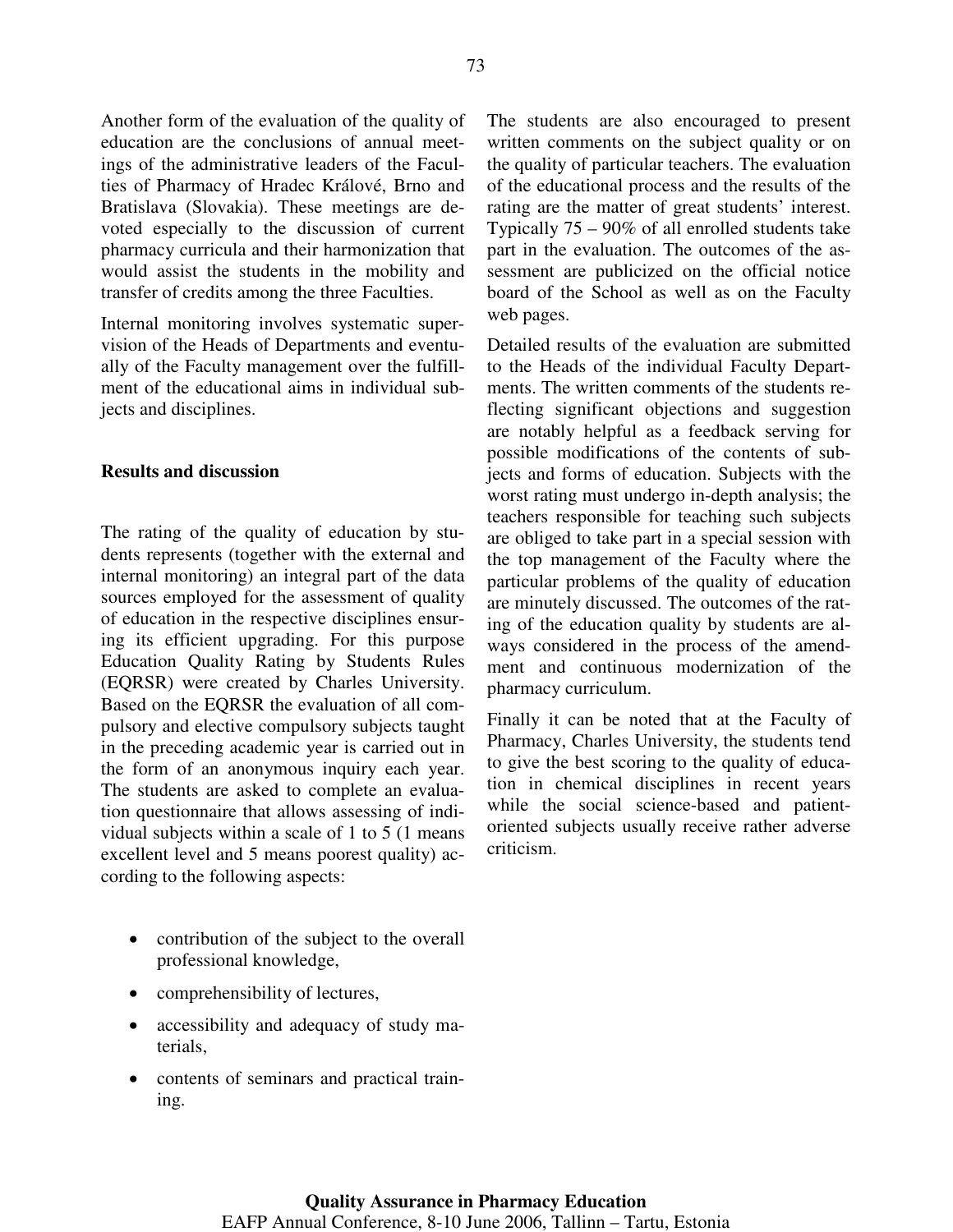## **ACCREDITATION OF PORTUGUESE PHARMACY DEGREES**

# **F. Ramos, J. Fausto Ferreira, T. Saraiva,**

**I. Silva, P. Pedroso and J.A. Aranda da Silva** Portuguese Pharmaceutical Society, R. Sociedade Farmacêutica, 18, 1169-075 Lisboa, Portugal

### **Introduction**

The statute of the Portuguese Pharmaceutical Society (OF), officially approved by Portuguese Decree-Law 288/2001 (2001, November, 10), has established a mandatory registration examination to become a licensed pharmacist. It also establishes a professional accreditation process of university degrees in Pharmaceutical Sciences, performed by the OF according to criteria specified in its Admission Internal Rules. Students graduating from an accredited degree will be exempt from the registration examination.

Hence, faced by an explosion of new pharmacy degrees and consequently a potential for a range of heterogeneous curricula, the OF decided to implement a new admission process in order to:

- establish a comparable baseline for all its future members
- promote collaboration among academics, students and professionals in developing a dynamic and comprehensive curriculum for the future pharmacists.

#### **Material and methods**

Despite some constraints throughout the discussions, a consensus was reached, with faculties of pharmacy being not only compliant with the professional accreditation process carried out by the OF, but also committed to initiate it in May 2003. In accordance with this, the process was initiated in the academic year 2003/04 and five faculties (out of seven) have applied for accreditation of their study programmes.

Accreditation guidelines were distributed in the end of May 2003, self-evaluation studies were submitted in October 2003, on site visits were carried out in March 2004 and accreditation results became public in July 2004. In October 2004 and in September 2005, the two faculties that could not apply for accreditation in 2003 have submitted their process.

The accreditation will be periodical, once every six years, on a voluntary basis, and based on a self-evaluation report.

Important to say that OF provides accreditation to the study programmes, not to institutions.

### **Results and discussion**

The accreditation process finishes with the presentation of a position paper which includes the recommendations for improvement of the study programme, and the recommendation for a positive or negative decision about the process. These recommendations always have in mind that the true focus of the profession is the patient, so the OF advocated that early contact with patients and real practice should be promoted during the course of the study programme.

After the first round of accreditation processes, in 2004, the Pharmacy Faculties have performed some adjustments to their study programmes in order to meet the recommendations receive from the OF, working for a future accreditation of their degrees, aiming at the continous quality improvement of the Pharmacy Education. Additionally, the OF has on its side, made an evaluation of the accreditation process and is currently revising some procedural aspects.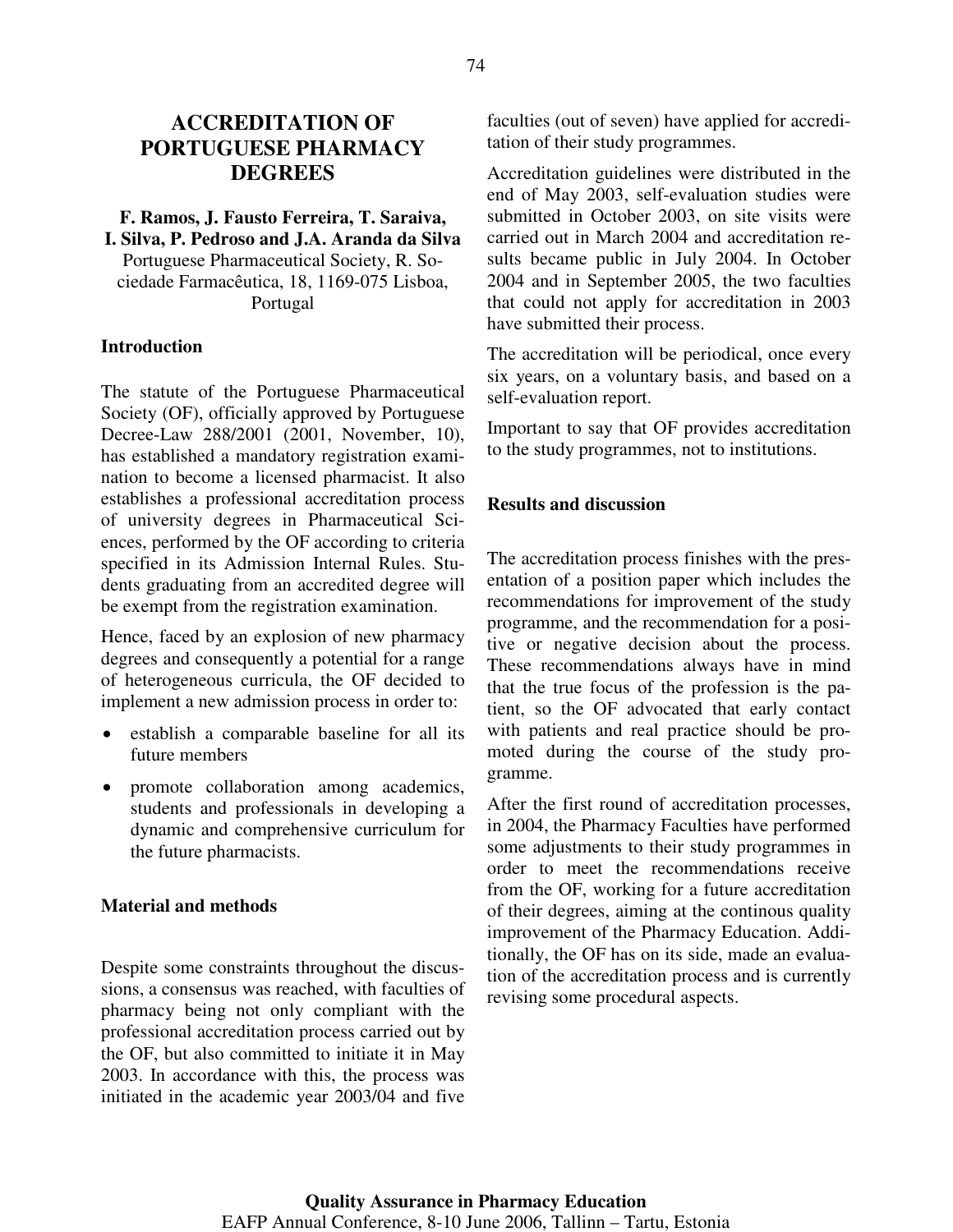# **STRUCTURE OF PHARMACY STUDIES AT THE FACULTY OF PHARMACY, KAUNAS UNIVERSITY OF MEDICINE**

### **Marija Sapragonien**÷**, Vitalis Briedis, Paulius Vainauskas and Ar**ū**nas Savickas**

Faculty of Pharmacy, Kaunas University of Medicine,

Mickevičiaus 9, LT-44307 Kaunas, Lithuania.

#### **Introduction**

The shift in the structure of pharmacy studies at the faculty of pharmacy, Kaunas university of medicine during last few years mainly was caused by the necessity to ensure needed conformity of the pharmacy studies at Kaunas university of medicine to the valid requirements of university education in pharmacy in European Union (EU), as Lithuania joined EU in 2004. On the other hand the performed changes in the pharmacy studies should guarantee the maintenance of the existing quality of the professional education, and give positive impact for its further improvement.

During the 1999 FIP Congress in Barcelona the Academic pharmacy section was involved in the symposium on "Evidence based pharmacy practice". The Sections programme included also a symposium on "Teaching and learning methodology in pharmacy" and a symposium on "Quality assurance in pharmacy education". The Academic pharmacy section planned to focus on how to review, assess and adjust the pharmacy curriculum towards modern pharmacy practice from different perspectives [1]. But it could be reasonable to evaluate the current pharmacy practice in each country/region for better understanding and for establishment of reliable basis in decision making concerning the future of pharmacy education in EU.

### **Methods**

In accordance with the recommendations of the European committee on pharmacy teaching, 6 categories of studies in university education in pharmacy have been identified, and mean percentage of each category has been defined on the basis of statistical data from 16 West European countries [2]. Appropriate values of the same categories of disciplines in pharmacy education were determined in pharmacy studies at faculty of pharmacy of Kaunas university of medicine. The chemical disciplines made approximately 28,4 % of total in pharmacy studies (European values in the range 25-46 %), mathematics and physics  $-3.2$  % (EU 3-13 %), biology related disciplines  $-16,3\%$  (EU 12-32) %), pharmaceutics  $-12,6$  % (EU 6-22 %), medicinal and clinical disciplines  $-16.9\%$  (EU 11-30 %), social aspects of pharmacy  $-13.7$  % (EU) 1-16 %), and disciplines specific to pharmacy teaching at Kaunas university of medicine – 8,9 % (foreign languages, philosophy). This method for comparison was chosen only for the purpose of preliminary evaluation of the structure of pharmacy studies.

### **Results and discussion**

In general it could be concluded, that the values of specific categories are within the ranges of values appropriate categories from Western European universities. But it should be emphasised, that the ranges from these universities are relatively wide, therefore it problematic to make statement about equivalency of different categories of disciplines. Also the fraction of disciplines inside the category can vary significantly, as well as the contents of each individual discipline.

It must be also noted that the ratio of compulsory and elective courses in pharmacy studies decrease. There is more possibilities for each student to orient his/her education and to make the obtained training more individual.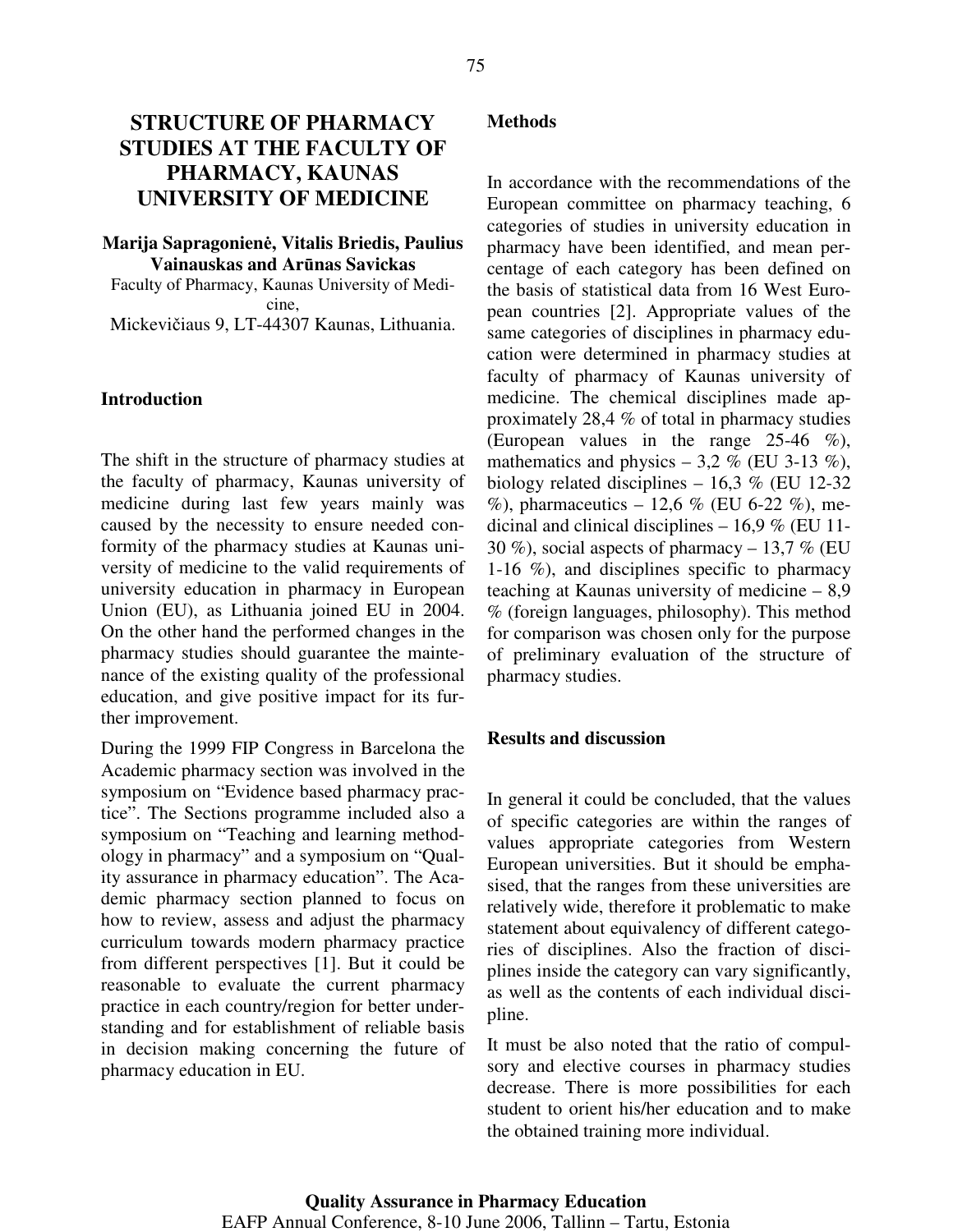The possibility free movement of work force over the territory of the present EU created the need for flexible and reliable criteria of acknowledgement of master's diploma in pharmacy taken from any EU located university. Therefore the recommendation to develop more specific criteria for quality assurance of university pharmacy studies, that could eliminate problems in work force movement on the EU territory.

The experience from participation in international programmes for students exchange between universities demonstrate significant differences in pharmacy studies in EU universities. This develops problems for student mobility as the scope of topics covered in individual disciplines and their size (credits awarded) vary, as also some discrepancies between the studies schedules exist. As a result the amount of studied disciplines in the case of student mobility increases, and this also present an obstacle in developing student mobility under various international cooperation programmes between academic institutions.

### **References**

[1] FIP facts – pharmacy in 21st century. ISC, London: 2000.

[2] Benito del Castillo. Evolution of pharmacy studies: equilibrium among chemistry, biology, social sciences, humanities and pharmacy practice. In: Proc Acad Sec FIP. 2004; 30: 6-7.

# **QUALITY ASSURANCE AND ASSESSMENT METHODS IN PHARMACY EDUCATION**

## **Anthony Serracino-Inglott, Lilian M. Azzopardi and**

#### **Maurice Zarb-Adami**

Department of Pharmacy, Faculty of Medicine & Surgery, University of Malta, Msida, Malta

#### **Introduction**

Quality assurance in higher education is one of the priority areas addressed in the Bologna Process. It is aimed that the targets of the Bologna Process are achieved by the signatory universities by 2010. Quality assurance processes have already been started at the University of Malta for all the faculties and last year an external review of the different faculties was carried out.

In pharmacy education quality assurance is intended to demonstrate that the educational programme is preparing the graduate for contemporary needs and that the graduate has acquired the necessary skills to practice and to apply knowledge in the development and manufacturing of medicines and in the provision of clinical pharmacy services. A review of the assessment methods adopted in pharmacy education may be used to assure that the pharmacy curriculum is designed in such a way as to prepare and assess the students so that they acquire the expected skills and standards.

### **Methods**

At the department of pharmacy of the University of Malta, a structure for assessment methods is being developed across the different disciplines. It is aimed that this produces harmonisation between marking schemes across the dif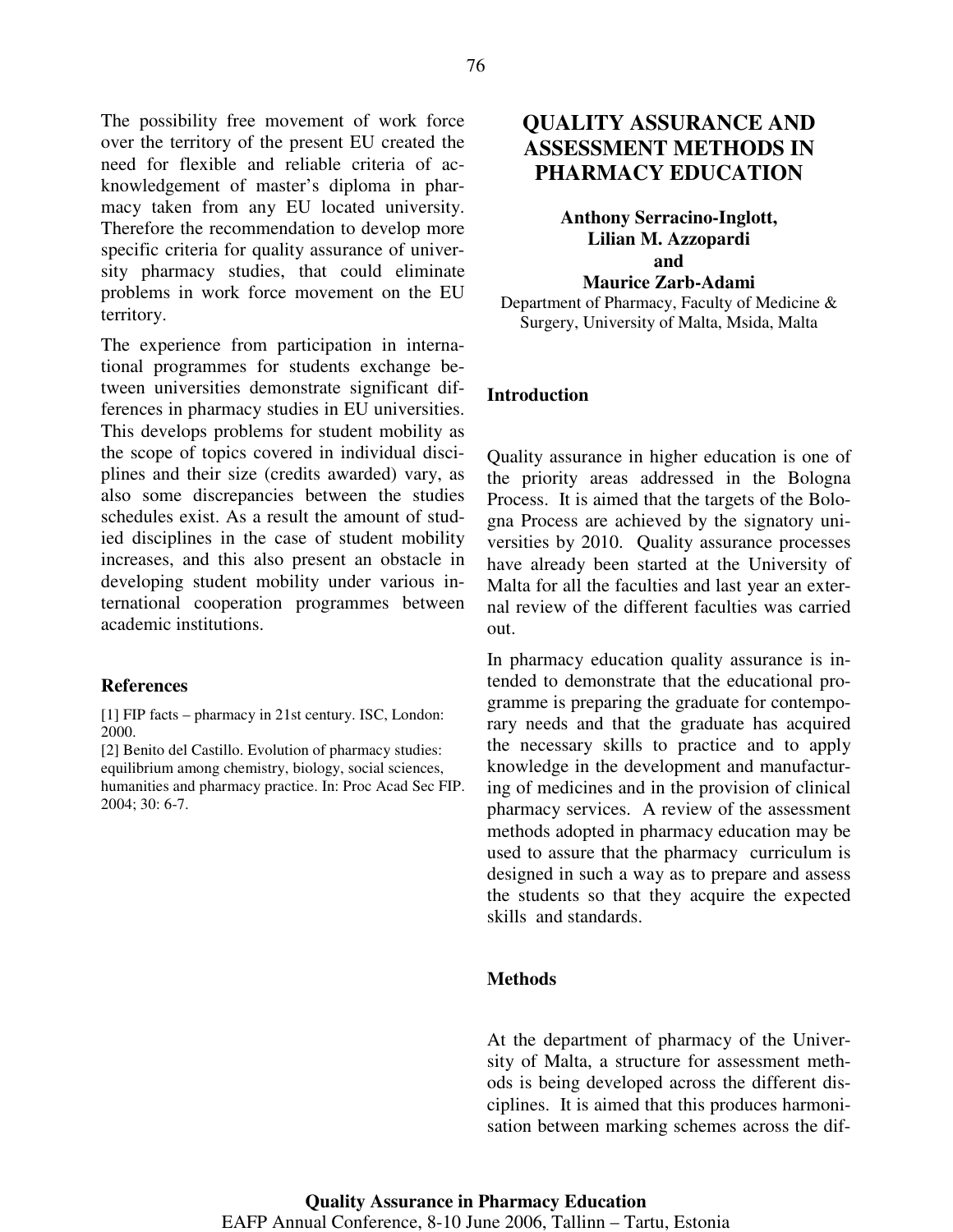ferent disciplines and also helps the student to assimilate the material in a seamless interrelated manner.

During the first four years of pharmacy education, students follow a modular system of 60 ECTS each year. The assessment methods for the different modules are mostly based on created response questions. Assessment methods based on created response questions were found to be very useful in such formative assessments since they provide an opportunity for the students to demonstrate their writing skills and also their skills in organising knowledge and concepts. This method of assessment is adopted in the different disciplines including pharmaceutical chemistry, pharmacy practice, and pharmaceutics. In addition meetings are organised between module co-ordinators for the different disciplines so that the curriculum and hence the assessments are organised in a collaborative manner. Hence students are following modules on the chemical, pharmacological and pharmacotherapeutic aspects of the different drugs in parallel.

In this context the educational programme is providing the basic principles in the different disciplines and the assessment methods are intended to evaluate that the students have acquired an in-depth knowledge of the various disciplines as well as an ability to apply this knowledge to practice.

In the fifth and final year of the pharmacy undergraduate course, pharmacy students are exposed to a comprehensive approach through a practice-oriented experiential learning process. The final examination is a comprehensive assessment which although it tackles the practice aspects is based on the students' ability to apply basic principles of pharmaceutical chemistry, pharmacology, pharmaceutics, mathematical skills and clinical skills to drug development and drug use. This comprehensive examination consists of selected response questions. The advantages of adopting this method of assessment are: 1) the elimination of assessors' scoring bias, 2) more material can be covered than in an examination based on created response questions where students take more time to write and complete the answer, 3) ability to measure knowledge on the material as well as skills in applying knowledge.

In a comprehensive approach the educational programme is providing the students with the required ability to assimilate knowledge acquired from the different disciplines and apply it to the area of practice whether this is in the development and manufacturing of medicines or in drug information, pharmacovigilance and regulatory affairs or in clinical practice. The assessment methods should be able to evaluate this capability as a measure of the efficiency of the educational programme.

#### **Discussion**

The quality assurance process should ensure that the assessment methods are reliable, in that consistent and reproducible results can be obtained, and valid in that they produce meaningful results. The assessment process should fairly reflect the students' knowledge and should be capable of classifying the students according to their abilities in an unbiased manner. The quality assurance process could include a review of the assessment methods to consider the layout of the assessment document, the development for each question of a model answer and a scoring plan, and the inter-exchange of assessment questions between examiners to include an external perception to the questions.

Assessment methods in pharmacy education should be evaluating students' knowledge in the different disciplines as well as the ability of the student to assimilate the scientific background and apply it to professional services.

#### **References**

[1] Abate MA, Stamatakis MK, Haggett RR. Excellence in curriculum development and assessment. *Am J Pharm Educ* 2003; 67: 1-22.

[2] Anderson HM. Preface: A methodological series on assessment. *Am J Pharm Educ* 2005; 69: 81-83.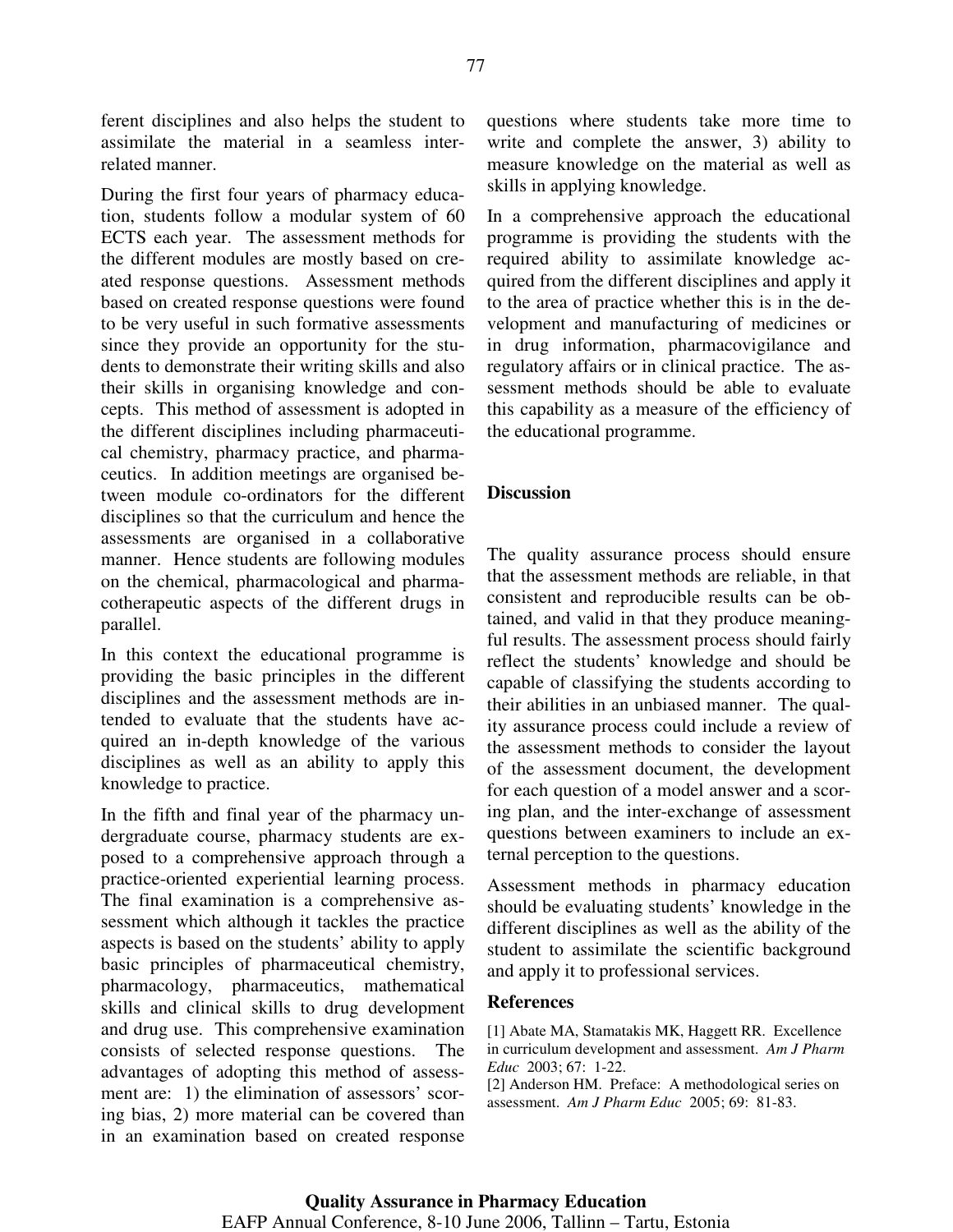# **SUGGESTIONS FOR CHANGE IN THE SOCIAL PHARMACY SYLLABUS AT THE INSTITUTE OF PHARMACY, UNIVERSITY OF TARTU, ESTONIA**

### **Daisy Volmer<sup>1</sup> , John Lilja<sup>2</sup> and David Hamilton<sup>3</sup>**

<sup>1</sup> Institute of Pharmacy, University of Tartu, 1 Nooruse Str. 50411 Tartu Estonia  $^{2}$ Åbo Akademi University, Dept. of Pharmacy, Finland <sup>3</sup>University of Glasgow, Admissions and Recruitment Service, Scotland

### **Introduction**

Social pharmacy was introduced into the curriculum at the Institute of Pharmacy, University of Tartu, in 1993. Today it is a mandatory course with 4,5 ECTS (credit points) and consists of lectures and seminars. The syllabus concentrates on the following issues: the profession role of the pharmacist, collaboration with other health care professionals, pharmaceutical care, empathy and compliance, drug communications, drug information and medical ethics. A second course related to social pharmacy and entitled "Research seminars in social pharmacy" (3 ECTS) is designed for students writing their final paper on a topic connected with the general area of social pharmacy. In 2003 an elective course "Social pharmacy in professional literature and in the Internet" (1,5 ECTS) was added. In this course students learn how to find and evaluate professional sources of information.

Social pharmacy describes different aspects of the pharmacy profession. It is involved in identifying new challenges in pharmacy practice. It can not be taught in the same way in every country. What is contained within the social pharmacy syllabus must reflect the political and professional situation of pharmacists in their own country. During the last few years ways of making social pharmacy more relevant and beneficial have been sought. The results of several studies (1, 2, 3, 4) were used to identify the opinions of different social groups about what should be the role of pharmacists in Estonia. Both physicians and pharmacy customers see the pharmacist as a drug specialist. Pharmacy customers have stressed the need for pharmacists to have good communication skills. At the same time both these groups said that pharmacists should be more willing to provide an information service to their customers, e.g., to encourage customers to ask questions.

In planning a social pharmacy course the following characteristics are regarded as important:

- an effective teaching and learning format (for students the most effective study method is the seminar which allows them to participate more effectively than in lectures)
- the supplementing of theory with practical examples
- up-to-date lectures with results from recent studies, both local and international
- emphasis on the application of theoretical knowledge to the practice situation. The current abstract describes one way of doing this.

### **Methods**

In 2005 fifth year pharmacy students (n=38) started to document drug communications which took place during their period of pharmacy practice (Sept. 2005…February 2006). They were asked to record ten prescription drug interventions, five self-medication and five OTC drug events. In addition there were asked two general questions. The first of these involved them in assessing the expectations of customers as regards the drug information the customers expected from the pharmacy. The second question required the students to evalu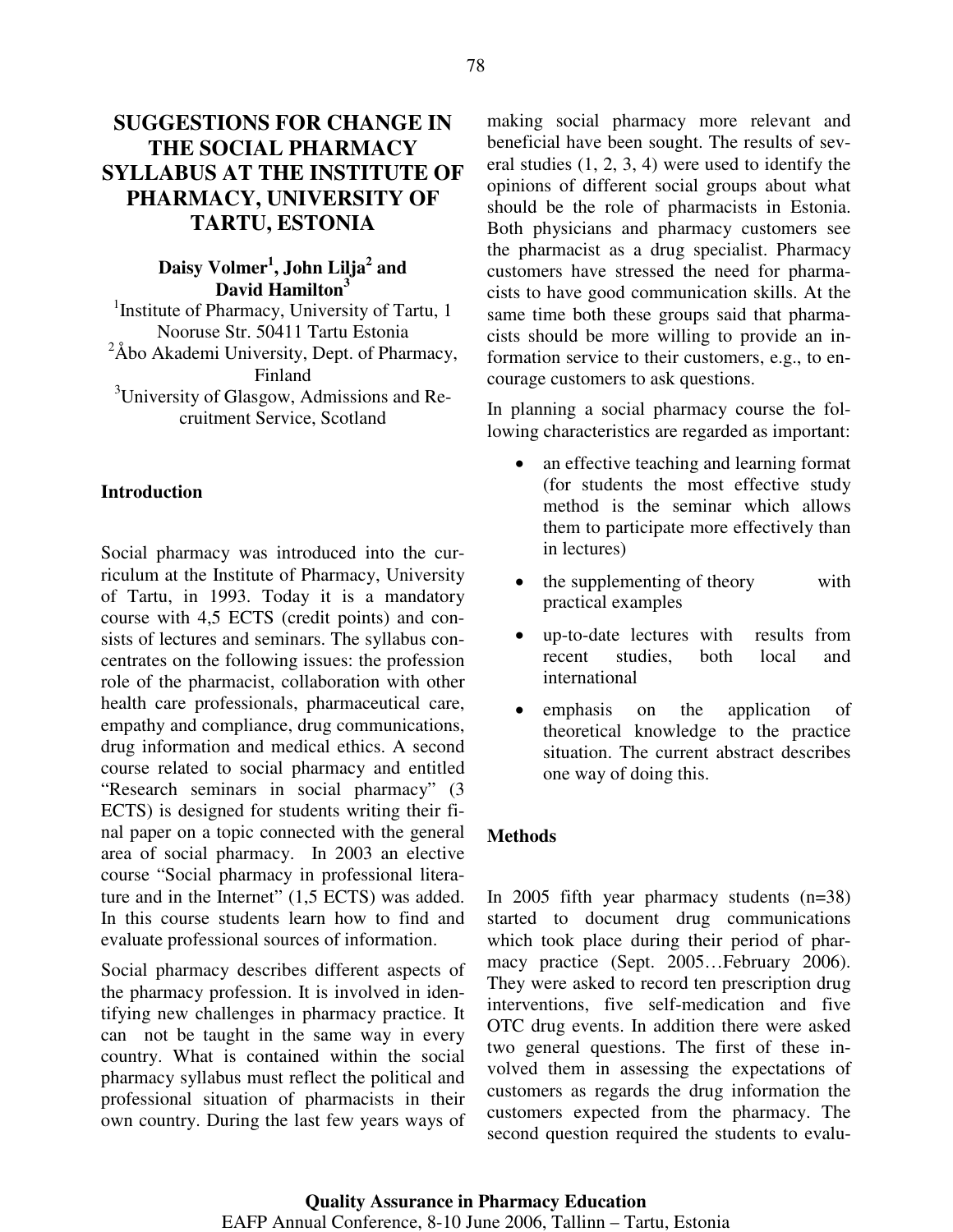ate the usefulness of their theoretical social pharmacy studies in the practice situation.

The students described a total of 380 prescription drug cases, 190 self-medication and 190 OTC drug incidents. 25 of the students gave answer to the general questions. A pro-forma for recording these events was given to the students based on the findings of a similar study (5).

All described cases were arranged in groups by content, coded and analysed by SPSS 10,0.

#### **Results and discussion**

In general the pharmacy students provide good descriptions of the counselling processes they witnessed. Their self-evaluation of the cases was clearly genuine. However, in some of their reports it is not clear whether the counselling of the customer was carried out by the student or by the supervising pharmacist. 32% of the students mentioned the importance of the role of the supervising pharmacist, particularly in problematic situations.

#### *Counselling: prescription drugs*

Most of the pharmacy customers  $(62\%)$  were provided with information about the administration and use of their medicines. In 25% of the contacts pharmacy students clarified questions about generic prescribing and in 17% about the reimbursement system of drug prices. Discussions about the side effects of the medicines were initiated equally by the pharmacy customers (15%) and by the pharmacy students (13%). Drug interactions were mentioned in 7% of the cases.

Having to wait to talk to the pharmacist (7%), the lack of privacy (8%) and insufficient practical experience (11%) were the most common problems described.

### *Counselling: self-medication*

Pharmacy customers were questioned about their health problems. An appropriate drug was found and counselling given, mostly about administration, in 67% of the cases. Information about some minor illness or OTC medicine without selling any preparation took place in  $9\%$ of the contacts. In  $11\%$  of the cases students having talked to the customer recommended that a physician be seen.

#### *Counselling: OTC medicines*

In almost half of the cases (47%) when pharmacy customers asked about certain preparations they did not know whether this medicine was the most appropriate for their condition. Despite 58% of the customers involved in the OTC cases saying that drug price was important, advice from the pharmacy students helped determine the final choice after considering the needs of the patient, drug efficacy and the price of the medicine. Information about OTC medicines without a resulting sale was given in 22% of the cases.

Many students stressed their limited experience and knowledge in advising about different OTC products and food additives.

#### *General questions*

Students had different opinions concerning the expectations of pharmacy customers towards drug information from the pharmacy. 38% said that customers did not want information or were unable to ask for it from the pharmacy, 23% had a different opinion to the pharmacist and 27% were interested mainly in price of the drug or simply asked "Does this medicine help?" 46% of the students said pharmacy customers were more interested in information about OTC medicines and 44% pointed out that in when it came to prescription drugs pharmacy customers were mainly interested only in administration and indications. 23% found that interest in the side effects and interactions of medicines was small.